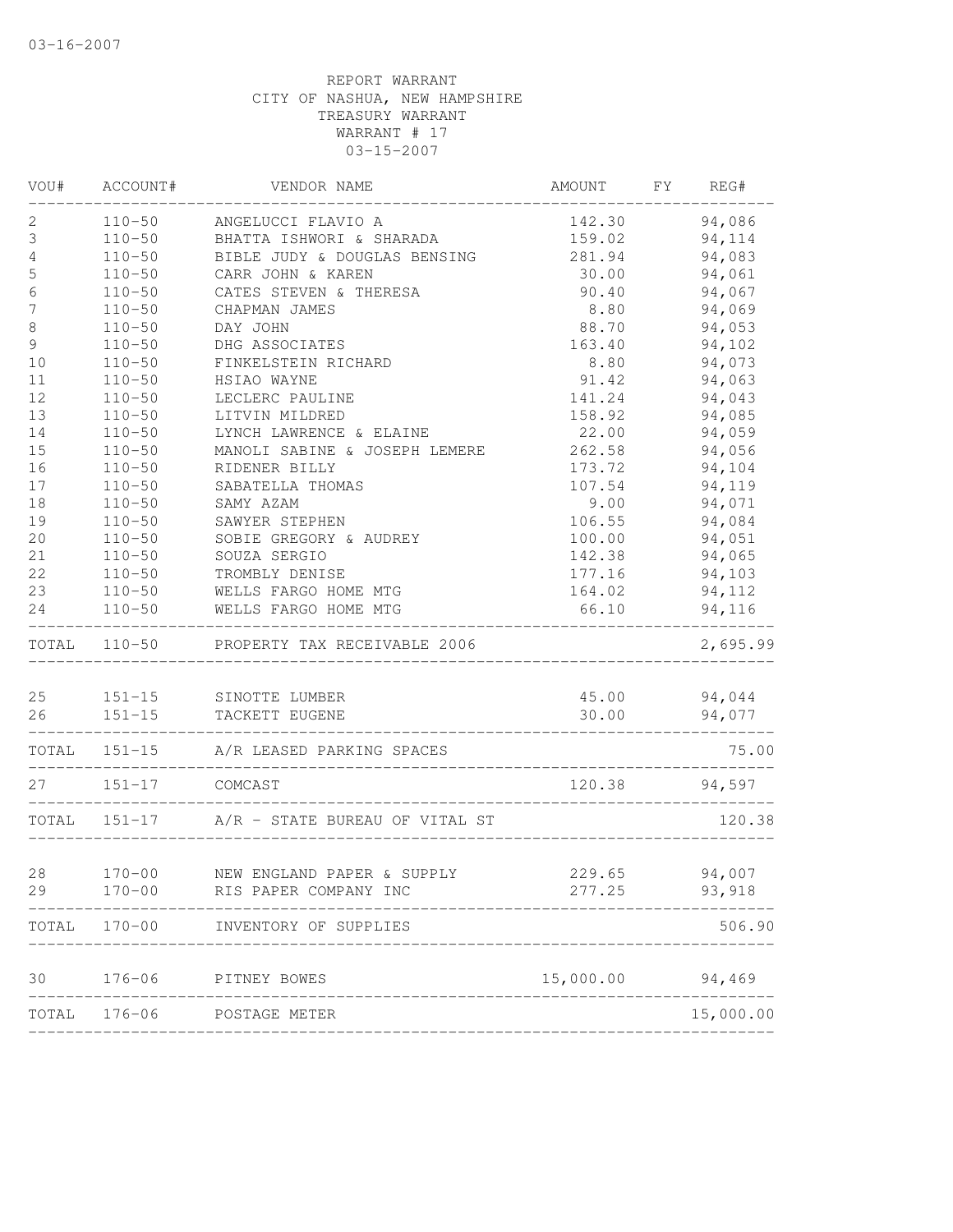| VOU#                 | ACCOUNT#                                     | VENDOR NAME                                                               | AMOUNT                                 | FΥ | REG#                                 |
|----------------------|----------------------------------------------|---------------------------------------------------------------------------|----------------------------------------|----|--------------------------------------|
| 31                   | $214 - 1$                                    | NH RETIREMENT SYSTEM                                                      | 193,001.88                             |    | 331                                  |
| TOTAL                | $214 - 1$                                    | PENSION 1                                                                 |                                        |    | 193,001.88                           |
| 31                   | $214 - 2$                                    | NH RETIREMENT SYSTEM                                                      | 87,010.32                              |    | 331                                  |
| TOTAL                | $214 - 2$                                    | PENSION 2                                                                 |                                        |    | 87,010.32                            |
| 31                   | $214 - 4$                                    | NH RETIREMENT SYSTEM                                                      | 82,368.16                              |    | 331                                  |
| TOTAL                | $214 - 4$                                    | PENSION 4 - POLICE                                                        |                                        |    | 82,368.16                            |
| 31                   | $214 - 5$                                    | NH RETIREMENT SYSTEM                                                      | 80,061.30                              |    | 331                                  |
| TOTAL                | $214 - 5$                                    | PENSION 4 - FIRE                                                          |                                        |    | 80,061.30                            |
| 31                   | $214 - 8$                                    | NH RETIREMENT SYSTEM                                                      | 1,432.10                               |    | 331                                  |
| TOTAL                | $214 - 8$                                    | PENSION 8                                                                 |                                        |    | 1,432.10                             |
| 32<br>33             | $214 - A$<br>$214 - A$                       | ANTHEM BLUE CROSS BLUE SHIELD<br>ANTHEM BLUE CROSS BLUE SHIELD            | 119.93<br>50,818.48                    |    | 328<br>333                           |
| TOTAL                | $214 - A$                                    | BLUE CROSS HMO-SCHOOL                                                     |                                        |    | 50,938.41                            |
| 34                   | $214 - B$                                    | HARVARD PILGRIM HEALTH CARE                                               | 11,865.58                              |    | 335                                  |
| TOTAL                | $214 - B$                                    | HARVARD COM HP-SCHOOL                                                     |                                        |    | 11,865.58                            |
| 35<br>36             | $214 - BD$<br>$214 - BD$                     | FEDERAL RESERVE BANK OF CLEVEL<br>FEDERAL RESERVE BANK OF CLEVEL          | 600.00<br>200.00                       |    | 93,809<br>93,810                     |
| TOTAL                | $214 - BD$                                   | BONDS DEDUCTION                                                           |                                        |    | 800.00                               |
| 37<br>38             | $214 - BH$<br>$214 - BH$                     | ANTHEM BLUE CROSS BLUE SHIELD<br>ANTHEM BLUE CROSS BLUE SHIELD            | 137,973.10<br>37, 163. 24              |    | 328<br>333                           |
| TOTAL                | 214-BH                                       | BLUE/CROSS HMO- CITY                                                      |                                        |    | 175, 136.34                          |
| 39<br>40             | $214-C$<br>$214-C$                           | ANTHEM BLUE CROSS BLUE SHIELD 5,974.78<br>ANTHEM BLUE CROSS BLUE SHIELD   | 531.56                                 |    | 328<br>333                           |
|                      |                                              | TOTAL 214-C B/C B/S J PLAN-DED SCHOOL                                     |                                        |    | 6,506.34                             |
| 41<br>42<br>43<br>44 | $214-DC$<br>$214-DC$<br>$214-DC$<br>$214-DC$ | BIANCHI ROBERT<br>COSTANTINI SHELLEY<br>DELANEY AMANDA<br>GAGNON PATRICIA | 208.00<br>1,200.00<br>192.31<br>110.00 |    | 93,932<br>93,875<br>93,952<br>93,968 |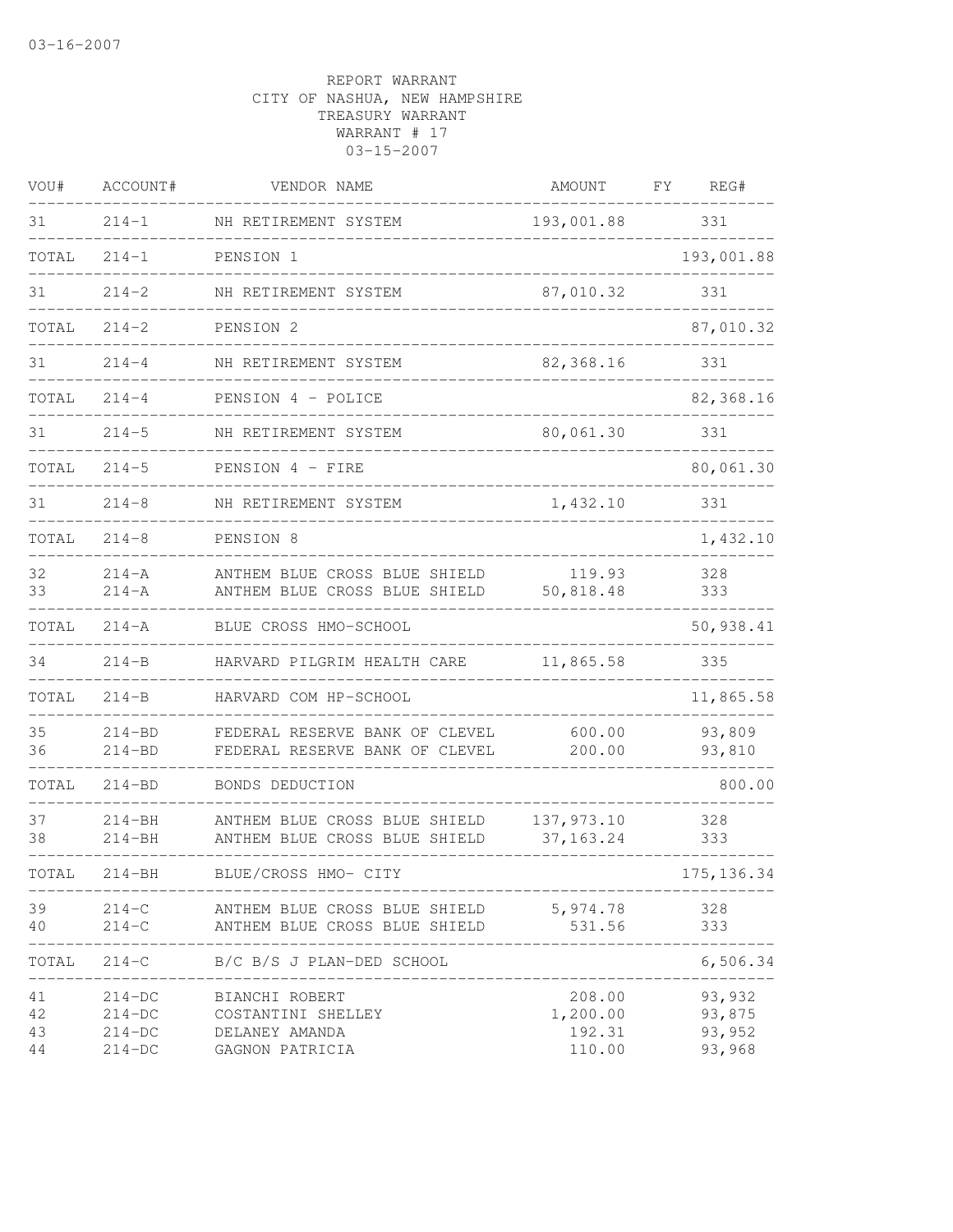| VOU#                             | ACCOUNT#                                                                       | VENDOR NAME                                                                                                                            | <b>AMOUNT</b>                                                     | FΥ | REG#                                               |
|----------------------------------|--------------------------------------------------------------------------------|----------------------------------------------------------------------------------------------------------------------------------------|-------------------------------------------------------------------|----|----------------------------------------------------|
| 45                               | $214-DC$                                                                       | HOVEY DEBORAH                                                                                                                          | 400.00                                                            |    | 94,014                                             |
| TOTAL                            | $214-DC$                                                                       | DEPENDENT CARE DEDUCTION                                                                                                               |                                                                   |    | 2,110.31                                           |
| 46                               | $214 - H$                                                                      | NORTHEAST DELTA                                                                                                                        | 382.55                                                            |    | 334                                                |
| TOTAL                            | $214 - H$                                                                      | N.E.DELTA-SCHOOL                                                                                                                       |                                                                   |    | 382.55                                             |
| 47<br>48                         | $214 - HC$<br>$214-HC$                                                         | HARVARD PILGRIM HEALTH CARE<br>HARVARD PILGRIM HEALTH CARE                                                                             | 40,195.54<br>12,772.30                                            |    | 326<br>335                                         |
| TOTAL                            | $214-HC$                                                                       | HARVARD COM HP                                                                                                                         |                                                                   |    | 52,967.84                                          |
| 49<br>50<br>51<br>52<br>53<br>54 | $214 - HJ$<br>$214-HJ$<br>$214 - HJ$<br>$214 - HJ$<br>$214 - HJ$<br>$214 - HJ$ | ANTHEM BLUE CROSS BLUE SHIELD<br>ANTHEM BLUE CROSS BLUE SHIELD<br>CURRIER LOUIS SR<br>LEUCI ROBERT JR<br>POWERS FRED<br>QUIMBY RICHARD | 52, 192.86<br>69,752.90<br>1,131.33<br>377.88<br>682.91<br>299.37 |    | 328<br>333<br>94,109<br>94,055<br>94,080<br>94,081 |
| TOTAL                            | $214 - HJ$                                                                     | BC/BS J PLAN DED-CITY                                                                                                                  |                                                                   |    | 124, 437.25                                        |
| 55                               | $214-I$                                                                        | ANTHEM BLUE CROSS BLUE SHIELD                                                                                                          | 25,063.36                                                         |    | 333                                                |
| TOTAL                            | $214-I$                                                                        | B/C P.O.S-SCHOOL                                                                                                                       |                                                                   |    | 25,063.36                                          |
| 56<br>57                         | $214-P$<br>$214-P$                                                             | NORTHEAST DELTA<br>NORTHEAST DELTA                                                                                                     | 5,643.99<br>5,812.07                                              |    | 327<br>334                                         |
| TOTAL                            | $214-P$                                                                        | NORTHEAST DELTA DEDUCTION                                                                                                              |                                                                   |    | 11,456.06                                          |
| 58<br>59                         | $214 - PQ$<br>214-PO                                                           | ANTHEM BLUE CROSS BLUE SHIELD<br>ANTHEM BLUE CROSS BLUE SHIELD                                                                         | 46,002.07<br>18, 911.31                                           |    | 328<br>333                                         |
| TOTAL                            | $214 - PO$                                                                     | BC/BS POINT OF SERV- CITY                                                                                                              |                                                                   |    | 64, 913.38                                         |
| 60                               | $214 - SL$                                                                     | SUN LIFE ASSURANCE COMPANY OF                                                                                                          | 3,523.08                                                          |    | 324                                                |
| TOTAL                            | $214 - SL$                                                                     | BPW GROUP INS-SUN LIFE                                                                                                                 |                                                                   |    | 3,523.08                                           |
| 61                               | 214-TD                                                                         | NORTHEAST DELTA                                                                                                                        | 15,946.41                                                         |    | 334                                                |
| TOTAL                            | 214-TD                                                                         | TEACHER DENTAL                                                                                                                         |                                                                   |    | 15,946.41                                          |
| 192,12<br>192,12                 | $214 - V$<br>$214-V$                                                           | UNUM LIFE INSURANCE<br>VISION SERVICE PLAN - NH                                                                                        | 1,460.64<br>15.04                                                 |    | 94,470<br>94, 471                                  |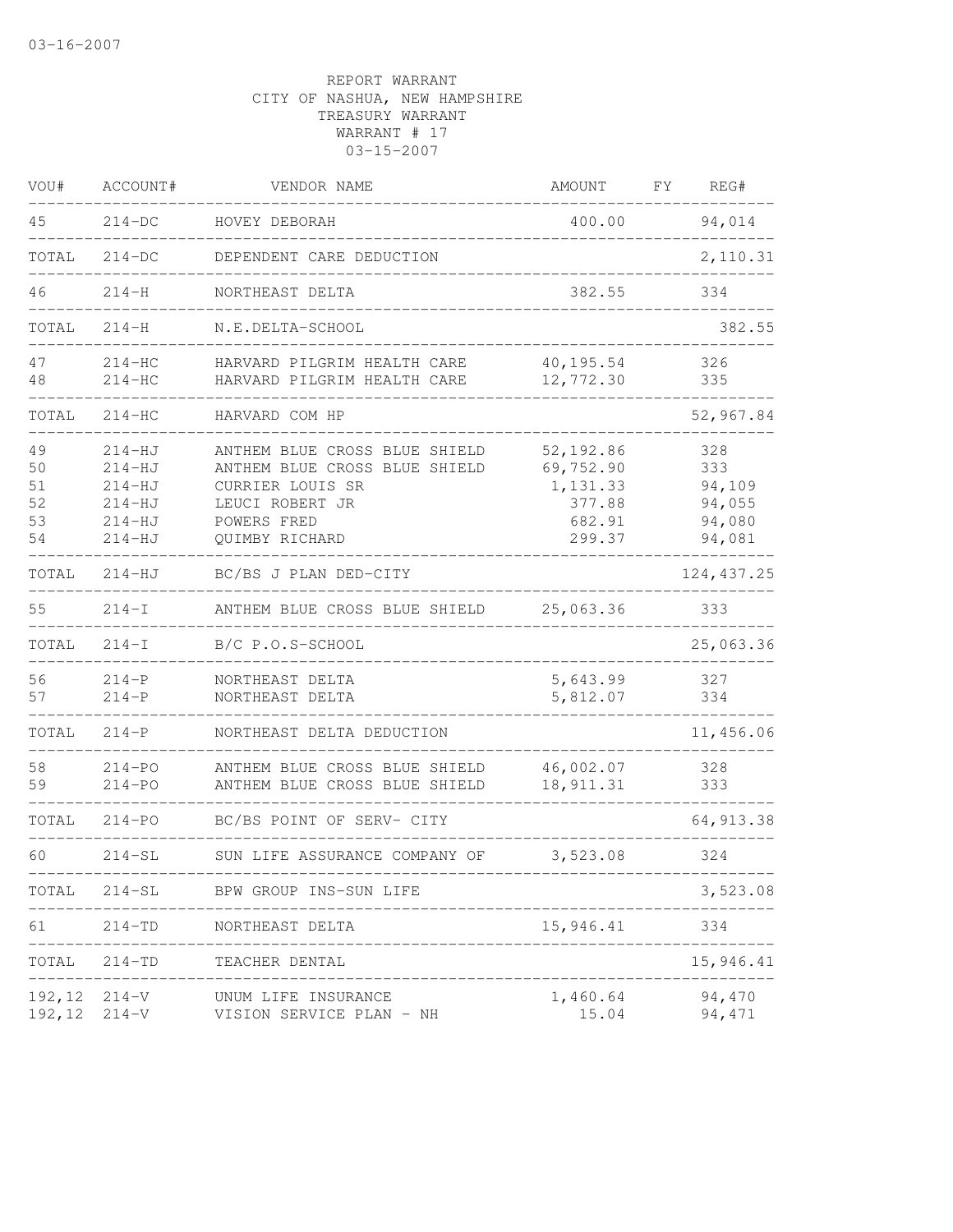| VOU#           | ACCOUNT#                               | VENDOR NAME                                        | AMOUNT                   | FY REG#                    |
|----------------|----------------------------------------|----------------------------------------------------|--------------------------|----------------------------|
| TOTAL          |                                        | 214-V VISION CARE DEDUCTION                        |                          | 1,475.68                   |
| 62             | $257 - 00$                             | BUDDENHAGEN FLORENCE                               | 15.00                    | 94,090                     |
| TOTAL          | $257 - 00$                             | MV REFUND PENDING                                  |                          | 15.00                      |
| 63<br>64<br>65 | $258 - 00$<br>$258 - 00$<br>$258 - 00$ | ADAMS APRIL<br>MACPHEE JULIE E<br>MCSWEENEY EDMOND | 410.00<br>10.00<br>10.00 | 94,089<br>94,107<br>94,093 |
| TOTAL          | $258 - 00$                             | TVB REFUND PENDING                                 |                          | 430.00                     |
|                | 192,12 268-00                          | GUILFOY EILEEN                                     | 423.73                   | 94,423                     |
| TOTAL          | $268 - 00$                             | SCHOLARSHIP FUNDRAISER                             |                          | 423.73                     |
|                |                                        | 192,12 287-00 CHO JASON                            | 150.00                   | 94,416                     |
| TOTAL          |                                        | 287-00 SCHL- PLAYPALS SUSPENSE ACC'T               |                          | 150.00                     |
| 192,12         | $288 - 00$                             | RICOH CUSTOMER FINANCE CORP                        | 1, 132.44                | 94,327                     |
| TOTAL          | $288 - 00$                             | SCHOOL SUSPENSE ACCOUNT                            |                          | 1,132.44                   |
| 66             | $292 - 25$                             | HUDSON PAVING & EXCAVATION INC 6,226.76            |                          | 94,578                     |
| TOTAL          | $292 - 25$                             | RETAINAGE PAYABLE- HUDSON PAV                      |                          | 6,226.76                   |
| 66             |                                        | 292-26 HUDSON PAVING & EXCAVATION INC              | 723.65                   | 94,578                     |
| TOTAL          |                                        | 292-26 RETAINAGE INTEREST-HUDSON PAV               |                          | 723.65                     |

03-16-2007

| VOU# | ACCOUNT#      | VENDOR NAME                    | AMOUNT   | FY. | REG#   |  |
|------|---------------|--------------------------------|----------|-----|--------|--|
| 67   | $305 - 43005$ | FEDEX                          | 16.02    |     | 94,538 |  |
| 68   | $305 - 49075$ | TAPE SERVICES INC              | 335.84   |     | 94,031 |  |
| 69   | $305 - 64030$ | PERFECTA CAMERA CORP           | 300.00   |     | 94,146 |  |
| 70   | $305 - 64030$ | TERRY HANLEY AUDIO SYSTEMS INC | 2,090.00 |     | 94,078 |  |
|      |               |                                |          |     |        |  |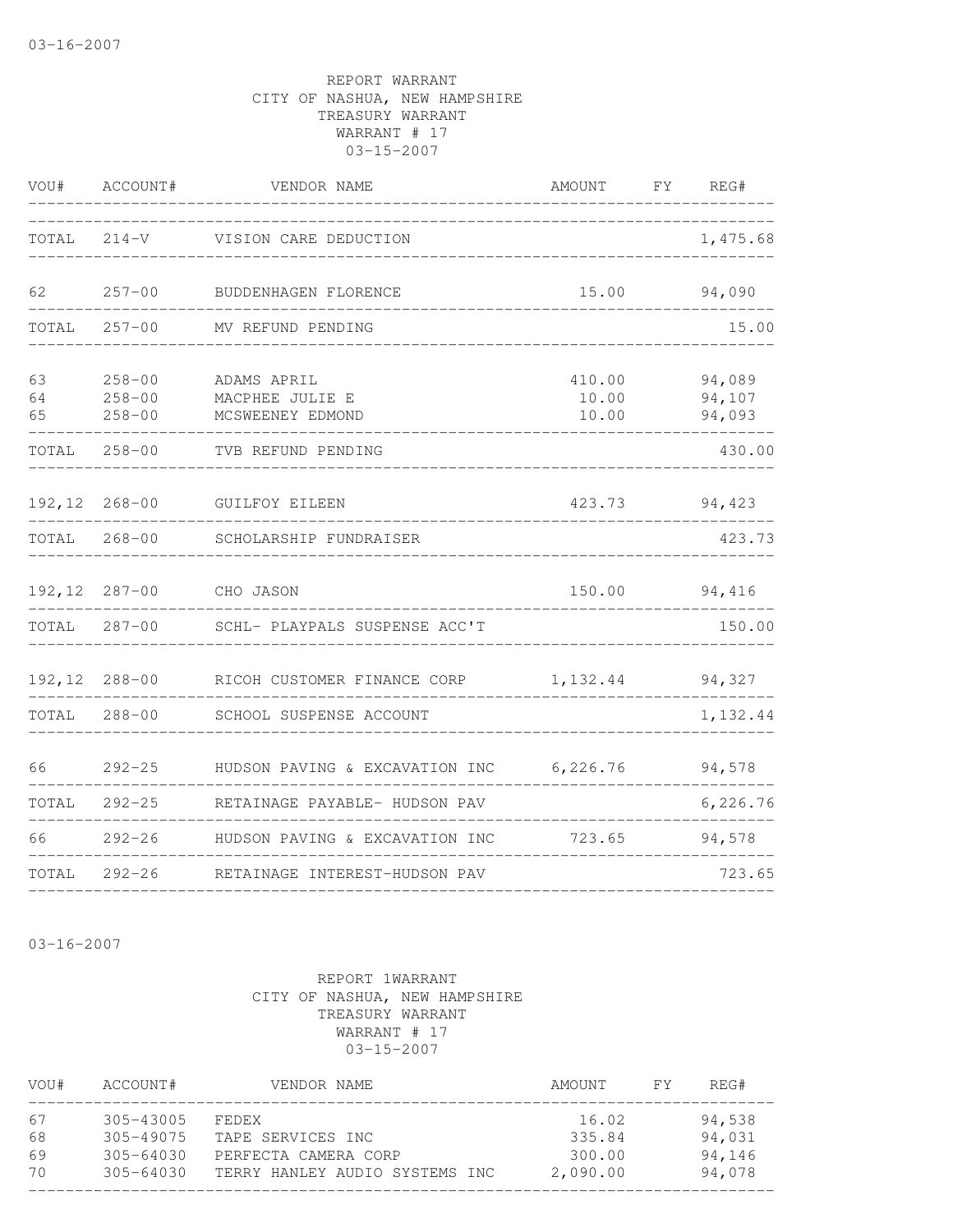| TOTAL                | 305                                               | SRF - CIVIC & COMM ACTIVITIES                                                                                                    |                                                  | 2,741.86                       |
|----------------------|---------------------------------------------------|----------------------------------------------------------------------------------------------------------------------------------|--------------------------------------------------|--------------------------------|
|                      |                                                   | 192,127 3051-53102 INKASWASI INC                                                                                                 |                                                  | 400.00 94,472                  |
| TOTAL 305            |                                                   | DR CRISP ELEMENTARY                                                                                                              |                                                  | 400.00                         |
|                      |                                                   | 192,128 3053-49050 CASHFLOW TECHNOLOGIES INC 326.00 94,333                                                                       |                                                  |                                |
|                      |                                                   | TOTAL 305 NHS ACADEMY OF FINANCE                                                                                                 |                                                  | 326.00                         |
|                      | 192,129 3077-49035 ASCD                           |                                                                                                                                  | 1,852.20                                         | 94,533                         |
|                      |                                                   | ________________                                                                                                                 |                                                  | 1,852.20                       |
| 71<br>72<br>73<br>74 | $308 - 05$<br>308-83012<br>308-83012<br>308-83013 | PUBLIC SERVICE OF NH<br>ANTHEM BLUE CROSS BLUE SHIELD<br>ANTHEM BLUE CROSS BLUE SHIELD<br>ANTHEM BLUE CROSS BLUE SHIELD          | 7.96<br>50,072.84<br>106,557.34<br>173, 359.83   | 94,618<br>328<br>333<br>328    |
| 75<br>76<br>76<br>77 | 308-83013<br>308-83014<br>308-83015<br>308-83016  | ANTHEM BLUE CROSS BLUE SHIELD<br>RESOURCE MANAGEMENT CONSULTANT<br>RESOURCE MANAGEMENT CONSULTANT<br>HARVARD PILGRIM HEALTH CARE | 81, 114.98<br>6,426.00<br>13,566.00<br>20,793.57 | 333<br>94,087<br>94,087<br>326 |
| 78<br>79<br>80<br>81 | 308-83016<br>308-83017<br>308-83018<br>308-83018  | HARVARD PILGRIM HEALTH CARE<br>HARVARD PILGRIM HEALTH CARE<br>ANTHEM BLUE CROSS BLUE SHIELD<br>ANTHEM BLUE CROSS BLUE SHIELD     | 2,070.64<br>66,997.64<br>25,862.38<br>17,235.48  | 335<br>326<br>328<br>333       |
| 82<br>83<br>84<br>85 | 308-83019<br>308-83019<br>308-83020<br>308-83020  | ANTHEM BLUE CROSS BLUE SHIELD<br>ANTHEM BLUE CROSS BLUE SHIELD<br>NORTHEAST DELTA<br>NORTHEAST DELTA                             | 92,827.17<br>20,504.10<br>6,916.40<br>14,604.36  | 328<br>333<br>327<br>334       |
| 86<br>87<br>87<br>88 | 308-83021<br>308-83021<br>308-83022<br>308-83040  | NORTHEAST DELTA<br>NORTHEAST DELTA<br>NORTHEAST DELTA<br>FRED C CHURCH INC                                                       | 2,381.75<br>1,924.44<br>101, 214.87<br>24.80     | 327<br>334<br>334<br>323       |
| 89<br>90<br>91<br>92 | 308-83053<br>308-83053<br>308-83053<br>308-83053  | ANESTHESIA CARE GROUP PC<br>W/<br>APPLE NASHUA<br>W/C<br>ASSOCIATED RADIOLOGISTS PA<br>W/<br>BALANCE PHYS THERAPY & HUMAN P      | 1,805.00<br>4,297.00<br>31.00<br>342.71          | 93,828<br>93,890<br>94,131     |
| 93                   | 308-83053                                         | BEDFORD AMBULATORY SURG CTR                                                                                                      | 14,370.00                                        | 94,033<br>94,142               |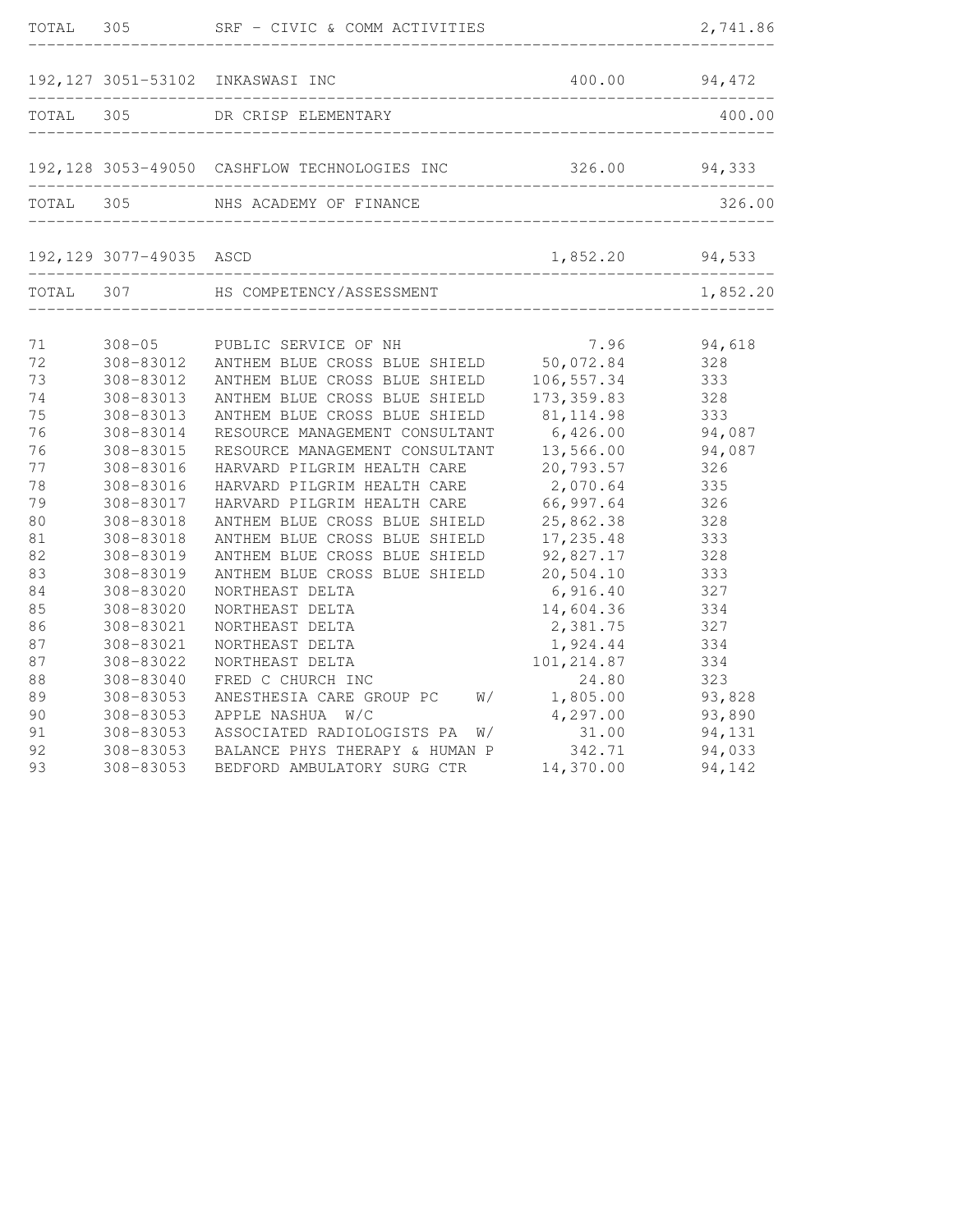| VOU#  | ACCOUNT#            | VENDOR NAME                             | <b>AMOUNT</b> | FΥ | REG#        |
|-------|---------------------|-----------------------------------------|---------------|----|-------------|
| 94    | 308-83053           | CHARLOTTE LOEU MD                       | 450.00        |    | 94,039      |
| 95    | 308-83053           | FOUNDATION MEDICAL PARTNERS             | 797.00        |    | 94,163      |
| 96    | 308-83053           | FOUR SEASONS ORTHOPAEDIC CTR            | 9,432.00      |    | 94,168      |
| 97    | 308-83053           | GATE CITY SURGEONS PLLC                 | 115.00        |    | 94,032      |
| 98    | 308-83053           | GRANITE STATE NEUROSURGERY              | 166.00        |    | 93,961      |
| 99    | 308-83053           | GREATER NASHUA EMERGENCY PHYS           | 882.40        |    | 94,156      |
| 100   | 308-83053           | HEALTHSOUTH HOLDINGS INC<br>W/C         | 2,022.00      |    | 94,138      |
| 101   | 308-83053           | MORIARTY KEVIN S DC<br>W/C              | 89.00         |    | 94,152      |
| 102   | 308-83053           | NASHUA ANESTHESIA PARTNERS<br>W         | 680.00        |    | 94,170      |
| 103   | 308-83053           | NASHUA RADIOLOGY PA<br>W/C              | 572.00        |    | 94,132      |
| 104   | 308-83053           | NORTHEAST REHAB HOSPITAL                | 1,254.00      |    | 94,186      |
| 105   | 308-83053           | ORTHOCARE MEDICAL EQUIP LLC             | 148.48        |    | 93,925      |
| 106   | 308-83053           | SJ PHYSICIAN SERVICES<br>W/C            | 85.00         |    | 93,822      |
| 107   | 308-83053           | SO NH REGIONAL MEDICAL CENTER           | 2,554.11      |    | 94,133      |
| 108   | 308-83053           | ST JOSEPH BUSINESS & HEALTH             | 155.00        |    | 93,945      |
| 109   | 308-83053           | ST JOSEPH'S HOSPITAL W/C                | 1,942.00      |    | 93,885      |
| 110   | 308-83053           | SURGI-CARE INC                          | 73.50         |    | 93,953      |
| 111   | 308-83053           | TEEBOOM KEVIN                           | 100.00        |    | 94,013      |
| 112   | 308-83054           | DERRY NEUROLOGICAL ASSOCIATES           | 290.00        |    | 94,049      |
| 113   | 308-83054           | FOUR SEASONS ORTHOPAEDIC CTR            | 500.00        |    | 94,168      |
| 114   | 308-83055           | DEVINE MILLIMET & BRANCH PA<br><b>W</b> | 2,207.64      |    | 94,136      |
| 115   | 308-83055           | NASHUA EYE ASSOCIATES PA<br>W/C         | 157.50        |    | 94,143      |
| 116   | 308-83056           | NEXTEL COMMUNICATIONS                   | 35.21         |    | 94,544      |
| 117   | 308-83056           | TREASURER STATE OF NH<br>W/C            | 150.00        |    | 94,622      |
| 118   | 308-83064           | DOWNTOWN LINCOLN MERCURY INC            | 847.62        |    | 94,182      |
| 119   | 308-83064           | ENTERPRISE RENT A CAR OF BOSTO          | 669.64        |    | 94,216      |
| 120   | 308-83064           | MOREAU RAYMOND                          | 2,385.42      |    | 94,099      |
| 121   | 308-83064           | MURRAY ROBERT & LORETTA                 | 82.97         |    | 94,100      |
| 122   | 308-83064           | NADEAU DIRK                             | 1,344.95      |    | 94,108      |
| 123   | 308-83064           | PSNH                                    | 136.49        |    | 94,635      |
| 124   | 308-83075           | DEVINE MILLIMET & BRANCH PA<br>W        | 2,613.09      |    | 94,136      |
| 125   | 308-83075           | DOBENS DONALD & SUSAN                   | 940.25        |    | 94,110      |
| 126   | 308-83075           | GARCIA ARNULFO                          | 809.62        |    | 94,106      |
| 127   | 308-83075           | STRANGE MARION                          | 3,000.00      |    | 94,101      |
| 128   | 308-83199           | STANLEY ELEVATOR CO INC<br>-------      | 2,851.59      |    | 94,118      |
| TOTAL | 308                 | SRF - INSURANCE                         |               |    | 865, 847.74 |
|       |                     |                                         |               |    |             |
|       | 192,130 3086-49050  | EBSCO SUBSCRIPTION SERVICES             | 850.00        |    | 94,448      |
|       | 192, 131 3086-49050 | HARCOURT ASSESSMENT, INC                | 146.48        |    | 94,335      |
|       | 192, 132 3086-49050 | HAWTHORNE                               | 82.50         |    | 94,463      |
|       | 192, 133 3086-49050 | PRUFROCK PRESS                          | 103.95        |    | 93,869      |
|       | 192,134 3086-49050  | SCHOLASTIC TESTING SERVICE              | 62.25         |    | 94,421      |
|       | 192, 135 3086-49075 | COTE RICHARD                            | 13.48         |    | 94,238      |
|       | 192,136 3086-49075  | STAPLES BUSINESS ADVANTAGE              | 47.13         |    | 94,158      |
|       | 3086-82025          | NH RETIREMENT SYSTEM                    | 635.35        |    | 331         |
|       | 192, 137 3086-83004 | VISION SERVICE PLAN - NH                | 32.58         |    | 94,474      |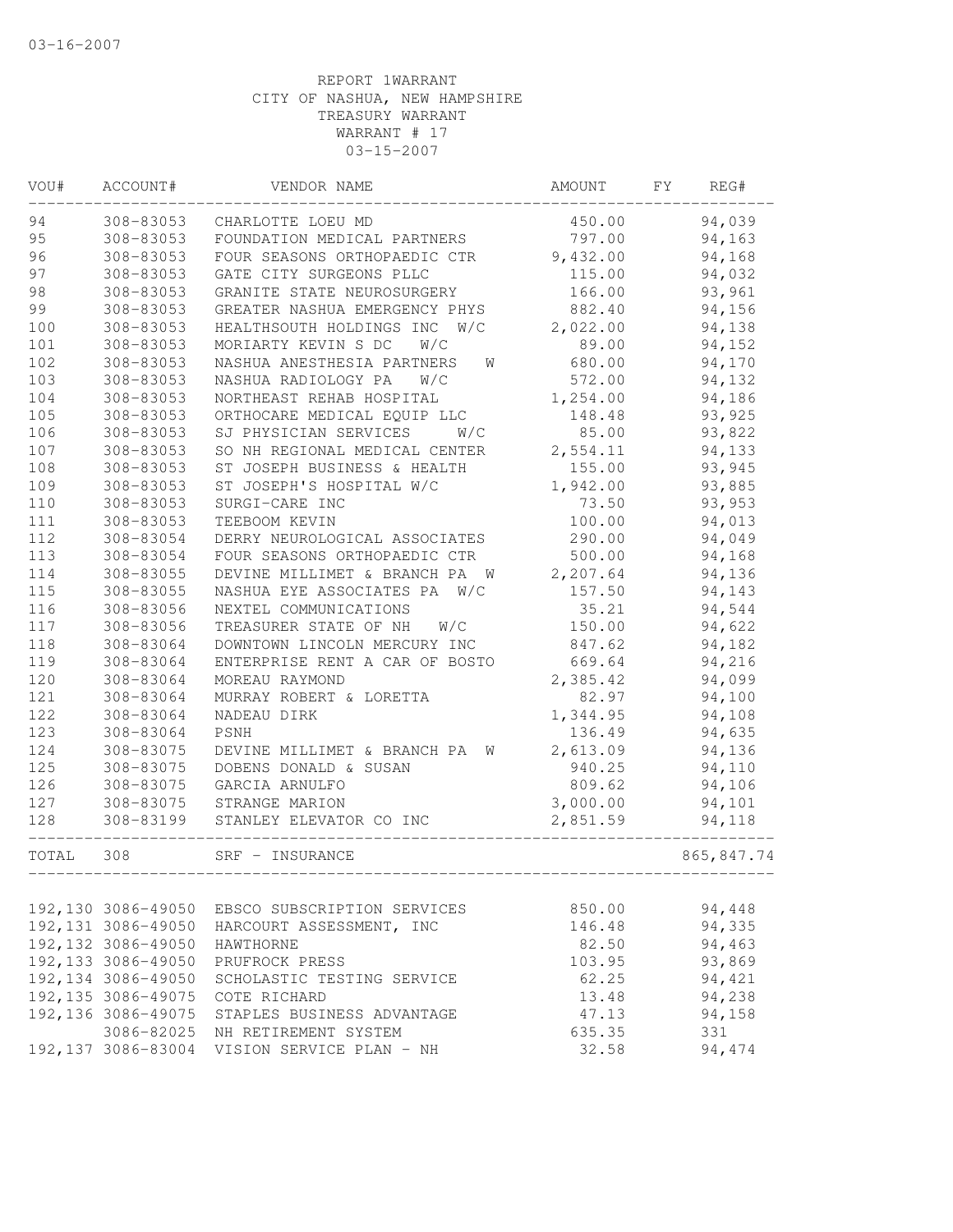|       | VOU# ACCOUNT#                              | VENDOR NAME                                                                                                       | AMOUNT FY REG# |            |
|-------|--------------------------------------------|-------------------------------------------------------------------------------------------------------------------|----------------|------------|
|       |                                            | 3086-83006 ANTHEM BLUE CROSS BLUE SHIELD 2,376.77                                                                 |                | 333        |
|       |                                            | 3086-83009 NORTHEAST DELTA                                                                                        | 214.64         | 334        |
|       |                                            | 192,138 3086-83102 UNUM LIFE INSURANCE                                                                            | 52.58          | 94,473     |
|       |                                            | 192,139 3086-91040 COTE RICHARD                                                                                   | 53.59          | 94,238     |
|       |                                            | TOTAL 308 JAVITS GRANT PROGRAM                                                                                    |                | 4,671.30   |
|       |                                            |                                                                                                                   |                | 94,158     |
|       |                                            | 192,140 3097-41015 STAPLES BUSINESS ADVANTAGE 27.87<br>192,141 3097-49075 BLUE RIBBON MAINTENANCE SUPPLI 2,818.91 |                | 94,277     |
|       | 192, 142 3097-49075                        | CENTRAL PAPER PRODUCTS CO                                                                                         | 2,569.48       | 94,449     |
|       | 192, 143 3097-49085                        | COCA COLA                                                                                                         | 3,149.80       | 94,265     |
|       | 192, 144 3097-49085                        | COSTA FRUIT & PRODUCE CO INC                                                                                      | 11, 244.24     | 94,465     |
|       | 192, 144 3097-49085                        | COSTA FRUIT & PRODUCE CO INC                                                                                      | 18,198.65      | 94,466     |
|       | 192, 145 3097-49085                        | FANTINI BAKING CO., INC.                                                                                          | 2,427.71       | 94,357     |
|       | 192, 146 3097-49085                        | GARELICK FARMS-LYNN                                                                                               | 17,167.59      | 94,128     |
|       | 192, 146 3097-49085                        | GARELICK FARMS-LYNN                                                                                               | 2,405.85       | 94,129     |
|       | 192, 147 3097-49085                        | GILL'S PIZZA CO.                                                                                                  | 1,518.95       | 94,332     |
|       | 192, 148 3097-49085                        | M SAUNDERS INC                                                                                                    | 4,499.89       | 94,317     |
|       | 192, 149 3097-49085                        | MCKEE FOODS CORP                                                                                                  | 79.28          | 93,957     |
|       | 192,150 3097-49085                         | NEW ENGLAND ICE CREAM                                                                                             | 1,869.70       | 94,348     |
|       | 192, 151 3097-64045                        | PC & MACEXCHANGE                                                                                                  | 434.25         | 94,339     |
|       | 192, 152 3097-64335                        | NORTHEAST FOOD SVC EQUIPMENT &                                                                                    | 200.01         | 93,874     |
|       | 192,153 3097-707                           | SHEELER JULIE                                                                                                     | 9.00           | 94,420     |
|       | 192, 154 3097-74092                        | AFFILIATED HVAC SERVICES LLC                                                                                      | 302.60         | 94,289     |
|       | 192, 155 3097-74092                        | CASCO                                                                                                             | 320.50         | 93,849     |
|       | 3097-82025                                 | NH RETIREMENT SYSTEM                                                                                              | 4,116.37       | 331        |
|       | 192, 156 3097-83004                        | VISION SERVICE PLAN - NH                                                                                          | 130.32         | 94,476     |
|       |                                            | ANTHEM BLUE CROSS BLUE SHIELD                                                                                     | 19,938.64      |            |
|       | 3097-83006<br>3097-83006                   |                                                                                                                   |                | 333        |
|       |                                            | HARVARD PILGRIM HEALTH CARE                                                                                       | 7,205.67       | 335<br>334 |
|       | 3097-83009                                 | NORTHEAST DELTA                                                                                                   | 1,549.37       |            |
|       | 192, 157 3097-83102                        | UNUM LIFE INSURANCE                                                                                               | 115.19         | 94,475     |
|       | 192, 158 3097-91005<br>192, 159 3097-91005 | KIMBELL JEANETTE                                                                                                  | 88.24          | 94,269     |
|       |                                            | RALPH PAULE                                                                                                       | 30.80          | 94,234     |
|       | 192,160 3097-91005                         | SILVA RICHARD                                                                                                     | 12.61          | 94,285     |
|       | 192,161 3097-91005                         | SLOSEK ODETTE                                                                                                     | 29.10          | 94,254     |
|       | 192, 162 3097-94005                        | ASFSA                                                                                                             | 26.00          | 94,646     |
|       | 192,163 3097-94005 SNA OF NH               |                                                                                                                   | 415.00         | 94,649     |
| TOTAL | 309                                        | SRF - FOOD SERVICES                                                                                               |                | 102,901.59 |
|       | 192, 164 3117-66005                        | LVR INC                                                                                                           | 200.60         | 94,263     |
|       | 192, 165 3117-78007                        | DFA INC                                                                                                           | 656.19         | 94,262     |
|       | 192, 166 3117-78007                        | LVR INC                                                                                                           | 84.69          | 94,263     |
|       |                                            |                                                                                                                   |                |            |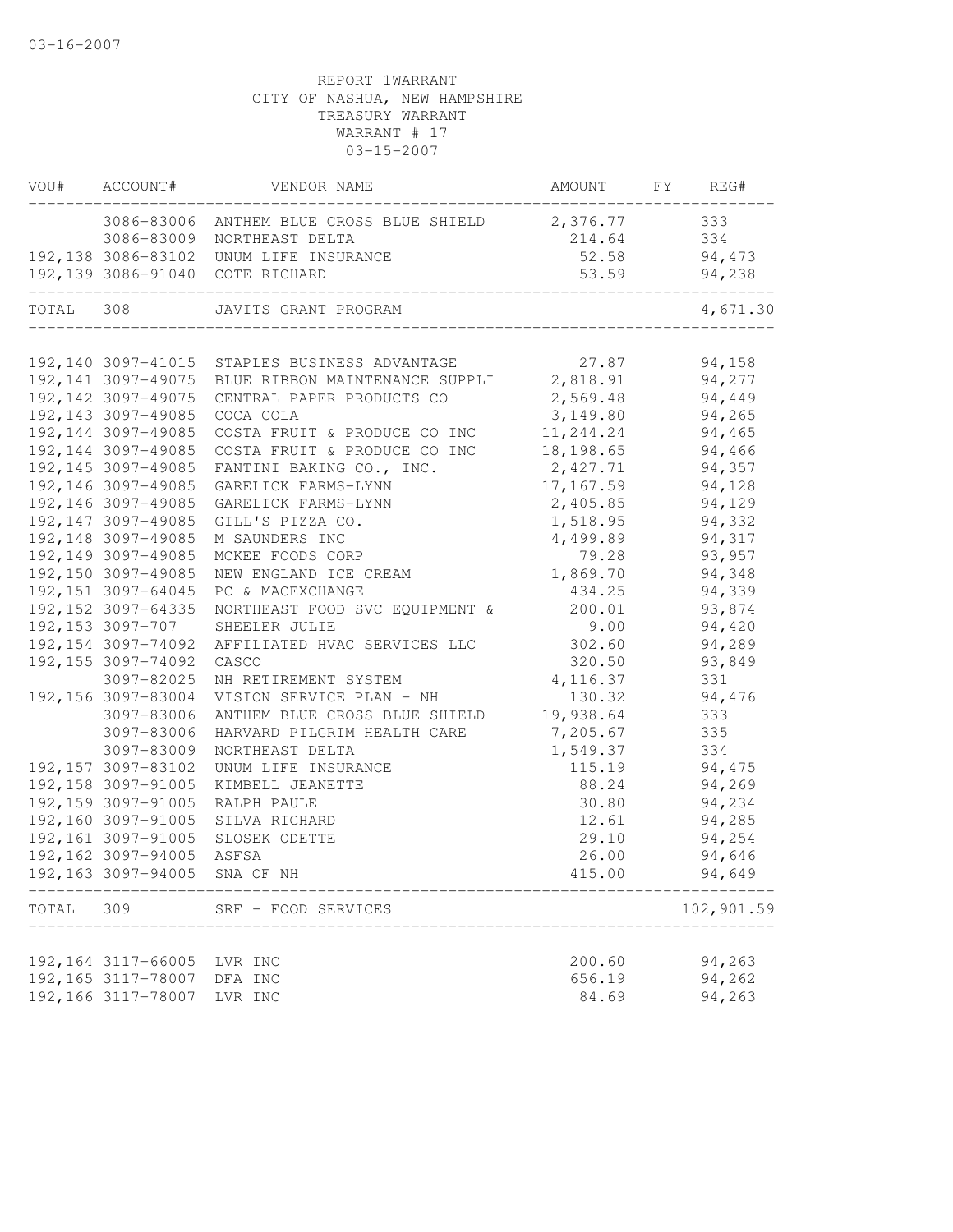| VOU#       | ACCOUNT#              | VENDOR NAME                                                       | AMOUNT           | $\Gamma$ Y<br>REG# |
|------------|-----------------------|-------------------------------------------------------------------|------------------|--------------------|
| TOTAL      | 311                   | DRIVER'S EDUCATION                                                |                  | 941.48             |
| 136        | 312-43005             | PRINTGRAPHICS OF MAINE                                            | 780.00           | 330                |
| 137        | 312-64080             | MAC MULKIN CHEVROLET INC                                          | 519.35           | 94,432             |
| 138        | 312-705               | D & R TOWING INC                                                  | 490.00           | 94,430             |
| 139<br>140 | 312-705<br>312-705    | GOODWIN KIVEU<br>KOROTT MEENA                                     | 210.00<br>200.00 | 94,097<br>94,079   |
| TOTAL 312  | _____________________ | SRF - FINANCIAL SERVICES                                          | ------------     | 2,199.35           |
|            | 192,167 3122-49035    | PEARSON EDUCATION                                                 | 489.72           | 94,325             |
|            | 192, 168 3122-705     | AUER MARY                                                         | 75.00            | 94,413             |
|            |                       |                                                                   | 75.00            | 94,414             |
|            |                       | 192,169 3122-705 JOHNSON MARY<br>192,170 3122-705 PLEICKHARDT AMY | 80.00            | 93,948             |
| TOTAL 312  |                       | ADULT ED/CONTINUING ED                                            |                  | 719.72             |
|            |                       | 3245-82025 NH RETIREMENT SYSTEM                                   | 211.33           | 331                |
| TOTAL      | 324                   | YOUTH SAFE HAVEN-PAL                                              |                  | 211.33             |
|            |                       | 192, 171 3247-49075 CASALE'S M.S.S. BOOK                          | 245.00           | 94,652             |
| TOTAL 324  |                       | ATHLETICS-ENTERPRISE FUND                                         |                  | 245.00             |
| 142        | 331-01500             | LAW REALTY CO INC                                                 | 400.00           | 94,617             |
| 143        | 331-01500             | RAPID REAL ESTATE LLC                                             | 1,400.00         | 94,586             |
| 144        | $331 - 64305$         | DTC COMMUNICATIONS INC                                            | 7,299.09         | 93, 914            |
| 145        | 331-78007             | ROBBINS AUTO PARTS INC                                            | 12.48            | 94,019             |
| 146        | 331-82030             | NH RETIREMENT SYSTEM                                              | 1,988.28         | 331                |
| 147        | 331-94005             | CITIZENS BANK                                                     | 602.90           | 322                |
| TOTAL      | 331                   | SRF - POLICE DEPARTMENT                                           |                  | 11,702.75          |
|            |                       | 148 332-49050 MORRISSEY BRIAN                                     |                  | 26.10 94,477       |
|            |                       | TOTAL 332 SRF - FIRE DEPARTMENT                                   |                  | 26.10              |
|            |                       | 192,172 3327-49075 UTTERO DEBBRA A                                | 5.98             | 94,134             |
|            |                       | 192,173 3327-49075 WAYNE SUSAN                                    | 106.99           | 94,306             |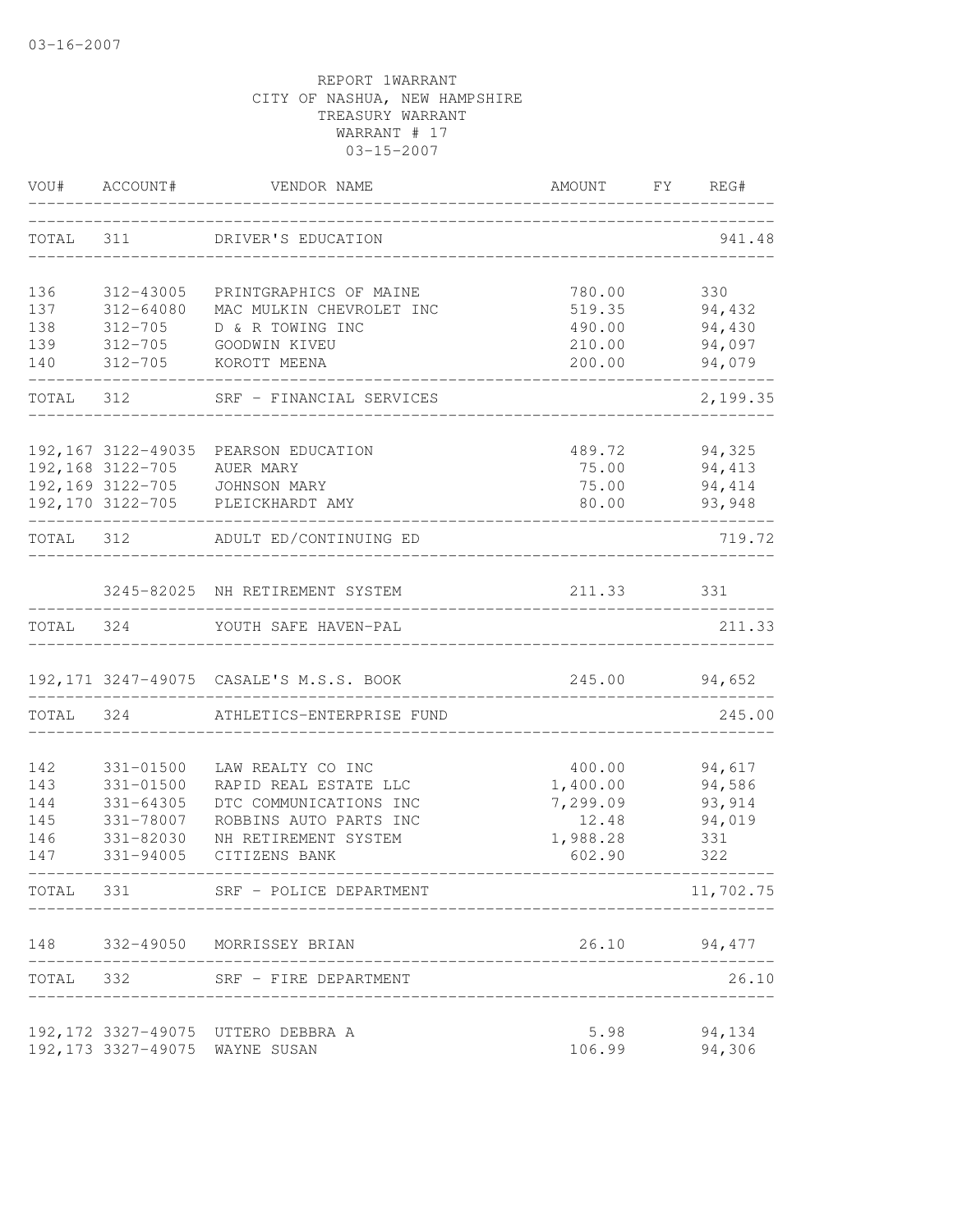|                                 |                                                                                                               | VOU# ACCOUNT# VENDOR NAME                                                                                                                                                                                 | AMOUNT FY REG#                                                        |                                                                    |
|---------------------------------|---------------------------------------------------------------------------------------------------------------|-----------------------------------------------------------------------------------------------------------------------------------------------------------------------------------------------------------|-----------------------------------------------------------------------|--------------------------------------------------------------------|
|                                 |                                                                                                               | TOTAL 332 TITLE I SCHL IMPRV LEDGE ST                                                                                                                                                                     |                                                                       | 112.97                                                             |
|                                 |                                                                                                               | 192,174 3337-49075 RESOURCES FOR EDUCATORS 284.00 94,345                                                                                                                                                  |                                                                       |                                                                    |
| TOTAL 333                       |                                                                                                               | TITLE I SCHL IMPRV MT PLEASANT                                                                                                                                                                            |                                                                       | 284.00                                                             |
|                                 |                                                                                                               | 192,175 3347-49075 BRICKEY NANCY<br>192,176 3347-49075 GOGLIA ROBBIE<br>192,177 3347-49075 NICHOLS KAREN P<br>192,178 3347-53102 PICCIANO JOHN PATRICK                                                    | 84.37<br>58.90<br>185.96<br>900.00                                    | 94,249<br>94,294<br>94,211<br>94,352                               |
| TOTAL 334                       |                                                                                                               | TITLE I SCHL IMPRV AMHERST ST                                                                                                                                                                             |                                                                       | 1,229.23                                                           |
|                                 | 192, 179 3357-49075<br>3357-82025                                                                             | SCHOOL SPECIALTY<br>NH RETIREMENT SYSTEM                                                                                                                                                                  | 592.55<br>203.11                                                      | 94,264<br>331                                                      |
|                                 | 192,180 3357-83004<br>3357-83006<br>3357-83009                                                                | VISION SERVICE PLAN - NH<br>HARVARD PILGRIM HEALTH CARE<br>NORTHEAST DELTA                                                                                                                                | 16.29<br>1,000.79<br>80.23                                            | 94,479<br>335<br>334                                               |
|                                 | 192,181 3357-83102<br>192,182 3357-91040<br>192, 183 3357-91040                                               | UNUM LIFE INSURANCE<br>MOREHOUSE LINDA<br>RILEY NANCY                                                                                                                                                     | 32.09<br>43.74<br>43.74                                               | 94,478<br>94,251<br>94,236                                         |
|                                 | TOTAL 335                                                                                                     | TITLE IB READ 1ST MT PLEASANT                                                                                                                                                                             |                                                                       | 2,012.54                                                           |
|                                 | 192,184 3387-49075<br>192, 185 3387-53102<br>192, 186 3387-53102<br>192, 187 3387-53102<br>192,188 3387-53102 | STAPLES BUSINESS ADVANTAGE<br>AGAIT JACK DIACOMO<br>APPELSTEIN CHARLES<br>GERETY JR EDWARD<br>GERETY STEVE<br>192,189 3387-53102 GREENLEAF ROBERT DBA GREENLEAF<br>192,190 3387-53103 YOUTH COUNCIL (THE) | 67.50<br>500.00<br>400.00<br>1,000.00<br>800.00<br>800.00<br>8,200.00 | 94,158<br>94,380<br>94,381<br>94,378<br>94,379<br>94,300<br>94,302 |
| TOTAL 338                       |                                                                                                               | TITLE IV SDF YOUTH COUNCIL                                                                                                                                                                                |                                                                       | 11,767.50                                                          |
| 152<br>153<br>154<br>155<br>156 | 341-01954<br>341-01966<br>341-01966<br>341-31015<br>341-41015                                                 | JACK'S PIZZA<br>COMMUNITY COUNCIL OF NASHUA NH<br>SOUTHERN NEW HAMPSHIRE<br>NEXTEL COMMUNICATIONS<br>STAPLES BUSINESS ADVANTAGE                                                                           | 46.00<br>6,534.77<br>6,967.03<br>250.93<br>97.50                      | 94,188<br>94,207<br>94,596<br>94,544<br>94,215                     |
| 157<br>158<br>159               | 341-53025<br>341-91030<br>341-94014                                                                           | DAVENPORT LOIS C<br>UNIVERSITY OF NEW ENGLAND<br>LISTER CHRIS                                                                                                                                             | 480.00<br>899.00<br>79.98                                             | 94,025<br>94,633<br>94,147                                         |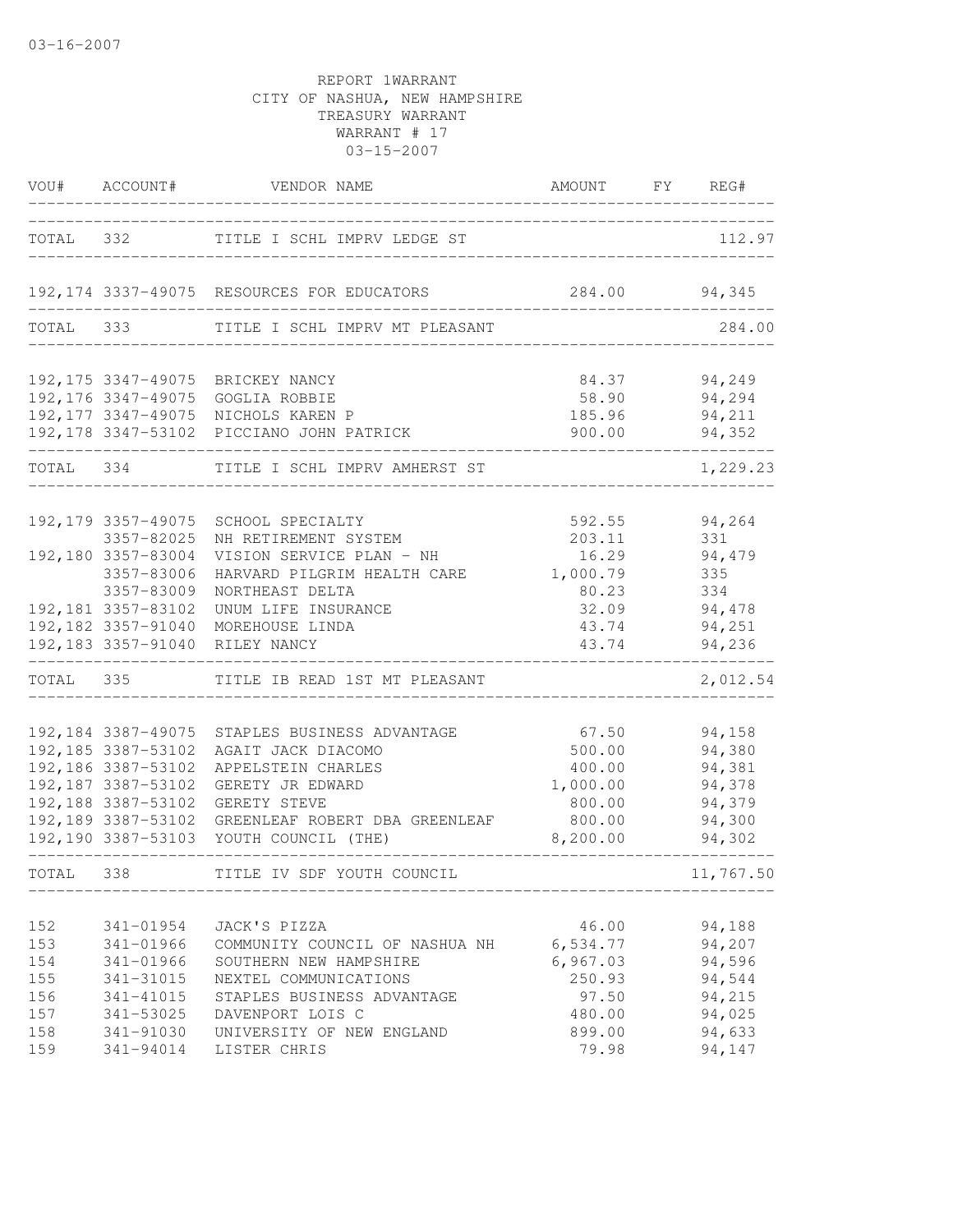| VOU#      | ACCOUNT#            | VENDOR NAME                                                                                                 | AMOUNT            | <b>FY</b> | REG#          |
|-----------|---------------------|-------------------------------------------------------------------------------------------------------------|-------------------|-----------|---------------|
|           |                     | 160 341-95000 ASSOCIATION FOR CONFLICT RESOL 355.00 94,557                                                  |                   |           |               |
| TOTAL 341 |                     | SRF - COMMUNITY SERVICES                                                                                    |                   |           | 15,710.21     |
| 161       | 342-31045           | NEXTEL COMMUNICATIONS                                                                                       | 68.42             |           | 94,544        |
| 162       | 342-41015           | STAPLES BUSINESS ADVANTAGE                                                                                  | 68.93             |           | 94,215        |
| 163       | 342-47010           | NH MEDICAL/DENTAL SUPPLY LLC/D 254.50                                                                       |                   |           | 93,976        |
| 164       | 342-47010           | STERICYCLE INC                                                                                              | 35.00             |           | 93,821        |
| 165       | 342-91025           | BISSELL NANCY                                                                                               | 55.00             |           | 94,195        |
| 166       |                     | 342-94005 WENDT BETTY                                                                                       |                   |           | 150.00 94,202 |
| 167       |                     | 342-94025 PORRES LUIS<br>---------------------                                                              | 222.00            |           | 93,998        |
|           |                     | TOTAL 342 SRF - COMMUNITY HEALTH                                                                            |                   |           | 853.85        |
|           |                     | 192,191 3436-49075 LACONIA SCHOOL DISTRICT                                                                  |                   |           | 100.00 94,390 |
|           |                     | TOTAL 343 TITLE IV 21ST CENT-QUAL.STAFF                                                                     |                   |           | 100.00        |
|           |                     | 192,192 3437-53109 CHILDREN'S MUSEUM OF PORTSMOUT 6,840.00 94,392                                           |                   |           |               |
|           |                     | 192,193 3437-53109 MAINE PARENT FEDERATION<br>.com/accommodation/accommodation/accommodation/accommodation/ | $4,505.00$ 94,375 |           | ----------    |
|           |                     | TOTAL 343 TITLE IV 21ST CENT QUAL.STAFF                                                                     |                   |           | 11,345.00     |
|           | 192, 194 3440-31005 | NEXTEL COMMUNICATIONS                                                                                       |                   |           | 116.93 94,534 |
|           | 192, 195 3440-49075 | AC MOORE INC                                                                                                | 105.23            |           | 94,298        |
|           | 192, 196 3440-49075 | ALMEIDA SUSAN                                                                                               | 182.69            |           | 94,295        |
|           | 192, 197 3440-49075 | BRACKETT CHRISTINE                                                                                          | 8.52              |           | 94,304        |
|           | 192, 198 3440-49075 | <b>BURKE MAGGIE</b>                                                                                         | 51.87             |           | 94,397        |
|           | 192, 199 3440-49075 | CEPAITIS JOHN                                                                                               | 98.23             |           | 94,241        |
|           | 192,200 3440-49075  | COGSWELL CATHERINE                                                                                          | 216.49            |           | 94,293        |
|           | 192,201 3440-49075  | GARELICK FARMS-LYNN                                                                                         | 155.11            |           | 94,129        |
|           | 192,202 3440-49075  | HOSKING COURTNEY                                                                                            | 24.55             |           | 94,425        |
|           | 192, 203 3440-49075 | IVES CATHERINE                                                                                              | 15.90             |           | 94,412        |
|           | 192, 204 3440-49075 | KAPELSON KIM                                                                                                | 32.30             |           | 94,353        |
|           |                     | 192,205 3440-49075 LAVOIE SUSAN                                                                             | 6.98              |           | 94, 411       |
|           |                     | 192,206 3440-49075 LEVESQUE LAURA                                                                           | 116.93            |           | 94,398        |
|           |                     | 192,207 3440-49075 MARKET BASKET                                                                            | 140.58            |           | 93,994        |
|           |                     | 192,208 3440-49075 SAM'S CLUB                                                                               | 332.82            |           | 94,648        |
| TOTAL 344 |                     | AFTER SCHOOL PROGRAM<br>-----------------------------------                                                 |                   |           | 1,605.13      |
|           |                     | 192,209 3447-31050 NEXTEL COMMUNICATIONS                                                                    | 309.29            |           | 94,534        |
|           |                     | 192, 210 3447-53111 NASHUA ADULT LEARNING CENTER                                                            | 7,189.00          |           | 93,824        |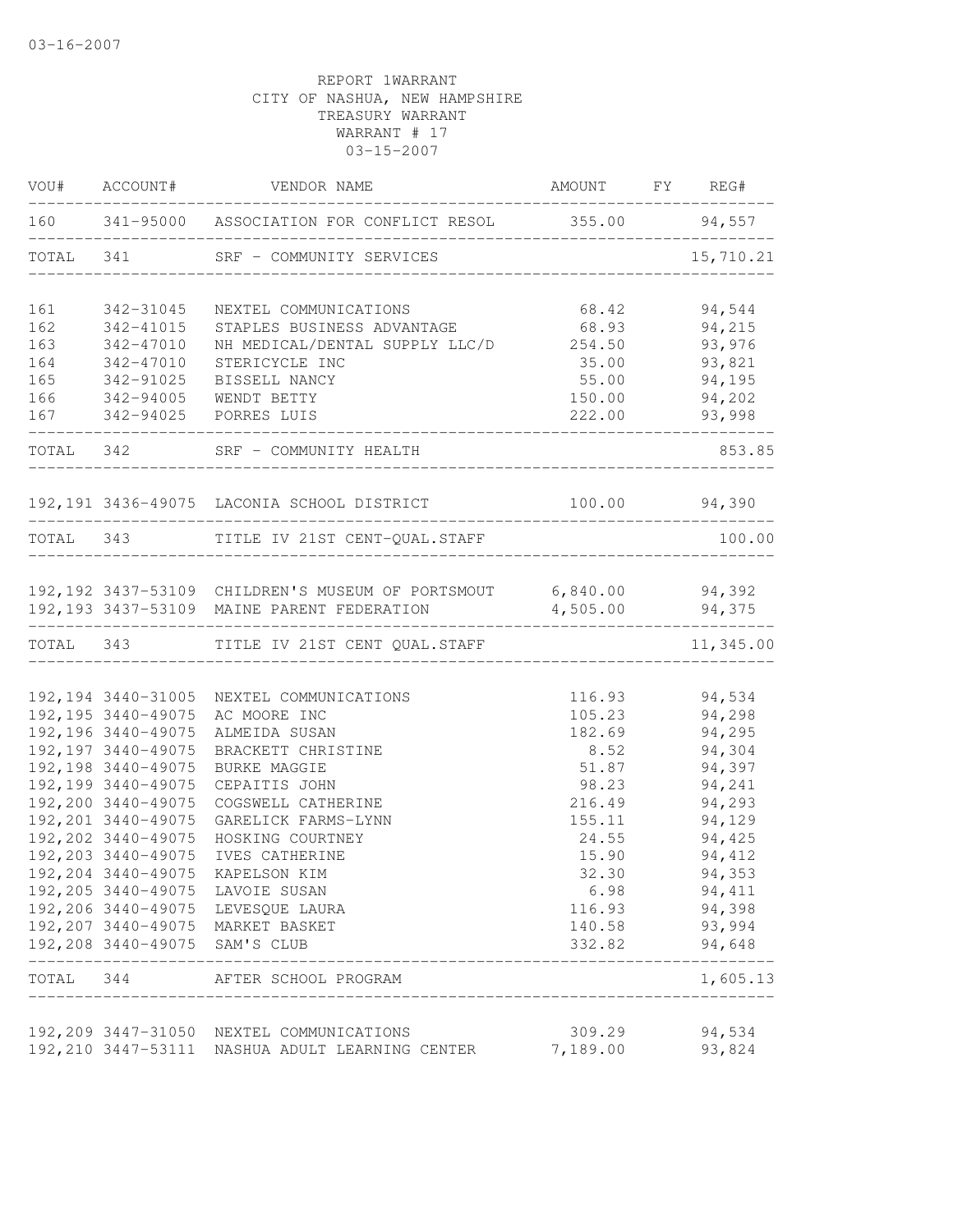|           | VOU# ACCOUNT#             | VENDOR NAME                                                          | AMOUNT FY REG#                                  |               |
|-----------|---------------------------|----------------------------------------------------------------------|-------------------------------------------------|---------------|
|           |                           | 3447-82025 NH RETIREMENT SYSTEM                                      | 963.71                                          | 331           |
|           | 3447-83006                | ANTHEM BLUE CROSS BLUE SHIELD 1,358.73                               |                                                 | 333           |
|           | 3447-83009                | NORTHEAST DELTA                                                      | 42.67                                           | 334           |
|           | _________________________ | 192, 211 3447-91040 MAINE PARENT FEDERATION                          | 90.00 94,375                                    |               |
|           |                           | TOTAL 344 TITLE IV SDF 21ST CENTURY                                  | _______________________________                 | 9,953.40      |
|           |                           | 192,212 3506-53102 KELLY KRISTINE                                    | 500.00 94,383<br>______________________________ |               |
| TOTAL 350 |                           | _______________________<br>SUPPLEMENTARY PRGRM FOR CHILDR            |                                                 | 500.00        |
|           |                           |                                                                      |                                                 |               |
|           | 192, 213 3507-49035       | NORTHEAST FOUNDATION FOR CHILD 246.92 94,272                         |                                                 |               |
|           | 3507-82025                | NH RETIREMENT SYSTEM                                                 | 1,335.22                                        | 331           |
|           | 3507-83006                | ANTHEM BLUE CROSS BLUE SHIELD                                        | 5,536.15                                        | 333           |
|           |                           | 3507-83006 HARVARD PILGRIM HEALTH CARE<br>3507-83009 NORTHEAST DELTA | 1,851.45<br>778.81                              | 335<br>334    |
|           |                           | TOTAL 350 TITLE 11A TEACHER QUALITY                                  |                                                 | 9,748.55      |
|           |                           |                                                                      |                                                 |               |
|           | 3516-82025                | NH RETIREMENT SYSTEM                                                 | 239.78                                          | 331           |
|           | 192,214 3516-83004        | VISION SERVICE PLAN - NH                                             | 16.29 94,481                                    |               |
|           | 3516-83006                | ANTHEM BLUE CROSS BLUE SHIELD 1,006.50                               |                                                 | 333           |
|           |                           | 3516-83009 NORTHEAST DELTA                                           | 80.23                                           | 334           |
|           |                           | 192, 215 3516-83102 UNUM LIFE INSURANCE                              | 20.77                                           | 94,480        |
|           |                           | TOTAL 351 TITLE IID ENHANCE ED THRU TECH                             |                                                 | 1,363.57      |
|           |                           |                                                                      |                                                 |               |
|           | 192,216 3557-49035        | CAMBIUM LEARNING INC                                                 |                                                 | 142.78 94,344 |
|           | 192, 217 3557-49075       | SCHOOL SPECIALTY                                                     | 26.85                                           | 94,264        |
|           | 3557-82025                | NH RETIREMENT SYSTEM                                                 | 352.12                                          | 331           |
|           | 192, 218 3557-83004       | VISION SERVICE PLAN - NH                                             | 16.29                                           | 94,483        |
|           | 3557-83006<br>3557-83009  | HARVARD PILGRIM HEALTH CARE<br>NORTHEAST DELTA                       | 1,000.79                                        | 335<br>334    |
|           | 192,219 3557-83102        | UNUM LIFE INSURANCE                                                  | 80.23<br>32.09                                  | 94,482        |
|           |                           | TOTAL 355 TITLE IB READING 1ST FES                                   |                                                 | 1,651.15      |
|           |                           |                                                                      |                                                 |               |
|           |                           | 192,220 3587-49075 GOVCONNECTION INC                                 | 87.15                                           | 93,832        |
|           |                           | 192, 221 3587-49075 STAPLES BUSINESS ADVANTAGE                       | 195.83                                          | 94,158        |
|           |                           | 192,222 3587-53102 BURGESS DAVID                                     | 2,750.00                                        | 94,386        |
|           |                           | 192, 223 3587-53102 MCDONNELL FIONA                                  | 1,750.00                                        | 94,387        |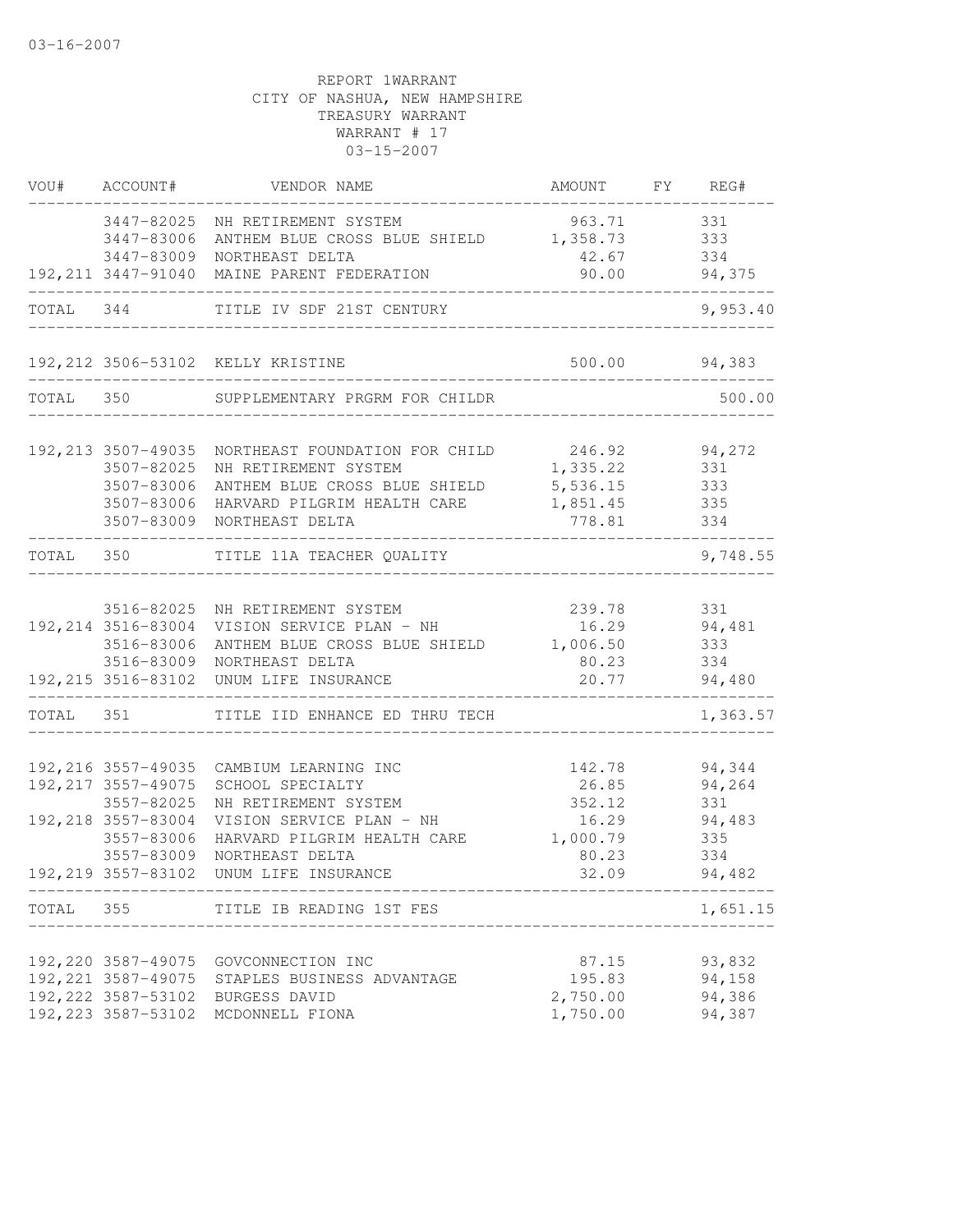| VOU#      | ACCOUNT#  | VENDOR NAME                                                      | AMOUNT             | FY | REG#             |
|-----------|-----------|------------------------------------------------------------------|--------------------|----|------------------|
|           |           | TOTAL 358 TITLE II PART B MATH/SCIENCE                           |                    |    | 4,782.98         |
|           |           | 192,224 3657-49050 WALMART COMMUNITY                             | 294.16             |    | 94,221           |
| TOTAL     | 365       | NHS - PAW SHOP                                                   |                    |    | 294.16           |
| 181       |           | 373-53075 CEASER ALBERT H JR<br>182 373-53075 LOAN PACKAGING LLC | 1,755.00<br>600.00 |    | 94,042<br>94,015 |
| TOTAL 373 |           | SRF - ECONOMIC DEVELOPMENT                                       |                    |    | 2,355.00         |
| 183       | 374-01210 | SLATTERY SCOTT                                                   | 134.50             |    | 94,484           |
| 184       | 374-07120 | NASHUA AREA HEALTH CENTER                                        | 2,681.81           |    | 94,201           |
| 185       | 374-07136 | COMMUNITY COUNCIL OF NASHUA NH                                   | 1,000.00           |    | 94,485           |
| 186       | 374-07144 | ENDYKE DEBRA                                                     | 78.00              |    | 94,607           |
| 187       | 374-07145 | NEIGHBORHOOD HOUSING SERVICES                                    | 4,545.45           |    | 94,021           |
| 188       | 374-07156 | NEIGHBORHOOD HOUSING SVCS OF G                                   | 50,000.00          |    | 94,486           |
| 189       | 374-07188 | NEIGHBORHOOD HOUSING SERVICES                                    | 2,369.64           |    | 94,021           |
| 190       | 374-07261 | NH LEGAL ASSISTANCE                                              | 797.03             |    | 93,959           |
| 191       | 374-07269 | NEIGHBORHOOD HOUSING SVCS OF G                                   | 1,030.00           |    | 94,486           |
| 192       | 374-07340 | BNI BUILDING NEWS                                                | 97.95              |    | 94,608           |
| 193       | 374-07340 | HILLSBOROUGH COUNTY TREASURER                                    | 6.00               |    | 94,445           |
| 194       | 374-07340 | NEXTEL COMMUNICATIONS                                            | 28.90              |    | 94,544           |
| 195       | 374-07340 | STAPLES BUSINESS ADVANTAGE                                       | 668.39             |    | 94,215           |
| 196       | 374-07340 | TELEGRAPH PUBLISHING COMPANY                                     | 178.50             |    | 94,446           |
| 197       | 374-09031 | TRANSIT MANAGEMENT OF NASHUA                                     | 352.28             |    | 325              |
| 198       | 374-09031 | TRANSIT MANAGEMENT OF NASHUA                                     | 154.01             |    | 332              |
| 199       | 374-09061 | ARAMARK UNIFORM SERVICES                                         | 80.21              |    | 93,927           |
| 200       | 374-09071 | SHATTUCK MALONE OIL CO                                           | 3,210.87           |    | 94,532           |
| 201       | 374-09091 | AUTO ELECTRIC WAREHOUSE INC                                      | 375.00             |    | 93,814           |
| 202       | 374-09091 | BATTERIES PLUS 400                                               | 29.99              |    | 94,204           |
| 203       | 374-09091 | CHROMATE INDUSTRIAL CORP                                         | 29.84              |    | 93,931           |
| 204       | 374-09091 | HOME DEPOT CREDIT SERVICES                                       | 23.88              |    | 94,553           |
| 205       | 374-09091 | JACK YOUNG COMPANY INC                                           | 3,220.00           |    | 94,442           |
| 206       | 374-09091 | NOMAC TOOLS LLC                                                  | 99.00              |    | 94,037           |
| 207       | 374-09091 | SUBURBAN AUTO & TRUCK PARTS IN                                   | 891.79             |    | 94,443           |
| 208       | 374-09104 | PUBLIC SERVICE OF NH                                             | 207.00             |    | 94,618           |
| 209       | 374-09133 | NEXTEL COMMUNICATIONS                                            | 191.28             |    | 94,544           |
| 210       | 374-09181 | MEMIC INDEMNITY CO                                               | 7,566.75           |    | 93,840           |
| 211       | 374-09201 | TRANSIT MANAGEMENT OF NASHUA                                     | 18,993.28          |    | 325              |
| 212       | 374-09201 | TRANSIT MANAGEMENT OF NASHUA                                     | 17,298.93          |    | 332              |
| 213       | 374-09208 | TRANSIT MANAGEMENT OF NASHUA                                     | 587.10             |    | 325              |
| 214       | 374-09208 | TRANSIT MANAGEMENT OF NASHUA                                     | 587.10             |    | 332              |
| 215       | 374-09211 | TRANSIT MANAGEMENT OF NASHUA                                     | 1,840.57           |    | 325              |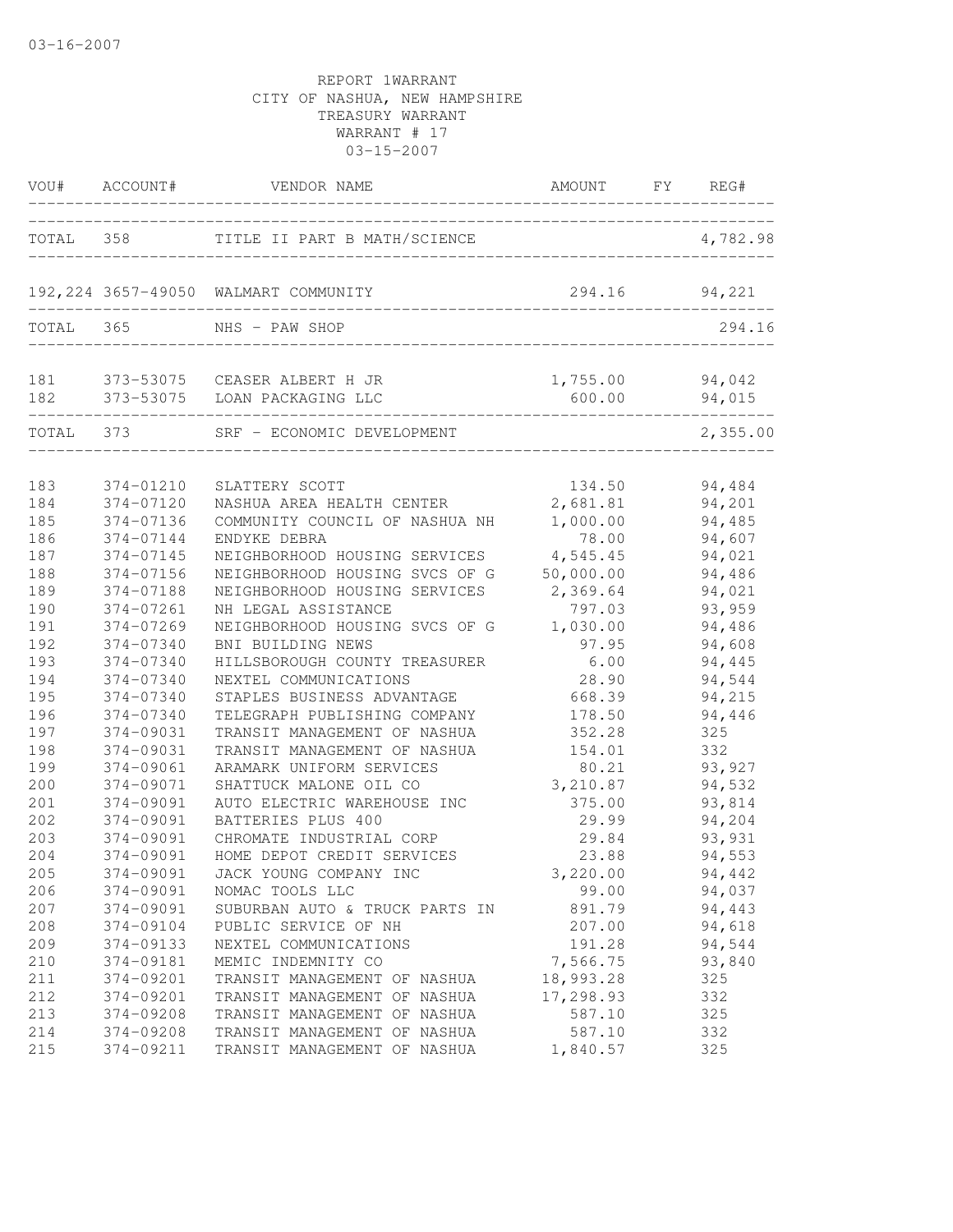| VOU#      | ACCOUNT#            | VENDOR NAME                                       | AMOUNT   | FY | REG#       |
|-----------|---------------------|---------------------------------------------------|----------|----|------------|
| 216       | 374-09211           | TRANSIT MANAGEMENT OF NASHUA                      | 1,633.96 |    | 332        |
| 217       | 374-09214           | TRANSIT MANAGEMENT OF NASHUA                      | 50.76    |    | 325        |
| 218       | 374-09214           | TRANSIT MANAGEMENT OF NASHUA                      | 49.42    |    | 332        |
| 219       | 374-09230           | CITIZENS BANK                                     | 445.35   |    | 322        |
| 220       | 374-09251           | THE LOWELL SUN                                    | 188.00   |    | 94,541     |
| 221       | 374-09261           | ARAMARK UNIFORM SERVICES                          | 144.79   |    | 93,927     |
| 222       | 374-09261           | RED BRICK CLOTHING CO                             | 895.60   |    | 93,916     |
| TOTAL 374 |                     | SRF - URBAN PROGRAMS                              |          |    | 122,762.93 |
| 223       | 375-45050           | TUMBLEWEED PRESS INC                              | 500.00   |    | 93,983     |
| 224       | 375-45050           | UNIQUE MANAGEMENT SERVICES INC                    | 474.35   |    | 93,924     |
|           |                     |                                                   |          |    |            |
| TOTAL     | 375                 | SRF - PUBLIC LIBRARIES                            |          |    | 974.35     |
|           | 192, 225 3767-31005 | ONE COMMUNICATIONS                                | 2.60     |    | 94,623     |
|           | 192, 226 3767-49035 | ABC SCHOOL SUPPLY CO INC                          | 172.16   |    | 93,866     |
|           | 192, 227 3767-49035 | ALL ABOUT BOOKS                                   | 103.45   |    | 94,415     |
|           | 192,228 3767-49035  | BARNES & NOBLE INC                                | 183.64   |    | 93,817     |
|           | 192,229 3767-49035  | HARCOURT INC                                      | 71.28    |    | 94,340     |
|           | 192,230 3767-49035  | PEARSON EDUCATION                                 | 1,136.43 |    | 94,323     |
|           | 192, 231 3767-49035 | SCHOLASTIC INCORPORATED                           | 392.27   |    | 94,452     |
|           | 192, 232 3767-49035 | SCHOOL SPECIALTY                                  | 76.77    |    | 94,264     |
|           | 192, 233 3767-49035 | WILSON LANGUAGE TRAINING CORP                     | 201.30   |    | 94,328     |
|           | 192, 234 3767-49050 | ABC SCHOOL SUPPLY CO INC                          | 449.43   |    | 93,866     |
|           | 192, 235 3767-49050 | HANDWRITING WITHOUT TEARS                         | 346.50   |    | 94,337     |
|           | 192,236 3767-49050  | R & L SUPPLY                                      | 24.00    |    | 94,224     |
|           | 192, 237 3767-49050 | SCHOOL SPECIALTY                                  | 129.20   |    | 94,264     |
|           | 192,238 3767-49050  | STAPLES BUSINESS ADVANTAGE                        | 102.80   |    | 94,158     |
|           | 192,239 3767-49050  | STEPS TO LITERACY LLC                             | 248.66   |    | 94,283     |
|           | 192,240 3767-49050  | TEACH AND LEARN SHOP                              | 155.40   |    |            |
|           |                     | CLUB Z! TUTORING SERVICES                         | 2,631.89 |    | 94,222     |
|           | 192, 241 3767-53101 |                                                   | 123.06   |    | 94,367     |
|           | 192, 242 3767-53101 | CROWDER LUCIE L                                   |          |    | 94,226     |
|           | 192, 243 3767-53101 | HUNTINGTON LEARNING CENTER                        | 1,815.36 |    | 94,399     |
|           | 192, 244 3767-53101 | SHEA DENISE C                                     | 650.00   |    | 94,394     |
|           | 3767-82025          | NH RETIREMENT SYSTEM                              | 722.19   |    | 331        |
|           |                     | 192,245 3767-83004 VISION SERVICE PLAN - NH       | 16.29    |    | 94,488     |
|           |                     | 3767-83006 ANTHEM BLUE CROSS BLUE SHIELD          | 3,381.94 |    | 333        |
|           | 3767-83006          | NH RETIREMENT SYSTEM                              | 110.78   |    | 331        |
|           |                     | 3767-83009 NORTHEAST DELTA                        | 3,180.10 |    | 334        |
|           |                     | 192, 246 3767-83102 UNUM LIFE INSURANCE           | 22.73    |    | 94,487     |
|           |                     | 192,247 3767-94030 BUREAU OF EDUCATION & RESEARCH | 525.00   |    | 94,334     |
| TOTAL 376 |                     | TITLE I ESEA                                      |          |    | 16,975.23  |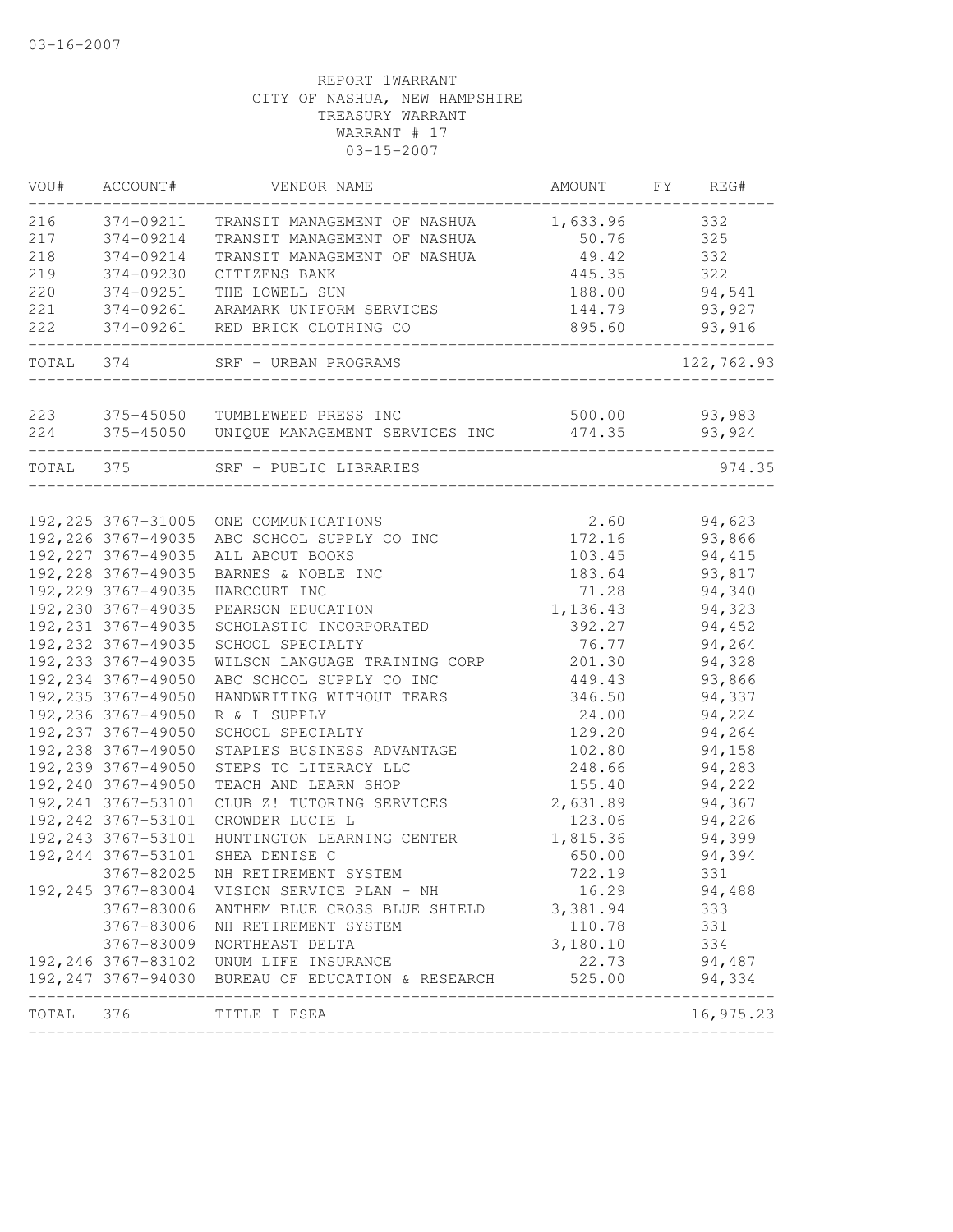| VOU#      | ACCOUNT#                                                                                                                                                                                                | VENDOR NAME                                                                                                                                                                                                 | AMOUNT                                                                                  | FY | REG#                                                                                   |
|-----------|---------------------------------------------------------------------------------------------------------------------------------------------------------------------------------------------------------|-------------------------------------------------------------------------------------------------------------------------------------------------------------------------------------------------------------|-----------------------------------------------------------------------------------------|----|----------------------------------------------------------------------------------------|
|           |                                                                                                                                                                                                         | 192,248 3777-53102 COHEN ALLEN<br>192,249 3777-55020 FIRST STUDENT INC                                                                                                                                      | 950.00<br>490.00                                                                        |    | 94,388<br>94,284                                                                       |
| TOTAL 377 |                                                                                                                                                                                                         | TITLE III ENHANCE ENG LANGUAGE                                                                                                                                                                              |                                                                                         |    | 1,440.00                                                                               |
|           | 3887-82025<br>3887-83006<br>3887-83009<br>192,250 3887-94010                                                                                                                                            | NH RETIREMENT SYSTEM<br>ANTHEM BLUE CROSS BLUE SHIELD<br>NORTHEAST DELTA<br>RIVIER COLLEGE                                                                                                                  | 3.96<br>20.30<br>2.69<br>2,044.00                                                       |    | 331<br>333<br>334<br>93,818                                                            |
| TOTAL 388 |                                                                                                                                                                                                         | TITLE V INNOVATIVE PROGRAMS                                                                                                                                                                                 |                                                                                         |    | 2,070.95                                                                               |
|           | 192,252 3907-53102                                                                                                                                                                                      | 192,251 3907-53102 MANHEIM ZIMMERMAN AMY B<br>ROURKE MAUREEN<br>192,253 3907-53102 WILLIAMS VERONICA                                                                                                        | 62.50<br>187.50<br>312.50                                                               |    | 94,405<br>94,404<br>94,350                                                             |
| TOTAL 390 |                                                                                                                                                                                                         | VOC ED SECONDARY PERKINS                                                                                                                                                                                    |                                                                                         |    | 562.50                                                                                 |
|           |                                                                                                                                                                                                         | 192,254 3927-49050 AC MOORE INC                                                                                                                                                                             |                                                                                         |    | 36.03 94,298                                                                           |
| TOTAL 392 |                                                                                                                                                                                                         | CULINARY ARTS                                                                                                                                                                                               |                                                                                         |    | 36.03                                                                                  |
|           | 192,255 3937-49050<br>192,256 3937-49050<br>3937-82025<br>192, 257 3937-83004<br>3937-83006<br>3937-83009                                                                                               | MARKET BASKET<br>NORTHCENTER FOODSERVICE<br>NH RETIREMENT SYSTEM<br>VISION SERVICE PLAN - NH<br>ANTHEM BLUE CROSS BLUE SHIELD<br>NORTHEAST DELTA                                                            | 19.76<br>295.43<br>100.16<br>16.29<br>1,358.73<br>134.65                                |    | 93,994<br>94,290<br>331<br>94,490<br>333<br>334                                        |
| TOTAL 393 | 192,258 3937-83102                                                                                                                                                                                      | UNUM LIFE INSURANCE<br>DAY CARE                                                                                                                                                                             | 9.12                                                                                    |    | 94,489<br>1,934.14                                                                     |
|           |                                                                                                                                                                                                         |                                                                                                                                                                                                             |                                                                                         |    |                                                                                        |
|           | 192,259 3957-49050<br>192,260 3957-49050<br>192, 261 3957-49050<br>192,262 3957-49050<br>192, 263 3957-53103<br>192, 264 3957-53103<br>192, 265 3957-53103<br>192,266 3957-53109<br>192, 267 3957-53109 | NHSAA<br>REHAB EQUIPMENT ASSOCIATES<br>SAMMONS PRESTON INC<br>THERADAPT PRODUCTS<br>CARROLL CENTER FOR THE BLIND (<br>PALERMO CHRISTINA<br>SCARPATI CANDICE<br>CROTCHED MOUNTAIN REHAB CTR<br>EDUCATION INC | 750.00<br>303.00<br>43.40<br>235.00<br>1,799.50<br>96.00<br>144.00<br>1,378.13<br>49.88 |    | 94,330<br>94,260<br>94,248<br>94,280<br>94,347<br>94,407<br>94,410<br>94,235<br>94,303 |
|           | 192,268 3957-53109<br>3957-82025                                                                                                                                                                        | PSYCHIATRIC EDUCATION SERVICES<br>NH RETIREMENT SYSTEM                                                                                                                                                      | 33.00<br>4,716.88                                                                       |    | 94,296<br>331                                                                          |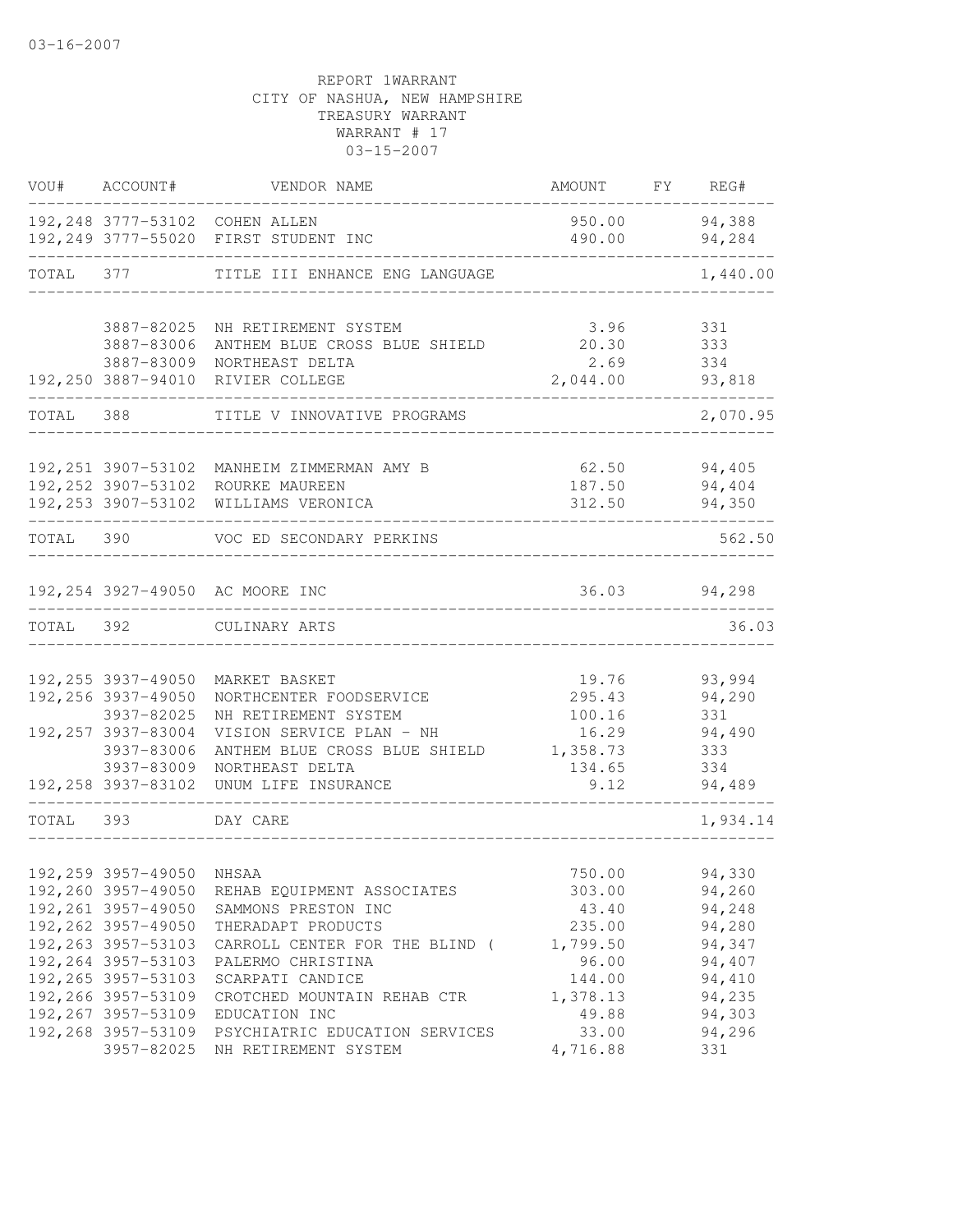| VOU#  | ACCOUNT#   | VENDOR NAME                                                                                           | AMOUNT FY                         | REG#              |
|-------|------------|-------------------------------------------------------------------------------------------------------|-----------------------------------|-------------------|
|       | 3957-83006 | ANTHEM BLUE CROSS BLUE SHIELD<br>3957-83006 HARVARD PILGRIM HEALTH CARE<br>3957-83009 NORTHEAST DELTA | 26,108.21<br>6,054.75<br>3,035.79 | 333<br>335<br>334 |
| TOTAL | 395        | IDEA BASIC SPEC ED                                                                                    |                                   | 44,747.54         |
|       |            | 192,269 3977-53101 SUNBERG ROBERT<br>3977-83006 ANTHEM BLUE CROSS BLUE SHIELD                         | 725.41<br>862.09                  | 94,316<br>333     |
| TOTAL | 397        | SPECIAL ED LOCAL                                                                                      |                                   | 1,587.50          |
|       |            |                                                                                                       |                                   |                   |

03-16-2007

|            | VOU# ACCOUNT#          | VENDOR NAME                                                     | AMOUNT FY REG#    |                  |
|------------|------------------------|-----------------------------------------------------------------|-------------------|------------------|
| 240<br>241 | 412-180                | 412-180 BUREAU CONSTANCE M<br>LOUKIDES CHARLES                  | 39.00<br>40.00    | 94,105<br>94,092 |
| 242<br>243 | $412 - 180$<br>412-180 | PM MACKAY & SONS<br>POWELL SONIA A                              | 3,660.00<br>25.00 | 94,091<br>94,094 |
| 244        |                        | 412-180 VANTASSELL MARK                                         | 7.00              | 94,095           |
|            |                        | TOTAL 412-18 FINANCIAL SERVICES<br>AUTO PERMITS                 |                   | 3,771.00         |
|            |                        | 245 413-303 TREASURER STATE OF NH                               | 11,313.00 94,587  |                  |
|            |                        | TOTAL 413-30 CITY CLERK'S OFFICE<br>CERTIFIED COPIES            |                   | 11,313.00        |
|            |                        | 246 431-314 CHARTRAND LINDA<br>________________________________ |                   | $9.67$ $94,491$  |
|            |                        | TOTAL 431-31 POLICE DEPARTMENT<br>SALE OF PHOTOCOPIES           |                   | 9.67             |
|            |                        | 246  431-545  CHARTRAND LINDA                                   | 25.00 94,491      |                  |
|            |                        | TOTAL 431-54 POLICE DEPARTMENT<br>ALARM SYSTEM FINES            |                   | 25.00            |
|            |                        |                                                                 |                   |                  |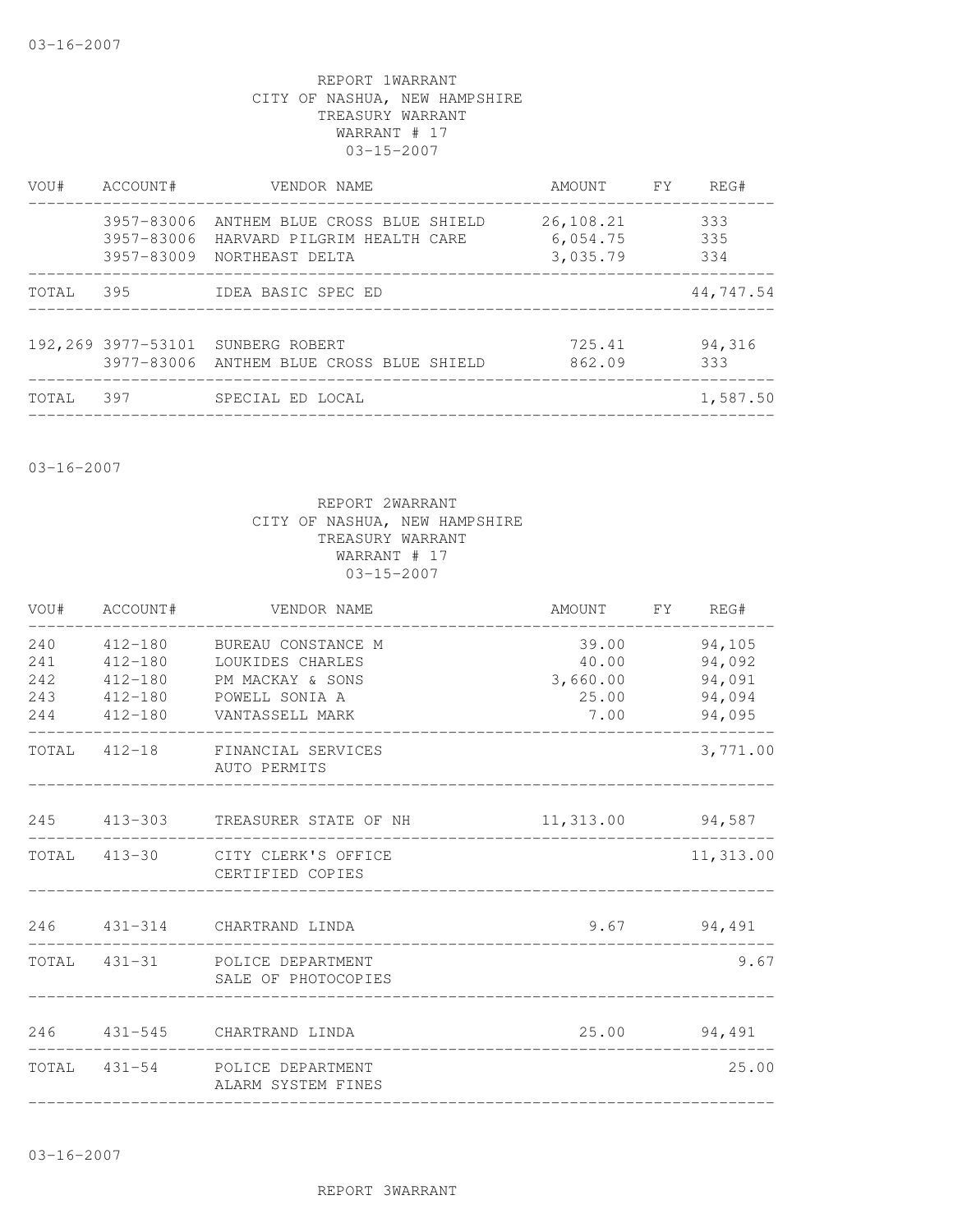## CITY OF NASHUA, NEW HAMPSHIRE TREASURY WARRANT WARRANT # 17 03-15-2007

| VOU#       | ACCOUNT#               | VENDOR NAME                          | AMOUNT           | FY. | REG#             |
|------------|------------------------|--------------------------------------|------------------|-----|------------------|
| 247<br>248 | 502-53120<br>502-95005 | MCNAMEE JAMES M<br>NHBA-CLE          | 252.00<br>318.00 |     | 94,135<br>94,592 |
| TOTAL      | 502                    | LEGAL DEPARTMENT                     |                  |     | 570.00           |
| 249        | 505-81039              | HUMANE SOCIETY OF NEW ENGLAND        | 7,016.67         |     | 93,934           |
| 250        | 505-81115              | MARGUERITE'S PLACE INC               | 2,422.25         |     | 94,140           |
| 251        | 505-81061              | NASHUA REGIONAL PLANNING COMMI       | 14,890.50        |     | 94,458           |
| 252        | 505-81078              | ST JOSEPH COMMUNITY SERVICES I       | 1,925.35         |     | 94,444           |
| TOTAL      | 505                    | CIVIC & COMM. ACTIVITIES             |                  |     | 26, 254.77       |
| 253        | 506-31005              | ALTURA COMMUNICATION SOLUTIONS       | 9,015.93         |     | 93,860           |
| 254        | 506-31005              | LOVERING SUE                         | 37.95            |     | 94,492           |
| 255        | 506-31005              | PAETEC COMMUNICATIONS INC            | 600.00           |     | 94,535           |
| 256        | 506-31005              | VERIZON                              | 357.30           |     | 94,582           |
| TOTAL      | 506                    | TELECOMMUNICATIONS                   |                  |     | 10,011.18        |
| 257        | 507-82020              | NH RETIREMENT SYSTEM                 | 123,621.47       |     | 331              |
| 257        | 507-82025              | NH RETIREMENT SYSTEM                 | 117,717.78       |     | 331              |
| 257        | 507-82030              | NH RETIREMENT SYSTEM                 | 83,745.46        |     | 331              |
| 257        | 507-82035              | NH RETIREMENT SYSTEM                 | 131,060.35       |     | 331              |
| TOTAL      | 507                    | PENSIONS                             |                  |     | 456, 145.06      |
| 258        | 511-31050              | NEXTEL COMMUNICATIONS                | 14.45            |     | 94,544           |
| TOTAL      | 511                    | ADMINISTRATIVE SERVICES              |                  |     | 14.45            |
| 259        | 512-59095              | ANACOMP INC                          | 392.63           |     | 93,882           |
| 260        | 512-41015              | ANCO ENGRAVED SIGNS & STAMPS I       | 28.25            |     | 94,154           |
| 261        | 512-52010              | CITIZENS BANK                        | 690.00           |     | 322              |
| 262        |                        | 512-43005 PRINTGRAPHICS OF MAINE     | 780.00           |     | 330              |
| 263        |                        | 512-41015 STAPLES BUSINESS ADVANTAGE | 40.01            |     | 94,215           |
| 263        |                        | 512-41055 STAPLES BUSINESS ADVANTAGE | 95.55            |     | 94,215           |
| TOTAL      | 512                    | FINANCIAL SERVICES                   |                  |     | 2,026.44         |
| 264        | 513-59100              | COMPLIANCE NETWORK OF NE             | 130.00           |     | 94,018           |
| 265        | 513-43005              | FEDEX                                | 30.83            |     | 94,538           |
| 266        | 513-94005              | IIMC                                 | 495.00           |     | 94,589           |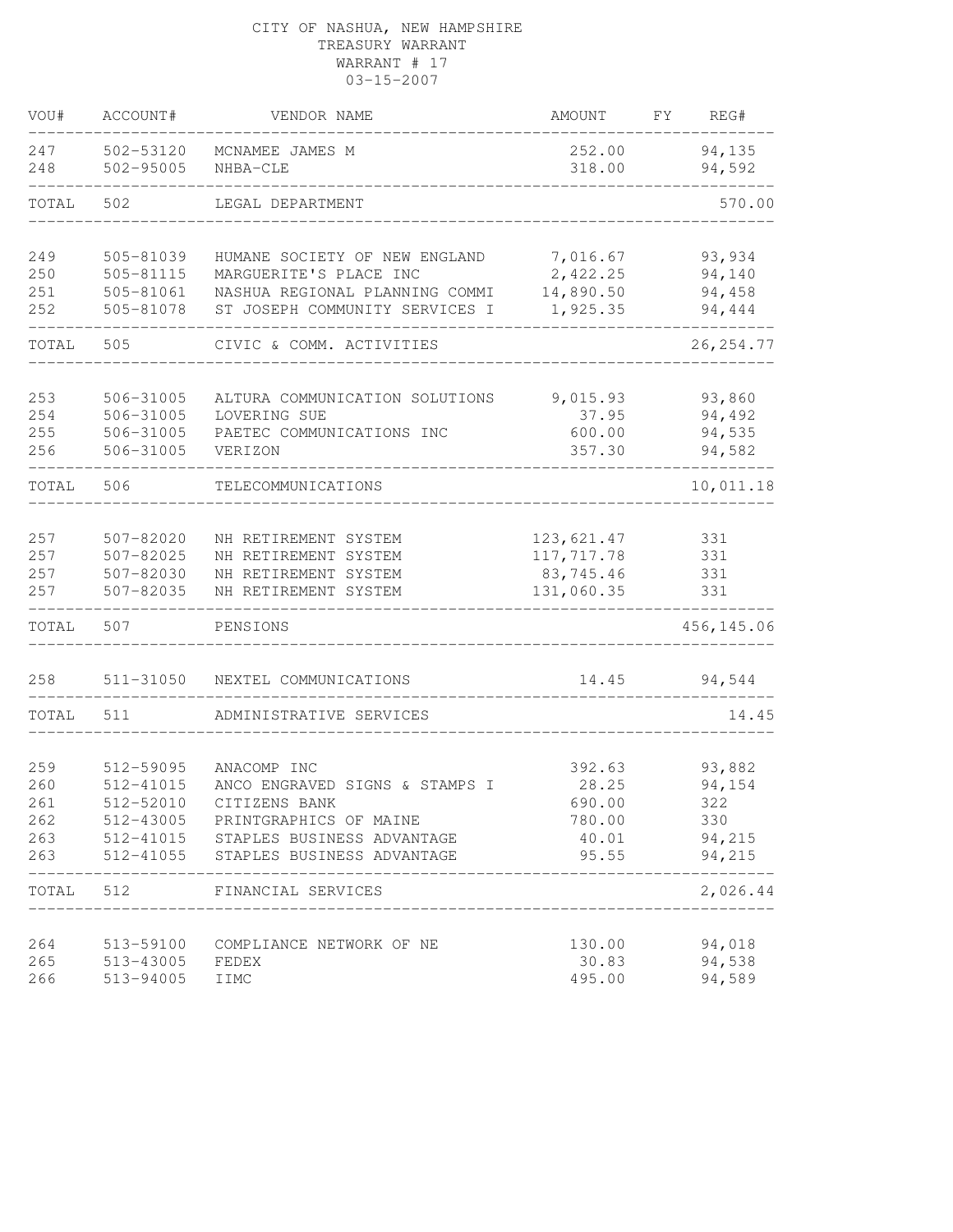| VOU#       | ACCOUNT#               | VENDOR NAME                                                      | AMOUNT          | FY | REG#             |
|------------|------------------------|------------------------------------------------------------------|-----------------|----|------------------|
| 267<br>268 | 513-41015<br>513-95005 | NEW ENGLAND TIME & SYSTEMS INC<br>NH LOCAL GOVERNMENT INFORMATIO | 352.53<br>15.00 |    | 94,041<br>94,591 |
| TOTAL      | 513                    | CITY CLERK'S OFFICE                                              |                 |    | 1,023.36         |
|            |                        |                                                                  |                 |    |                  |
| 269        | 516-54016              | ASHA                                                             | 338.00          |    | 94,127           |
| 270        | 516-95005              | ICLEI USA INC                                                    | 400.00          |    | 94,611           |
| 271        | 516-45240              | RIS PAPER COMPANY INC                                            | 3,441.40        |    | 93,918           |
| 272        | 516-54016              | SUCCESS ADVERTISING INC                                          | 6,730.17        |    | 93,928           |
| 273        | 516-54011              | TELEGRAPH PUBLISHING COMPANY                                     | 678.30          |    | 94,446           |
| 273        | 516-54016              | TELEGRAPH PUBLISHING COMPANY                                     | 794.15          |    | 94,446           |
| 274        | 516-54016              | THE LOWELL PUBLISHING CO                                         | 986.70          |    | 94,552           |
| 275        | 516-54016              | UNION LEADER CORPORATION                                         | 736.65          |    | 94,542           |
| TOTAL      | 516                    | PURCHASING DEPARTMENT                                            |                 |    | 14,105.37        |
|            |                        |                                                                  |                 |    |                  |
| 276        | 517-59135              | BAIN PEST CONTROL SERVICE INC                                    | 72.00           |    | 94,451           |
| 277        | 517-75130              | J LAWRENCE HALL INC                                              | 4,820.55        |    | 94,462           |
| 278        | 517-79030              | KERRY FIRE PROTECTION INC                                        | 175.00          |    | 93,985           |
| 279        | 517-34015              | KEYSPAN ENERGY DELIVERY                                          | 12,522.02       |    | 94,558           |
| 280        | 517-31050              | NEXTEL COMMUNICATIONS                                            | 40.15           |    | 94,544           |
| 281        | 517-33005              | PENNICHUCK WATER                                                 | 119.84          |    | 94,559           |
| 282        | 517-32005              | PUBLIC SERVICE OF NH                                             | 27.52           |    | 94,618           |
| 283        | 517-79030              | SIMPLEXGRINNELL                                                  | 116.10          |    | 93,833           |
| TOTAL      | 517                    | BUILDING MAINT - CITY ADMIN                                      |                 |    | 17,893.18        |
| 284        | 518-41015              | STAPLES BUSINESS ADVANTAGE                                       | 58.71           |    | 94,215           |
|            |                        |                                                                  |                 |    |                  |
| TOTAL      | 518                    | INSURANCE - ADMINISTRATION                                       |                 |    | 58.71            |
|            |                        |                                                                  |                 |    |                  |
| 285        | 519-91005              | LAKEMAN ROBERT                                                   | 25.22           |    | 94,166           |
| 286        | 519-45125              | LUCAS OFFICE SYSTEMS INC                                         | 1,940.48        |    | 93,939           |
| 286        | 519-64192              | LUCAS OFFICE SYSTEMS INC                                         | 1,940.00        |    | 93,939           |
| 287        | 519-94005              | MARINO ANGELO                                                    | 530.72          |    | 94,130           |
|            |                        | 288 519-49025 NEW ENGLAND REAL ESTATE JOURNA                     | 139.00          |    | 94,546           |
| 289        | 519-95005              | NH LOCAL GOVERNMENT INFORMATIO                                   | 15.00           |    | 94,591           |
| 290        | 519-95005              | NRAAO                                                            | 30.00           |    | 94,616           |
| 291        |                        | 519-91005 TURGISS GARY                                           | 315.74          |    | 93,922           |
| 292        |                        | 519-91005 TURGISS GREG<br>__________________________             | 262.39          |    | 93,835           |
|            | TOTAL 519 ASSESSORS    |                                                                  |                 |    | 5,198.55         |
|            |                        |                                                                  |                 |    |                  |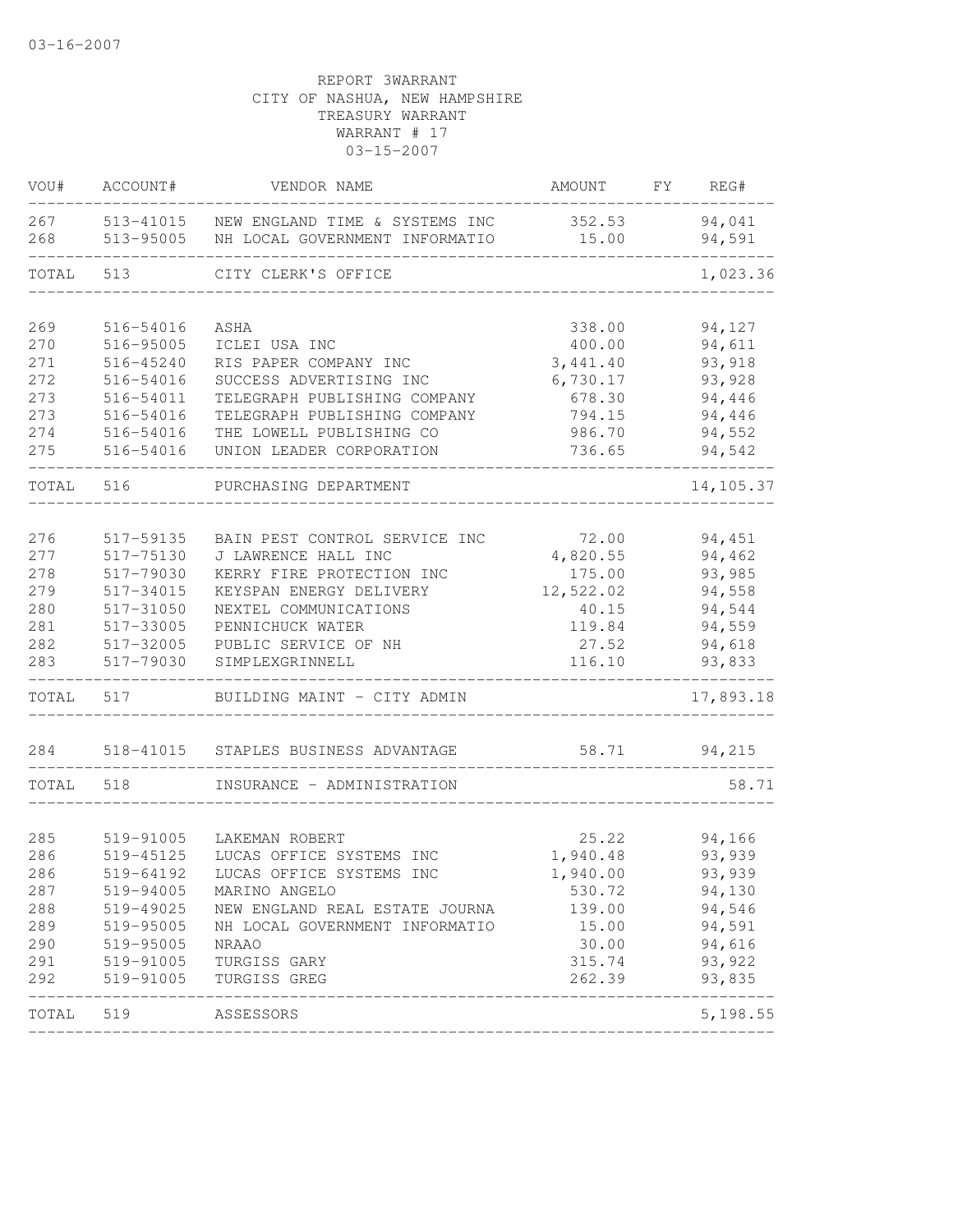| VOU#  | ACCOUNT#               | VENDOR NAME                    | AMOUNT             | FY | REG#      |
|-------|------------------------|--------------------------------|--------------------|----|-----------|
| 293   | 520-53100              | BOOTH HILARY                   | 520.00             |    | 94,169    |
| 294   | 520-32005              | PENNICHUCK WATER               | 34.60              |    | 94,559    |
| 295   | 520-32005              | PUBLIC SERVICE OF NH           | 355.63             |    | 94,618    |
| 296   | 520-74092              | SIMPLEXGRINNELL                | 143.95             |    | 93,833    |
| 297   | $520 - 41015$          | STAPLES BUSINESS ADVANTAGE     | 116.98             |    | 94,215    |
| TOTAL | 520                    | HUNT BUILDING                  |                    |    | 1,171.16  |
| 298   |                        | CANTRALL ERIC                  |                    |    | 94,028    |
| 299   | 522-57005<br>522-31050 | NEXTEL COMMUNICATIONS          | 1,275.00<br>209.14 |    | 94,544    |
| 300   | 522-31040              | ROY MICHAEL                    | 40.00              |    | 94,493    |
| 301   | 522-41015              | STAPLES BUSINESS ADVANTAGE     | 55.40              |    | 94,215    |
| 302   | 522-31040              | TYRRELL KEN                    | 45.95              |    | 94,164    |
| TOTAL | 522                    | INFORMATION TECHNOLOGY         |                    |    | 1,625.49  |
|       |                        |                                |                    |    |           |
| 303   | $524 - 64045$          | CDW GOVERNMENT INC             | 1,312.99           |    | 94,258    |
| 304   | $524 - 64040$          | CITIZENS BANK                  | 254.00             |    | 322       |
| 305   | $524 - 64057$          | GATEWAY COMPANIES INC          | 1,762.22           |    | 94,016    |
| 306   | 524-64045              | GOVCONNECTION INC              | 606.84             |    | 93,832    |
| 307   | 524-64052              | HEWLETT PACKARD COMPANY        | 6,666.00           |    | 93,920    |
| 308   | $524 - 64045$          | HSBC BUSINESS SOLUTIONS        | 1,599.99           |    | 94,593    |
| TOTAL | 524                    | COMPUTERS - CITYWIDE           |                    |    | 12,202.04 |
|       |                        |                                |                    |    |           |
| 309   | 531-45175              | AIRGAS EAST                    | 186.55             |    | 93,894    |
| 310   | $531 - 46040$          | ALEC'S SHOE STORE INC          | 1,719.29           |    | 93,954    |
| 311   | 531-53070              | AMC OF NEW ENGLAND SURGICAL SE | 162.62             |    | 94,038    |
| 312   | 531-31050              | ARCH WIRELESS                  | 17.78              |    | 94,630    |
| 313   | $531 - 46040$          | ARCHAMBAULT DANIEL             | 204.69             |    | 94,501    |
| 314   | $531 - 45920$          | ARMOR HOLDINGS FORENSICS INC   | 357.20             |    | 93,836    |
| 315   | 531-94005              | ARMOR HOLDINGS INC LESS-LETHAL | 725.00             |    | 94,543    |
| 316   | 531-75023              | B & S LOCKSMITHS INC           | 65.82              |    | 94,178    |
| 317   | 531-49075              | BATTERIES PLUS 400             | 158.00             |    | 94,204    |
| 318   | 531-94005              | BECKER TRAINING ASSOCIATES LLC | 60.00              |    | 94,570    |
| 319   | 531-75023              | BELLETETES INC                 | 425.74             |    | 93,972    |
| 319   | 531-78007              | BELLETETES INC                 | 1.00               |    | 93,972    |
| 320   | $531 - 46030$          | BEN'S UNIFORMS                 | 75.00              |    | 94,456    |
| 320   | $531 - 46040$          | BEN'S UNIFORMS                 | 1,551.50           |    | 94,456    |
| 320   | $531 - 46045$          | BEN'S UNIFORMS                 | 289.00             |    | 94,456    |
| 321   | $531 - 46040$          | CARIGNAN MICHAEL               | 109.97             |    | 94,510    |
| 322   | 531-78007              | CARPARTS OF NASHUA             | 77.67              |    | 93,848    |
| 323   | 531-42000              | CENTRAL PAPER PRODUCTS CO      | 374.99             |    | 94,449    |
| 324   | 531-78007              | CHELMSFORD AUTO ELECTRIC INC   | 211.00             |    | 93,847    |
| 325   | 531-31025              | CINFO PETER                    | 45.96              |    | 94,495    |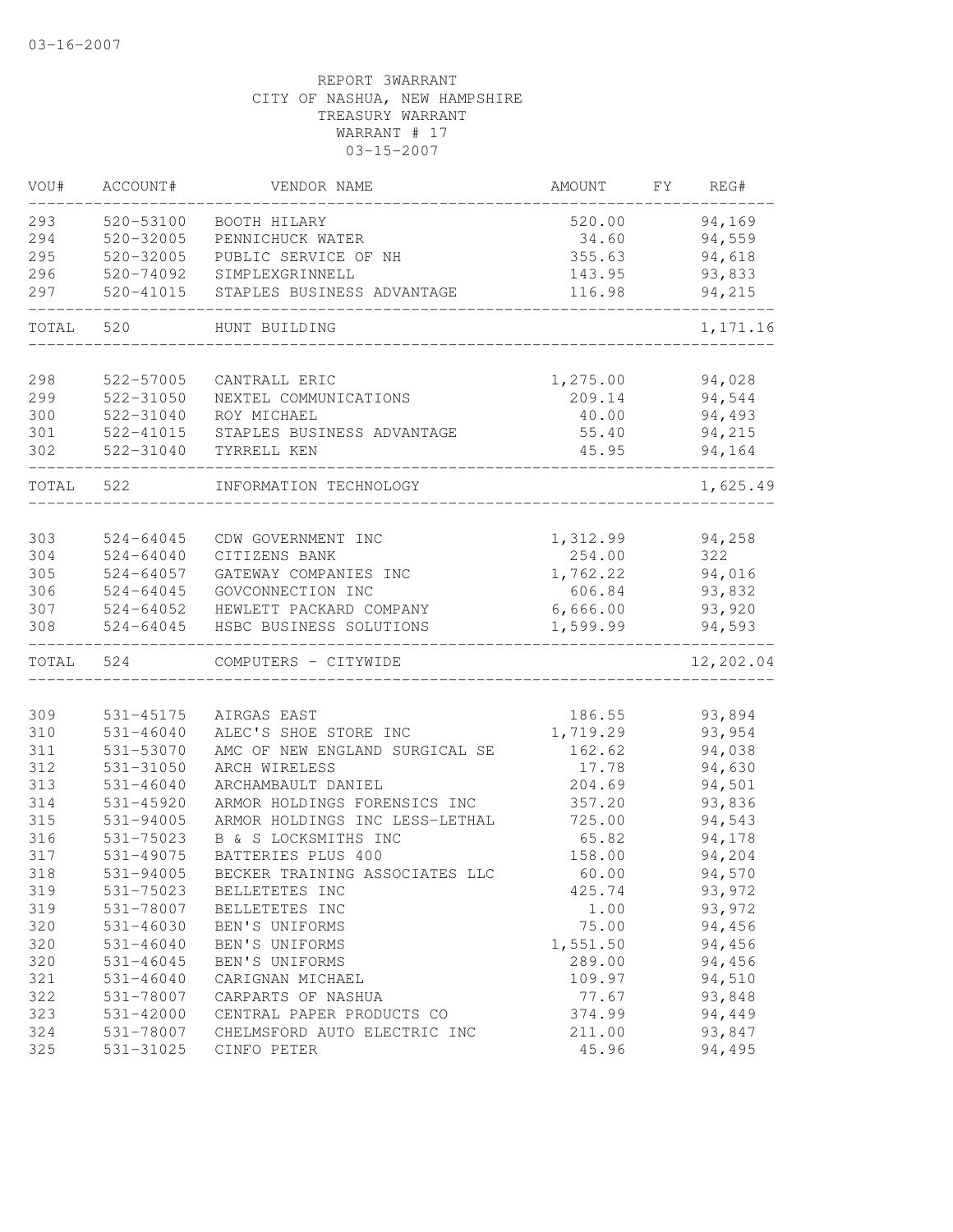| VOU# | ACCOUNT#      | VENDOR NAME                    | AMOUNT   | FY | REG#   |  |
|------|---------------|--------------------------------|----------|----|--------|--|
| 326  |               | 531-94005 CITIZENS BANK        | 1,965.60 |    | 322    |  |
| 327  | 531-53070     | DANIEL WEBSTER ANIMAL HOSPITAL | 176.00   |    | 93,955 |  |
| 328  | 531-53125     | DENSMORE DONALD                | 200.00   |    | 94,505 |  |
| 328  | 531-91025     | DENSMORE DONALD                | 38.80    |    | 94,505 |  |
| 329  | 531-78075     | DIAMOND TRIUMPH AUTO GLASS INC | 195.00   |    | 93,813 |  |
| 330  | 531-78007     | DOWNTOWN LINCOLN-MERCURY INC   | 308.88   |    | 93,904 |  |
| 330  | 531-78075     | DOWNTOWN LINCOLN-MERCURY INC   | 398.31   |    | 93,904 |  |
| 331  | 531-53125     | DUNHAM DOUGLAS                 | 200.00   |    | 94,511 |  |
| 332  | $531 - 42000$ | EASTERN SPECIALTY PRODUCTS     | 207.95   |    | 94,436 |  |
| 333  | 531-94005     | <b>ECGIA</b>                   | 400.00   |    | 94,613 |  |
| 334  | 531-78007     | EMERGENCY EQUIPMENT WAREHOUSE  | 158.39   |    | 94,192 |  |
| 335  | 531-75023     | FIMBEL PAUNET CORP             | 200.00   |    | 94,190 |  |
| 336  | 531-48015     | FLEET SERVICES                 | 560.22   |    | 94,046 |  |
| 337  | 531-94005     | GAUTIER KURT W                 | 940.00   |    | 94,507 |  |
| 338  | 531-98035     | GOOD MORNING SALES INC         | 49.25    |    | 94,461 |  |
| 339  | 531-78100     | GOODYEAR AUTO SERVICE CENTER   | 36.00    |    | 93,820 |  |
| 340  | 531-94005     | GORMAN ALAEXANDER              | 919.85   |    | 94,502 |  |
| 341  | 531-75130     | GOURLEY CO                     | 63.60    |    | 94,023 |  |
| 342  | 531-78007     | GRAPPONE AUTO JUNCTION         | 760.48   |    | 94,464 |  |
| 343  | $531 - 46040$ | HAMMOND SCOTT                  | 45.00    |    | 94,514 |  |
| 344  | 531-94005     | HARGREAVES JAMES               | 116.40   |    | 94,509 |  |
| 345  | 531-98035     | HEFFERAN TIMOTHY               | 13.96    |    | 94,496 |  |
| 346  | 531-41015     | HEFFERAN TIMOTHY               | 14.00    |    | 94,497 |  |
| 346  | 531-43005     | HEFFERAN TIMOTHY               | 5.70     |    | 94,497 |  |
| 346  | 531-45125     | HEFFERAN TIMOTHY               | 9.00     |    | 94,497 |  |
| 346  | 531-74050     | HEFFERAN TIMOTHY               | 35.00    |    | 94,497 |  |
| 346  | 531-78007     | HEFFERAN TIMOTHY               | 8.00     |    | 94,497 |  |
| 346  | 531-91025     | HEFFERAN TIMOTHY               | 45.00    |    | 94,497 |  |
| 347  | 531-91025     | HEFFERAN TIMOTHY               | 1.50     |    | 94,498 |  |
| 347  | 531-98035     | HEFFERAN TIMOTHY               | 66.08    |    | 94,498 |  |
| 348  | $531 - 43005$ | HEFFERAN TIMOTHY               | .24      |    | 94,499 |  |
| 348  | 531-78007     | HEFFERAN TIMOTHY               | 3.70     |    | 94,499 |  |
| 348  | 531-91025     | HEFFERAN TIMOTHY               | 4.50     |    | 94,499 |  |
| 349  | 531-42000     | HOME DEPOT CREDIT SERVICES     | 252.10   |    | 94,553 |  |
| 350  | 531-95000     | INTERNATIONAL ASSOC FOR INDENT | 60.00    |    | 94,603 |  |
| 351  | 531-45005     | INTERSTATE ARMS CORP           | 1,997.80 |    | 93,884 |  |
| 352  | 531-75130     | J LAWRENCE HALL INC            | 882.50   |    | 94,462 |  |
| 353  | 531-34015     | KEYSPAN ENERGY DELIVERY        | 203.96   |    | 94,558 |  |
| 354  | 531-49025     | LABOR RELATIONS INFORMATION SY | 214.75   |    | 93,830 |  |
| 355  | 531-42000     | LOWE'S                         | 33.96    |    | 94,612 |  |
| 355  | 531-78007     | LOWE'S                         | 68.44    |    | 94,612 |  |
| 356  | 531-59100     | LUTHERAN SOCIAL SERVICES OF NH | 120.00   |    | 94,406 |  |
| 357  | 531-78007     | MAC MULKIN CHEVROLET INC       | 277.37   |    | 94,432 |  |
| 358  | 531-91025     | MACGREGOR CHARLES              | 38.80    |    | 94,503 |  |
| 359  | $531 - 46040$ | MOUSHEGIAN MICHAEL             | 144.98   |    | 94,513 |  |
| 360  | 531-75023     | NASHUA WALLPAPER & PAINT CO    | 77.93    |    | 93,991 |  |
| 361  | 531-95000     | NASRO                          | 60.00    |    | 94,604 |  |
| 362  | 531-94005     | NEU-RCPI/NE                    | 150.00   |    | 94,610 |  |
|      |               |                                |          |    |        |  |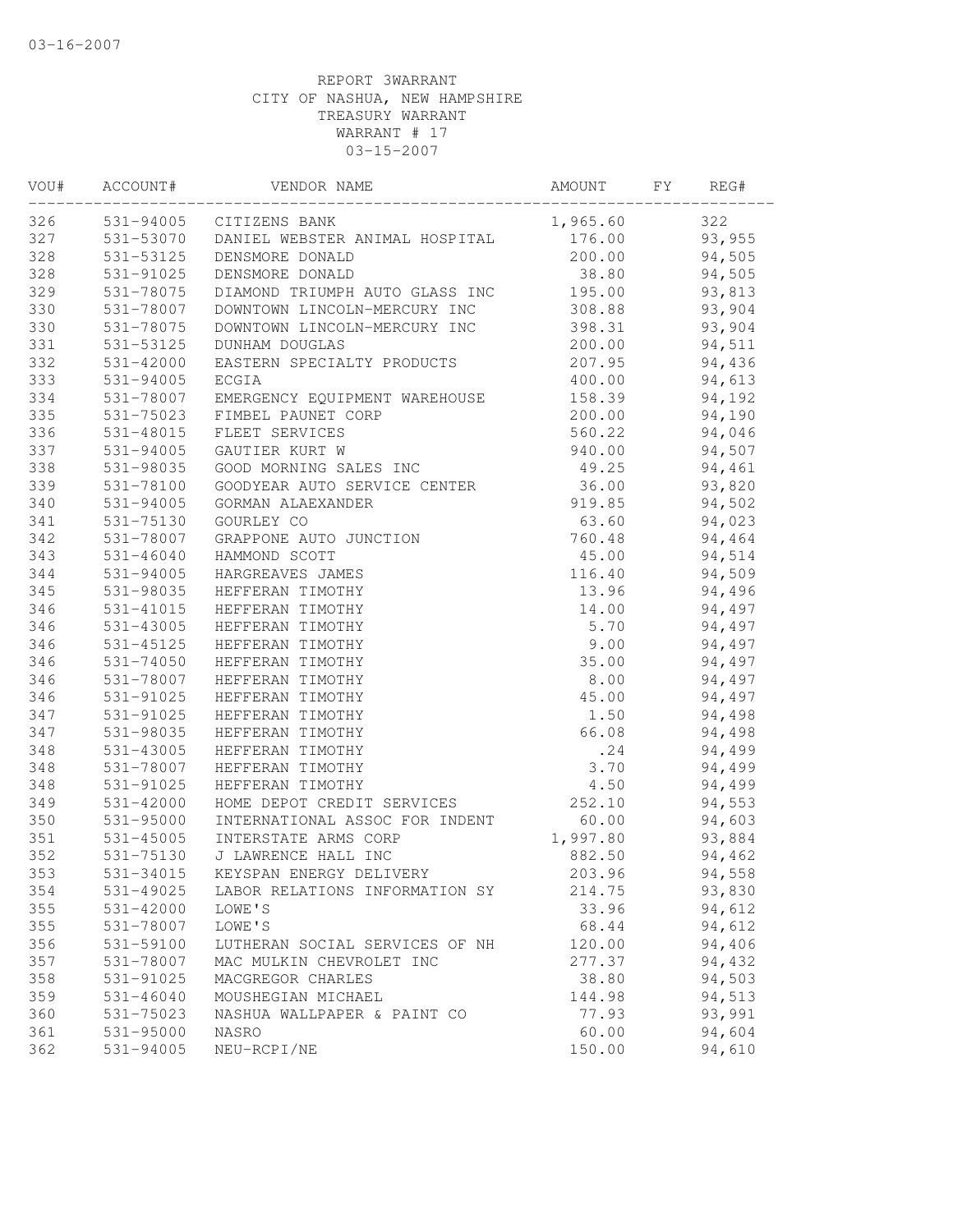| VOU#  | ACCOUNT#      | VENDOR NAME                    | AMOUNT   | FΥ | REG#      |
|-------|---------------|--------------------------------|----------|----|-----------|
| 363   | 531-95000     | NH ASSOC OF CHIEFS OF POLICE   | 12.48    |    | 94,549    |
| 364   | $531 - 46040$ | NICHOLS FRED                   | 99.97    |    | 94,508    |
| 365   | 531-94005     | NORDENGREN ERIC                | 200.00   |    | 94,494    |
| 366   | 531-78007     | NORTHERN FOREIGN CAR PARTS INC | 626.77   |    | 94,467    |
| 367   | 531-64192     | OMNI FITNESS                   | 250.00   |    | 94,504    |
| 368   | 531-33005     | PENNICHUCK WATER               | 15.21    |    | 94,559    |
| 369   | 531-91025     | PRYMAK STEVEN                  | 38.80    |    | 94,506    |
| 370   | 531-53050     | PSYCHOTHERAPY ASSOCIATES INC   | 300.00   |    | 94,279    |
| 371   | 531-32035     | PUBLIC SERVICE OF NH           | 361.55   |    | 94,618    |
| 372   | 531-94005     | REIDY RICHARD                  | 534.80   |    | 94,512    |
| 373   | 531-78007     | ROBBINS AUTO PARTS INC         | 434.70   |    | 94,019    |
| 374   | 531-75130     | SHATTUCK MALONE OIL CO         | 304.80   |    | 94,532    |
| 375   | 531-41005     | STAPLES BUSINESS ADVANTAGE     | 303.31   |    | 94,215    |
| 375   | 531-41015     | STAPLES BUSINESS ADVANTAGE     | 1,292.00 |    | 94,215    |
| 375   | 531-45125     | STAPLES BUSINESS ADVANTAGE     | 153.99   |    | 94,215    |
| 376   | 531-46030     | STAR PACKER BADGES             | 10.00    |    | 93,906    |
| 377   | 531-31035     | STATE OF NH                    | 1,125.00 |    | 93, 911   |
| 378   | $531 - 46040$ | SULLIVAN MICHAEL               | 62.96    |    | 94,500    |
| 379   | 531-42000     | THE DURKIN CO INC              | 197.70   |    | 94,022    |
| 380   | 531-49025     | THOMPSON PUBLISHING GROUP INC  | 158.95   |    | 94,585    |
| 381   | 531-78007     | TOWERS MOTOR PARTS CORP        | 112.98   |    | 94,174    |
| 382   | $531 - 46030$ | U S CAVALRY                    | 209.99   |    | 94,205    |
| 383   | 531-43005     | UNITED PARCEL SERVICE          | 73.71    |    | 94,636    |
| 384   | 531-43005     | UNITED STATES POSTAL SERVICE   | 1,000.00 |    | 321       |
| 385   | 531-31025     | VERIZON                        | 662.04   |    | 94,582    |
| 385   | 531-31040     | VERIZON                        | 8.55     |    | 94,582    |
| TOTAL | 531           | POLICE DEPARTMENT              |          |    | 28,098.04 |
|       |               |                                |          |    |           |
| 386   | 532-64094     | ADAMSON INDUSTRIES CORP        | 1,685.45 |    | 94,045    |
| 386   | 532-78100     | ADAMSON INDUSTRIES CORP        | 120.85   |    | 94,045    |
| 387   | 532-46015     | ALLISON JEFFREY                | 34.95    |    | 93,827    |
| 387   | $532 - 46040$ | ALLISON JEFFREY                | 146.15   |    | 93,827    |
| 388   | 532-31050     | ARCH WIRELESS                  | 110.94   |    | 94,630    |
| 389   | 532-75901     | B & S LOCKSMITHS INC           | 3.70     |    | 94,178    |
| 390   | 532-75023     | BELLETETES INC                 | 6.80     |    | 93,972    |
| 390   | 532-78100     | BELLETETES INC                 | 4.50     |    | 93,972    |
| 391   | 532-75160     | C & P BACKFLOW SERVICES        | 606.00   |    | 94,516    |
| 392   | 532-46045     | COTE STEPHEN                   | 225.60   |    | 94,150    |
| 393   | 532-78105     | DONOVAN SPRING COMPANY INC     | 4,177.43 |    | 93,878    |
| 394   | 532-78020     | DOWNTOWN LINCOLN-MERCURY INC   | 115.00   |    | 93,904    |
| 395   | 532-64094     | FIRE TECH & SAFETY OF NEW ENGL | 594.43   |    | 94,183    |
| 396   | 532-78075     | GREENFIELD INDUSTRIES INC      | 512.00   |    | 93,883    |
| 397   | 532-46040     | HUNTRESS UNIFORMS              | 143.10   |    | 93,915    |
| 398   | 532-64094     | INDUSTRIAL PROTECTION SERVICES | 302.00   |    | 93,893    |
| 399   | 532-59135     | J P CHEMICAL CO INC            | 85.00    |    | 93,964    |
| 400   | 532-59135     | J P PEST SERVICES              | 340.00   |    | 94,096    |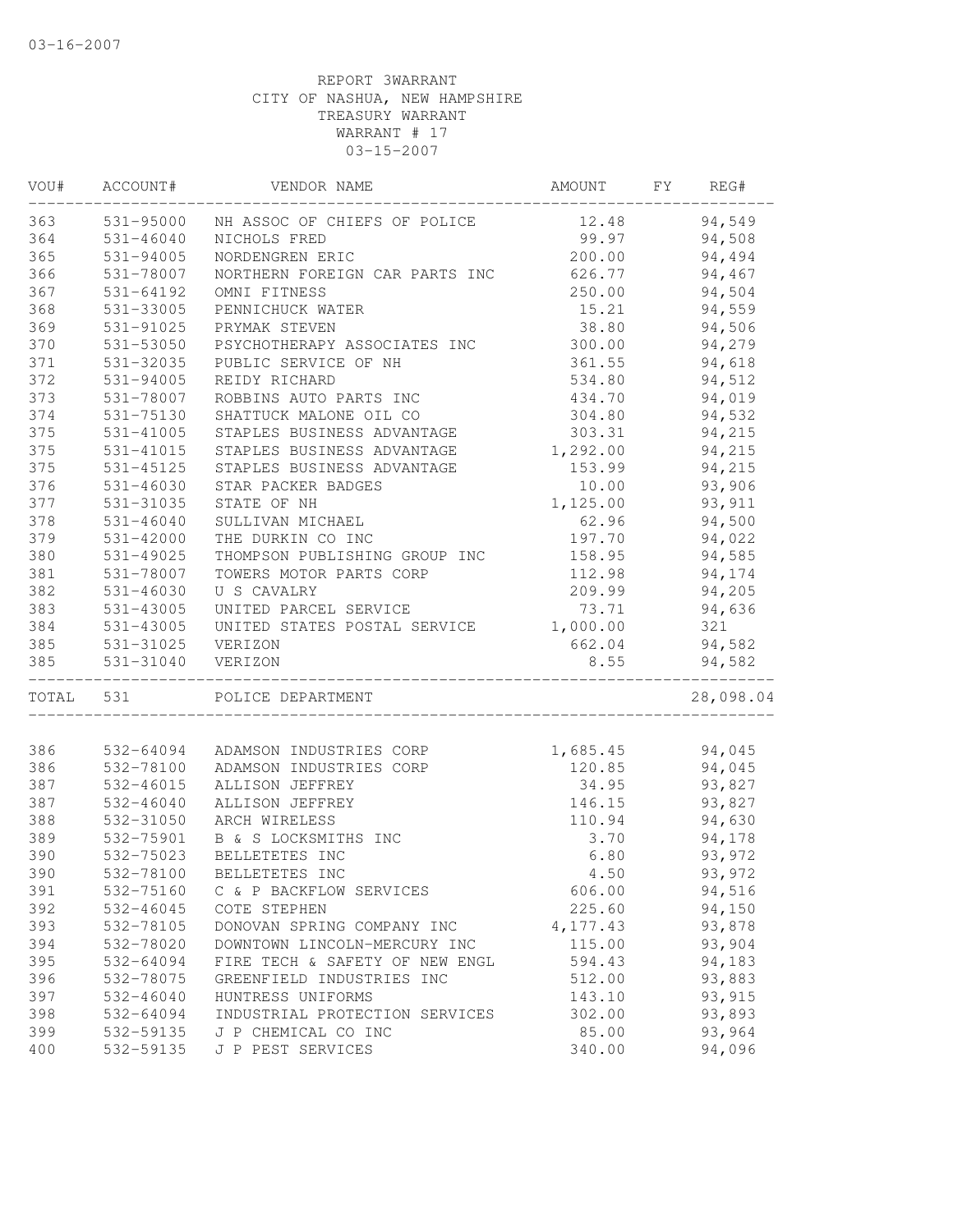| WOU#      | ACCOUNT#  | VENDOR NAME                         | AMOUNT        | FY | REG#         |
|-----------|-----------|-------------------------------------|---------------|----|--------------|
| 401       | 532-34015 | KEYSPAN ENERGY DELIVERY             | 5,969.59      |    | 94,558       |
| 402       | 532-78065 | MAYNARD & LESIEUR INCORPORATED      | 403.32        |    | 94,440       |
| 403       | 532-78075 | MIKE'S CUSTOM KANVAS/MICHAEL A      | 120.00        |    | 93,852       |
| 404       | 532-78100 | MINUTEMAN TRUCKS INC                | 369.20        |    | 94,070       |
| 405       | 532-64094 | MOORE MEDICAL LLC                   | 104.72        |    | 94,024       |
| 406       | 532-78100 | MORRISSEY BRIAN                     | 1.61          |    | 94,515       |
| 406       | 532-98029 | MORRISSEY BRIAN                     | 80.65         |    | 94,515       |
| 407       | 532-42005 | NEW ENGLAND PAPER & SUPPLY          | 274.34        |    | 94,007       |
| 407       | 532-42010 | NEW ENGLAND PAPER & SUPPLY          | 232.38        |    | 94,007       |
| 407       | 532-42020 | NEW ENGLAND PAPER & SUPPLY          | 404.10        |    | 94,007       |
| 408       | 532-31040 | NEXTEL COMMUNICATIONS               | 501.76        |    | 94,544       |
| 409       | 532-94005 | NFPA                                | 300.00        |    | 94,560       |
| 410       | 532-75100 | OVERHEAD DOOR CO OF MANCHESTER      | 830.15        |    | 94,162       |
| 411       | 532-41015 | PENCILTHINGS.COM                    | 15.75         |    | 94,076       |
| 411       | 532-43005 | PENCILTHINGS.COM                    | 6.00          |    | 94,076       |
| 412       | 532-33005 | PENNICHUCK WATER                    | 554.03        |    | 94,559       |
| 413       | 532-32005 | PUBLIC SERVICE OF NH                | 2,050.00      |    | 94,618       |
| 414       | 532-79045 | RADIO SHACK                         | 31.46         |    | 94,537       |
| 415       | 532-78007 | SANEL AUTO PARTS CO                 | 124.29        |    | 93,978       |
| 415       | 532-78100 | SANEL AUTO PARTS CO                 | 33.36         |    | 93,978       |
| 416       | 532-34005 | SHATTUCK MALONE OIL CO              | 1,016.56      |    | 94,532       |
| 417       | 532-41005 | STAPLES BUSINESS ADVANTAGE          | 81.44         |    | 94,215       |
| 417       | 532-41015 | STAPLES BUSINESS ADVANTAGE          | 959.66        |    | 94,215       |
| 417       | 532-45125 | STAPLES BUSINESS ADVANTAGE          | 69.99         |    | 94,215       |
| 417       | 532-62025 | STAPLES BUSINESS ADVANTAGE          | 328.52        |    | 94,215       |
| 418       | 532-75023 | UNITED SUPPLY COMPANY INC           | 9.17          |    | 94,447       |
| 419       | 532-78095 | WD PERKINS FIRE PUMP SPECIALIS      | 218.45        |    | 94,149       |
| 420       | 532-78080 | YANKEE TRUCKS                       | 361.85        |    | 93,865       |
| TOTAL     | 532       | FIRE DEPARTMENT                     |               |    | 24,666.25    |
| 421       |           | 533-33010 PENNICHUCK WATER          | 139,850.66    |    | 94,559       |
| TOTAL 533 |           | WATER SUPPLY (PUBLIC HYDRANTS)      |               |    | 139,850.66   |
| 422       | 534-32020 | PUBLIC SERVICE OF NH                | 51,261.64     |    | 94,618       |
|           |           | ----------------------------------  |               |    |              |
|           |           | TOTAL 534 STREET LIGHTING           |               |    | 51,261.64    |
|           |           | 423 535-81023 NEXTEL COMMUNICATIONS |               |    | 73.25 94,544 |
|           |           | TOTAL 535 EMERGENCY MANAGEMENT      |               |    | 73.25        |
|           |           | 424 536-32035 PUBLIC SERVICE OF NH  | 259.04 94,618 |    |              |
|           |           |                                     |               |    |              |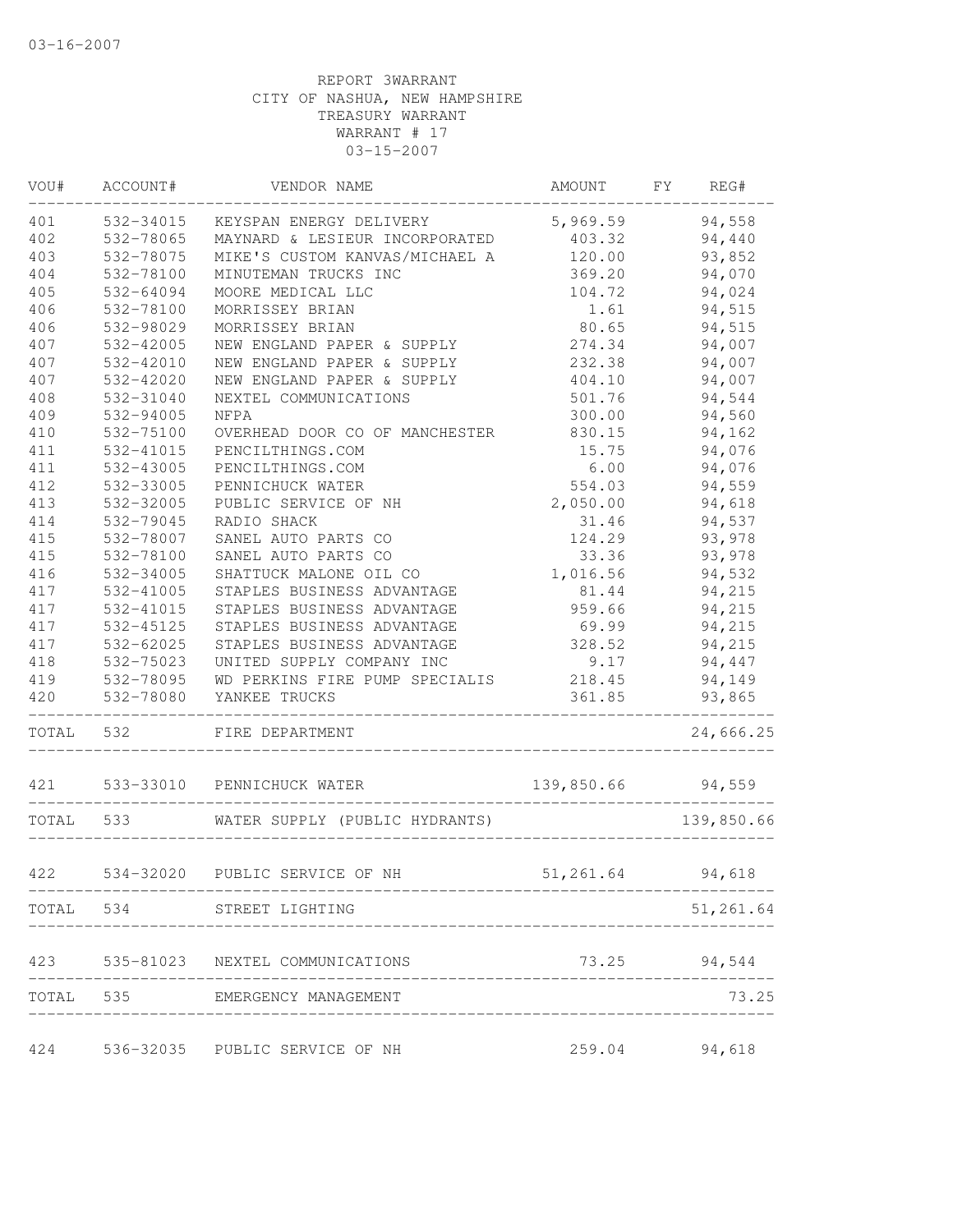| VOU#       | ACCOUNT#               | VENDOR NAME                               | AMOUNT          | FY. | REG#             |
|------------|------------------------|-------------------------------------------|-----------------|-----|------------------|
| 425        | 536-64255              | RADIO IP                                  | 8,900.00        |     | 94,082           |
| 426        | 536-43005              | SENECA DATA                               | 19.00           |     | 94,029           |
| 426        | 536-64192              | SENECA DATA                               | 110.00          |     | 94,029           |
| 427        | 536-43005              | UNITED PARCEL SERVICE                     | 39.00           |     | 94,636           |
| TOTAL      | 536                    | CITYWIDE COMMUNICATIONS                   |                 |     | 9,327.04         |
| 428        | 541-53165              | LANGUAGE LINE SERVICES                    | 92.54           |     | 93,908           |
| 429        | 541-91015              | LISTER CHRIS                              | 41.80           |     | 94,147           |
| 430        | 541-34005              | SHATTUCK MALONE OIL CO                    | 1,665.96        |     | 94,532           |
| 431        | 541-41015              | STAPLES BUSINESS ADVANTAGE                | 138.50          |     | 94,215           |
| 432        | 541-91015              | WOODWORTH LOUISE                          | 41.05           |     | 94,517           |
| TOTAL      | 541                    | COMMUNITY SERVICES DIVISION               |                 |     | 1,979.85         |
| 433        |                        | 542-31050 NEXTEL COMMUNICATIONS           | 35.21           |     | 94,544           |
| TOTAL      | 542                    | COMMUNITY HEALTH                          |                 |     | 35.21            |
|            |                        |                                           |                 |     |                  |
| 433        | 543-31050              | NEXTEL COMMUNICATIONS                     | 61.11           |     | 94,544           |
| 434<br>435 | 543-91005<br>543-49070 | TREMBLAY MICHAEL<br>VWR INTERNATIONAL INC | 64.09<br>937.82 |     | 94,161<br>94,217 |
| TOTAL      | 543                    | ENVIRONMENTAL HEALTH DEPT.                |                 |     | 1,063.02         |
| 436        | 544-41015              | STAPLES BUSINESS ADVANTAGE                | 41.70           |     | 94,215           |
|            |                        |                                           |                 |     |                  |
| TOTAL      | 544                    | WELFARE ADMINISTRATION                    |                 |     | 41.70            |
| 437        | 545-97020              | 23-25 TEMPLE ST REALTY LLC                | 916.97          |     | 94,139           |
| 438        | 545-97020              | 25 ELM ST REALTY TRUST                    | 412.00          |     | 94,179           |
| 439        | 545-97020              | ABBOTT ST OXFORD HOUSE                    | 540.00          |     | 94,123           |
| 440        | 545-97020              | BC-AD PROPERTIES                          | 156.08          |     | 93,974           |
| 441        | 545-97020              | BIRON RUDOLPH                             | 400.00          |     | 93,853           |
| 442        | 545-97020              | BISHOP PROPERTY MANAGEMENT INC            | 279.06          |     | 93,831           |
| 443        | 545-97020              | BLANCHARD KENNETH                         | 160.00          |     | 94,175           |
| 444        | 545-97020              | BONNETTE STEPHEN                          | 493.86          |     | 93,921           |
| 445        | 545-97020              | BRADFORD DAVID JR                         | 577.70          |     | 93,862           |
| 446        | 545-97020              | BROOK VILLAGE NORTH ASSOCIATES            | 723.00          |     | 94,030           |
| 447        | 545-97020              | CANTERBURY APARTMENTS                     | 683.40          |     | 93,845           |
| 448        | 545-97020              | CARROLL DOUGLAS                           | 425.00          |     | 94,122           |
| 449        | 545-97020              | CENTRAL REALTY                            | 1,824.86        |     | 94,004           |
| 450        | 545-97020              | CHANDLER COURT LLC                        | 437.50          |     | 94,160           |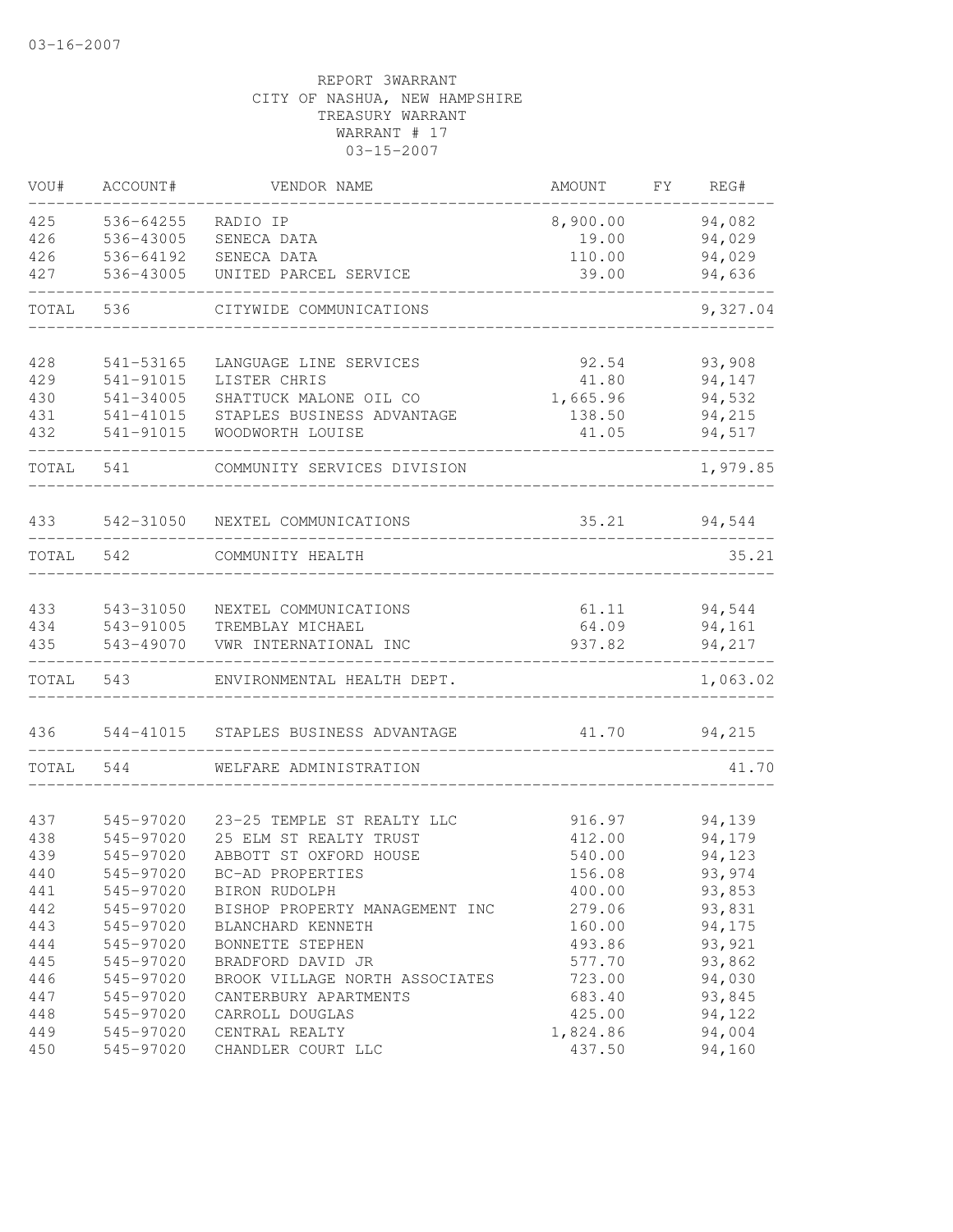| WOU#       | ACCOUNT#  | VENDOR NAME                                                         | AMOUNT          | FY | REG#             |
|------------|-----------|---------------------------------------------------------------------|-----------------|----|------------------|
| 451        | 545-97020 | CITY VIEW MANAGEMENT CO INC                                         | 710.00          |    | 94,214           |
| 452        | 545-97020 | CUMMINGS MICHAEL                                                    | 284.92          |    | 94,213           |
| 453        | 545-97020 | DIONNE JUDITH A                                                     | 198.25          |    | 93,929           |
| 454        | 545-97020 | DOBENS REALTY                                                       | 656.80          |    | 93,933           |
| 455        | 545-97020 | DOWNTOWNER NELSON/DAVID A GREG                                      | 650.00          |    | 93,858           |
| 456        | 545-97015 | FRED FULLER OIL CO                                                  | 219.90          |    | 94,568           |
| 457        | 545-97020 | FREEDOM APARTMENTS LLC                                              | 332.13          |    | 93,960           |
| 458        | 545-97020 | GALLAGHER THOMAS                                                    | 750.00          |    | 94,005           |
| 459        | 545-97020 | GAUTHIER REALTY/CONNIE GAUTHIE                                      | 735.76          |    | 94,210           |
| 460        | 545-97020 | HAMMERHEAD RENTAL PROPERTIES                                        | 500.00          |    | 94,121           |
| 461        | 545-97020 | JD ALLARD PROPERTIES LLC                                            | 375.00          |    | 94,034           |
| 462        | 545-97020 | L & G PROPERTIES LLC                                                | 1,000.00        |    | 94,155           |
| 463        | 545-97020 | LAMERAND ENTERPRISES/KYLE LAME                                      | 692.88          |    | 94,172           |
| 464        | 545-97020 | LAVOIE NORMA                                                        | 700.00          |    | 94,126           |
| 465        | 545-97020 | LOCUST ST REALTY LLC/TIMOTHY L                                      | 483.75          |    | 94,218           |
| 466        | 545-97020 | LUTZ JOY D                                                          | 688.95          |    | 93,987           |
| 467        | 545-97020 | MACDONALD CHARLES                                                   | 250.00          |    | 94,124           |
| 468        | 545-97020 | MCCHANDLER LLC                                                      | 181.00          |    | 93,971           |
| 469        | 545-97020 | NASHUA HOUSING AUTHORITY                                            | 588.00          |    | 94,180           |
| 470        | 545-97020 | O'DONNELL ALBERT                                                    | 287.50          |    | 94,125           |
| 471        | 545-97020 | PAQUIN EDWARD                                                       | 585.84          |    | 93,846           |
| 472        | 545-97015 | PUBLIC SERVICE CO OF NH                                             | 853.20          |    | 94,624           |
| 473        | 545-97020 | REGISTER LINDA B                                                    | 700.00          |    | 94,173           |
| 474        | 545-97020 | SOSNOVSJY NICOLI                                                    | 797.06          |    | 93,969           |
| 475        | 545-97020 | SOUTHERN NH SERV MNGT CORP                                          | 50.00           |    | 93,963           |
| 476        | 545-97015 | ST JOSEPH PHARMACY                                                  | 231.00          |    | 93,871           |
| 477        | 545-97020 | THC INVESTMENTS                                                     | 989.90          |    | 93,937           |
| 478        | 545-97020 | THIBAULT SYLVIA/REVOCABLE TRUS                                      | 375.00          |    | 93,838           |
| 479        | 545-97020 | THOMPSON JOHN                                                       | 289.58          |    | 93,936           |
| TOTAL      | 545       | WELFARE COSTS                                                       |                 |    | 23, 185.85       |
|            |           |                                                                     |                 |    |                  |
| 480        | 551-95005 | CITIZENS BANK                                                       | 130.00          |    | 322              |
| 481        | 551-59100 | CORBETT CLEANING CO/STEPHEN CO                                      | 320.00          |    | 93,996           |
| 482        | 551-95005 | ICLEI USA INC<br>KEYSPAN ENERGY DELIVERY                            | 57.16           |    | 94,611           |
| 483        | 551-34015 |                                                                     | 645.86          |    | 94,558           |
| 484        | 551-59187 | NASHUA REGIONAL PLANNING COMMI                                      | 2,352.11        |    | 94,458           |
| 485        | 551-31050 | NEXTEL COMMUNICATIONS                                               | 284.04          |    | 94,544           |
| 486        | 551-94005 | NH PUBLIC WORKS ASSOCIATION                                         | 10.00           |    | 94,609           |
| 487        | 551-32005 | PUBLIC SERVICE OF NH                                                | 918.40          |    | 94,618           |
| 488<br>489 |           | 551-41015 STAPLES BUSINESS ADVANTAGE<br>551-72010 XEROX CORPORATION | 253.71<br>52.50 |    | 94,215<br>93,980 |
|            |           |                                                                     |                 |    |                  |
| TOTAL      |           | 551 PUBLIC WORKS DIV & ENGINEERING                                  |                 |    | 5,023.78         |
| 490        |           | 552-59050 ANDRUSKEVICH GREGORY                                      | 765.00          |    | 94,360           |
|            |           |                                                                     |                 |    |                  |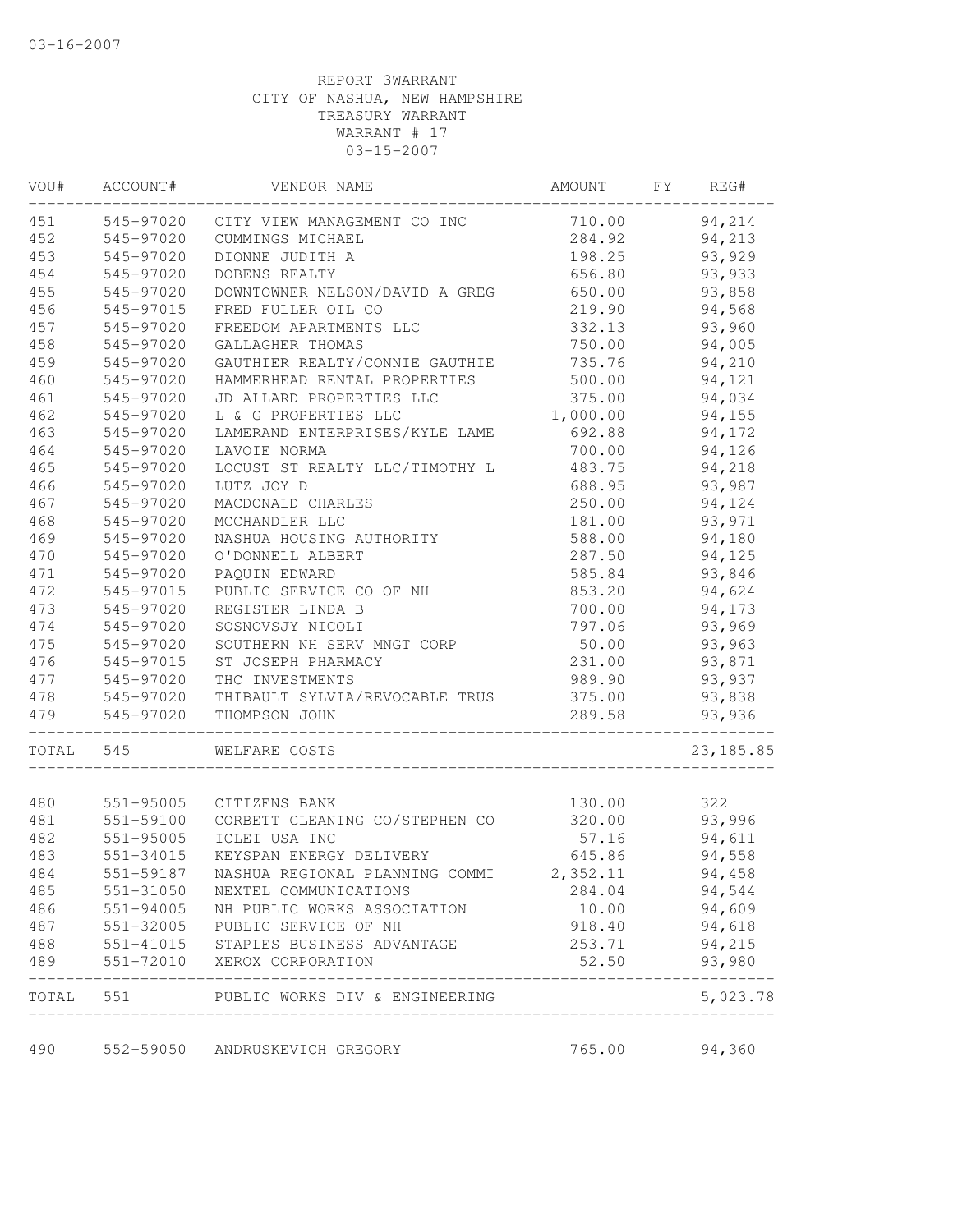| VOU# | ACCOUNT#  | VENDOR NAME                    | AMOUNT   | FY | REG#   |  |
|------|-----------|--------------------------------|----------|----|--------|--|
| 491  |           | 552-59050 ARMSTRONG LONNIE     | 44.00    |    | 94,048 |  |
| 492  | 552-78100 | B & S LOCKSMITHS INC           | 10.85    |    | 94,178 |  |
| 493  | 552-91005 | BARRY JOHN J                   | 60.62    |    | 94,518 |  |
| 494  | 552-45250 | BELLETETES INC                 | 53.94    |    | 93,972 |  |
| 494  | 552-75021 | BELLETETES INC                 | 29.99    |    | 93,972 |  |
| 494  | 552-75022 | BELLETETES INC                 | 38.38    |    | 93,972 |  |
| 494  | 552-75135 | BELLETETES INC                 | 135.25   |    | 93,972 |  |
| 495  | 552-59050 | BROWN ALAN D                   | 70.00    |    | 94,141 |  |
| 496  | 552-59050 | BYRD MARCIE                    | 325.00   |    | 94,008 |  |
| 497  | 552-78007 | CARPARTS OF NASHUA             | 11.17    |    | 93,848 |  |
| 498  | 552-59050 | CHASSE MARK                    | 166.00   |    | 94,001 |  |
| 499  | 552-94005 | CITIZENS BANK                  | 486.84   |    | 322    |  |
| 500  | 552-75022 | CORBETT CLEANING CO/STEPHEN CO | 300.00   |    | 93,996 |  |
| 501  | 552-78100 | D & R TOWING INC               | 60.00    |    | 94,430 |  |
| 502  | 552-48015 | DENNIS K BURKE INC             | 1,524.67 |    | 94,637 |  |
| 503  | 552-78007 | DONOVAN EQUIPMENT CO INC       | 56.27    |    | 93,876 |  |
| 503  | 552-78100 | DONOVAN EQUIPMENT CO INC       | 211.79   |    | 93,876 |  |
| 504  | 552-59050 | DRESCHER STEPHEN               | 75.00    |    | 94,012 |  |
| 505  | 552-75022 | F W WEBB COMPANY               | 126.10   |    | 93,907 |  |
| 505  | 552-75135 | F W WEBB COMPANY               | 419.95   |    | 93,907 |  |
| 506  | 552-59050 | GILLIS BRIAN                   | 270.00   |    | 93,888 |  |
| 507  | 552-59050 | GORSUCH JENNIFER               | 88.00    |    | 93,966 |  |
| 508  | 552-66000 | HANDY HOUSE INC                | 59.00    |    | 94,594 |  |
| 509  | 552-45250 | HOME DEPOT CREDIT SERVICES     | 1,388.25 |    | 94,553 |  |
| 509  | 552-46030 | HOME DEPOT CREDIT SERVICES     | 26.76    |    | 94,553 |  |
| 509  | 552-75021 | HOME DEPOT CREDIT SERVICES     | 221.02   |    | 94,553 |  |
| 509  | 552-75022 | HOME DEPOT CREDIT SERVICES     | 227.38   |    | 94,553 |  |
| 509  | 552-75135 | HOME DEPOT CREDIT SERVICES     | 5.54     |    | 94,553 |  |
| 510  | 552-95005 | ICLEI USA INC                  | 57.14    |    | 94,611 |  |
| 511  | 552-75021 | JOHNSON'S ELECTRIC SUPPLY      | 1,578.38 |    | 93,910 |  |
| 511  | 552-75022 | JOHNSON'S ELECTRIC SUPPLY      | 698.68   |    | 93,910 |  |
| 512  | 552-75135 | M & M ELECTRICAL SUPPLY CO INC | 43.85    |    | 94,428 |  |
| 513  | 552-68045 | MANCHESTER TRUCK EQUIPMENT 200 | 225.00   |    | 93,993 |  |
| 514  | 552-59050 | MASSEUR ADAM                   | 260.00   |    | 94,098 |  |
| 515  | 552-78100 | NAPA AUTO PARTS                | 233.64   |    | 94,171 |  |
| 516  | 552-75021 | NASHUA OUTDOOR POWER EQUIP     | 9.98     |    | 93,988 |  |
| 517  | 552-31050 | NEXTEL COMMUNICATIONS          | 191.34   |    | 94,544 |  |
| 518  | 552-33005 | PENNICHUCK WATER               | 356.55   |    | 94,559 |  |
| 518  | 552-33045 | PENNICHUCK WATER               | 254.26   |    | 94,559 |  |
| 519  | 552-32005 | PUBLIC SERVICE OF NH           | 1,086.87 |    | 94,618 |  |
| 519  | 552-32005 | PUBLIC SERVICE OF NH           | 99.21    |    | 94,619 |  |
| 519  | 552-32030 | PUBLIC SERVICE OF NH           | 1,397.73 |    | 94,618 |  |
| 520  | 552-59050 | RODON BENJAMIN                 | 100.00   |    | 94,047 |  |
| 521  | 552-78007 | SANEL AUTO PARTS CO            | 15.14    |    | 93,978 |  |
| 522  | 552-75165 | SEASONAL SPECIALTY STORES      | 799.98   |    | 94,196 |  |
| 523  | 552-59050 | SEVIGNY RONALD                 | 2,060.00 |    | 93,977 |  |
| 524  | 552-75022 | SIMPLEXGRINNELL                | 380.00   |    | 93,833 |  |
| 525  | 552-45290 | SPORT SUPPLY GROUP INC         | 1,011.11 |    | 94,167 |  |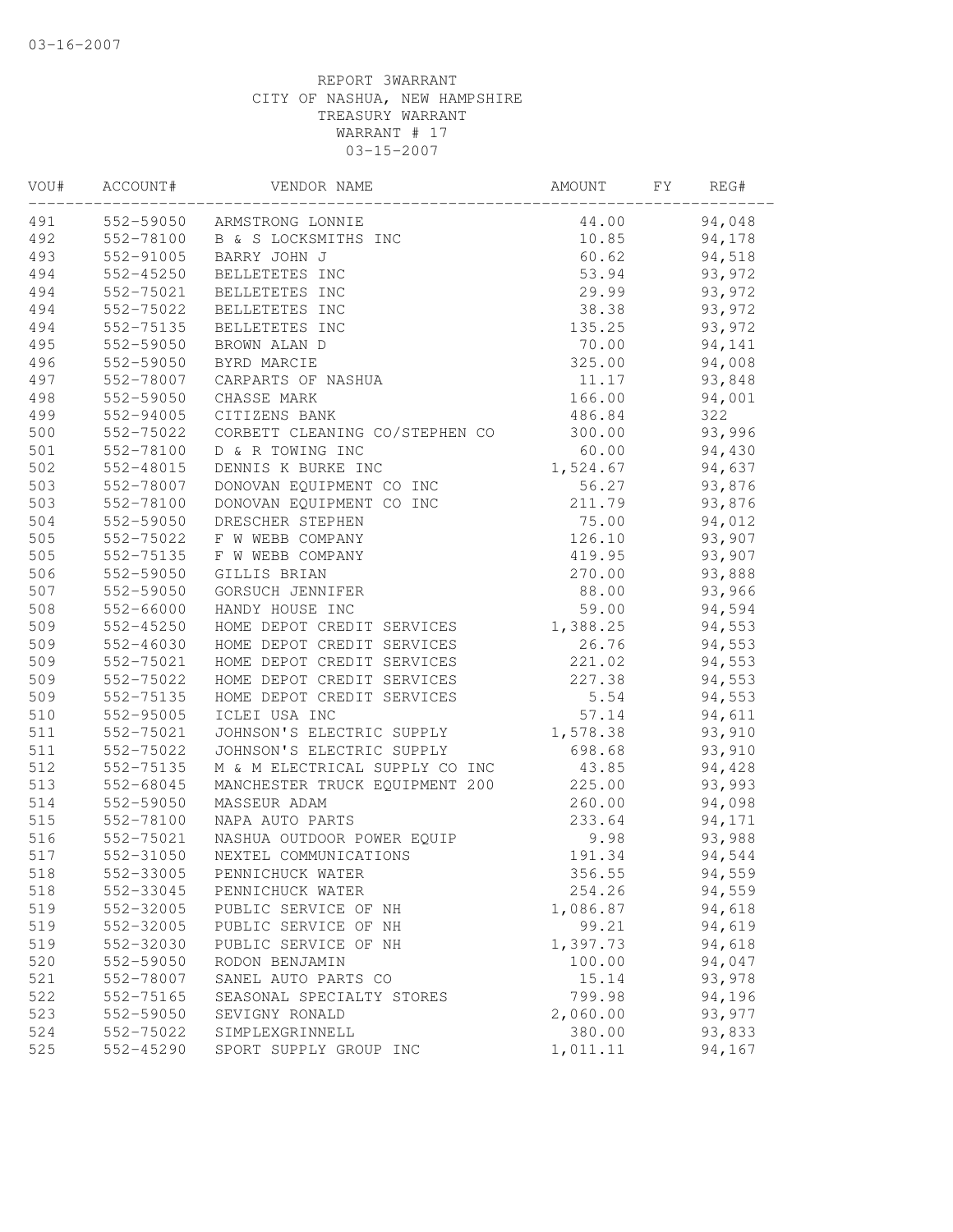| VOU#  | ACCOUNT#  | VENDOR NAME                      | AMOUNT    | FY | REG#             |
|-------|-----------|----------------------------------|-----------|----|------------------|
| 526   | 552-41015 | STAPLES BUSINESS ADVANTAGE       | 35.63     |    | 94,215           |
| 527   | 552-59050 | STUMPF THOMAS                    | 200.00    |    | 93,917           |
| 528   | 552-59050 | THOMAS ANTWAN                    | 225.00    |    | 93,967           |
| 529   | 552-45290 | TOMARK SPORTS                    | 1,601.95  |    | 93,981           |
| 530   | 552-31040 | VERIZON                          | 83.93     |    | 94,582           |
| TOTAL | 552       | PARKS AND RECREATION             |           |    | 20, 262.14       |
| 531   | 553-31050 |                                  | 365.00    |    |                  |
| 532   | 553-78060 | ARCH WIRELESS                    | 1,085.00  |    | 94,630<br>93,870 |
| 533   | 553-42010 | B-B CHAIN                        | 227.71    |    | 94,427           |
| 534   | 553-49075 | BANNER SYSTEMS OF MASSACHUSETT   |           |    | 93,972           |
| 534   | 553-68070 | BELLETETES INC                   | 63.93     |    |                  |
|       |           | BELLETETES INC                   | 44.21     |    | 93,972           |
| 534   | 553-69025 | BELLETETES INC<br>BELLETETES INC | 10.00     |    | 93,972           |
| 534   | 553-75023 |                                  | 8.35      |    | 93,972           |
| 535   | 553-46045 | CCP INDUSTRIES INC               | 295.62    |    | 93,986           |
| 535   | 553-49075 | CCP INDUSTRIES INC               | 344.80    |    | 93,986           |
| 536   | 553-59105 | CORBETT CLEANING CO/STEPHEN CO   | 500.00    |    | 93,996           |
| 537   | 553-59160 | D & A CONCRETE CONSTRUCTION      | 324.00    |    | 94,600           |
| 538   | 553-59100 | D & R TOWING INC                 | 75.00     |    | 94,639           |
| 539   | 553-59160 | DECKS-N-MORE/ERIC DUCHESNE       | 310.50    |    | 94,581           |
| 540   | 553-48015 | DENNIS K BURKE INC               | 25,566.47 |    | 94,637           |
| 541   | 553-78100 | DOWNTOWN LINCOLN-MERCURY INC     | 21.99     |    | 93,904           |
| 542   | 553-45260 | EASTERN MINERALS INC             | 31,583.95 |    | 94,199           |
| 543   | 553-72035 | GE CAPITAL INC                   | 85.00     |    | 94,200           |
| 544   | 553-59100 | GMS HYDRAULICS INC               | 88.40     |    | 94,460           |
| 545   | 553-59160 | HILLSBOROUGH PROPERTIES          | 776.68    |    | 94,583           |
| 546   | 553-78100 | HOWARD P FAIRFIELD INC           | 901.46    |    | 94,371           |
| 547   | 553-95005 | ICLEI USA INC                    | 57.14     |    | 94,611           |
| 548   | 553-59135 | J P PEST SERVICES                | 55.00     |    | 94,096           |
| 549   | 553-75130 | JOLT ELECTRIC & OIL BURNER SER   | 810.00    |    | 94,027           |
| 550   | 553-59160 | KD WELDING & FABRICATING/KENT    | 276.29    |    | 94,575           |
| 551   | 553-59160 | KERRY'S POOL & SPA               | 287.21    |    | 94,576           |
| 552   | 553-59160 | LEVEILLE ROGER JR                | 287.11    |    | 94,566           |
| 553   | 553-78100 | LIBERTY INTN'L TRUCKS OF NH LL   | 1,818.09  |    | 94,437           |
| 554   | 553-78100 | MAC MULKIN CHEVROLET INC         | 449.95    |    | 94,432           |
| 555   | 553-59160 | MARINO JOHN                      | 307.88    |    | 94,573           |
| 556   | 553-59160 | MARINO JOHN III                  | 313.76    |    | 94,563           |
| 557   | 553-78065 | MAYNARD & LESIEUR INCORPORATED   | 3, 194.40 |    | 94,440           |
| 558   | 553-45260 | MORTON SALT                      | 32,732.48 |    | 93,975           |
| 559   | 553-49075 | NAPA AUTO PARTS                  | 48.71     |    | 94,171           |
| 559   | 553-78100 | NAPA AUTO PARTS                  | 829.99    |    | 94,171           |
| 560   | 553-31050 | NEXTEL COMMUNICATIONS            | 176.78    |    | 94,544           |
| 561   | 553-33005 | PENNICHUCK WATER                 | 281.29    |    | 94,559           |
| 562   | 553-45265 | PITCHERVILLE SAND & GRAVEL INC   | 1,617.72  |    | 93,909           |
| 563   | 553-59160 | PWM CONTRACTING LLC              | 305.50    |    | 94,602           |
| 564   | 553-78100 | RO-BRAND PRODUCTS INC            | 1,120.24  |    | 94,181           |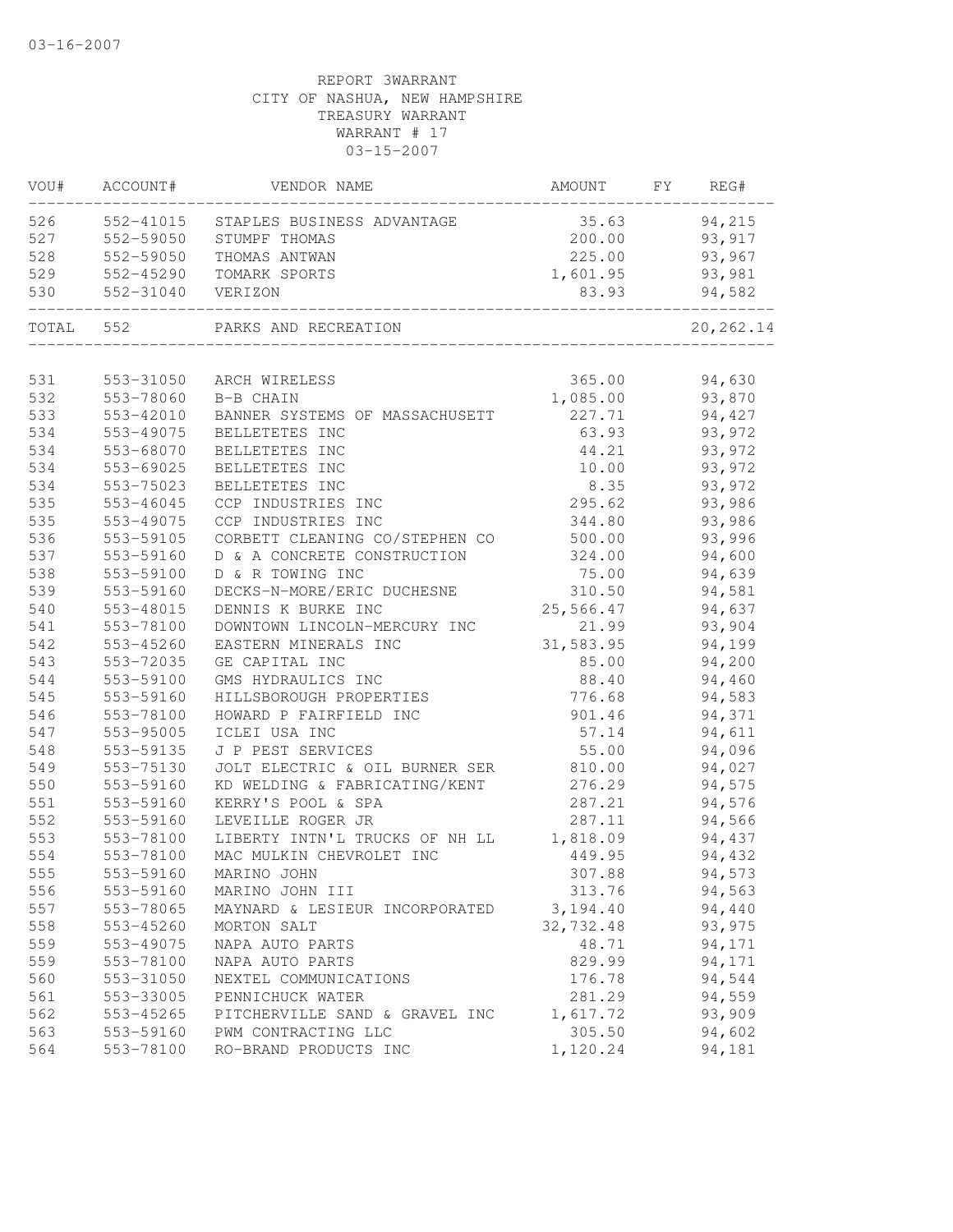| VOU#      | ACCOUNT#  | VENDOR NAME                    | AMOUNT   | FY<br>REG# |
|-----------|-----------|--------------------------------|----------|------------|
| 565       | 553-42010 | ROCHESTER MIDLAND CORPORATION  | 66.22    | 94,450     |
| 566       | 553-59160 | RWC/ ROBERT CHAMPAGNE          | 242.53   | 94,565     |
| 567       | 553-59100 | SAFETY-KLEEN SYSTEMS INC       | 159.00   | 93,872     |
| 568       | 553-59160 | SAMYN RUDY DESIGN & REMODEL LL | 342.30   | 94,574     |
| 569       | 553-49075 | SANEL AUTO PARTS CO            | 90.33    | 93,978     |
| 569       | 553-78100 | SANEL AUTO PARTS CO            | 729.47   | 93,978     |
| 570       | 553-59160 | SAYCO TREE & LANDSCAPING INC   | 355.25   | 94,580     |
| 571       | 553-59160 | SERPA JOE                      | 621.57   | 94,569     |
| 572       | 553-69025 | SNAP ON TOOLS                  | 34.25    | 93,879     |
| 573       | 553-59160 | SPINNEY'S LAWN CARE/EVA SPINNE | 256.00   | 94,564     |
| 574       | 553-59160 | T DEAN CONTRACTING             | 724.10   | 94,555     |
| 575       | 553-46045 | UNIFIRST CORPORATION           | 536.57   | 94,193     |
| 576       | 553-59100 | UNITED INDUSTRIAL SERVICES INC | 700.17   | 94,206     |
| 577       | 553-59160 | UNITED ROOFING & HOME IMPROVEM | 355.17   | 94,584     |
| 578       | 553-69025 | USP OF NEW ENGLAND             | 229.40   | 94,165     |
| 578       | 553-78100 | USP OF NEW ENGLAND             | 2,100.26 | 94,165     |
| 579       | 553-59160 | WAYE JASON                     | 314.00   | 94,598     |
| 580       | 553-59100 | WILLARDS AUTO RADIATOR SHOP    | 1,050.00 | 94,455     |
| TOTAL 553 |           | STREET DEPARTMENT              |          | 116,554.20 |
|           |           |                                |          |            |
| 581       | 555-49075 | BELLETETES INC                 | 1.99     | 93,972     |
| 581       | 555-69025 | BELLETETES INC                 | 36.82    | 93,972     |
| 581       | 555-75023 | BELLETETES INC                 | 32.37    | 93,972     |
| 582       | 555-59100 | CORBETT CLEANING CO/STEPHEN CO | 320.00   | 93,996     |
| 583       | 555-94005 | ELECTRIC LIGHT COMPANY         | 750.00   | 94,548     |
| 584       | 555-34015 | ENERGYNORTH PROPANE            | 1,329.66 | 94,554     |
| 585       | 555-45288 | HIGHWAY TECH                   | 370.00   | 93,900     |
| 586       | 555-49075 | HILL MANUFACTURING CO INC      | 111.28   | 94,088     |
| 587       | 555-95005 | ICLEI USA INC                  | 57.14    | 94,611     |
| 588       | 555-94005 | KOUTROUBAS ALEX                | 140.00   | 94,606     |
| 589       | 555-45288 | M & M ELECTRICAL SUPPLY CO INC | 123.60   | 94,428     |
| 589       | 555-69025 | M & M ELECTRICAL SUPPLY CO INC | 59.41    | 94,428     |
| 590       | 555-94005 | NEW ENGLAND SECTION IMSA       | 360.00   | 94,627     |
| 591       | 555-31050 | NEXTEL COMMUNICATIONS          | 245.92   | 94,544     |
| 592       | 555-95005 | NH CHAPTER ITE                 | 10.00    | 94,614     |
| 593       | 555-45285 | PERMA-LINE CORP OF NEW ENGLAND | 251.65   | 93,861     |
| 594       | 555-32025 | PUBLIC SERVICE OF NH           | 1,630.33 | 94,619     |
| 594       | 555-32025 | PUBLIC SERVICE OF NH           | 911.62   | 94,620     |
| 595       | 555-94005 | SKILLPATH SEMINARS             | 199.00   | 94,567     |
| 596       | 555-45285 | TREASURER STATE OF N H         | 1,100.00 | 94,519     |
| 597       | 555-45288 | TW CABLE LLC                   | 2,126.10 | 93, 913    |
| 598       | 555-94005 | UNH TECHNOLOGY TRANSFER CTR    | 75.00    | 94,545     |
| 599       | 555-75023 | UNIFIRST CORPORATION           | 20.05    | 94,193     |
| 600       | 555-43005 | UNITED PARCEL SERVICE          | 11.95    | 94,636     |
|           |           |                                |          |            |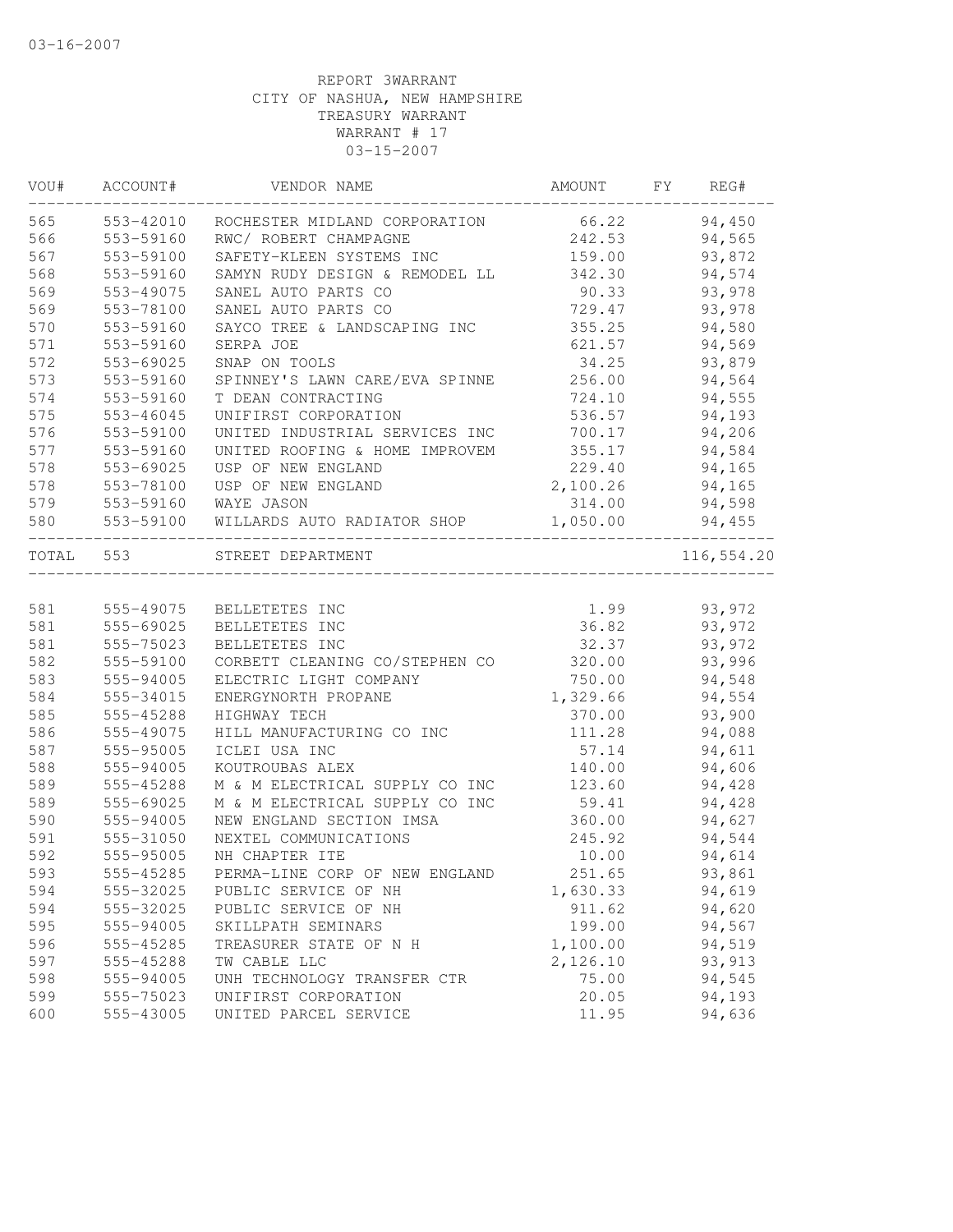| VOU#      | ACCOUNT#      | VENDOR NAME                                                       | AMOUNT   | FY | REG#             |
|-----------|---------------|-------------------------------------------------------------------|----------|----|------------------|
| TOTAL     | 555           | TRAFFIC DEPARTMENT                                                |          |    | 10,273.89        |
| 601       | 557-94005     | ICLEI USA INC                                                     | 57.14    |    | 94,611           |
| 602       | 557-74105     | NASHUA OUTDOOR POWER EQUIP                                        | 695.75   |    | 93,988           |
| 603       | 557-31050     | NEXTEL COMMUNICATIONS                                             | 34.21    |    | 94,544           |
| 604       | 557-75023     | POWERS GENERATOR SERVICE LLC                                      | 325.00   |    | 94,336           |
| 605       | 557-32005     | PUBLIC SERVICE OF NH                                              | 3,091.47 |    | 94,620           |
| 606       | 557-59160     | RUSTY'S TRUCKING INC                                              | 1,250.75 |    | 94,577           |
| 607       | 557-41015     | STAPLES BUSINESS ADVANTAGE                                        | 63.01    |    | 94,215           |
| 608       | 557-59160     | WILLIAMS DAVID M                                                  | 196.00   |    | 94,601           |
| TOTAL     | 557           | PARKING LOTS                                                      |          |    | 5,713.33         |
| 609       | $561 - 46045$ | CCP INDUSTRIES INC                                                | 215.49   |    | 93,986           |
| 610       | 561-45195     | JP BARTLETT CO                                                    | 1,817.83 |    | 93,808           |
| 611       | 561-33005     | PENNICHUCK WATER                                                  | 141.79   |    | 94,559           |
| 612       | 561-32005     | PUBLIC SERVICE OF NH                                              | 126.45   |    | 94,620           |
| 613       | 561-41015     | STAPLES BUSINESS ADVANTAGE                                        | 62.99    |    | 94,215           |
| TOTAL     | 561           | EDGEWOOD CEMETERY                                                 |          |    | 2,364.55         |
| 614       | 563-75023     | HOME DEPOT CREDIT SERVICES                                        | 3.48     |    | 94,553           |
| TOTAL     | 563           | WOODLAWN CEMETERY                                                 |          |    | 3.48             |
|           |               |                                                                   |          |    |                  |
| 615       | 572-51010     | HILLSBOROUGH COUNTY TREASURER                                     | 124.00   |    | 94,445           |
| 616       | 572-31050     | NEXTEL COMMUNICATIONS                                             | 14.89    |    | 94,544           |
| 617       | 572-91005     | SAWYER RICHARD                                                    | 140.06   |    | 94,187           |
| TOTAL     | 572           | PLANNING DEPARTMENT                                               |          |    | 278.95           |
| 618       |               |                                                                   | 30.00    |    |                  |
| 619       | 573-94005     | GREATER NASHUA CHAMBER OF COMM<br>573-31050 NEXTEL COMMUNICATIONS | 38.84    |    | 94,551<br>94,544 |
| 620       |               | 573-54025 NH BUSINESS REVIEW                                      | 500.00   |    | 94,571           |
| TOTAL 573 |               | ECONOMIC DEVELOPMENT                                              |          |    | 568.84           |
|           |               |                                                                   |          |    |                  |
| 621       |               | 575-78100 1400 MOTORS                                             | 76.09    |    | 93,851           |
| 622       |               | 575-45150 AC MOORE INC                                            | 38.37    |    | 94,009           |
| 623       | 575-41015     | ANCO ENGRAVED SIGNS & STAMPS I                                    | 27.20    |    | 94,154           |
| 624       | 575-45050     | BAKER & TAYLOR                                                    | 1,140.65 |    | 93,901           |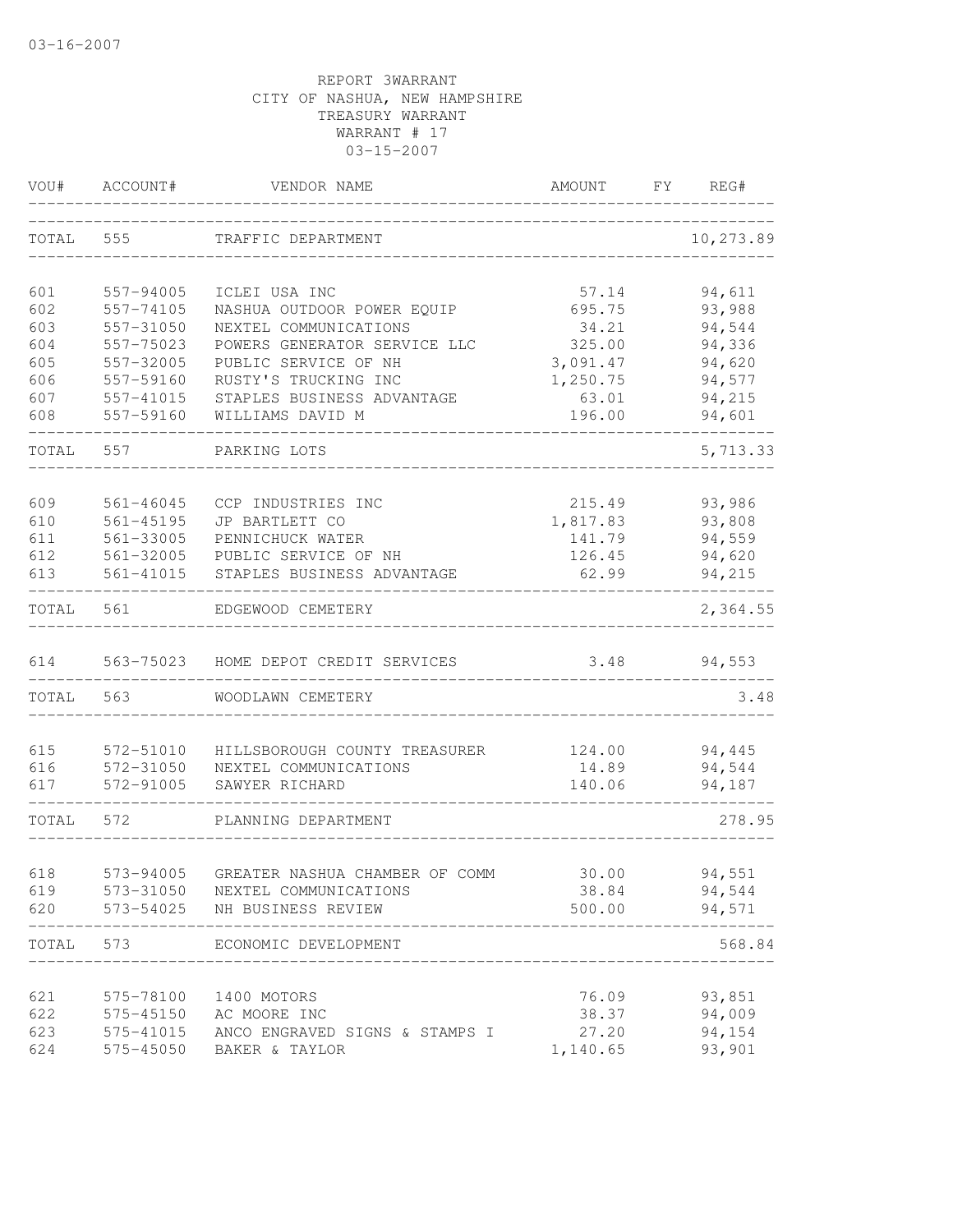| VOU#  | ACCOUNT#  | VENDOR NAME                              | AMOUNT   | FY | REG#      |
|-------|-----------|------------------------------------------|----------|----|-----------|
| 624   |           | 575-45050 BAKER & TAYLOR                 | 2,129.31 |    | 93,902    |
| 624   | 575-45050 | BAKER & TAYLOR                           | 1,000.13 |    | 93,903    |
| 625   | 575-45050 | BAKER & TAYLOR ENTERTAINMENT             | 820.39   |    | 93,897    |
| 626   | 575-45220 | BRODART COMPANY                          | 23.25    |    | 94,434    |
| 627   | 575-91005 | CASE LARRY                               | 21.34    |    | 93,812    |
| 628   | 575-64045 | CDW GOVERNMENT INC                       | 7,138.29 |    | 94,258    |
| 629   | 575-94005 | CHILIS                                   | 35.00    |    | 94,572    |
| 630   | 575-59100 | CITY ARTS NASHUA                         | 80.00    |    | 94,632    |
| 631   | 575-75023 | DUNWELL ELECTRIC                         | 455.00   |    | 93,843    |
| 631   | 575-75105 | DUNWELL ELECTRIC                         | 640.00   |    | 93,843    |
| 632   | 575-57010 | GFI USA INC                              | 349.00   |    | 94,002    |
| 633   | 575-34015 | KEYSPAN ENERGY DELIVERY                  | 5,971.14 |    | 94,558    |
| 634   | 575-57010 | MV COMMUNICATIONS INC                    | 66.00    |    | 93,841    |
| 635   | 575-43005 | NASHUA PUBLIC LIBRARY                    | 5.15     |    | 94,520    |
| 635   | 575-45090 | NASHUA PUBLIC LIBRARY                    | 6.48     |    | 94,520    |
| 635   | 575-45150 | NASHUA PUBLIC LIBRARY                    | 74.25    |    | 94,520    |
| 635   | 575-45220 | NASHUA PUBLIC LIBRARY                    | 45.00    |    | 94,520    |
| 635   | 575-59100 | NASHUA PUBLIC LIBRARY                    | 13.36    |    | 94,520    |
| 635   | 575-78100 | NASHUA PUBLIC LIBRARY                    | 37.00    |    | 94,520    |
| 635   | 575-91005 | NASHUA PUBLIC LIBRARY                    | 3.77     |    | 94,520    |
| 635   | 575-91015 | NASHUA PUBLIC LIBRARY                    | 15.25    |    | 94,520    |
| 636   | 575-31040 | NEXTEL COMMUNICATIONS                    | 93.15    |    | 94,544    |
| 637   | 575-45150 | ORIENTAL TRADING CO INC                  | 24.80    |    | 94,266    |
| 638   | 575-33005 | PENNICHUCK WATER                         | 179.64   |    | 94,559    |
| 639   | 575-32005 | PUBLIC SERVICE OF NH                     | 7,446.31 |    | 94,620    |
| 640   | 575-41005 | STAPLES BUSINESS ADVANTAGE               | 362.55   |    | 94,215    |
| 640   | 575-41015 | STAPLES BUSINESS ADVANTAGE               | 150.30   |    | 94,215    |
| 640   | 575-45220 | STAPLES BUSINESS ADVANTAGE               | 45.52    |    | 94,215    |
| 641   | 575-45220 | TELEGRAPH PUBLISHING COMPANY             | 210.50   |    | 94,446    |
| 642   | 575-41005 | WB MASON COMPANY INC                     | 672.72   |    | 93,873    |
| TOTAL | 575       | PUBLIC LIBRARIES                         |          |    | 29,396.91 |
|       |           |                                          |          |    |           |
| 643   |           | 576-94005 EASTERN STATE BUILDING OFFICIA | 325.00   |    | 94,521    |
| 644   | 576-95005 | ICLEI USA INC                            | 400.00   |    | 94,611    |
| 645   | 576-94005 | MARCUM RUSS                              | 44.23    |    | 93,995    |
| 646   | 576-91005 | SANTA MICHAEL                            | 207.10   |    | 93,819    |
| 647   |           | 576-49075 STAPLES BUSINESS ADVANTAGE     | 80.29    |    | 94,215    |
| TOTAL | 576 70    | BUILDING DEPARTMENT                      |          |    | 1,056.62  |
| 648   |           | 577-31050 NEXTEL COMMUNICATIONS          | 13.45    |    | 94,544    |
| TOTAL | 577       | CODE ENFORCEMENT                         |          |    | 13.45     |
|       |           |                                          |          |    |           |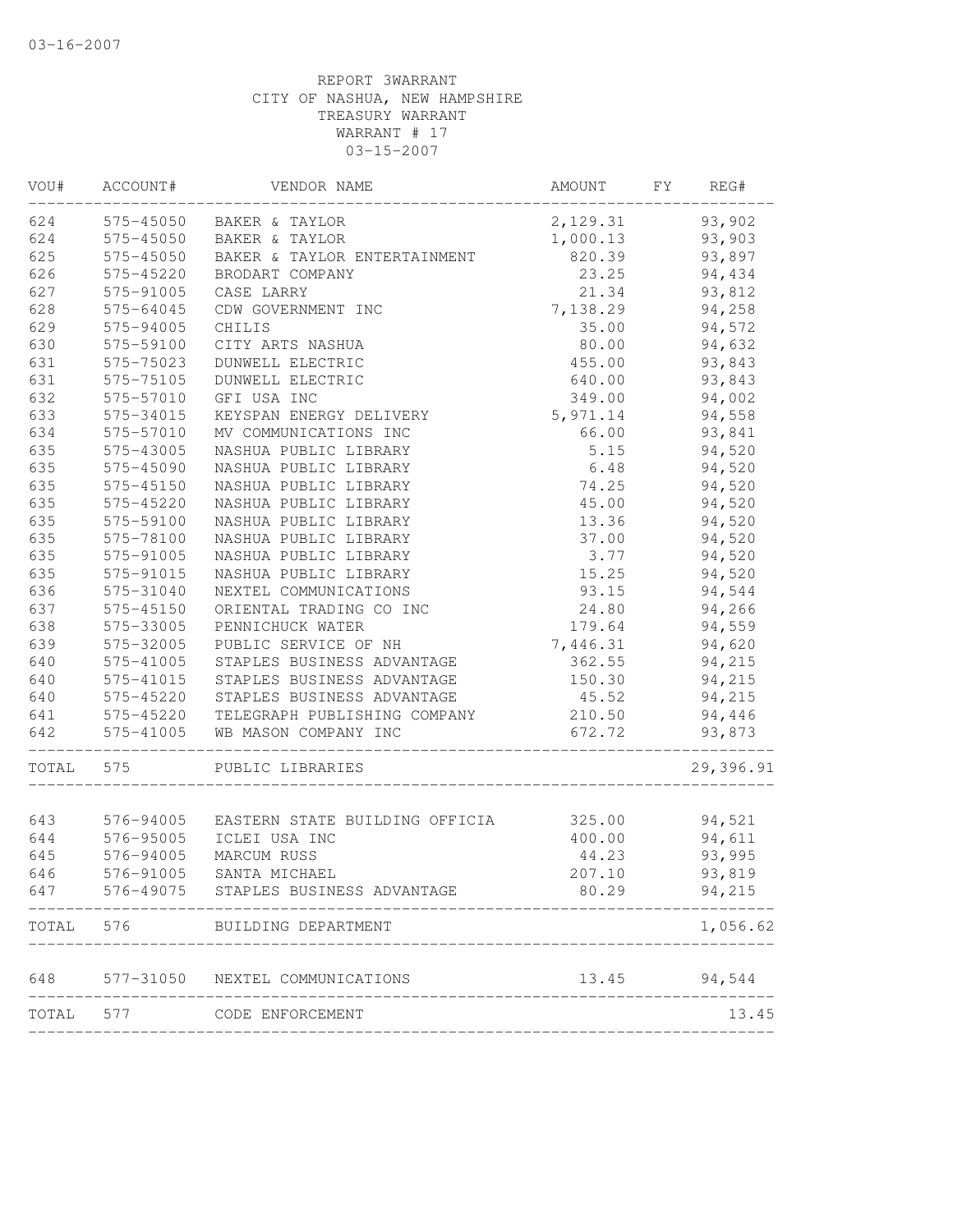| VOU# | ACCOUNT#           | VENDOR NAME                      | AMOUNT    | FΥ | REG#   |
|------|--------------------|----------------------------------|-----------|----|--------|
|      |                    | 192,270 581-42130 AIRXCHANGE INC | 1,728.20  |    | 94,409 |
|      | 192, 271 581-53100 | ALL STATE FIRE EQUIPMENT         | 2,117.00  |    | 94,355 |
|      | 192, 272 581-84055 | AMHERST SCHOOL DISTRICT          | 73.73     |    | 94,220 |
| 649  | 581-53100          | ANACOMP INC                      | 90.52     |    | 93,882 |
|      | 192, 273 581-42130 | ARCSOURCE INC                    | 22.83     |    | 93,979 |
|      | 192, 274 581-49050 | B & S LOCKSMITHS INC             | 153.18    |    | 94,178 |
|      | 192, 274 581-49075 | B & S LOCKSMITHS INC             | 9.85      |    | 94,178 |
|      | 192, 275 581-49035 | BARNES & NOBLE INC               | 95.76     |    | 93,817 |
|      | 192,276 581-49050  | BELLETETES INC                   | 232.77    |    | 93,973 |
|      | 192, 276 581-49075 | BELLETETES INC                   | 542.19    |    | 93,972 |
|      | 192, 276 581-49075 | BELLETETES INC                   | 63.72     |    | 93,973 |
|      | 192, 277 581-84030 | BEVERLY SCHOOL FOR THE DEAF      | 8,228.66  |    | 94,331 |
|      | 192, 278 581-59130 | BILODEAU MAURICE                 | 74.00     |    | 93,951 |
|      | 192, 279 581-49050 | BLICK ART MATERIALS              | 88.30     |    | 94,376 |
|      | 192,280 581-45910  | BOSTON GLOBE                     | 18.75     |    | 94,628 |
|      | 192,281 581-94010  | BRADLEY JENNIFER                 | 1,010.40  |    | 94,351 |
|      | 192,282 581-45910  | BUSINESS & LEGAL REPORTS INC     | 786.63    |    | 94,629 |
|      | 192, 283 581-55015 | CANFIELD BRAD                    | 509.25    |    | 94,310 |
|      | 192,284 581-55015  | CANTARA DEBORAH A                | 43.65     |    | 93,989 |
|      | 192,285 581-42130  | CAPP INC                         | 780.00    |    | 94,223 |
|      | 192,286 581-55015  | CARING HANDS TRANSPORTATION LL   | 12,100.00 |    | 94,393 |
|      | 192,287 581-91005  | CARLTON CECILE                   | 272.09    |    | 94,244 |
|      | 192,288 581-78007  | CARPARTS OF NASHUA               | 12.15     |    | 94,429 |
|      | 192,289 581-64192  | CARROLL CENTER FOR THE BLIND (   | 47.00     |    | 94,347 |
|      | 192,290 581-55015  | CARSON KATHLEEN                  | 147.44    |    | 93,839 |
|      | 192, 291 581-41015 | CARTRIDGE WORLD                  | 35.48     |    | 94,361 |
|      | 192, 291 581-49050 | CARTRIDGE WORLD                  | 365.99    |    | 94,361 |
|      | 192, 291 581-64192 | CARTRIDGE WORLD                  | 269.97    |    | 94,361 |
|      | 192, 292 581-42110 | CED                              | 535.00    |    | 93,898 |
|      | 192,293 581-42010  | CENTRAL PAPER PRODUCTS CO        | 148.80    |    | 94,449 |
|      | 192, 293 581-42020 | CENTRAL PAPER PRODUCTS CO        | 8,663.22  |    | 94,449 |
|      | 192, 293 581-49075 | CENTRAL PAPER PRODUCTS CO        | 582.50    |    | 94,449 |
|      | 192,294 581-49910  | CHAPPELL TRACTOR SALES INC       | 30.85     |    | 93,881 |
|      | 192, 295 581-84055 |                                  | 9,732.76  |    | 94,641 |
|      | 192,296 581-59130  | CHESTER SCHOOL DISTRICT SAU #1   |           |    |        |
|      |                    | CHESTNUTT DAVE                   | 54.00     |    | 93,886 |
|      | 192,297 581-78007  | CHUCK'S AUTO REPAIR INC          | 274.48    |    | 94,308 |
| 650  | 581-94030          | CITIZENS BANK                    | 80.00     |    | 322    |
| 650  | 581-95005          | CITIZENS BANK                    | 25.00     |    | 322    |
|      | 192,298 581-53102  | CITY YEAR NEW HAMPSHIRE          | 2,375.00  |    | 94,539 |
|      | 192,299 581-53103  | CLARK ASSOCIATES/DEBBIE CLARK    | 20,935.00 |    | 93,889 |
|      | 192,300 581-49050  | COHEN MICHELLE                   | 22.95     |    | 94,319 |
|      | 192,301 581-53103  | COMPASSIONATE STAFFING LLC       | 607.50    |    | 94,000 |
|      | 192,302 581-49055  | CONGRESSIONAL QUARTERLY INC      | 267.00    |    | 94,556 |
|      | 192,303 581-49050  | CONNECTICUT VALLEY BIOLOGICAL    | 136.60    |    | 94,435 |
|      | 192,304 581-49050  | CONTINENTAL PRESS INC            | 40.80     |    | 93,891 |
|      | 192,305 581-41040  | CONWAY OFFICE PRODUCTS LLC       | 58.04     |    | 93,938 |
|      | 192,306 581-44005  | COPY SHOP                        | 722.10    |    | 93,935 |
|      | 192,307 581-49050  | CPO SCIENCE                      | 44.55     |    | 94,322 |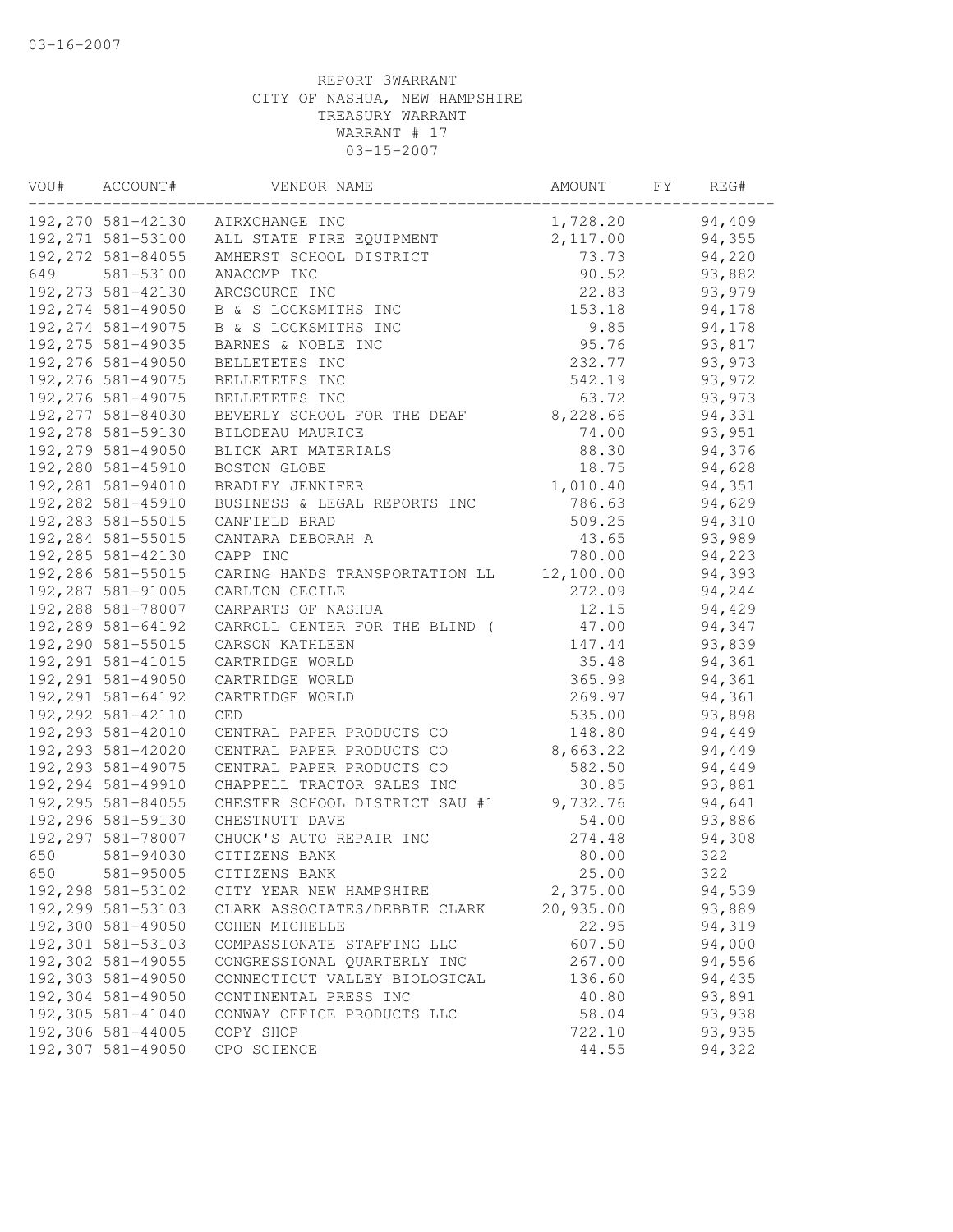| VOU# | ACCOUNT#           | VENDOR NAME                      | AMOUNT     | FY | REG#   |
|------|--------------------|----------------------------------|------------|----|--------|
|      | 192,308 581-84030  | CROTCHED MOUNTAIN REHAB CTR      | 23, 259.14 |    | 94,235 |
|      | 192,309 581-59130  | DEAN RICHARD                     | 54.00      |    | 94,369 |
|      | 192,310 581-42130  | DES CHAMPS TECHNOLOGIES          | 120.73     |    | 94,422 |
|      | 192, 311 581-51015 | DEVINE MILLIMET & BRANCH         | 1,980.46   |    | 93,984 |
|      | 192, 312 581-59130 | DICHARD RICHARD                  | 54.00      |    | 94,185 |
|      | 192, 313 581-49910 | DONOVAN EQUIPMENT CO INC         | 339.29     |    | 93,876 |
|      | 192,314 581-49050  | DOVER HIGH SCHOOL                | 150.00     |    | 94,642 |
|      | 192,315 581-91005  | DOWNING CHRISTINE                | 40.83      |    | 94,237 |
|      | 192,316 581-94030  | DREHER LORNA                     | 50.00      |    | 94,250 |
|      | 192, 317 581-91005 | DROLET KATHLEEN                  | 206.85     |    | 94,255 |
|      | 192,318 581-49050  | DUBOIS WILLIAM                   | 48.55      |    | 94,278 |
|      | 192,319 581-91005  | DUFFY CAROL                      | 33.46      |    | 94,243 |
|      | 192,320 581-84030  | EASTER SEALS NEW HAMPSHIRE       | 10,887.24  |    | 94,197 |
|      | 192,320 581-84055  | EASTER SEALS NEW HAMPSHIRE       | 22,736.22  |    | 94,197 |
|      | 192,321 581-84030  | EDGEWOOD CENTRE                  | 1,891.50   |    | 94,354 |
|      | 192,322 581-53100  | ELMAHDY SALAH                    | 39.00      |    | 93,992 |
|      | 192,323 581-42120  | F W WEBB COMPANY                 | 1,216.30   |    | 93,907 |
|      | 192,324 581-91005  | FARRENKOPF RICHARD               | 89.97      |    | 94,326 |
|      | 192, 325 581-49075 | FASTENAL CO                      | 29.51      |    | 93,867 |
|      | 192,326 581-43005  | FEDEX                            | 110.13     |    | 94,538 |
|      | 192, 327 581-55005 | FIRST STUDENT INC                | 2,640.50   |    | 94,292 |
|      | 192, 327 581-55015 | FIRST STUDENT INC                | 99, 923.54 |    | 94,292 |
|      | 192,327 581-55025  | FIRST STUDENT INC                | 266,025.54 |    | 94,292 |
|      | 192,327 581-55035  | FIRST STUDENT INC                | 2,062.77   |    | 94,292 |
|      | 192,328 581-91005  | FITZGERALD ROBERT JR             | 31.04      |    | 94,418 |
|      | 192,329 581-91005  | FLANAGAN PRISCILLA               | 19.76      |    | 94,256 |
|      | 192,330 581-51015  | FLYGARE SCHWARZ & CLOSSON<br>W/C | 2,858.26   |    | 94,159 |
|      | 192, 331 581-49035 | FOLLETT EDUCATIONAL SERVICES     | 525.81     |    | 93,855 |
|      | 192,332 581-49030  | FOLLETT LIBRARY RESOURCES        | 4,881.54   |    | 93,857 |
|      | 192,333 581-59130  | FRONK KEITH                      | 74.00      |    | 94,356 |
|      | 192,334 581-59130  | GADBOIS GERALD                   | 54.00      |    | 93,816 |
|      | 192, 335 581-53102 | GARBER BENJAMIN PHD              | 1,350.00   |    | 94,349 |
|      | 192,336 581-84055  | GERMAINE LAWRENCE SCHOOL         | 7,425.64   |    | 94,312 |
|      | 192,337 581-91005  | GINGRAS LISA                     | 36.05      |    | 94,307 |
|      | 192,338 581-53100  | GOODRUM GYM SERVICES             | 6,414.00   |    | 94,384 |
|      | 192,339 581-91005  | GOODWIN JENNIFER                 | 71.06      |    | 94,240 |
|      | 192,340 581-64040  | GOVCONNECTION INC                | 234.57     |    | 93,832 |
|      | 192,341 581-77005  | GRANITE GROUP (THE)              | 2,165.36   |    | 94,189 |
|      | 192,342 581-84030  | GREATER LAWRENCE ED COLLABORAT   | 15,940.00  |    | 94,299 |
|      | 192,343 581-91005  | GREENBERG ELLEN                  | 244.22     |    | 94,400 |
|      | 192,344 581-59130  | GREENIDGE DAVID                  | 74.00      |    | 94,402 |
|      | 192,345 581-53102  | GREENLEAF ROBERT DBA GREENLEAF   | 2,400.00   |    | 94,300 |
|      | 192,346 581-74092  | HARRIS EQUIPMENT REPAIR SERVIC   | 1,504.17   |    | 94,439 |
|      | 192,347 581-95010  | HARVARD GRADUATE SCHOOL OF       | 585.00     |    | 94,651 |
|      | 192,348 581-49050  | HAWTHORNE                        | 170.50     |    | 94,463 |
|      | 192,349 581-42130  | HEATING SPECIALTIES OF NH INC    | 1,932.50   |    | 94,431 |
|      | 192,350 581-42110  | HIGH OUTPUT INC                  | 351.00     |    | 94,318 |
|      | 192,351 581-53102  | HOLDER JASON                     | 2,325.00   |    | 94,370 |
|      |                    |                                  |            |    |        |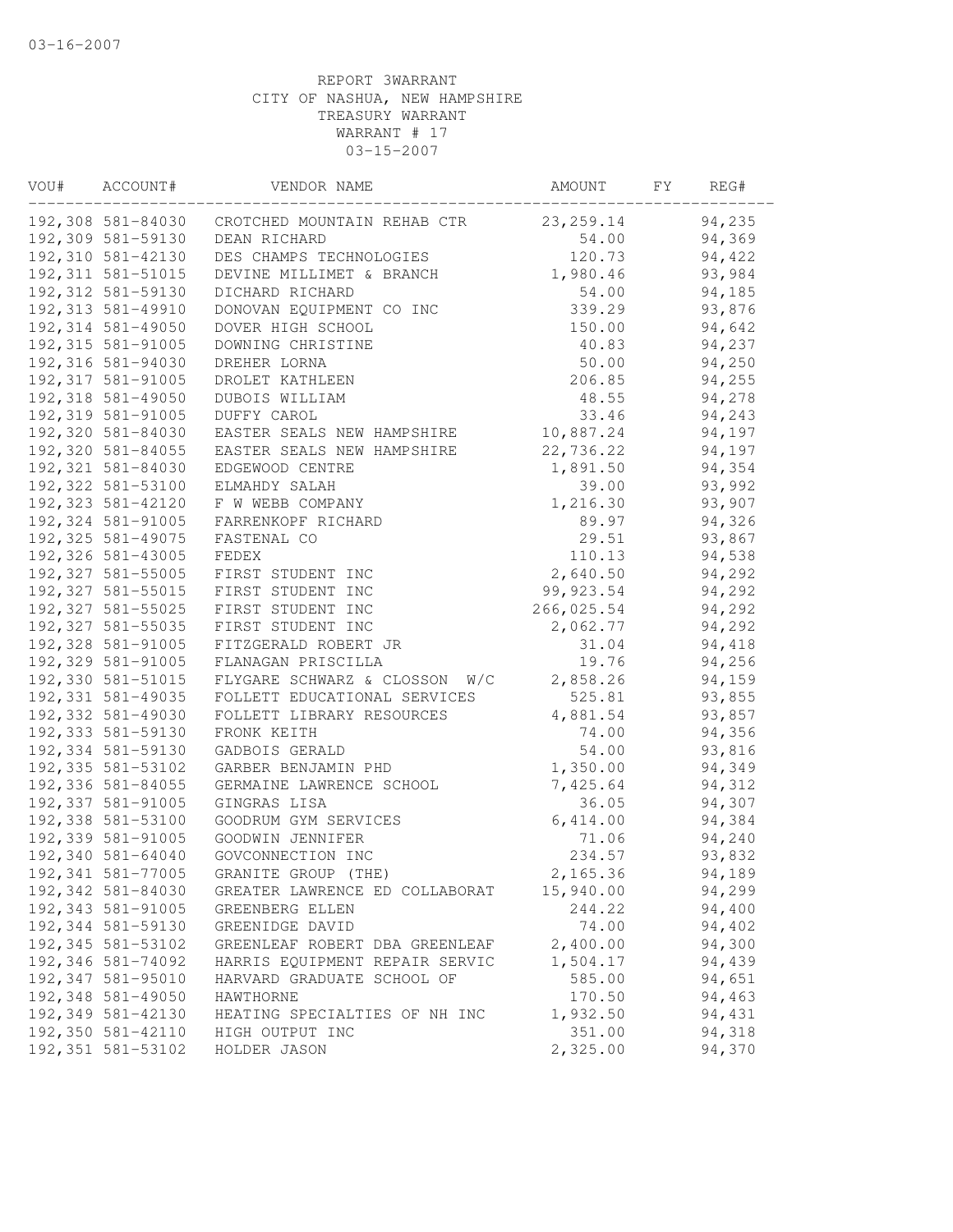| VOU# | ACCOUNT#           | VENDOR NAME                    | AMOUNT     | FΥ | REG#   |  |
|------|--------------------|--------------------------------|------------|----|--------|--|
|      | 192,352 581-59130  | HOLEWA ROBERT                  | 54.00      |    | 93,844 |  |
|      | 192,353 581-49075  | HOME DEPOT CREDIT SERVICES     | 26.45      |    | 94,275 |  |
|      | 192,354 581-49050  | HOME DEPOT CREDIT SERVICES     | 155.63     |    | 94,341 |  |
|      | 192, 355 581-42130 | HONEYWELL INTERNATIONAL INC    | 51.90      |    | 94,359 |  |
|      | 192,356 581-91005  | HORNE LORRAINE                 | 17.46      |    | 94,242 |  |
|      | 192,357 581-91005  | HOTTEL CHRISTOPHER             | 177.04     |    | 94,377 |  |
|      | 192,358 581-59130  | HOULIHAN TED                   | 74.00      |    | 94,364 |  |
|      | 192,359 581-78007  | HOWARD P FAIRFIELD INC         | 210.46     |    | 94,371 |  |
|      | 192,360 581-95005  | IANCICI                        | 75.00      |    | 94,324 |  |
|      | 192,361 581-64045  | INSIGHT PUBLIC SECTOR          | 43.28      |    | 93,892 |  |
|      | 192,362 581-77005  | INTERSTATE ELECTRICAL SERVICES | 2,011.00   |    | 94,212 |  |
|      | 192,363 581-49050  | J SALLESE & SONS INC           | 186.20     |    | 94,311 |  |
|      | 192,364 581-49050  | J W PEPPER & SON INC           | 769.23     |    | 93,923 |  |
|      | 192,365 581-44005  | JOSTENS INC                    | 1,186.92   |    | 94,261 |  |
|      | 192,365 581-98030  | JOSTENS INC                    | 1,669.88   |    | 94,261 |  |
|      | 192,366 581-91005  | KATSOHIS CHARLES               | 191.90     |    | 94,245 |  |
|      | 192,367 581-34015  | KEYSPAN ENERGY DELIVERY        | 132,757.97 |    | 94,286 |  |
|      | 192,368 581-42110  | KEYSTONE BATTERY               | 369.80     |    | 94,274 |  |
|      | 192,369 581-91005  | KOSOW CARMEN                   | 46.80      |    | 94,273 |  |
|      | 192,370 581-59130  | LAVIGUE MATTHEW                | 74.00      |    | 94,401 |  |
|      | 192,371 581-84030  | LEARNING CENTER FOR DEAF CHILD | 11,709.95  |    | 94,395 |  |
|      | 192,372 581-84030  | LEARNING PREP SCHOOL           | 5,223.24   |    | 94,230 |  |
|      | 192,373 581-49050  | LIBRARY STORE INC              | 147.88     |    | 93,947 |  |
|      | 192,374 581-84030  | LIGHTHOUSE SCHOOL INC          | 62,041.68  |    | 94,239 |  |
|      | 192,375 581-49050  | LINDENMEYR MUNROE              | 225.84     |    | 94,459 |  |
|      | 192,376 581-49050  | LMI                            | 189.03     |    | 94,232 |  |
|      | 192,377 581-59130  | LOWE JON                       | 74.00      |    | 94,424 |  |
|      | 192,378 581-84055  | LUTHERAN COMMUNITY SERVICES OF | 4,921.26   |    | 94,297 |  |
|      | 192,379 581-42110  | M & M ELECTRICAL SUPPLY CO INC | 3,412.76   |    | 94,428 |  |
|      | 192,380 581-95010  | MAKEMUSIC                      | 213.95     |    | 94,468 |  |
|      | 192,381 581-84030  | MANCHESTER SCHOOL DISTRICT     | 345.00     |    | 94,374 |  |
|      | 192,382 581-49050  | MARKET BASKET                  | 214.42     |    | 93,994 |  |
|      | 192,383 581-59130  | MARTINEAU PAUL                 | 54.00      |    | 94,209 |  |
|      | 192,384 581-94030  | MARTINEZ DENICE                | 125.00     |    | 94,252 |  |
|      | 192,385 581-49050  | MASTERWORKS PRESS              | 278.00     |    | 94,426 |  |
|      | 192,386 581-49050  | MAYER-JOHNSON LLC              | 35.10      |    | 93,956 |  |
|      | 192,387 581-78007  | MAYNARD & LESIEUR INCORPORATED | 16.50      |    | 94,440 |  |
|      | 192,388 581-59130  | MCCARTHY DENNIS                | 54.00      |    | 94,144 |  |
|      | 192,389 581-53103  | MCCARTNEY AMY                  | 1,898.75   |    | 94,524 |  |
|      | 192,390 581-49050  | MCGRAW HILL COMPANIES          | 244.47     |    | 93,950 |  |
|      | 192,391 581-31005  | MCI                            | 4,405.19   |    | 93,815 |  |
|      | 192,392 581-51015  | MCNAMEE JAMES M                | 6,744.99   |    | 94,135 |  |
|      | 192,393 581-49075  | MERCIER ANN                    | 83.70      |    | 94,313 |  |
|      | 192,394 581-84030  | MERRIMACK EDUCATION CENTER     | 19,916.28  |    | 94,271 |  |
|      | 192,395 581-84030  | MERRIMACK EDUCATION CENTER     | 9,884.60   |    | 94,396 |  |
|      | 192,396 581-74092  | MGE UPS SYSTEMS                | 3,790.66   |    | 93,859 |  |
|      | 192,397 581-64040  | MICROSOFT CORPORATION          | 299.00     |    | 94,625 |  |
|      | 192,398 581-84030  | MOUNT PROSPECT ACADEMY INC     | 1,268.40   |    | 94,320 |  |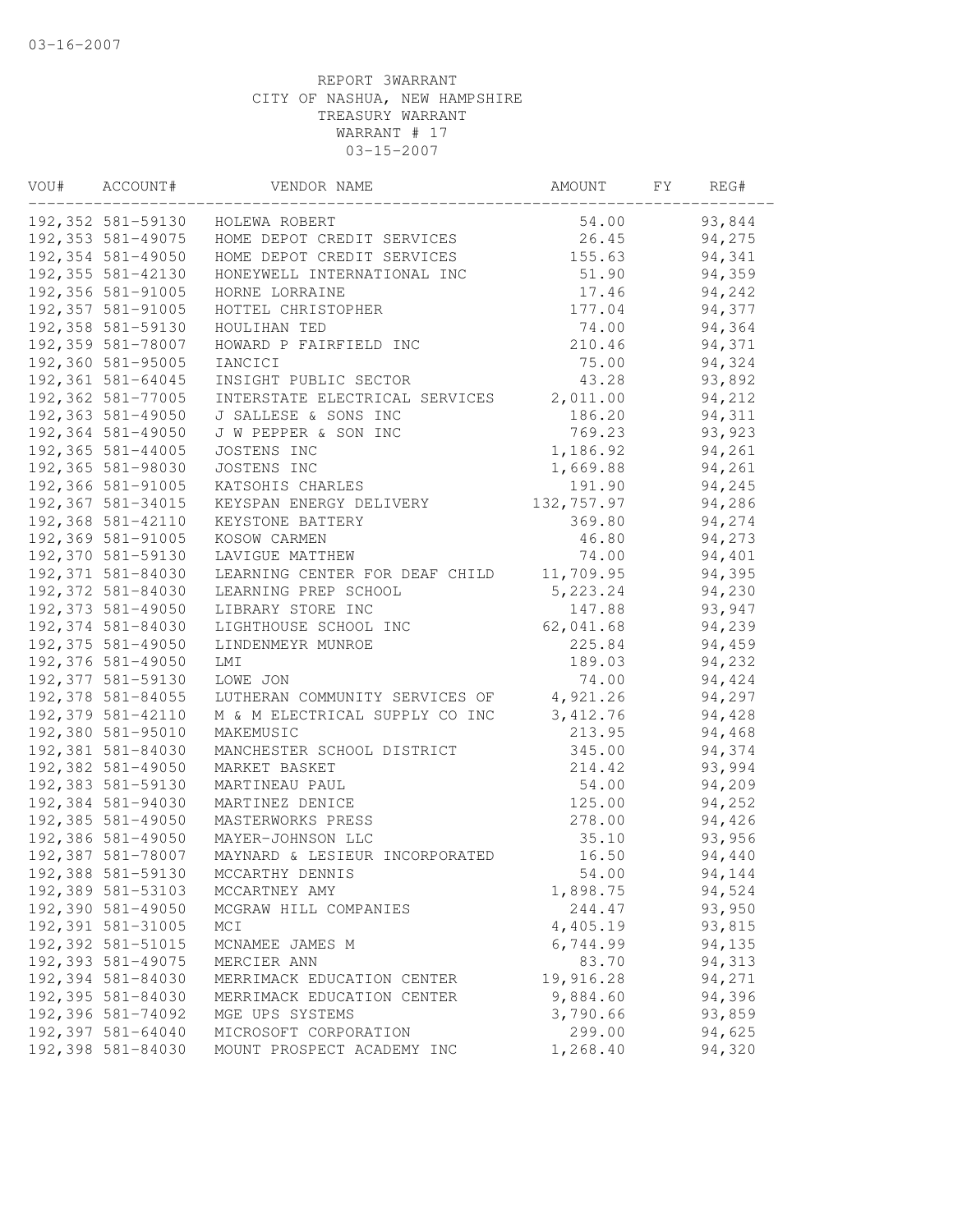| VOU# | ACCOUNT#           | VENDOR NAME                    | AMOUNT     | FY | REG#   |  |
|------|--------------------|--------------------------------|------------|----|--------|--|
|      | 192,398 581-84055  | MOUNT PROSPECT ACADEMY INC     | 13,318.20  |    | 94,320 |  |
|      | 192,399 581-53100  | MULTI-STATE BILLING SERVICES L | 13,262.01  |    | 94,408 |  |
|      | 192,400 581-84030  | NASHOBA LEARNING GROUP         | 12,597.43  |    | 94,343 |  |
|      | 192,401 581-84030  | NASHUA ADULT LEARNING CENTER   | 18,873.00  |    | 93,824 |  |
|      | 192,402 581-84030  | NASHUA CHILDREN'S HOME         | 26, 258.16 |    | 94,268 |  |
|      | 192,403 581-49910  | NASHUA OUTDOOR POWER EQUIP     | 638.03     |    | 93,988 |  |
|      | 192,404 581-49075  | NASHUA WALLPAPER & PAINT CO    | 410.18     |    | 93,991 |  |
|      | 192,405 581-78007  | NASHUA WHOLESALE TIRE INC      | 84.00      |    | 93,946 |  |
|      | 192,406 581-49050  | NATIONAL MIDDLE SCHOOL ASSN    | 65.00      |    | 94,615 |  |
|      | 192,407 581-49050  | NATIONAL PEN                   | 196.30     |    | 94,184 |  |
|      | 192,408 581-42010  | NATIONWIDE SALES & SERVICE     | 993.19     |    | 94,257 |  |
|      | 192,409 581-49050  | NCS PEARSON INC                | 227.75     |    | 94,382 |  |
|      | 192,409 581-49095  | NCS PEARSON INC                | 1,261.21   |    | 94,382 |  |
|      | 192,410 581-95005  | NCTE                           | 60.00      |    | 93,825 |  |
|      | 192, 411 581-66005 | NEOPOST LEASING                | 145.22     |    | 94,321 |  |
|      | 192, 412 581-84055 | NEW HAMPSHIRE HOSPITAL         | 228.00     |    | 94,338 |  |
|      | 192, 413 581-31005 | NEXTEL COMMUNICATIONS          | 906.03     |    | 94,534 |  |
|      | 192, 414 581-84055 | NFI MASSACHUSETTS INC          | 10, 159.68 |    | 94,342 |  |
|      | 192, 415 581-84055 | NFI NORTH INC                  | 4,904.55   |    | 94,225 |  |
|      | 192,416 581-95005  | NHSAA                          | 200.00     |    | 94,644 |  |
|      | 192, 417 581-49050 | NORTHCENTER FOODSERVICE        | 290.23     |    | 94,290 |  |
|      | 192, 418 581-83009 | NORTHEAST DELTA DENTAL         | 4,780.63   |    | 94,643 |  |
|      | 192, 419 581-53100 | NORTHEAST MECHANICAL CORP      | 758.64     |    | 93,943 |  |
|      | 192,420 581-84055  | ODYSSEY HOUSE INC              | 3, 214.61  |    | 93,811 |  |
|      | 192, 421 581-74092 | OFFICE ENVIRONMENTS OF NEW ENG | 250.00     |    | 94,194 |  |
|      | 192, 422 581-31005 | ONE COMMUNICATIONS             | 5,482.39   |    | 94,623 |  |
|      | 192,422 581-31040  | ONE COMMUNICATIONS             | 694.75     |    | 94,623 |  |
|      | 192, 423 581-49050 | P J CURRIER LUMBER CO          | 84.48      |    | 94,281 |  |
|      | 192,424 581-63085  | PC & MACEXCHANGE               | 434.25     |    | 94,339 |  |
|      | 192,425 581-49050  | PEARSON EDUCATION              | 333.61     |    | 94,323 |  |
|      | 192, 426 581-41015 | PEIGH PILAR                    | 79.98      |    | 94,329 |  |
|      | 192, 427 581-59130 | PELLETIER TOM                  | 162.00     |    | 94,362 |  |
|      | 192,428 581-33005  | PENNICHUCK WATER WORKS INC     | 3,673.97   |    | 94,540 |  |
|      | 192,429 581-59130  | PEPIN PAUL                     | 74.00      |    | 94,366 |  |
|      | 192,430 581-43005  | PETTY CASH                     | 53.40      |    | 94,525 |  |
|      | 192,430 581-49050  | PETTY CASH                     | 130.91     |    | 94,525 |  |
|      | 192, 431 581-43005 | PETTY CASH                     | 10.15      |    | 94,526 |  |
|      | 192,431 581-49050  | PETTY CASH                     | 58.96      |    | 94,526 |  |
|      | 192,432 581-43005  | PETTY CASH                     | 42.97      |    | 94,527 |  |
|      | 192,432 581-49050  | PETTY CASH                     | 29.97      |    | 94,527 |  |
|      | 192, 433 581-41015 | PETTY CASH                     | 53.26      |    | 94,528 |  |
|      | 192, 433 581-43005 | PETTY CASH                     | 33.09      |    | 94,528 |  |
|      | 192, 434 581-41015 | PETTY CASH                     | 200.00     |    | 94,529 |  |
|      | 192,435 581-84055  | PINE HAVEN BOYS CENTER         | 5,944.68   |    | 94,229 |  |
|      | 192,436 581-53100  | POLAND SPRING WATER            | 10.00      |    | 94,640 |  |
|      | 192, 437 581-55015 | PROVIDER ENTERPRISES INC (THE) | 24,917.50  |    | 94,276 |  |
|      | 192,438 581-32005  | PUBLIC SERVICE OF NH           | 12,077.57  |    | 94,620 |  |
|      | 192,438 581-32005  | PUBLIC SERVICE OF NH           | 51,510.15  |    | 94,621 |  |
|      |                    |                                |            |    |        |  |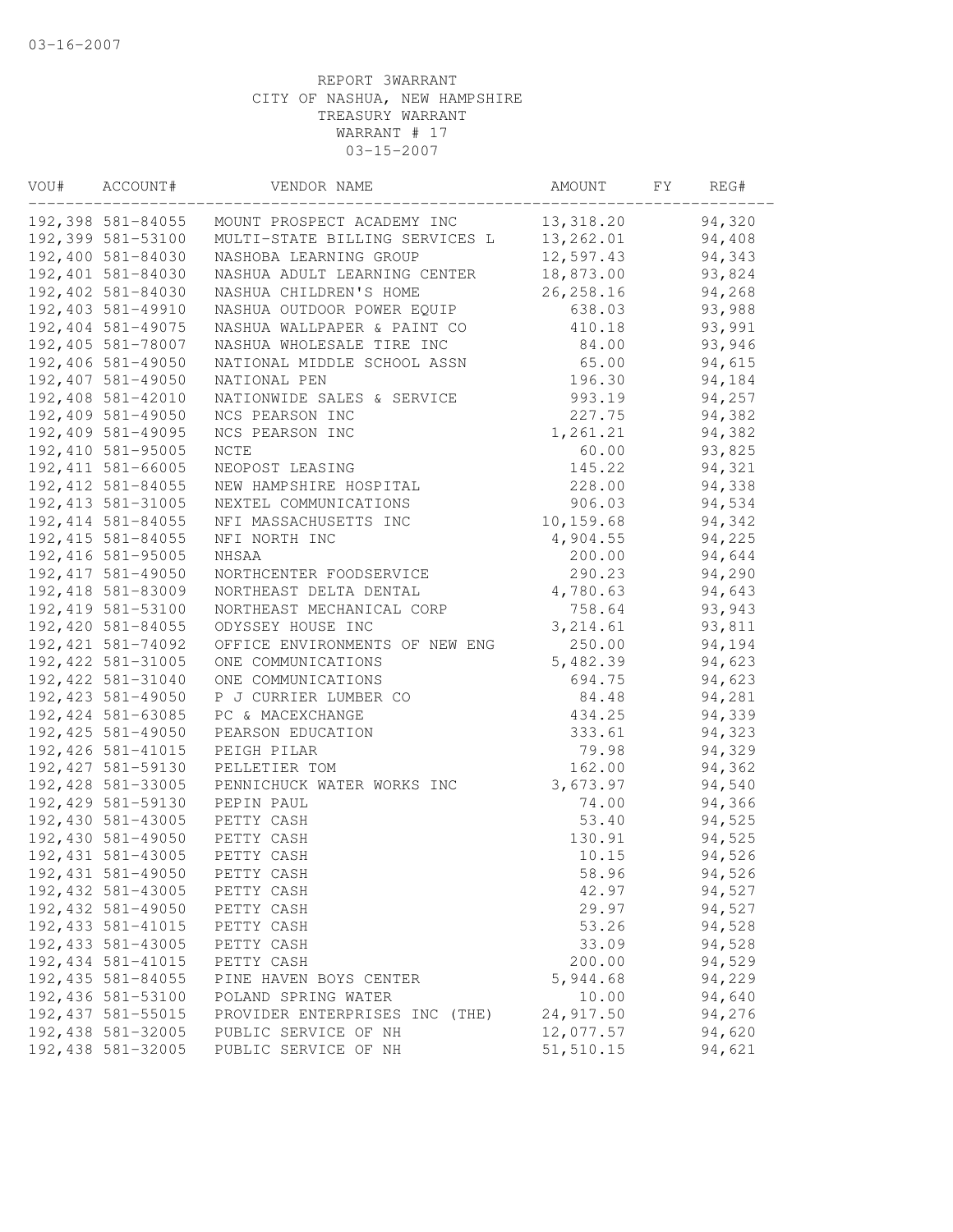| VOU# | ACCOUNT#           | VENDOR NAME                    | AMOUNT    | FY | REG#   |  |
|------|--------------------|--------------------------------|-----------|----|--------|--|
|      | 192,439 581-49050  | PURCHASE ADVANTAGE CARD        | 28.11     |    | 94,373 |  |
|      | 192,440 581-43005  | PURCHASE POWER                 | 646.26    |    | 94,385 |  |
|      | 192,441 581-94030  | QUIGLEY RACHEL                 | 125.00    |    | 94,291 |  |
|      | 192, 442 581-53085 | QUIMBY EYE CARE INC            | 257.50    |    | 94,228 |  |
|      | 192,443 581-42110  | RALPH PILL ELECTRIC SUPPLY COM | 299.47    |    | 94,433 |  |
|      | 192,444 581-84030  | REGIONAL SERVICES & EDUCATION  | 42,448.87 |    | 93,842 |  |
|      | 192,445 581-91005  | REYNOLDS MARGARET              | 225.30    |    | 94,253 |  |
|      | 192,446 581-91005  | RICHARD JOHN                   | 39.04     |    | 94,246 |  |
|      | 192, 447 581-53102 | RIVIER COLLEGE                 | 1,106.00  |    | 93,818 |  |
|      | 192,448 581-75023  | RMG ENTERPRISE                 | 532.65    |    | 94,309 |  |
|      | 192,449 581-59130  | ROBERTS SEAN                   | 74.00     |    | 94,365 |  |
|      | 192,450 581-59130  | ROBICHAUD DARRELL              | 74.00     |    | 94,368 |  |
|      | 192, 451 581-91005 | RONDEAU MARICIA B              | 43.26     |    | 94,372 |  |
|      | 192, 452 581-59130 | ROUSSEAU CHRIS                 | 74.00     |    | 94,403 |  |
|      | 192, 453 581-91005 | RYAN DAVID                     | 344.19    |    | 94,389 |  |
|      | 192,454 581-78007  | SANEL AUTO PARTS CO            | 242.15    |    | 93,978 |  |
|      | 192,455 581-49050  | SARGENT-WELCH                  | 34.51     |    | 93,895 |  |
|      | 192,456 581-49050  | SAX ARTS & CRAFTS              | 470.22    |    | 94,233 |  |
|      | 192, 457 581-49095 | SCHOLASTIC INCORPORATED        | 411.75    |    | 94,452 |  |
|      | 192, 458 581-41015 | SCHOOL SPECIALTY               | 44.50     |    | 94,264 |  |
|      | 192,458 581-49050  | SCHOOL SPECIALTY               | 1,407.11  |    | 94,264 |  |
|      | 192,459 581-84030  | SERESC                         | 15,660.90 |    | 93,837 |  |
|      | 192,460 581-59130  | SMITH MIKE                     | 74.00     |    | 94,358 |  |
|      | 192,461 581-84030  | SOUTHEASTERN REG EDU SEV CENTE | 14,094.81 |    | 94,231 |  |
|      | 192,462 581-84055  | SPAULDING YOUTH CENTER         | 22,556.52 |    | 93,826 |  |
|      | 192,463 581-49050  | SPORTIME                       | 89.90     |    | 94,267 |  |
|      | 192,464 581-53100  | STANLEY ELEVATOR COMPANY INC   | 196.00    |    | 94,454 |  |
|      | 192, 465 581-41015 | STAPLES BUSINESS ADVANTAGE     | 1,777.62  |    | 94,158 |  |
|      | 192,465 581-41045  | STAPLES BUSINESS ADVANTAGE     | 2,352.29  |    | 94,158 |  |
|      | 192,465 581-49050  | STAPLES BUSINESS ADVANTAGE     | 1,312.77  |    | 94,158 |  |
|      | 192,465 581-64192  | STAPLES BUSINESS ADVANTAGE     | 106.06    |    | 94,158 |  |
|      | 192,466 581-49050  | STOKES PUBLISHING CO           | 101.90    |    | 94,288 |  |
|      | 192,467 581-91005  | SWINDELL LORNE                 | 263.70    |    | 94,287 |  |
|      | 192,468 581-55015  | TANCRETI MICHAEL               | 3,947.90  |    | 94,151 |  |
|      | 192,469 581-53100  | TERMINIX                       | 100.00    |    | 94,346 |  |
|      | 192,469 581-75023  | TERMINIX                       | 2,200.00  |    | 94,346 |  |
|      | 192,470 581-64040  | TMA SYSTEMS LLC                | 5,859.75  |    | 94,653 |  |
|      | 192, 471 581-91005 | TOBBE GALE                     | 24.01     |    | 94,247 |  |
|      | 192, 472 581-42120 | TOTAL AIR SUPPLY INC           | 843.57    |    | 94,153 |  |
|      | 192, 472 581-49050 | TOTAL AIR SUPPLY INC           | 213.50    |    | 94,153 |  |
|      | 192,473 581-78007  | TOWERS MOTOR PARTS CORP        | 46.90     |    | 94,174 |  |
|      | 192, 474 581-84055 | TREASURER STATE OF NH          | 12,000.42 |    | 94,259 |  |
|      | 192, 475 581-74092 | TWIN STATE//VOICE.DATA.VIDEO.I | 1,498.75  |    | 94,305 |  |
|      | 192,476 581-43005  | U S POSTAL SERVICES            | 178.00    |    | 94,530 |  |
|      | 192, 477 581-43005 | UNITED PARCEL SERVICE          | 296.82    |    | 94,227 |  |
|      | 192, 478 581-42120 | UNITED SUPPLY COMPANY INC      | 1,492.40  |    | 94,447 |  |
|      | 192,479 581-53100  | UNIWASTE SERVICES LLC          | 708.80    |    | 94,363 |  |
|      | 192,480 581-83102  | UNUM LIFE INSURANCE            | 2,691.93  |    | 94,522 |  |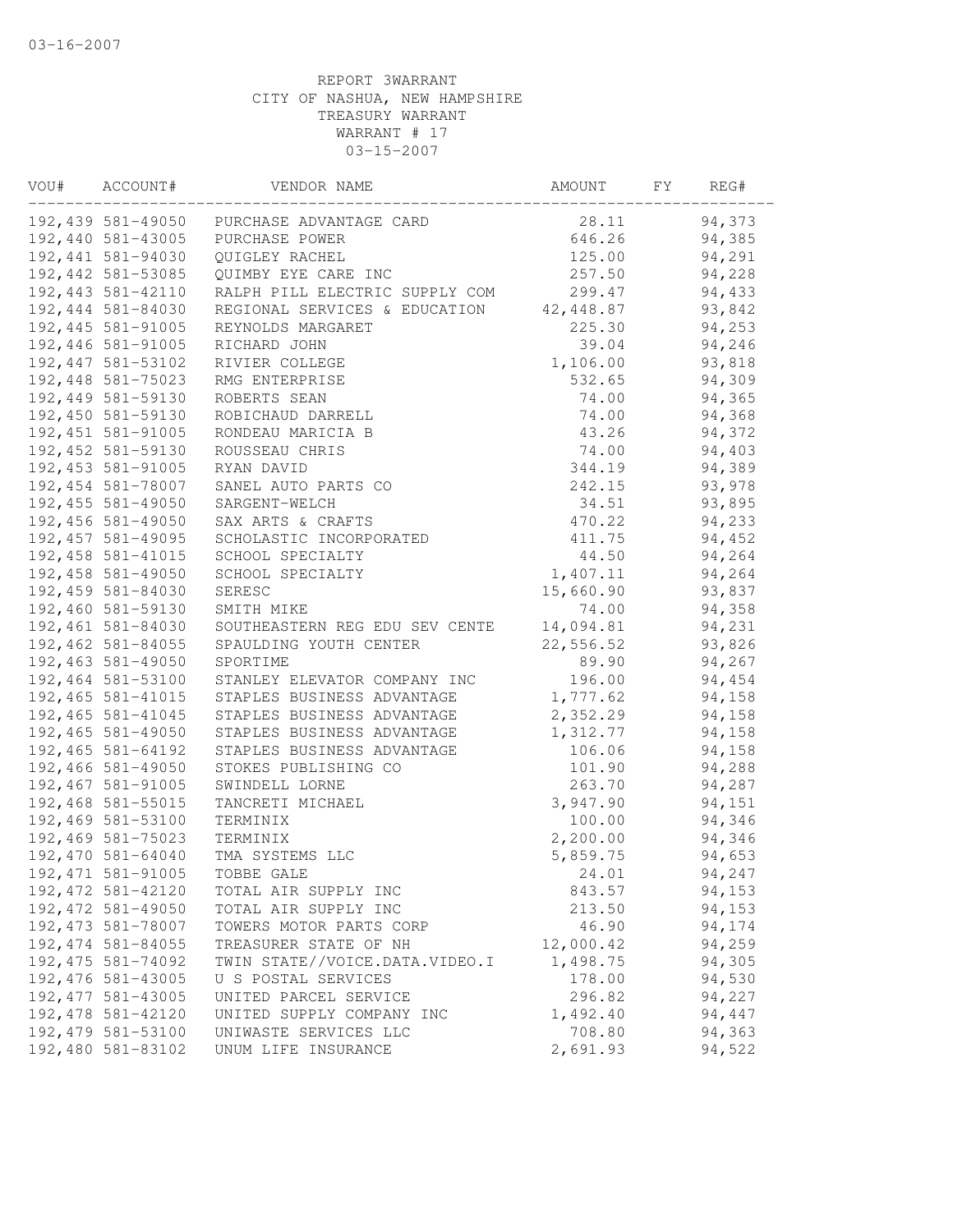| VOU#      | ACCOUNT#          | VENDOR NAME                    | AMOUNT       | FΥ | REG#           |
|-----------|-------------------|--------------------------------|--------------|----|----------------|
|           | 192,481 581-31005 | VERIZON                        | 52.40        |    | 94,536         |
|           | 192,482 581-31005 | VERIZON                        | 39.93        |    | 94,547         |
|           | 192,483 581-31005 | VERIZON                        | 41.79        |    | 94,631         |
|           | 192,484 581-31005 | VERIZON                        | 83.49        |    | 94,638         |
|           | 192,485 581-31005 | VERIZON                        | 29.07        |    | 94,645         |
|           | 192,486 581-31005 | VERIZON                        | 32.00        |    | 94,650         |
|           | 192,487 581-83004 | VISION SERVICE PLAN - NH       | 1,630.25     |    | 94,523         |
|           | 192,488 581-49050 | W E AUBUCHON CO INC            | 195.56       |    | 94,647         |
|           | 192,489 581-42130 | W W GRAINGER INC               | 685.79       |    | 93,919         |
|           | 192,490 581-53100 | WATER CHEMICALS INC            | 1,008.00     |    | 94,011         |
|           | 192,491 581-53102 | WEBER MICHAEL                  | 1,600.00     |    | 94,301         |
|           | 192,492 581-49050 | WEEKLY READER CORP             | 323.70       |    | 94,270         |
|           | 192,493 581-42110 | WILLIAMS COMMUNICATIONS SERVIC | 1,146.42     |    | 94,314         |
|           | 192,494 581-91005 | WOJTKUN CATHERINE              | 72.75        |    | 94,315         |
|           | 192,495 581-59130 | YATES DAVE                     | 74.00        |    | 94,145         |
|           | 192,496 581-53101 | YOUTH COUNCIL (THE)            | 8,130.00     |    | 94,302         |
|           | 192,497 581-53100 | ZACHARY THERESA A              | 39.00        |    | 94,419         |
| TOTAL 581 |                   | SCHOOL DEPARTMENT              |              |    | 1, 213, 854.59 |
|           |                   |                                |              |    |                |
|           | 192,498 590-23581 | APS LIGHTING-SOUND-A/V         | 35.60        |    | 94,417         |
|           | 192,499 590-23581 | COMPUTER HUT                   | 992.95       |    | 94,453         |
|           | 192,500 590-23581 | INSIGHT PUBLIC SECTOR          | 43.28        |    | 93,892         |
|           | 192,501 590-23581 | PC & MACEXCHANGE               | 97.79        |    | 94,339         |
| 651       | 590-24519         | PROPERTY VALUATION ADVS/STEPHE | 6,600.00     |    | 94,177         |
| TOTAL 590 |                   | P/Y OBLIGATIONS                |              |    | 7,769.62       |
| 652       | 592-85005         | US BANK                        | 5,300.00     |    | 94,550         |
| 653       | 592-85010         | US BANK                        | 64,986.00    |    | 337            |
| 653       | 592-85015         | US BANK                        | 266,814.00   |    | 337            |
| 654       | 592-85015         | US BANK NA (091000022)         | 833, 925.00  |    | 336            |
| 654       | 592-85020         | US BANK NA (091000022)         | 202,787.50   |    | 336            |
| 654       | 592-85025         | US BANK NA (091000022)         | 2,310,000.00 |    | 336            |
| TOTAL     | 592               | BONDED DEBT SERVICE            |              |    | 3,683,812.50   |
|           |                   |                                |              |    |                |
| 655       | 595-22020         | DHG ASSOCIATES                 | 155.04       |    | 94,102         |
| 656       |                   | 595-22020 TROMBLY DENISE       | 228.48       |    | 94,103         |
| 657       |                   | 595-22025 MCNAMEE JAMES M PLLC | 3,859.89     |    | 94,191         |
| TOTAL 595 |                   | OVERLAY                        |              |    | 4,243.41       |
|           |                   |                                |              |    |                |

03-16-2007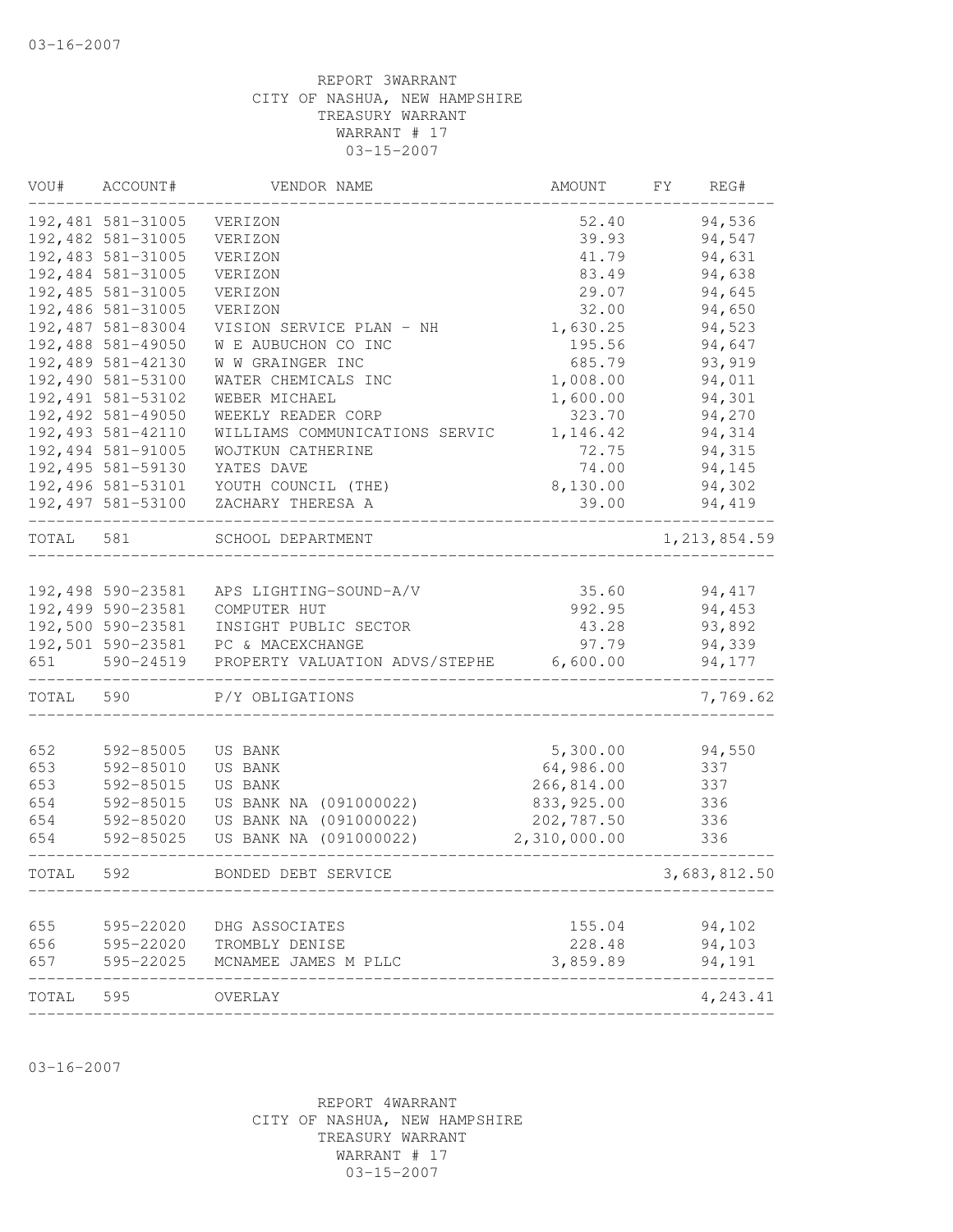|            | VOU# ACCOUNT#    | VENDOR NAME                                                                     | AMOUNT FY REG#         |                  |
|------------|------------------|---------------------------------------------------------------------------------|------------------------|------------------|
|            |                  | 192,502 681-09      TURNER BUILDING SCIENCE LLC          5,750.00               |                        | 94,391           |
|            |                  | TOTAL 681-09 CAP IMP - SCHOOL<br>DEFERRED MAINT/CAP IMPRVT FY06                 |                        | 5,750.00         |
|            |                  | 192,503 681-10 NOBLIN & ASSOCIATES LC<br>______________________________________ | 3,237.50               | 94,282           |
|            |                  | TOTAL 681-10 CAP IMP - SCHOOL<br>DEFERRED MAINTENANCE FY07                      |                        | 3,237.50         |
| 658<br>659 | 699-07<br>699-07 | SANSOUCY GEORGE E PE LLC<br>UPTON & HATFIELD LLP                                | 53,052.17<br>96,716.14 | 93,887<br>93,868 |
|            |                  | TOTAL 699-07 WATER SUPPLY ACOUISITION                                           |                        | 149,768.31       |

03-16-2007

| VOU#                     | ACCOUNT#                            | PROGRAM<br>VENDOR NAME                                                                                                     | AMOUNT                                   | FY REG#                           |
|--------------------------|-------------------------------------|----------------------------------------------------------------------------------------------------------------------------|------------------------------------------|-----------------------------------|
| 660<br>661<br>662        | 731-64045                           | 731-64040 3705 CDW GOVERNMENT INC<br>731-64045 3705 DELL MARKETING LP<br>3705 SENECA DATA                                  | 5,613.82<br>2,694.80<br>1,248.75         | 94,020<br>93,965<br>94,035        |
| TOTAL                    | 731                                 | CPF-POLICE DEPARTMENT                                                                                                      | 9,557.37                                 |                                   |
| 663                      |                                     | 751-53075 3731 NASHUA REGIONAL PLANNING COMMI                                                                              | 1,876.44                                 | 94,458                            |
| TOTAL                    | 751                                 | CPF-PWD & ENGINEERING                                                                                                      | 1,876.44                                 |                                   |
| 664                      |                                     | 752-53095 3711 MARSHALL GARY LLC                                                                                           | 4,049.05                                 | 94,599                            |
| TOTAL                    | 752                                 | CPF-PARKS & RECREATION                                                                                                     | 4,049.05                                 |                                   |
| 665                      |                                     | 753-53030 3730 VOLLMER ASSOCIATES LLP                                                                                      | 6,973.93                                 | 93,912                            |
| TOTAL                    | 753                                 | CPF-STREET DEPT                                                                                                            | 6,973.93                                 |                                   |
| 666                      |                                     | 771-53025 3750 VANASSE HANGEN BRUSTLIN INC                                                                                 | 5,919.46                                 | 93,823                            |
| TOTAL                    | 771                                 | CPF - COMM DEVLPMNT DIV                                                                                                    | 5,919.46                                 |                                   |
| 667<br>668<br>669<br>670 | 774-01318<br>774-31005<br>774-34015 | 3718 MERIDIAN CONSTRUCTION CORP/RET<br>3718 VERIZON<br>774-32005 3718 PUBLIC SERVICE OF NH<br>3718 KEYSPAN ENERGY DELIVERY | 42,741.00<br>30.55<br>1,208.44<br>849.81 | 320<br>94,588<br>94,621<br>94,558 |
| TOTAL                    | 774                                 | CPF-URBAN PROGRAMS                                                                                                         | 44,829.80                                |                                   |
| 671                      | 792-01310                           | 3792 D&C CONSTRUCTION CO INC                                                                                               | 154,950.00                               | 94,036                            |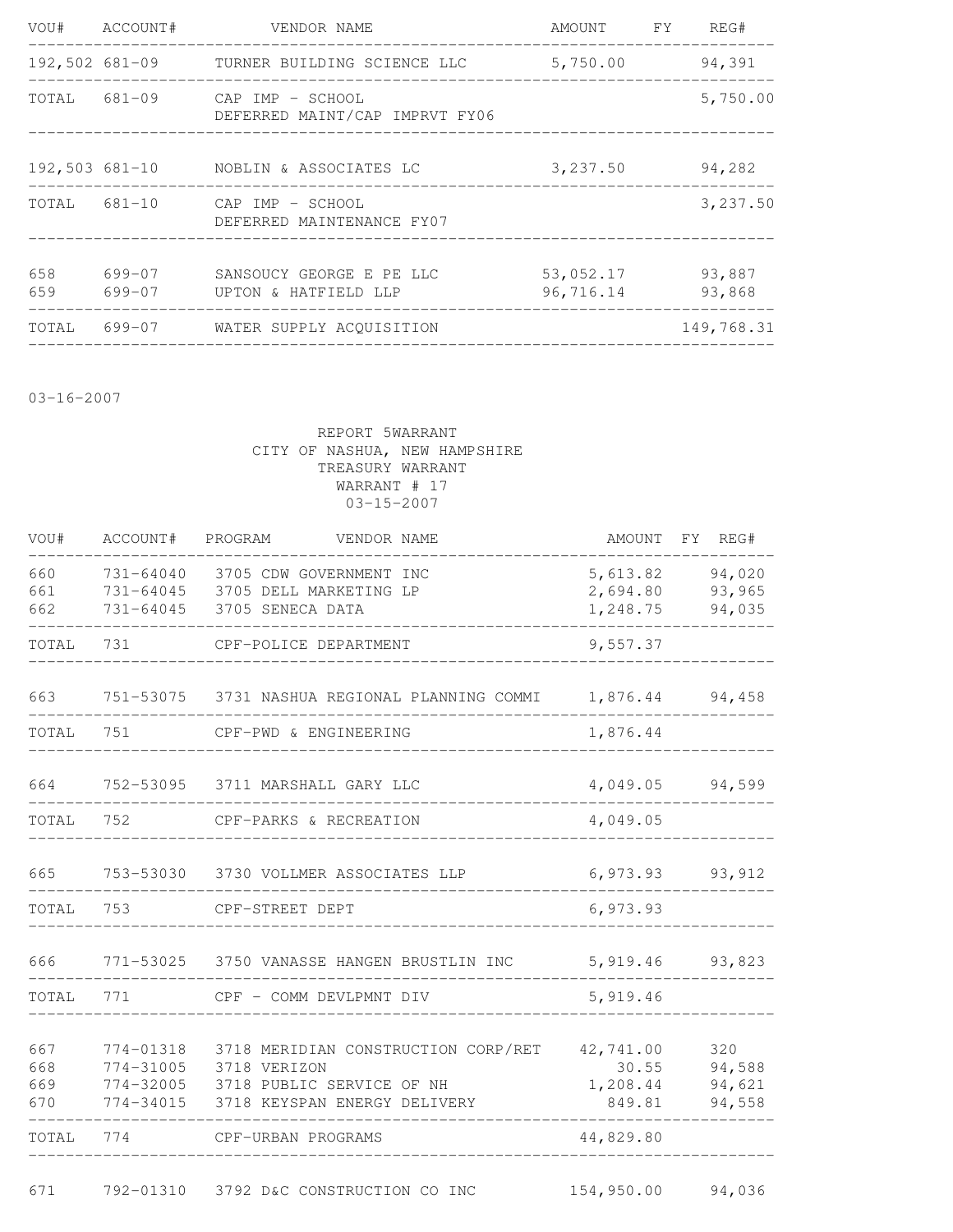| 672 | 792-01310 | 3798 METHUEN CONSTRUCTION CORP INC  | 269,190.00   | 93,982 |
|-----|-----------|-------------------------------------|--------------|--------|
| 672 | 792-01310 | 3799 METHUEN CONSTRUCTION CORP INC  | 1,251,560.88 | 93,982 |
| 673 | 792-01310 | 3799 METHUEN CONSTRUCTION CORP INC/ | 139,062.32   | 329    |
| 674 | 792-53030 | 3792 FAY SPOFFORD & THORNDIKE LLC   | 24,635.69    | 93,864 |
| 675 | 792-53030 | 3792 LOUIS BERGER GROUP INC         | 1,506.72     | 94,579 |
| 676 | 792-53030 | 3799 MALCOLM PIRNIE INC             | 22,655.98    | 94,010 |
| 677 | 792-53030 | 3798 METCALF & EDDY                 | 36,455.94    | 93,949 |
| 677 | 792-53030 | 3799 METCALF & EDDY                 | 61,858.89    | 93,949 |
| 678 | 792-53030 | 3798 UTS OF MASSACHUSETTS INC       | 191.00       | 93,999 |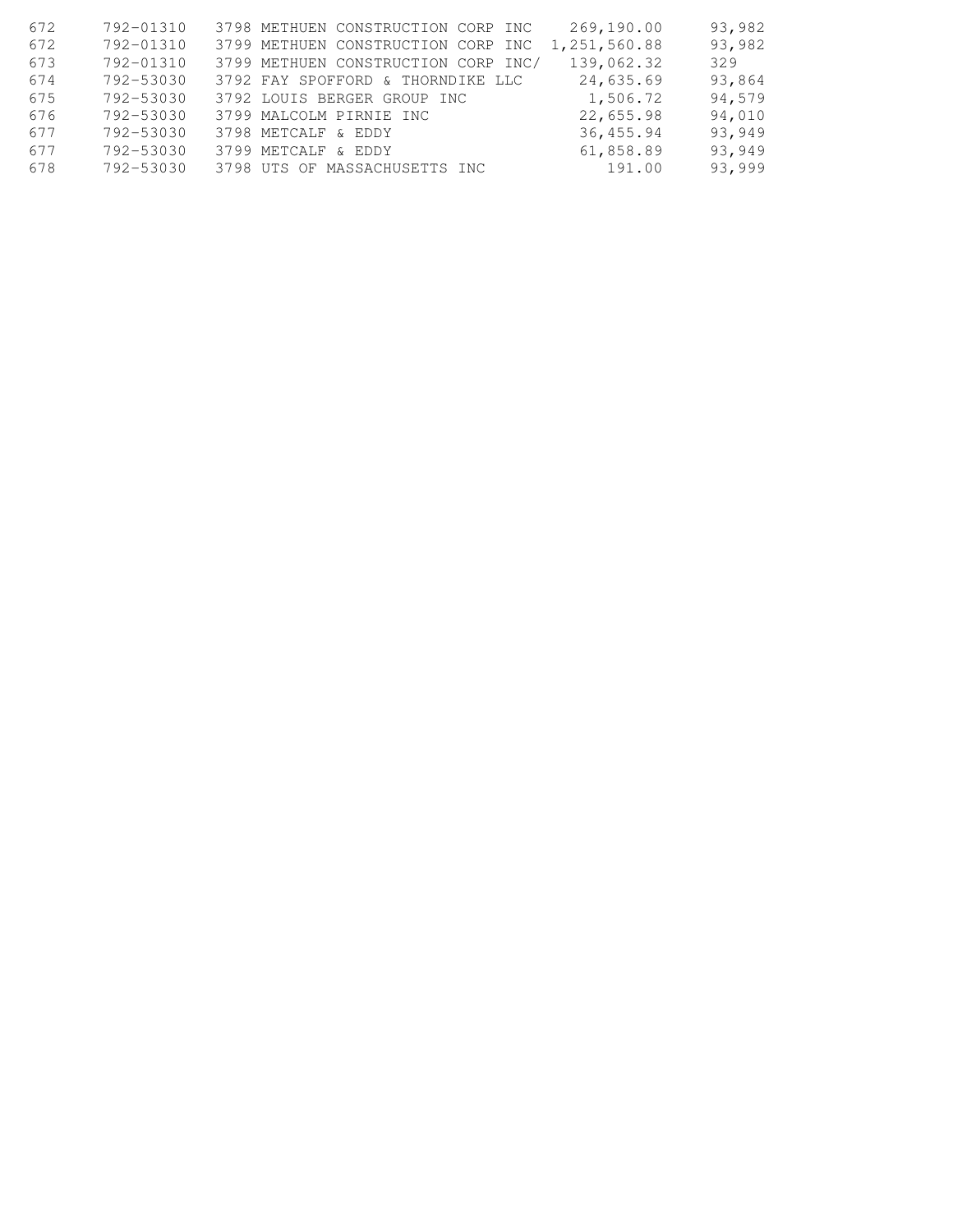| VOU#      | ACCOUNT# PROGRAM |                          | VENDOR NAME |  | AMOUNT FY REG# |  |
|-----------|------------------|--------------------------|-------------|--|----------------|--|
|           |                  |                          |             |  |                |  |
| TOTAL 792 |                  | CPF-WASTEWATER USER FUND |             |  | 1,962,067.42   |  |

03-16-2007

| VOU# | ACCOUNT#  | VENDOR NAME                    | AMOUNT    | FY | REG#   |  |
|------|-----------|--------------------------------|-----------|----|--------|--|
| 679  | 801-31050 | NEXTEL COMMUNICATIONS          | 181.00    |    | 94,544 |  |
| 680  | 801-34015 | ENERGYNORTH PROPANE            | 1,331.11  |    | 94,554 |  |
| 681  | 801-41015 | STAPLES BUSINESS ADVANTAGE     | 185.37    |    | 94,215 |  |
| 682  | 801-42000 | LISAY STEVEN E                 | 720.00    |    | 93,962 |  |
| 683  | 801-46030 | REFLECTIVE APPAREL FACTORY INC | 1,535.55  |    | 94,058 |  |
| 684  | 801-48005 | SHATTUCK MALONE OIL CO         | 16,623.60 |    | 94,532 |  |
| 685  | 801-49040 | LAB SAFETY SUPPLY INC          | 78.20     |    | 94,017 |  |
| 686  | 801-49040 | PSNH                           | 352.00    |    | 94,605 |  |
| 687  | 801-53030 | CMA ENGINEERS INC              | 1,390.40  |    | 94,003 |  |
| 688  | 801-53075 | USDA APHIS                     | 4,900.00  |    | 94,561 |  |
| 689  | 801-53080 | NORMANDEAU ASSOCIATES INC      | 4,494.47  |    | 93,997 |  |
| 690  | 801-53130 | AMERISCI BOSTON                | 48.00     |    | 93,942 |  |
| 691  | 801-59100 | AMHERST APPLIANCE REPAIR/STEVE | 495.00    |    | 94,595 |  |
| 692  | 801-59238 | ANACOMP INC                    | 20.48     |    | 93,882 |  |
| 693  | 801-59245 | D & R TOWING INC               | 450.00    |    | 94,430 |  |
| 694  | 801-59245 | JENNINGS EXCAVATION INC/DAVID  | 250.00    |    | 93,856 |  |
| 695  | 801-64192 | BELLETETES INC                 | 60.00     |    | 93,973 |  |
| 696  | 801-75023 | BANNER SYSTEMS OF MASSACHUSETT | 205.42    |    | 94,427 |  |
| 697  | 801-75023 | BELLETETES INC                 | 38.67     |    | 93,973 |  |
| 698  | 801-75023 | NEW ENGLAND PAPER & SUPPLY     | 39.88     |    | 94,007 |  |
| 699  | 801-77020 | CHADWICK-BAROSS INC            | 3,059.12  |    | 93,880 |  |
| 700  | 801-77020 | DIAMOND GLASS COMPANIES        | 200.00    |    | 94,050 |  |
| 701  | 801-77020 | SOUTHWORTH-MILTON INC          | 5,178.67  |    | 93,850 |  |
| 702  | 801-78065 | MAYNARD & LESIEUR INCORPORATED | 289.94    |    | 94,440 |  |
| 702  | 801-78065 | MAYNARD & LESIEUR INCORPORATED | 270.30    |    | 94,440 |  |
| 703  | 801-78065 | SULLIVAN TIRE INC              | 1,310.00  |    | 93,863 |  |
| 704  | 801-78100 | CHADWICK-BAROSS INC            | 755.23    |    | 93,880 |  |
| 705  | 801-78100 | CN WOOD CO INC                 | 4,450.82  |    | 94,203 |  |
| 706  | 801-78100 | GMS HYDRAULICS INC             | 307.65    |    | 94,460 |  |
| 707  | 801-78100 | LIBERTY INTN'L TRUCKS OF NH LL | 1,695.27  |    | 94,437 |  |
| 708  | 801-78100 | MCDEVITT TRUCKS INC            | 5,891.40  |    | 94,208 |  |
| 709  | 801-78100 | NAPA AUTO PARTS                | 277.96    |    | 94,171 |  |
| 709  | 801-78100 | NAPA AUTO PARTS                | 276.90    |    | 94,171 |  |
| 710  | 801-78100 | SANEL AUTO PARTS CO            | 229.12    |    | 93,978 |  |
| 711  | 801-78100 | SOUTHWORTH-MILTON INC          | 396.45    |    | 93,850 |  |
| 712  | 801-82025 | NH RETIREMENT SYSTEM           | 299.36    |    | 331    |  |
| 713  | 801-83106 | ANTHEM BLUE CROSS BLUE SHIELD  | 8,846.47  |    | 333    |  |
| 714  | 801-83106 | HARVARD PILGRIM HEALTH CARE    | 202.66    |    | 335    |  |
| 715  | 801-83106 | NORTHEAST DELTA                | 590.68    |    | 334    |  |
| 716  | 801-83206 | ANTHEM BLUE CROSS BLUE SHIELD  | 14,401.38 |    | 333    |  |
| 717  | 801-83206 | NORTHEAST DELTA                | 923.75    |    | 334    |  |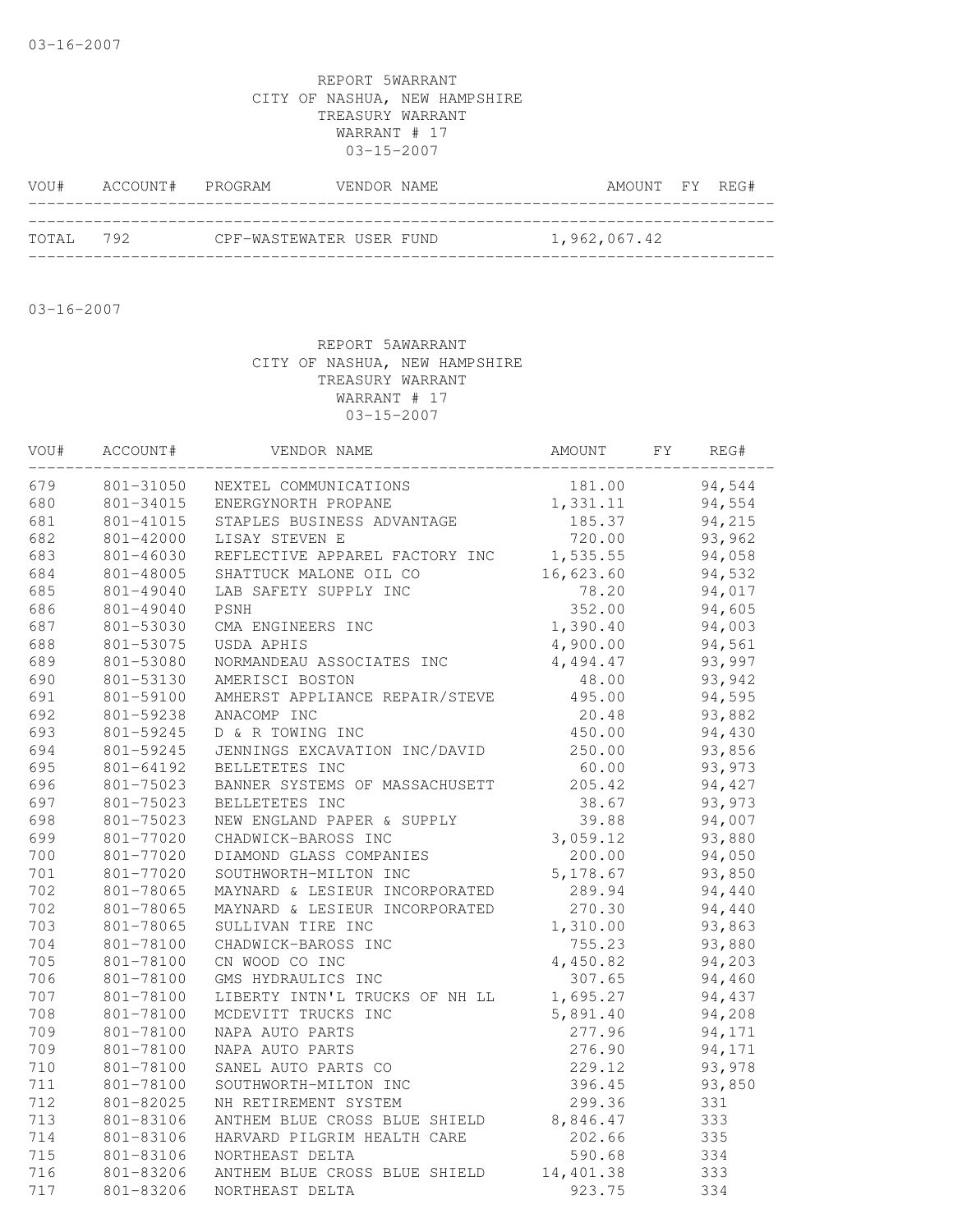| 718 | 801-83306 | ANTHEM BLUE CROSS BLUE SHIELD | 2,740.90 | 333    |
|-----|-----------|-------------------------------|----------|--------|
| 719 | 801-83306 | HARVARD PILGRIM HEALTH CARE   | 100.08   | 335    |
| 720 | 801-83306 | NORTHEAST DELTA               | 241.93   | 334    |
| 721 | 801-83406 | ANTHEM BLUE CROSS BLUE SHIELD | 4,747.56 | 333    |
| 722 | 801-83406 | HARVARD PILGRIM HEALTH CARE   | 1,000.79 | 335    |
| 723 | 801-83406 | NORTHEAST DELTA               | 334.72   | 334    |
| 724 | 801-91005 | MARCOTTE JASON M              | 50.56    | 93,970 |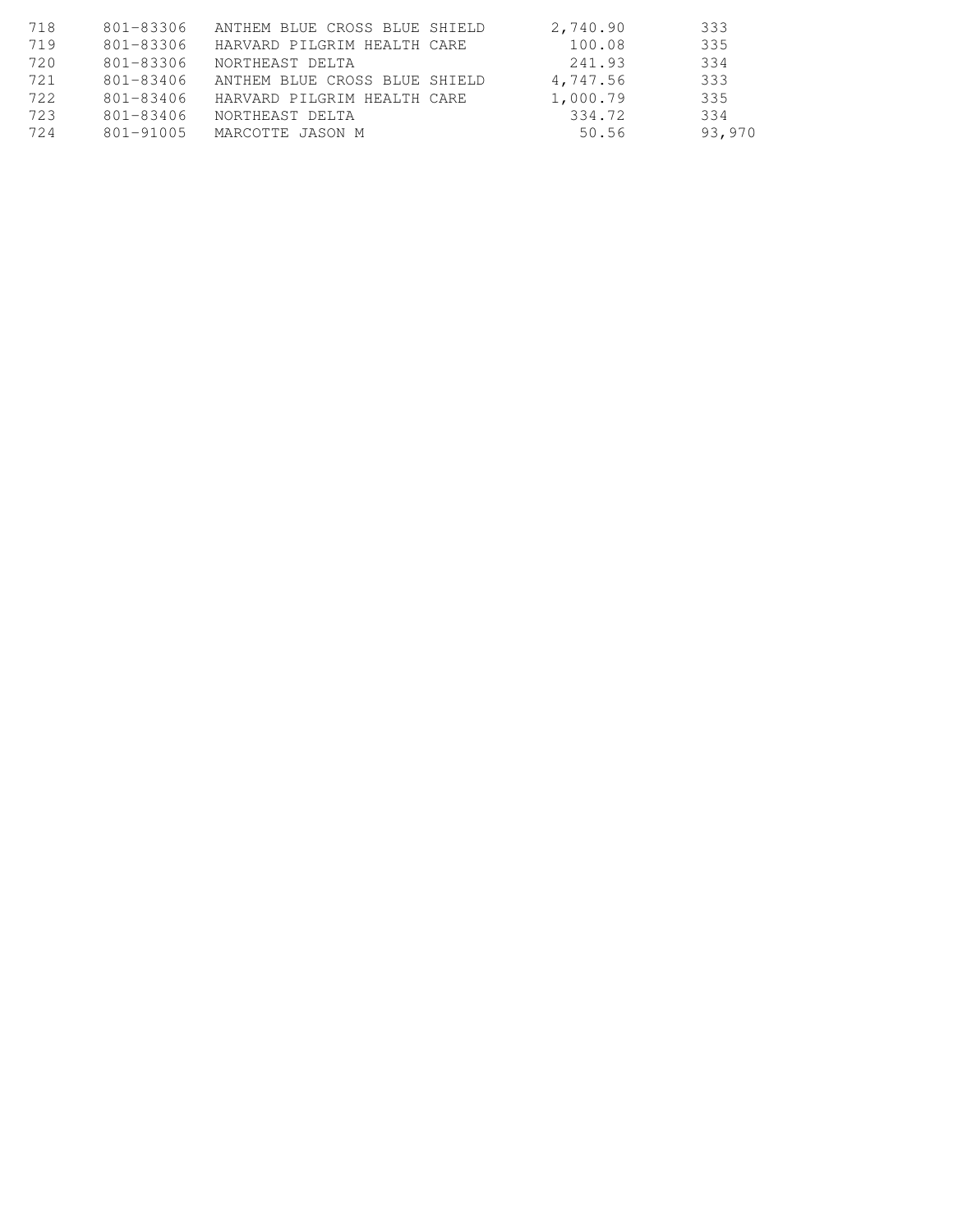| VOU#  | ACCOUNT#         | VENDOR NAME                                        | AMOUNT    | FY | REG#       |
|-------|------------------|----------------------------------------------------|-----------|----|------------|
| 725   | 801-91005        | ZILIFIAN KATHRYN                                   | 39.77     |    | 94,148     |
| 726   | 801-94005        | SKILLPATH SEMINARS                                 | 199.00    |    | 94,626     |
| 727   | 801-95005        | ICLEI USA INC                                      | 57.14     |    | 94,611     |
| 728   | 801-96125        | CMA ENGINEERS INC                                  | 4,571.13  |    | 94,003     |
| TOTAL | 801              | SOLID WASTE DISPOSAL                               |           |    | 97, 335.86 |
|       |                  |                                                    |           |    |            |
| 729   |                  | 802-206-10 HUDSON PAVING & EXCAVATION INC 1,430.00 |           |    | 94,578     |
| 729   |                  | 802-206-11 HUDSON PAVING & EXCAVATION INC          | 82.68     |    | 94,578     |
| 730   | $802 - 215 - 00$ | BUSS CAROLYN                                       | 253.40    |    | 94,117     |
| 731   | 802-215-00       | COTE ROBERT & GALE                                 | 41.74     |    | 94,075     |
| 732   | $802 - 215 - 00$ | DESANTIS SCOTT                                     | 130.27    |    | 94,120     |
| 733   | 802-215-00       | GREENLEAF DEV INC                                  | 21.00     |    | 94,054     |
| 734   | $802 - 215 - 00$ | HARMAN RONALD & NANCY                              | 46.62     |    | 94,057     |
| 735   | $802 - 215 - 00$ | ICA PROPERTIES LLC                                 | 74.68     |    | 94,066     |
| 736   | $802 - 215 - 00$ | LEBLANC RONALD                                     | 30.76     |    | 94,115     |
| 737   | $802 - 215 - 00$ | MCGOWAN JOHN & JACQUELINE                          | 30.90     |    | 94,062     |
| 738   | $802 - 215 - 00$ | OUELETTE MARCEL & CATHERINE                        | 106.54    |    | 94,060     |
| 739   | $802 - 215 - 00$ | PROULX GARY                                        | 43.82     |    | 94,113     |
| 740   | $802 - 215 - 00$ | RAYMOND MARGUERITE                                 | 41.74     |    | 94,064     |
| 741   | $802 - 215 - 00$ | ROGERS KAREN & ERNEST                              | 44.18     |    | 94,072     |
| 742   | $802 - 215 - 00$ | STATE OF NH                                        | 96.90     |    | 94,074     |
| 743   | $802 - 215 - 00$ | TRASK STEPHEN                                      | 40.52     |    | 94,068     |
| 744   | $802 - 215 - 00$ | WITTBRODT NINA                                     | 44.18     |    | 94,052     |
| 745   | 802-31005        | NEXTEL COMMUNICATIONS                              | 118.22    |    | 94,544     |
| 745   | 802-31005        | NEXTEL COMMUNICATIONS                              | 214.40    |    | 94,544     |
| 746   | 802-31005        | VERIZON                                            | 71.20     |    | 94,582     |
| 747   | 802-32005        | PUBLIC SERVICE OF NH                               | 907.77    |    | 94,621     |
| 748   | 802-33005        | PENNICHUCK WATER                                   | 184.87    |    | 94,559     |
| 749   | 802-41015        | DAY-TIMERS INC                                     | 37.97     |    | 94,137     |
| 750   | 802-41015        | MOORE MEDICAL LLC                                  | 201.12    |    | 94,024     |
| 751   | 802-42010        | CENTRAL PAPER PRODUCTS CO                          | 33.35     |    | 94,449     |
| 752   | 802-45101        | CIBA SPECIALTY CHEMICALS CO                        | 21,864.00 |    | 93,899     |
| 753   | 802-45175        | ARCSOURCE INC                                      | 48.00     |    | 93,979     |
| 754   | 802-46045        | UNIFIRST CORPORATION                               | 118.44    |    | 94,193     |
| 754   | 802-46045        | UNIFIRST CORPORATION                               | 664.41    |    | 94,193     |
| 755   | 802-467          | HILLSBOROUGH COUNTY TREASURER                      | 63.17     |    | 94,445     |
| 756   | 802-48015        | DENNIS K BURKE INC                                 | 541.77    |    | 94,637     |
| 756   | 802-48015        | DENNIS K BURKE INC                                 | 541.77    |    | 94,637     |
| 757   | 802-53030        | CHEMSERVE ENVIRONMENTAL ANALYS                     | 76.50     |    | 94,157     |
| 758   | 802-59100        | MONSTER STORAGE                                    | 570.00    |    | 94,040     |
| 759   | 802-59220        | PRINTGRAPHICS OF MAINE                             | 377.50    |    | 93,905     |
| 760   | 802-59225        | KENT CLEAN SEPTIC LLC                              | 758.50    |    | 93,926     |
| 761   | 802-59225        | WASTE MANAGEMENT OF TURNKEY LA                     | 3,837.75  |    | 94,111     |
| 762   | 802-59238        | ANACOMP INC                                        | 46.37     |    | 93,882     |
| 763   | 802-59265        | CITIZEN'S BANK OF NH                               | 1,480.49  |    | 93,930     |
| 764   | 802-59275        | PENNICHUCK WATER                                   | 8,166.56  |    | 94,562     |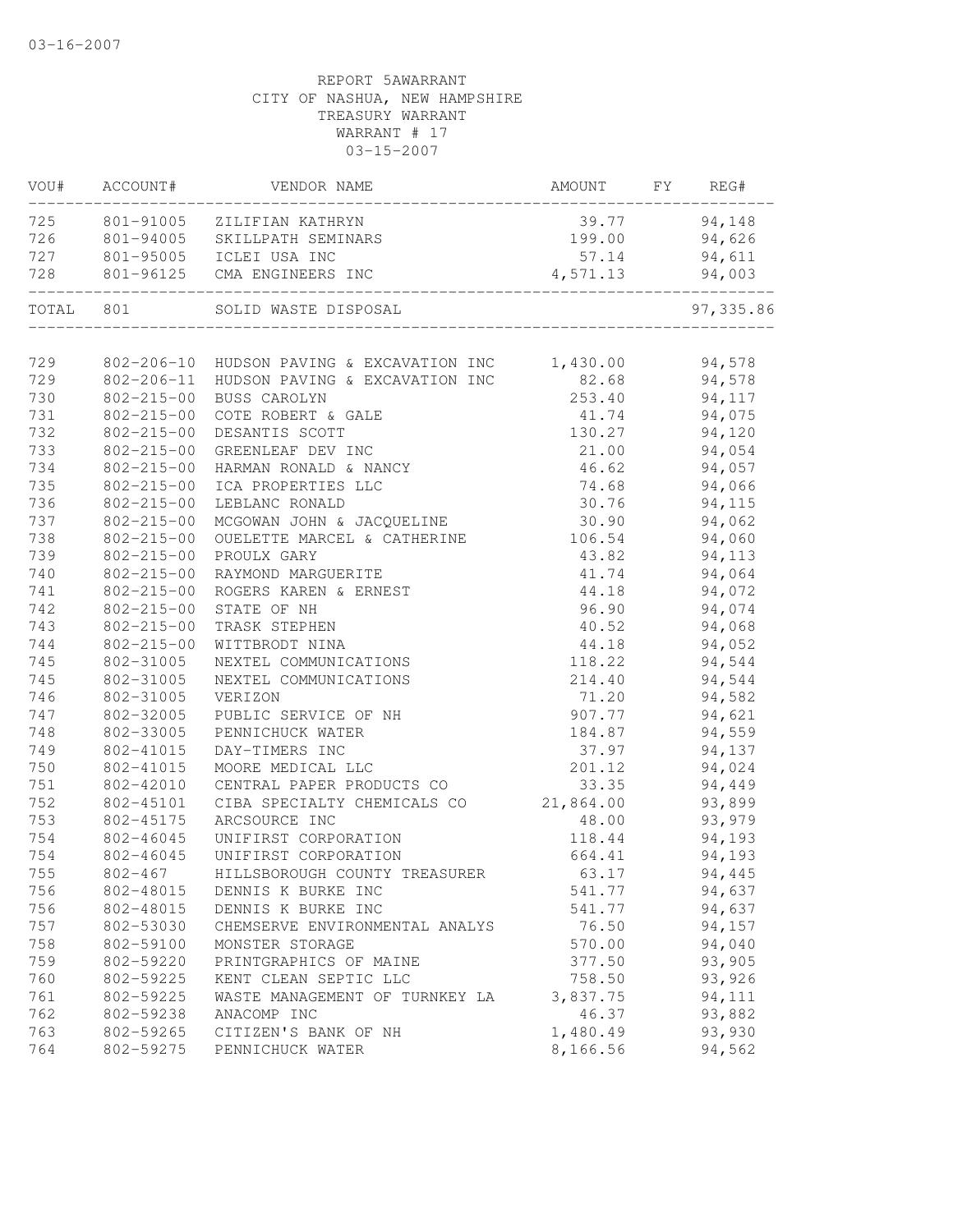| VOU#  | ACCOUNT#  | VENDOR NAME                          | AMOUNT    | FY | REG#      |
|-------|-----------|--------------------------------------|-----------|----|-----------|
| 765   |           | 802-64192 HOME DEPOT CREDIT SERVICES | 24.39     |    | 94,553    |
| 765   | 802-64192 | HOME DEPOT CREDIT SERVICES           | 27.72     |    | 94,553    |
| 766   | 802-64192 | STAPLES BUSINESS ADVANTAGE           | 17.89     |    | 94,215    |
| 767   | 802-64192 | TIFCO INDUSTRIES                     | 45.29     |    | 94,006    |
| 768   | 802-66025 | GE CAPITAL INC                       | 105.00    |    | 94,200    |
| 769   | 802-77045 | M & B MACHINING AND WELDING          | 340.00    |    | 94,438    |
| 770   | 802-77050 | GRAINGER                             | 16.15     |    | 93,896    |
| 771   | 802-77050 | MCMASTER-CARR SUPPLY CO              | 142.31    |    | 93,958    |
| 772   | 802-77065 | DEZURIK WATER CONTROLS               | 1,619.15  |    | 93,940    |
| 773   | 802-77065 | FASTENAL CO                          | 42.88     |    | 93,867    |
| 774   | 802-77065 | GRAINGER                             | 347.19    |    | 93,896    |
| 775   | 802-77065 | INNOVATIVE MACHINE INC               | 1,385.00  |    | 93,854    |
| 776   | 802-77065 | MADISON FILTER INC                   | 2,610.00  |    | 94,219    |
| 777   | 802-77065 | MCMASTER-CARR SUPPLY CO              | 27.63     |    | 93,958    |
| 777   | 802-77067 | MCMASTER-CARR SUPPLY CO              | 29.37     |    | 93,958    |
| 778   | 802-77069 | FASTENAL CO                          | 136.50    |    | 93,867    |
| 779   | 802-77069 | GRAINGER                             | 53.96     |    | 93,896    |
| 780   | 802-77069 | PINE MOTOR PARTS                     | 13.25     |    | 94,441    |
| 781   | 802-77069 | UNITED SUPPLY COMPANY INC            | 56.98     |    | 94,447    |
| 782   | 802-77072 | KRAFT POWER CORP                     | 2,263.53  |    | 93,829    |
| 783   | 802-82025 | NH RETIREMENT SYSTEM                 | 489.00    |    | 331       |
| 784   | 802-83006 | ANTHEM BLUE CROSS BLUE SHIELD        | 25,719.31 |    | 333       |
| 785   | 802-83006 | HARVARD PILGRIM HEALTH CARE          | 12,762.53 |    | 335       |
| 786   | 802-83006 | NORTHEAST DELTA                      | 2,458.28  |    | 334       |
| 787   | 802-94005 | FRED PRYOR SEMINARS                  | 179.00    |    | 94,590    |
| 788   | 802-95005 | ICLEI USA INC                        | 57.14     |    | 94,611    |
| 789   | 802-96080 | HACH COMPANY                         | 5,394.60  |    | 94,176    |
| TOTAL | 802       | SEWERAGE DISPOSAL SYSTEM             |           |    | 99,848.11 |

03-16-2007

| VOU#              | ACCOUNT#                                | VENDOR NAME                                                              | AMOUNT FY                    | REG#                       |
|-------------------|-----------------------------------------|--------------------------------------------------------------------------|------------------------------|----------------------------|
| 790               | 905-98036                               | BOYS & GIRLS CLUB OF GREATER N                                           | 200.00                       | 93,877                     |
| TOTAL             | 905                                     | CIVIC & COMMUNITY TRUST FUND                                             |                              | 200.00                     |
| 791<br>792        | 951-05068<br>951-05068                  | OCEAN STATE SIGNAL CO<br>TW CABLE LLC                                    | 9,300.00<br>249.90           | 94,198<br>93, 913          |
| TOTAL             |                                         | 951 PWD & ENG TRUST FUND                                                 |                              | 9,549.90                   |
| 793<br>794<br>795 | $952 - 01354$<br>952-05054<br>952-45285 | W B HEFFERNAN/SHANNACHIE<br>GATE CITY FENCE CO INC<br>MARSHALL SIGNS INC | 200.00<br>880.00<br>1,155.00 | 94,026<br>93,944<br>94,457 |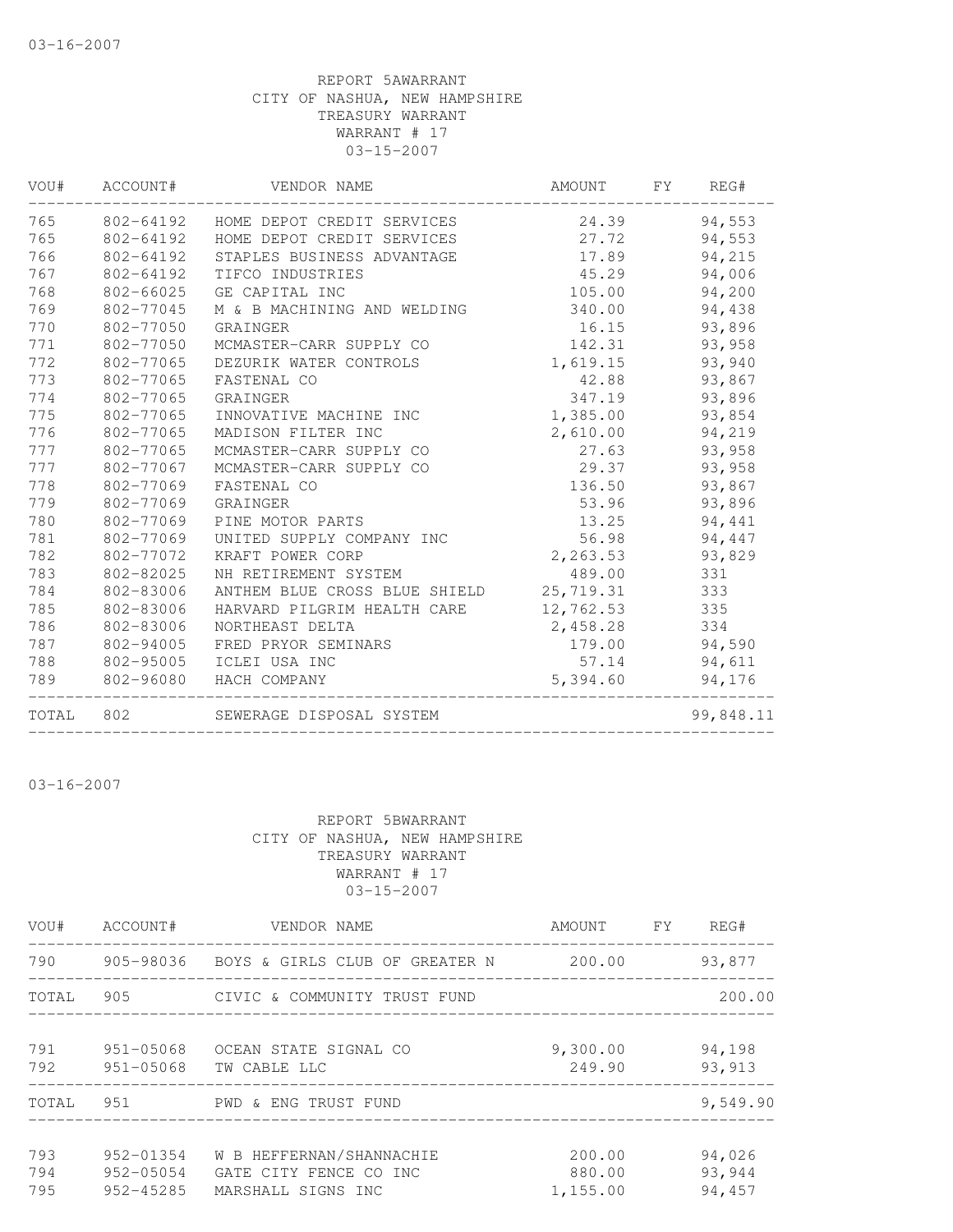| 796<br>797        | 952-75021<br>952-75021              | JOHNSON'S ELECTRIC SUPPLY<br>LARCHMONT ENGINEERING & IRRIGA 2,198.02<br>798 952-75022 SIMPLEXGRINNELL | 176.89<br>390.00              | 93,910<br>93,834<br>93,833 |
|-------------------|-------------------------------------|-------------------------------------------------------------------------------------------------------|-------------------------------|----------------------------|
|                   |                                     | TOTAL 952 PARK & RECREATION TRUST FUND                                                                | _____________________________ | 4,999.91                   |
|                   |                                     | 799 961-45185 HARDY DORIC INC                                                                         | 1,050.00 93,990               |                            |
|                   |                                     | TOTAL 961 EDGEWOOD CEMETERY TRUST FUND                                                                |                               | 1,050.00                   |
|                   |                                     | 799 963-45185 HARDY DORIC INC                                                                         | 525.00 93,990                 |                            |
|                   |                                     | TOTAL 963 WOODLAWN CEMETERY TRUST FUND                                                                |                               | 525.00                     |
| 800<br>801<br>802 | 975-59100<br>975-59100<br>975-75023 | AMOSKEAG FENCING CENTER<br>DANNER, GLEN RICHARD<br>NSP GRAPHIC COMMUNICATIONS                         | 75.00<br>200.00<br>496.00     | 94,634<br>94,531<br>93,941 |
|                   |                                     | TOTAL 975 LIBRARY TRUST FUND                                                                          |                               | 771.00                     |

03-16-2007

#### REPORT 6WARRANT CITY OF NASHUA, NEW HAMPSHIRE TREASURY WARRANT WARRANT # 17 03-15-2007

|       | ACCOUNT#                               | PAYROLL WEEK ENDING                                              | AMOUNT                       |          |
|-------|----------------------------------------|------------------------------------------------------------------|------------------------------|----------|
|       | $151 - 41$<br>$151 - 41$<br>$151 - 41$ | $03 - \text{MAR} - 2007$<br>$10-MAR - 2007$<br>$24 - FEB - 2007$ | 676.93<br>244.74<br>1,066.00 |          |
| TOTAL | 151                                    | A/R POLICE OVERTIME                                              |                              | 1,987.67 |

03-16-2007

|       | ACCOUNT#                                        | PAYROLL WEEK ENDING                                    | AMOUNT                       |          |
|-------|-------------------------------------------------|--------------------------------------------------------|------------------------------|----------|
|       |                                                 | 3037-11515  10-MAR-2007<br>3037-11515 24-FEB-2007      | 696.17<br>696.17             |          |
| TOTAL | 303                                             | ALT - INCENTIVE FUND PROGRAM                           |                              | 1,392.34 |
|       | $305 - 11239$<br>$305 - 11239$<br>$305 - 59100$ | $03 - \text{MAR} - 2007$<br>24-FEB-2007<br>24-FEB-2007 | 1,669.64<br>970.71<br>240.00 |          |
| TOTAL | 305                                             | SRF - CIVIC & COMM ACTIVITIES                          |                              | 2,880.35 |
|       |                                                 |                                                        |                              |          |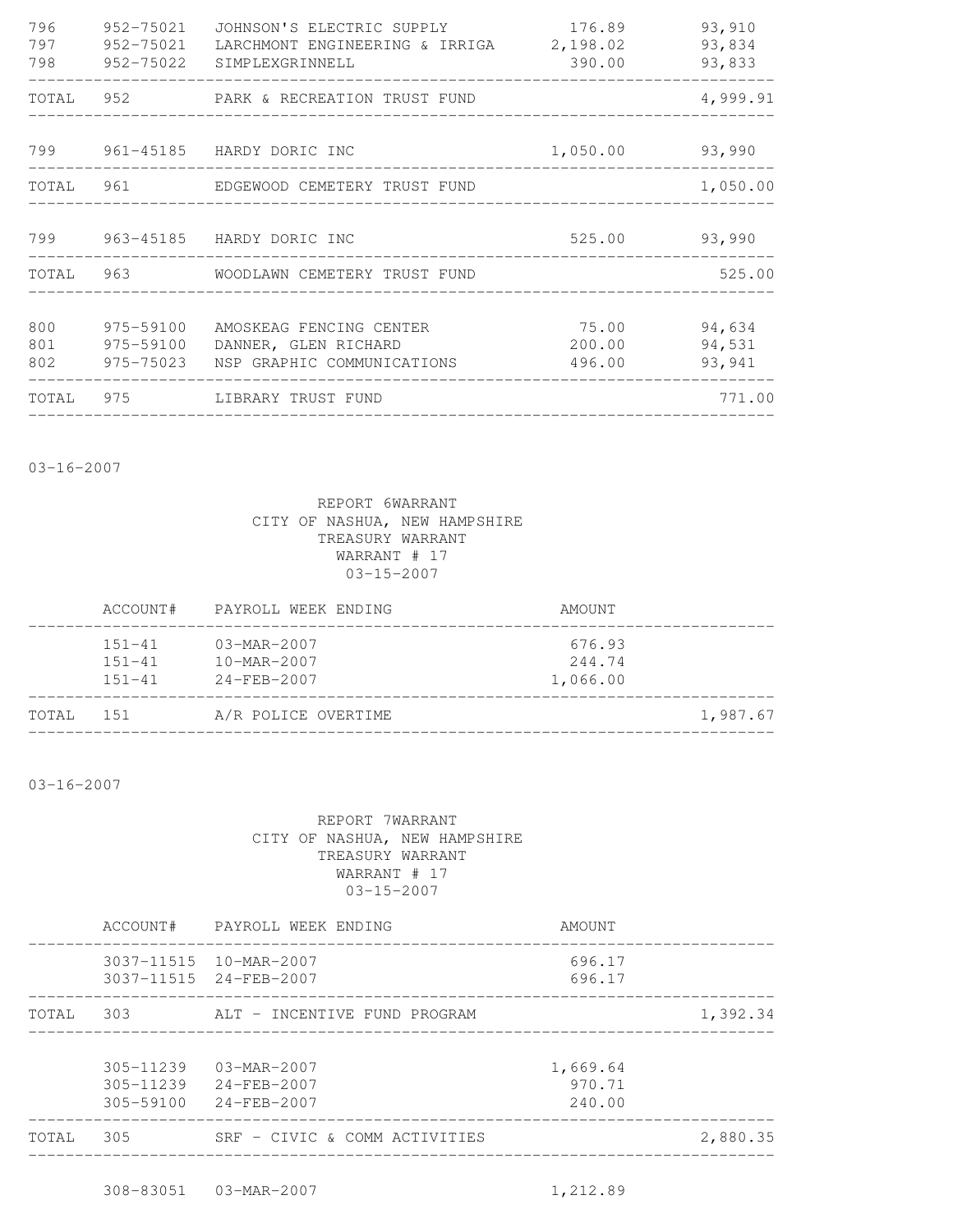| 308-83051  | 10-MAR-2007             | 405.77                        |           |
|------------|-------------------------|-------------------------------|-----------|
| 308-83051  | 24-FEB-2007             | 540.29                        |           |
| 308-83052  | 03-MAR-2007             | 1,412.81                      |           |
| 308-83052  | 10-MAR-2007             | 1,068.37                      |           |
|            | 308-83052 24-FEB-2007   | 1,113.69                      |           |
| 308-83102  | 03-MAR-2007             | 1,860.33                      |           |
| 308-83102  | 10-MAR-2007             | 1,860.33                      |           |
|            | 308-83102 24-FEB-2007   | 1,860.33                      |           |
| TOTAL 308  | SRF - INSURANCE         |                               | 11,334.81 |
|            |                         |                               |           |
|            | 3086-11870 10-MAR-2007  | 2,852.31                      |           |
|            | 3086-11870 24-FEB-2007  | 2,852.31                      |           |
|            | 3086-12006 10-MAR-2007  | 1,812.59                      |           |
|            | 3086-12006 24-FEB-2007  | 1,812.59                      |           |
|            | 3086-13004 24-FEB-2007  | 350.00                        |           |
| 3086-13032 | 10-MAR-2007             | 404.10                        |           |
|            | 3086-13032 24-FEB-2007  | 282.87                        |           |
|            | 3086-13133 10-MAR-2007  | 1,237.50                      |           |
|            | 3086-13133 24-FEB-2007  | 900.00<br>___________________ |           |
| TOTAL 308  | JAVITS GRANT PROGRAM    |                               | 12,504.27 |
|            |                         |                               |           |
|            | 3097-11162 03-MAR-2007  | 558.38                        |           |
|            | 3097-11162  10-MAR-2007 | 1,092.01                      |           |
| 3097-11162 | 24-FEB-2007             | 985.29                        |           |
|            | 3097-11408 03-MAR-2007  | 721.60                        |           |
| 3097-11408 | 10-MAR-2007             | 721.60                        |           |
|            | 3097-11408 24-FEB-2007  | 721.60                        |           |
|            | 3097-12112 10-MAR-2007  | 3,455.77                      |           |
|            | 3097-12112 24-FEB-2007  | 2,654.63                      |           |
|            | 3097-12830 10-MAR-2007  | 57.53                         |           |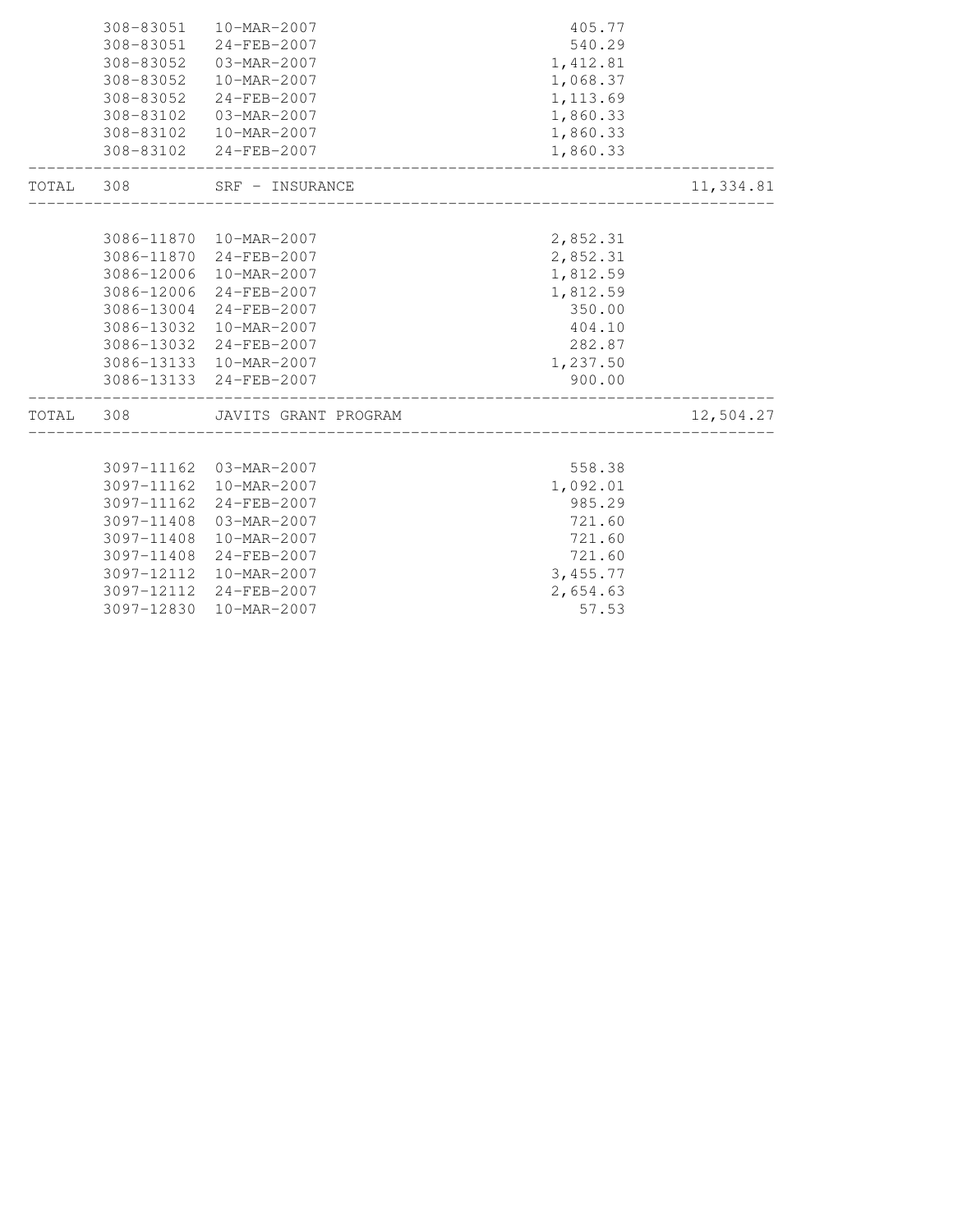|           | ACCOUNT#               | PAYROLL WEEK ENDING        | AMOUNT                     |           |
|-----------|------------------------|----------------------------|----------------------------|-----------|
|           |                        | 3097-12830 24-FEB-2007     | 185.85                     |           |
|           |                        | 3097-19138 10-MAR-2007     | 2,755.50                   |           |
|           |                        | 3097-19138 24-FEB-2007     | 2,755.50                   |           |
|           | 3097-19139             | 10-MAR-2007                | 8,158.44                   |           |
|           | 3097-19139             | 24-FEB-2007                | 8,158.45                   |           |
|           | 3097-19140             | 10-MAR-2007                | 8,457.90                   |           |
|           | 3097-19140             | 24-FEB-2007                | 8,437.80                   |           |
|           | 3097-19540             | 10-MAR-2007                | 20,934.23                  |           |
|           | 3097-19540             | 24-FEB-2007                | 19,996.81                  |           |
|           | 3097-19544             | 10-MAR-2007                | 722.16                     |           |
|           |                        | 3097-19544 24-FEB-2007     | 602.54                     |           |
|           |                        | 3097-19545 10-MAR-2007     | 1,477.32                   |           |
|           |                        | 3097-19545 24-FEB-2007     | 1,328.18                   |           |
| TOTAL     | 309                    | SRF - FOOD SERVICES        |                            | 94,939.09 |
|           |                        | 3117-12006 10-MAR-2007     | 1,325.00                   |           |
|           |                        | 3117-12006 24-FEB-2007     | 1,650.00                   |           |
|           |                        |                            |                            |           |
| TOTAL 311 |                        | DRIVER'S EDUCATION         |                            | 2,975.00  |
|           |                        |                            |                            |           |
|           |                        | 3118-13032 10-MAR-2007     | 396.16                     |           |
|           |                        | 3118-13032 24-FEB-2007     | 49.52<br>_________________ |           |
|           | TOTAL 311              | SUMMER SCHOOL              |                            | 445.68    |
|           |                        |                            |                            |           |
|           | 312-11165              | 03-MAR-2007                | 745.98                     |           |
|           | 312-11165              | 10-MAR-2007                | 745.98                     |           |
|           | 312-11165              | 24-FEB-2007                | 745.98                     |           |
|           | 312-11191              | 03-MAR-2007                | 703.93                     |           |
|           | 312-11191              | 10-MAR-2007                | 703.93                     |           |
|           | 312-11191              | $24 - FEB - 2007$          | 703.92                     |           |
|           | 312-11547              | 03-MAR-2007                | 1,947.99                   |           |
|           | 312-11547              | 10-MAR-2007                | 1,948.00                   |           |
|           |                        | 312-11547 24-FEB-2007      | 1,947.99                   |           |
|           | 312-12010              | 03-MAR-2007                | 86.03                      |           |
|           | 312-12010              | 10-MAR-2007                | 86.03                      |           |
|           | 312-12010<br>312-12116 | 24-FEB-2007<br>03-MAR-2007 | 86.03<br>551.93            |           |
|           | 312-12116              | 10-MAR-2007                | 551.93                     |           |
|           | 312-12116              | 24-FEB-2007                | 551.93                     |           |
|           | 312-12150              | 03-MAR-2007                | 160.00                     |           |
|           | 312-12150              | 10-MAR-2007                | 200.00                     |           |
|           | 312-12150              | 24-FEB-2007                | 200.00                     |           |
|           | 312-13004              | 03-MAR-2007                | 213.66                     |           |
|           |                        |                            |                            |           |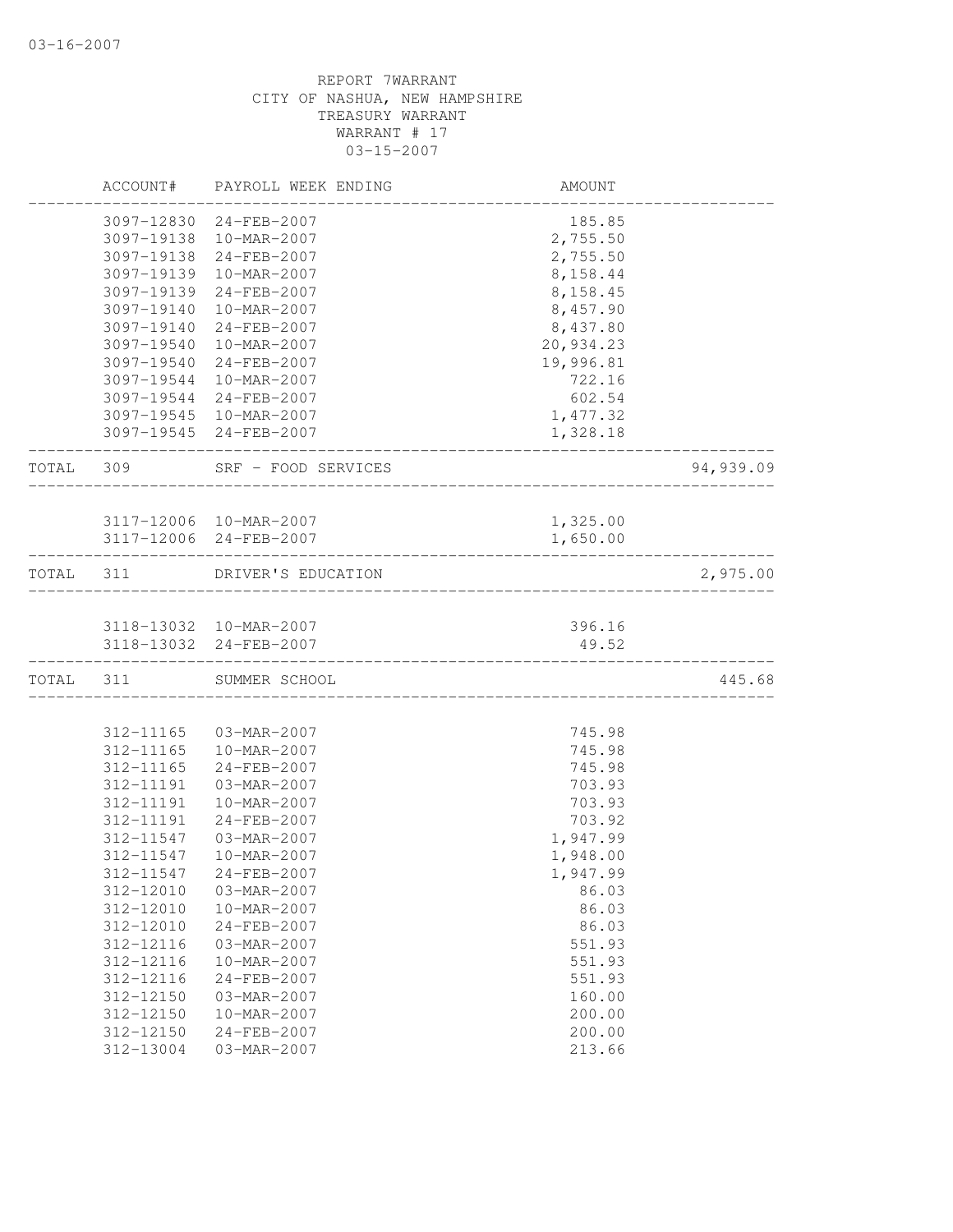|       |                                                                                                                                                                                                                                        | ACCOUNT# PAYROLL WEEK ENDING                                                                                                                                                                                                                                                                                                                            | AMOUNT                                                                                                                                                                                                                               |                 |
|-------|----------------------------------------------------------------------------------------------------------------------------------------------------------------------------------------------------------------------------------------|---------------------------------------------------------------------------------------------------------------------------------------------------------------------------------------------------------------------------------------------------------------------------------------------------------------------------------------------------------|--------------------------------------------------------------------------------------------------------------------------------------------------------------------------------------------------------------------------------------|-----------------|
|       |                                                                                                                                                                                                                                        | 312-13004  10-MAR-2007<br>312-13004 24-FEB-2007                                                                                                                                                                                                                                                                                                         | 760.50<br>713.26                                                                                                                                                                                                                     |                 |
|       |                                                                                                                                                                                                                                        | TOTAL 312 SRF - FINANCIAL SERVICES                                                                                                                                                                                                                                                                                                                      | __________________________________                                                                                                                                                                                                   | 14,355.00       |
|       |                                                                                                                                                                                                                                        | 3122-12006 10-MAR-2007<br>3122-12006 24-FEB-2007                                                                                                                                                                                                                                                                                                        | 1,950.00<br>1,725.00<br>____________________                                                                                                                                                                                         |                 |
|       |                                                                                                                                                                                                                                        | TOTAL 312 ADULT ED/CONTINUING ED                                                                                                                                                                                                                                                                                                                        |                                                                                                                                                                                                                                      | 3,675.00        |
|       |                                                                                                                                                                                                                                        | 3237-12006 24-FEB-2007                                                                                                                                                                                                                                                                                                                                  | 600.00                                                                                                                                                                                                                               |                 |
|       |                                                                                                                                                                                                                                        | TOTAL 323 ADULT BASIC EDUCATION                                                                                                                                                                                                                                                                                                                         |                                                                                                                                                                                                                                      | 600.00          |
|       |                                                                                                                                                                                                                                        | 3245-11860 10-MAR-2007<br>3245-11860 24-FEB-2007                                                                                                                                                                                                                                                                                                        | 1,241.29<br>1,551.61                                                                                                                                                                                                                 | --------------- |
|       |                                                                                                                                                                                                                                        | TOTAL 324 YOUTH SAFE HAVEN-PAL                                                                                                                                                                                                                                                                                                                          |                                                                                                                                                                                                                                      | 2,792.90        |
|       | 331-11245<br>331-11549<br>331-11549<br>331-11549<br>331-11558<br>331-11558<br>331-11567<br>331-11567<br>331-11567<br>331-12115<br>331-12115<br>331-12115<br>331-13044<br>331-13044<br>331-15002<br>331-18036<br>331-18036<br>331-18036 | 331-11245  03-MAR-2007<br>331-11245  10-MAR-2007<br>24-FEB-2007<br>03-MAR-2007<br>10-MAR-2007<br>24-FEB-2007<br>331-11558 03-MAR-2007<br>10-MAR-2007<br>24-FEB-2007<br>03-MAR-2007<br>10-MAR-2007<br>24-FEB-2007<br>03-MAR-2007<br>10-MAR-2007<br>24-FEB-2007<br>03-MAR-2007<br>24-FEB-2007<br>24-FEB-2007<br>03-MAR-2007<br>10-MAR-2007<br>24-FEB-2007 | 500.00<br>499.99<br>500.00<br>676.71<br>676.71<br>676.71<br>1,053.25<br>1,053.23<br>1,053.25<br>1,263.79<br>1,263.79<br>1,263.79<br>524.61<br>524.61<br>524.61<br>2,087.59<br>2,165.64<br>598.65<br>4,577.14<br>6,848.20<br>7,266.51 |                 |
| TOTAL | 331                                                                                                                                                                                                                                    | SRF - POLICE DEPARTMENT                                                                                                                                                                                                                                                                                                                                 |                                                                                                                                                                                                                                      | 35,598.78       |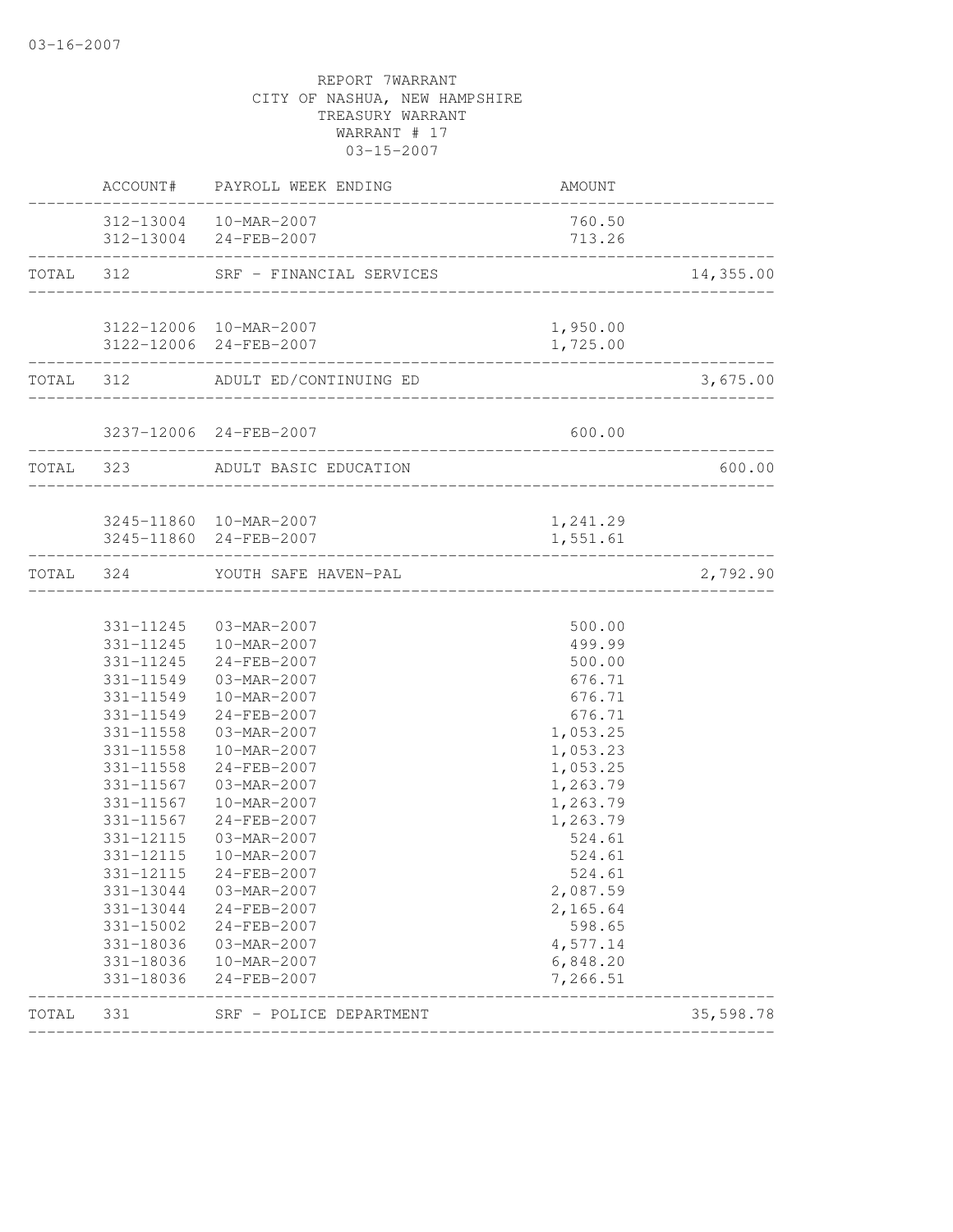|           | ACCOUNT#  | PAYROLL WEEK ENDING                              | AMOUNT             |          |
|-----------|-----------|--------------------------------------------------|--------------------|----------|
|           |           | 332-13004 03-MAR-2007                            | 21.45              |          |
|           |           | 332-13004  10-MAR-2007                           | 161.55             |          |
|           |           | 332-13004 24-FEB-2007                            | 191.62             |          |
|           |           | 332-18084  10-MAR-2007                           | 224.22             |          |
| TOTAL 332 |           | SRF - FIRE DEPARTMENT                            |                    | 598.84   |
|           |           | 3327-19230 10-MAR-2007                           | 256.25             |          |
|           |           | 3327-19230 24-FEB-2007                           | 1,500.00           |          |
|           |           | TOTAL 332 TITLE I SCHL IMPRV LEDGE ST            |                    | 1,756.25 |
|           |           | 3337-12201 10-MAR-2007                           | 186.00             |          |
|           |           | 3337-12201 24-FEB-2007                           | 186.00             |          |
|           |           | 3337-19230 24-FEB-2007                           | $-18.75$           |          |
|           |           | TOTAL 333 TITLE I SCHL IMPRV MT PLEASANT         |                    | 353.25   |
|           |           | 3347-13133 10-MAR-2007                           | 330.27             |          |
|           |           | 3347-13133 24-FEB-2007                           | 714.80             |          |
|           |           | TOTAL 334 TITLE I SCHL IMPRV AMHERST ST          |                    | 1,045.07 |
|           |           |                                                  |                    |          |
|           |           | 3357-11870  10-MAR-2007                          | 2,585.35           |          |
|           |           | 3357-11870 24-FEB-2007                           | 2,585.35           |          |
|           |           | 3357-12006 10-MAR-2007                           | 125.00             |          |
|           |           | 3357-12006 24-FEB-2007<br>3357-12078 10-MAR-2007 | 397.60<br>1,031.25 |          |
|           |           | 3357-12078 24-FEB-2007                           | 1,168.75           |          |
|           |           | 3357-19230 24-FEB-2007                           | 615.00             |          |
| TOTAL 335 |           | TITLE IB READ 1ST MT PLEASANT                    |                    | 8,508.30 |
|           |           |                                                  |                    |          |
|           | 341-11107 | 03-MAR-2007                                      | 667.80             |          |
|           | 341-11107 | $10 - MAR - 2007$                                | 667.81             |          |
|           | 341-11107 | 24-FEB-2007                                      | 667.80             |          |
|           | 341-11235 | 03-MAR-2007                                      | 1,871.30           |          |
|           | 341-11235 | 10-MAR-2007                                      | 1,871.29           |          |
|           | 341-11235 | 24-FEB-2007                                      | 1,871.29           |          |
|           | 341-11484 | 03-MAR-2007                                      | 1,600.00           |          |
|           | 341-11484 | 24-FEB-2007                                      | 1,600.00           |          |
|           | 341-11563 | 03-MAR-2007                                      | 904.58             |          |
|           | 341-11563 | 10-MAR-2007                                      | 904.58             |          |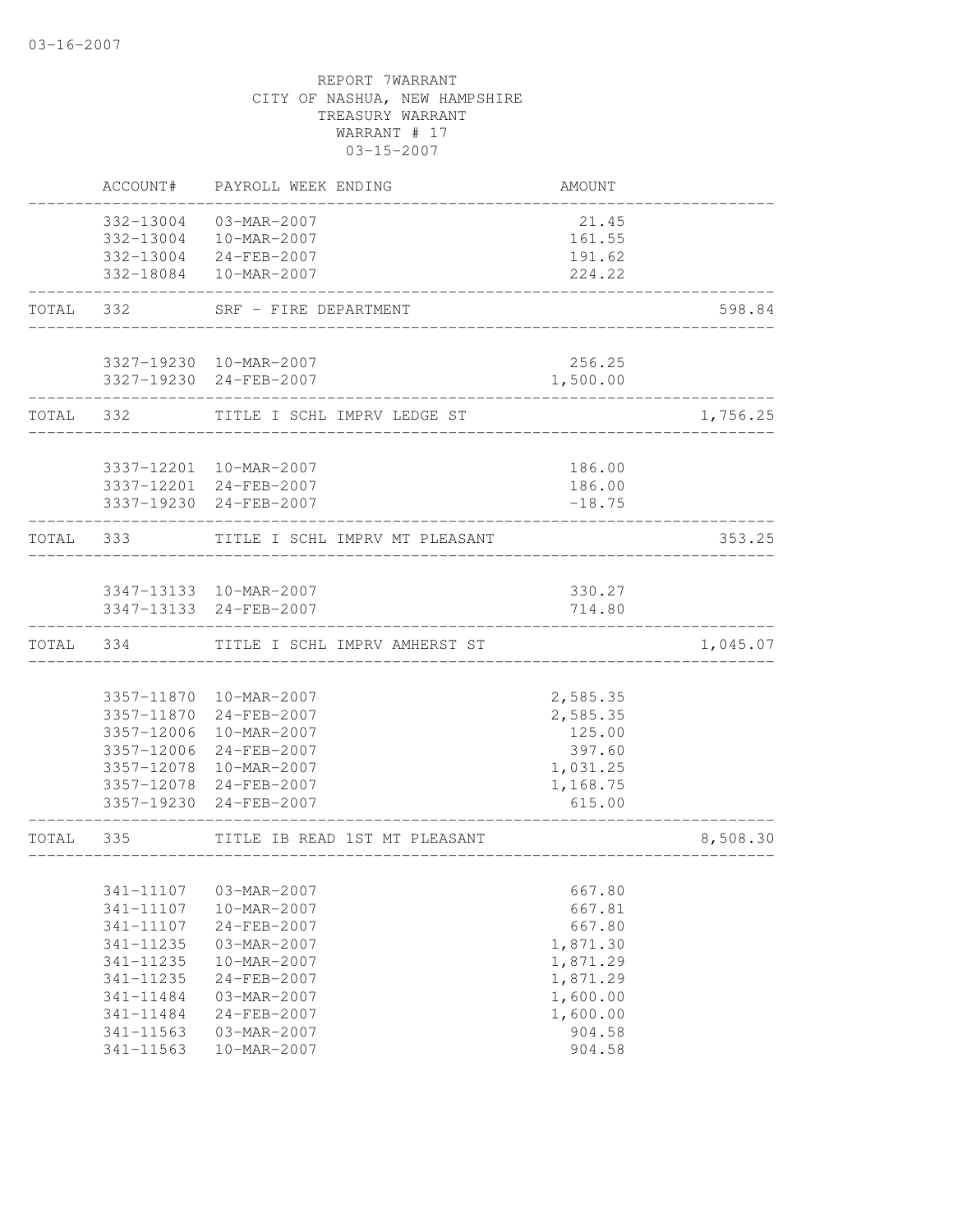|           |            | ACCOUNT# PAYROLL WEEK ENDING       | <b>AMOUNT</b>                   |            |
|-----------|------------|------------------------------------|---------------------------------|------------|
|           |            | 341-11563 24-FEB-2007              | 904.58                          |            |
|           |            | 341-12037 03-MAR-2007              | 100.03                          |            |
|           |            | 341-12037  10-MAR-2007             | 100.03                          |            |
|           | 341-12037  | 24-FEB-2007                        | 100.03                          |            |
|           | 341-12101  | 03-MAR-2007                        | 371.52                          |            |
|           |            | 341-12101  10-MAR-2007             | 371.52                          |            |
|           |            | 341-12101 24-FEB-2007              | 371.52                          |            |
|           |            | 341-12582  10-MAR-2007             | 563.13                          |            |
|           |            | TOTAL 341 SRF - COMMUNITY SERVICES |                                 | 15,508.81  |
|           |            |                                    |                                 |            |
|           |            | 342-11584 03-MAR-2007              | 1,733.35                        |            |
|           |            | 342-11584  10-MAR-2007             | 1,733.35                        |            |
|           | 342-11584  | 24-FEB-2007                        | 1,733.35                        |            |
|           | 342-12000  | 03-MAR-2007                        | 615.00                          |            |
|           | 342-12000  | 10-MAR-2007                        | 630.00                          |            |
|           | 342-12000  | 24-FEB-2007                        | 555.00                          |            |
|           | 342-12040  | 03-MAR-2007                        | 888.00                          |            |
|           | 342-12040  | 10-MAR-2007                        | 888.00                          |            |
|           | 342-12040  | 24-FEB-2007                        | 888.00                          |            |
|           | 342-12081  | 03-MAR-2007                        | 69.00                           |            |
|           | 342-12081  | 10-MAR-2007                        | 80.50                           |            |
|           | 342-12081  | 24-FEB-2007                        | 69.00                           |            |
|           | 342-12113  | 03-MAR-2007                        | 189.00                          |            |
|           | 342-12113  | 10-MAR-2007                        | 189.00                          |            |
|           | 342-12113  | 24-FEB-2007                        | 189.00                          |            |
|           |            | 342-12582  03-MAR-2007             | 234.60                          |            |
|           |            | 342-12582  10-MAR-2007             | 234.60                          |            |
|           |            | 342-12582 24-FEB-2007              | 234.60<br>_____________________ |            |
| TOTAL 342 |            | SRF - COMMUNITY HEALTH             |                                 | 11, 153.35 |
|           |            | 3437-11162  10-MAR-2007            | 145.90                          |            |
| TOTAL 343 |            | TITLE IV 21ST CENT QUAL. STAFF     | ------------                    | 145.90     |
|           |            |                                    |                                 |            |
|           |            | 3440-12078 10-MAR-2007             | 9,675.00                        |            |
| TOTAL     | 344        | AFTER SCHOOL PROGRAM               |                                 | 9,675.00   |
|           |            |                                    |                                 |            |
|           | 3447-11162 | 10-MAR-2007                        | 547.13                          |            |
|           | 3447-11162 | $24 - FEB - 2007$                  | 437.70                          |            |
|           | 3447-11860 | 10-MAR-2007                        | 5,916.55                        |            |
|           | 3447-11860 | 24-FEB-2007                        | 5,916.55                        |            |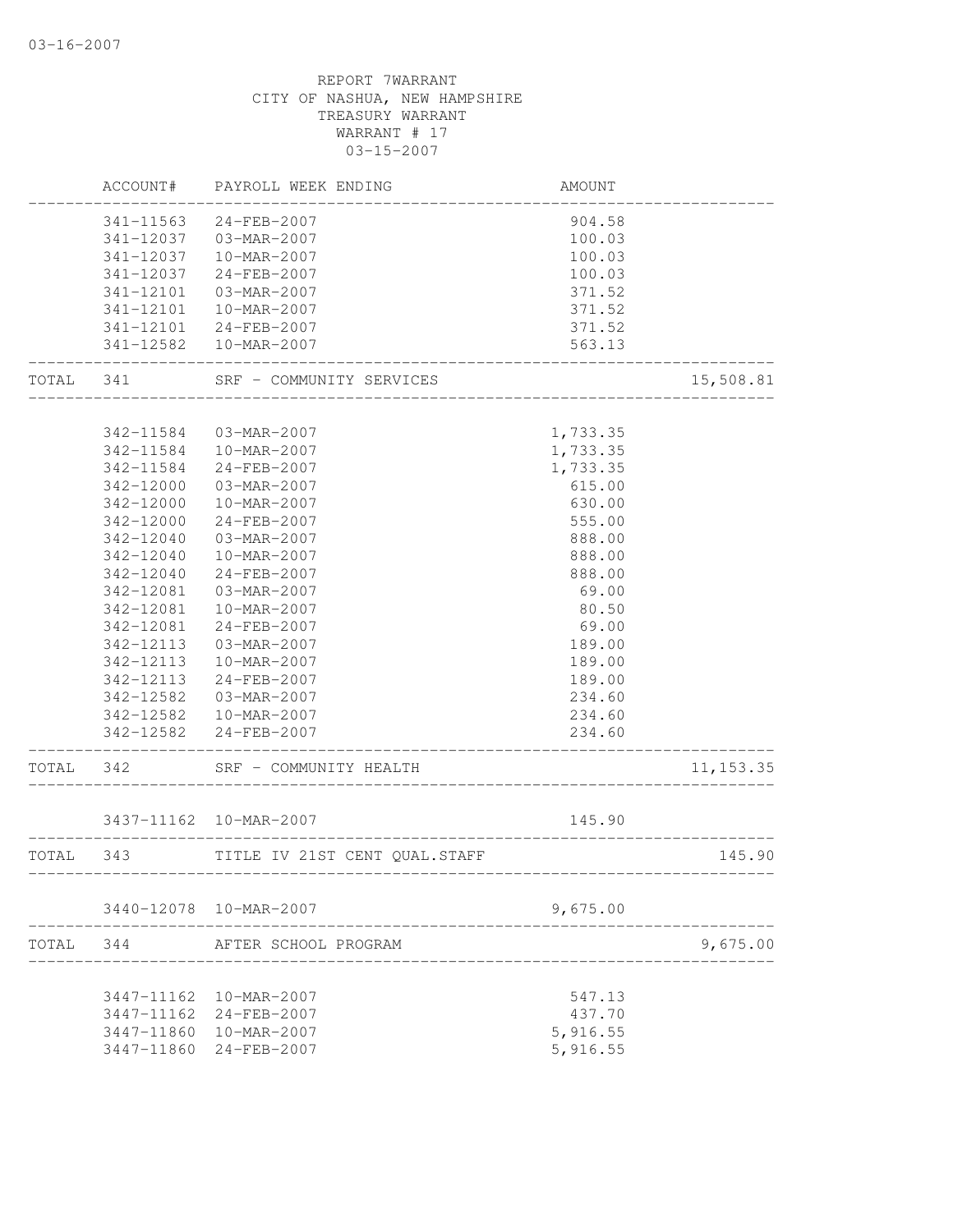|           | ACCOUNT#                 | PAYROLL WEEK ENDING                              | AMOUNT               |            |
|-----------|--------------------------|--------------------------------------------------|----------------------|------------|
|           |                          | 3447-12006 03-MAR-2007<br>3447-12006 10-MAR-2007 | 695.00<br>5,709.06   |            |
|           |                          | 3447-12006 24-FEB-2007<br>3447-13133 24-FEB-2007 | 5,138.91<br>$-50.00$ |            |
| TOTAL     | 344                      | ______________________________                   |                      | 24,310.90  |
|           |                          | 3507-11726 10-MAR-2007                           | 16,028.61            |            |
|           |                          | 3507-11726 24-FEB-2007                           | 16,028.61            |            |
|           |                          | 3507-11805 10-MAR-2007<br>3507-11805 24-FEB-2007 | 2,492.31<br>2,492.31 |            |
|           |                          | 3507-12201 24-FEB-2007                           | 124.00               |            |
|           | TOTAL 350                | TITLE 11A TEACHER QUALITY                        |                      | 37,165.84  |
|           |                          | 3516-11802 10-MAR-2007                           | 1,672.96             |            |
|           |                          | 3516-11802 24-FEB-2007                           | 1,672.96             |            |
| TOTAL 351 |                          | TITLE IID ENHANCE ED THRU TECH                   |                      | 3, 345.92  |
|           |                          |                                                  |                      |            |
|           |                          | 352-59055 03-MAR-2007                            | 720.55               |            |
|           | 352-59055                | 352-59055   10-MAR-2007<br>24-FEB-2007           | 712.58<br>824.12     |            |
|           |                          | TOTAL 352 SRF - PARKS AND RECREATION             |                      | 2,257.25   |
|           |                          | 3557-11870 10-MAR-2007                           | 2,585.34             |            |
|           |                          | 3557-11870 24-FEB-2007                           | 2,585.34             |            |
|           | 3557-12006               | 10-MAR-2007                                      | 1,292.32             |            |
|           | 3557-12006               | 24-FEB-2007                                      | 3,553.88             |            |
|           | 3557-12078               | 10-MAR-2007                                      | 656.25               |            |
|           | 3557-12078<br>3557-12201 | 24-FEB-2007<br>10-MAR-2007                       | 987.50               |            |
|           |                          | 3557-12201 24-FEB-2007                           | 124.00<br>186.00     |            |
|           | 3557-13004               | 10-MAR-2007                                      | 112.50               |            |
|           |                          | 3557-13004 24-FEB-2007                           | 68.75                |            |
| TOTAL     | 355                      | TITLE IB READING 1ST FES                         |                      | 12, 151.88 |
|           | 374-01210                | 03-MAR-2007                                      | 1,875.18             |            |
|           | 374-01210                | 10-MAR-2007                                      | 1,880.42             |            |
|           | 374-01210                | 24-FEB-2007                                      | 4,599.34             |            |
|           | 374-0703P                | 03-MAR-2007                                      | 254.37               |            |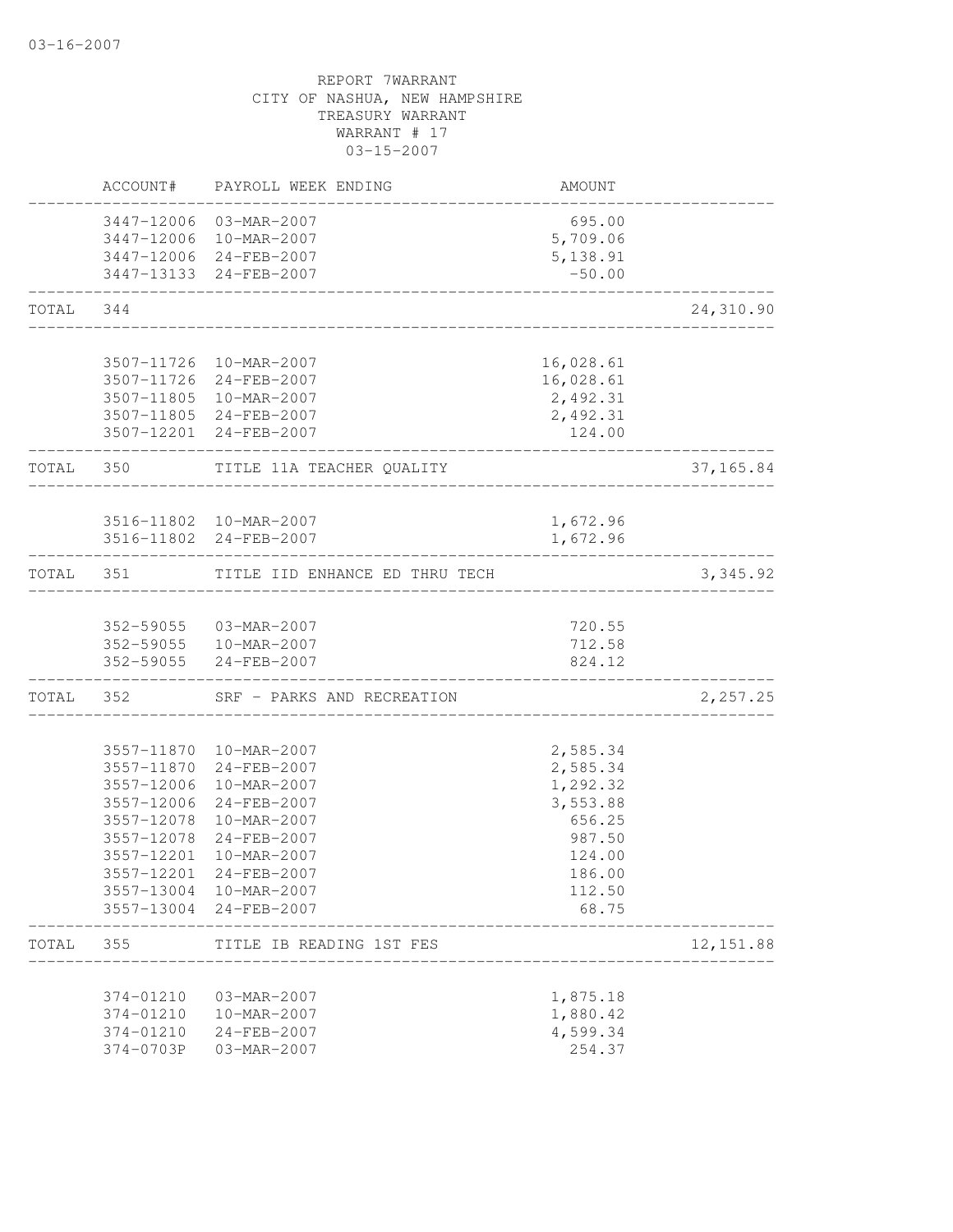|       | ACCOUNT#   | PAYROLL WEEK ENDING                           | AMOUNT     |                           |
|-------|------------|-----------------------------------------------|------------|---------------------------|
|       | 374-0703P  | 10-MAR-2007                                   | 254.37     |                           |
|       | 374-0703P  | $24 - FEB - 2007$                             | 236.19     |                           |
|       | 374-0704P  | 03-MAR-2007                                   | 437.64     |                           |
|       | 374-0704P  | 10-MAR-2007                                   | 443.54     |                           |
|       | 374-0704P  | 24-FEB-2007                                   | 446.15     |                           |
|       | 374-0705P  | 03-MAR-2007                                   | 915.99     |                           |
|       | 374-0705P  | 10-MAR-2007                                   | 795.13     |                           |
|       | 374-0705P  | 24-FEB-2007                                   | 1,002.18   |                           |
|       | 374-07235  | 03-MAR-2007                                   | 619.01     |                           |
|       | 374-07235  | 10-MAR-2007                                   | 695.73     |                           |
|       | 374-07235  | $24 - FEB - 2007$                             | 627.71     |                           |
|       | 374-0734P  | 03-MAR-2007                                   | 903.44     |                           |
|       | 374-0734P  | 10-MAR-2007                                   | 936.44     |                           |
|       | 374-0734P  | 24-FEB-2007                                   | 902.19     |                           |
|       | 374-09003  | 24-FEB-2007                                   | 312.02     |                           |
| TOTAL | 374        | SRF - URBAN PROGRAMS<br>_____________________ |            | 18, 137.04                |
|       |            |                                               |            |                           |
|       |            | 3767-11726 10-MAR-2007                        | 5,262.49   |                           |
|       | 3767-11726 | 24-FEB-2007                                   | 5,262.49   |                           |
|       | 3767-11802 | 10-MAR-2007                                   | 1,831.69   |                           |
|       | 3767-11802 | 24-FEB-2007                                   | 1,831.69   |                           |
|       | 3767-11870 | 10-MAR-2007                                   | 2,619.80   |                           |
|       | 3767-11870 | 24-FEB-2007                                   | 2,619.80   |                           |
|       | 3767-12111 | 10-MAR-2007                                   | 3,490.40   |                           |
|       | 3767-12111 | 24-FEB-2007                                   | 2,819.08   |                           |
|       | 3767-12126 | 10-MAR-2007                                   | 482.70     |                           |
|       | 3767-12126 | 24-FEB-2007                                   | 386.16     |                           |
|       | 3767-12135 | 24-FEB-2007                                   | 37.12      |                           |
|       | 3767-12198 | 10-MAR-2007                                   | 40,375.01  |                           |
|       | 3767-12198 | 24-FEB-2007                                   | 45, 222.78 |                           |
|       | 3767-12201 | 10-MAR-2007                                   | 1,522.10   |                           |
|       | 3767-12201 | 24-FEB-2007                                   | 564.88     |                           |
|       | 3767-13133 | 10-MAR-2007                                   | 333.88     |                           |
|       | 3767-13133 | 24-FEB-2007                                   | 2,011.51   |                           |
|       | 3767-19000 | 10-MAR-2007                                   | 4,234.48   |                           |
|       | 3767-19000 | 24-FEB-2007                                   | 3,433.44   |                           |
| TOTAL | 376        | TITLE I ESEA                                  |            | 124, 341.50               |
|       |            | 3777-19230 10-MAR-2007                        | 1,605.00   |                           |
|       |            | 3777-19230 24-FEB-2007                        | 1,808.13   |                           |
| TOTAL | 377        | TITLE III ENHANCE ENG LANGUAGE                |            | ------------<br>3, 413.13 |
|       |            |                                               |            |                           |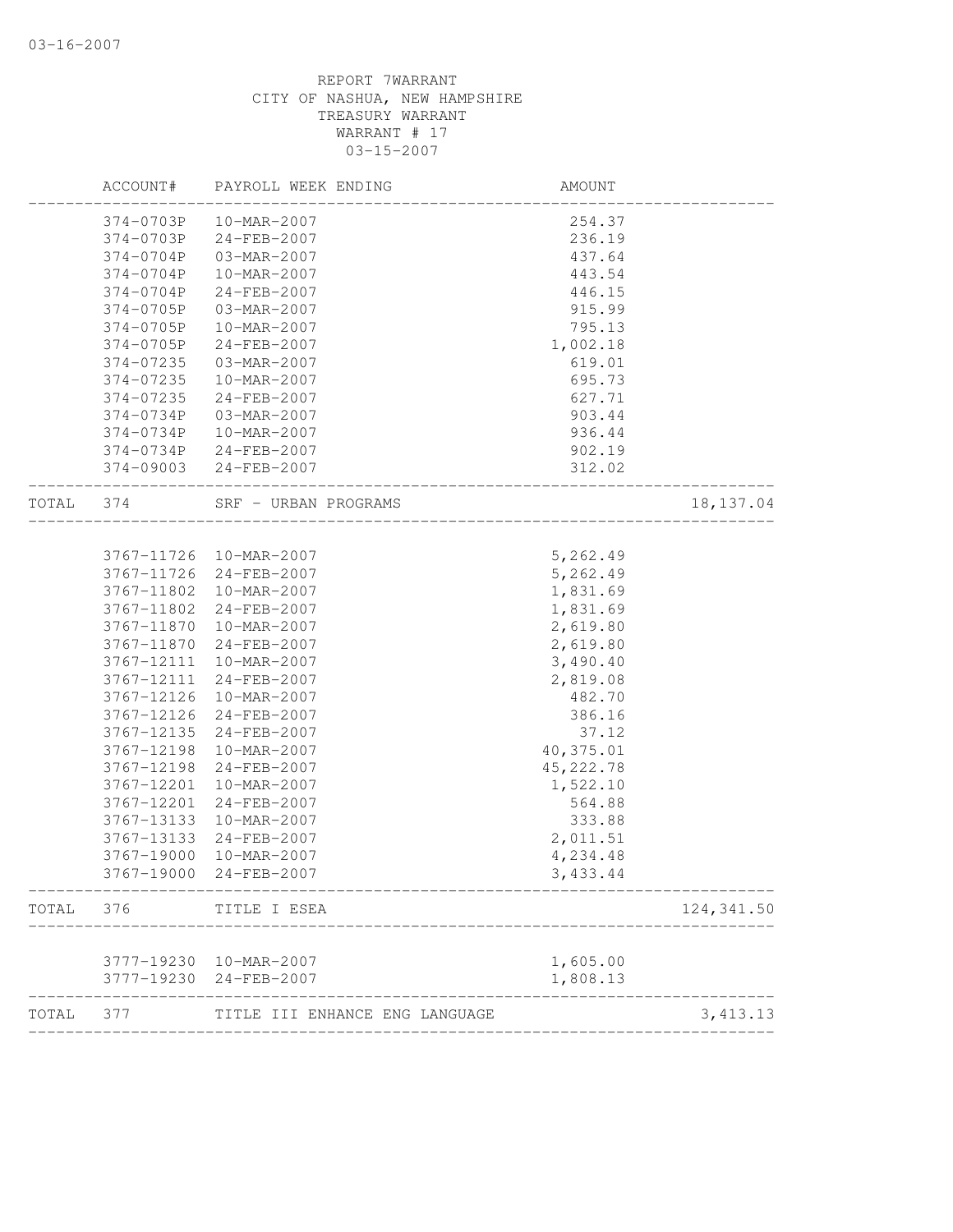|           | ACCOUNT#   | PAYROLL WEEK ENDING         | AMOUNT                 |            |
|-----------|------------|-----------------------------|------------------------|------------|
|           |            | 3887-11870 10-MAR-2007      | 53.47                  |            |
|           |            | 3887-11870 24-FEB-2007      | 53.47                  |            |
|           |            | 3887-12126 10-MAR-2007      | 179.70                 |            |
|           |            | 3887-12126 24-FEB-2007      | 179.70                 |            |
| TOTAL     | 388        | TITLE V INNOVATIVE PROGRAMS |                        | 466.34     |
|           |            | 3907-11805 10-MAR-2007      | 1,250.68               |            |
|           |            | 3907-11805 24-FEB-2007      | 2,501.36               |            |
|           |            | 3907-12198 10-MAR-2007      | 652.09                 |            |
|           |            | 3907-12198 24-FEB-2007      | 652.09                 |            |
| TOTAL     | 390        | VOC ED SECONDARY PERKINS    |                        | 5,056.22   |
|           |            | 3927-13133 24-FEB-2007      | 475.00                 |            |
| TOTAL 392 |            | CULINARY ARTS               |                        | 475.00     |
|           |            | 3937-19000 10-MAR-2007      | 735.39                 |            |
|           |            | 3937-19000 24-FEB-2007      | 735.39                 |            |
| TOTAL     | 393        | DAY CARE                    |                        | 1,470.78   |
|           |            | 3957-11726 10-MAR-2007      |                        |            |
|           |            | 3957-11726 24-FEB-2007      | 62,797.62<br>62,191.88 |            |
|           |            | 3957-12078 24-FEB-2007      | 950.00                 |            |
|           |            | 3957-12201 10-MAR-2007      | 186.00                 |            |
|           |            | 3957-12201 24-FEB-2007      | 249.00                 |            |
|           |            | 3957-13133 24-FEB-2007      | 147.12                 |            |
|           |            | 3957-13137 10-MAR-2007      | 183.90                 |            |
| TOTAL     | 395        | IDEA BASIC SPEC ED          |                        | 126,705.52 |
|           | 3967-12111 | 10-MAR-2007                 | 1,218.96               |            |
|           |            | 3967-12111 24-FEB-2007      | 1,182.35               |            |
| TOTAL     | 396        | IDEA PRESCHOOL SPEC ED      |                        | 2,401.31   |
|           | 3977-12111 | 10-MAR-2007                 | 6,992.11               |            |
|           | 3977-12111 | 24-FEB-2007                 | 5,862.26               |            |
|           | 3977-13137 | 10-MAR-2007                 | 978.32                 |            |
|           | 3977-13137 | 24-FEB-2007                 | 229.03                 |            |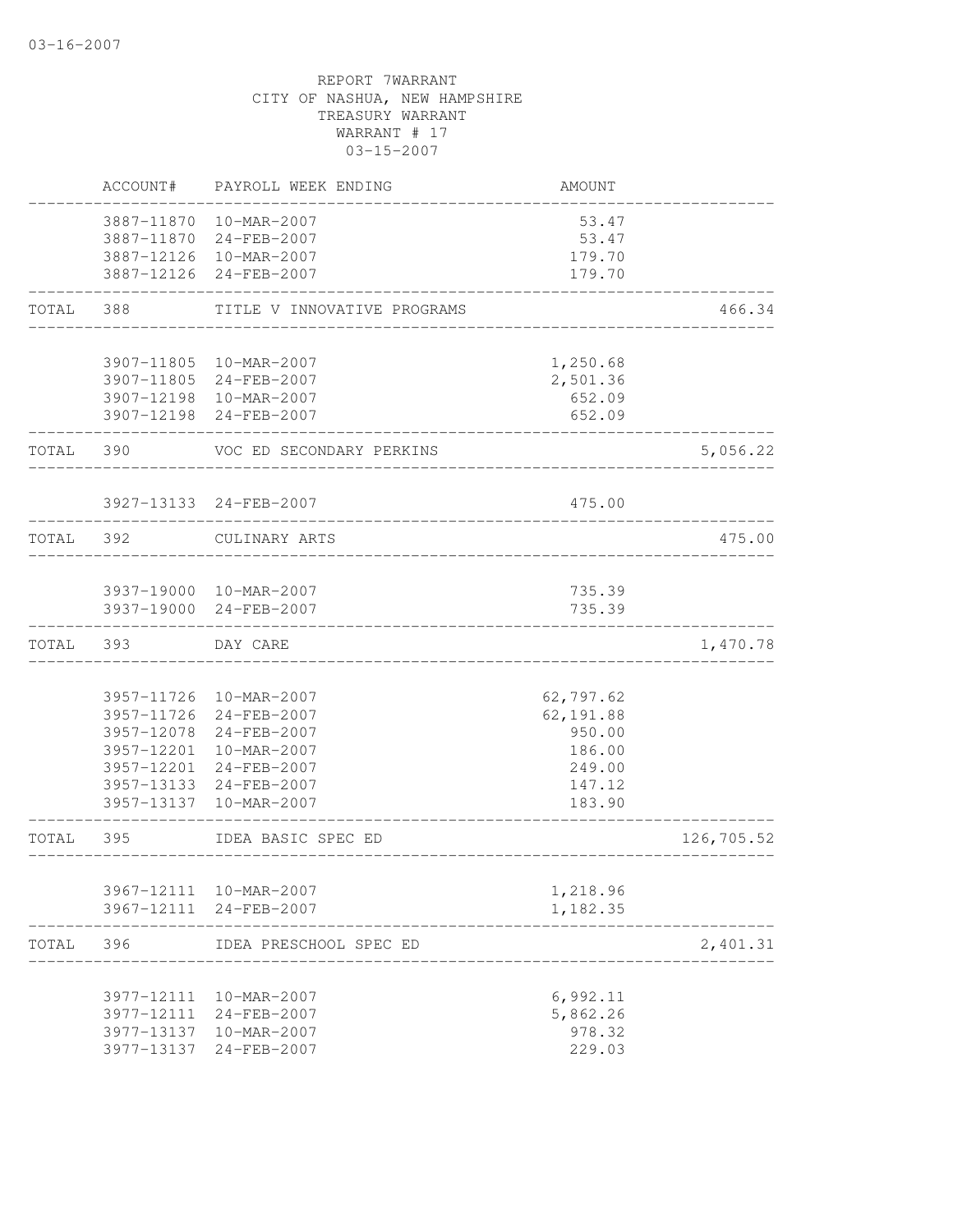|           | ACCOUNT# PAYROLL WEEK ENDING | AMOUNT |           |
|-----------|------------------------------|--------|-----------|
| TOTAL 397 | SPECIAL ED LOCAL             |        | 14,061.72 |
|           |                              |        |           |

03-16-2007

|       | ACCOUNT#      | PAYROLL WEEK ENDING | AMOUNT   |           |
|-------|---------------|---------------------|----------|-----------|
|       | 501-11033     | 03-MAR-2007         | 999.84   |           |
|       | $501 - 11033$ | 10-MAR-2007         | 999.84   |           |
|       | 501-11033     | 24-FEB-2007         | 999.84   |           |
|       | 501-11370     | 03-MAR-2007         | 676.42   |           |
|       | 501-11370     | 10-MAR-2007         | 676.42   |           |
|       | 501-11370     | $24 - FEB - 2007$   | 676.42   |           |
|       | 501-11471     | 03-MAR-2007         | 1,808.81 |           |
|       | 501-11471     | 10-MAR-2007         | 1,808.81 |           |
|       | 501-11471     | $24 - FEB - 2007$   | 1,808.80 |           |
|       | 501-11472     | 03-MAR-2007         | 970.78   |           |
|       | 501-11472     | 10-MAR-2007         | 970.78   |           |
|       | 501-11472     | $24 - FEB - 2007$   | 970.79   |           |
|       | 501-11611     | 03-MAR-2007         | 471.05   |           |
|       | 501-11611     | 10-MAR-2007         | 471.06   |           |
|       | 501-11611     | 24-FEB-2007         | 471.05   |           |
| TOTAL | 501           | MAYOR'S OFFICE      |          | 14,780.71 |
|       |               |                     |          |           |
|       | 502-11113     | 03-MAR-2007         | 1,404.16 |           |
|       | 502-11113     | 10-MAR-2007         | 1,404.16 |           |
|       | 502-11113     | 24-FEB-2007         | 1,404.15 |           |
|       | 502-11195     | 03-MAR-2007         | 1,871.29 |           |
|       | $502 - 11195$ | 10-MAR-2007         | 1,871.29 |           |
|       | 502-11195     | 24-FEB-2007         | 1,871.29 |           |
|       | 502-11219     | 03-MAR-2007         | 1,651.74 |           |
|       | 502-11219     | 10-MAR-2007         | 1,651.74 |           |
|       | 502-11219     | 24-FEB-2007         | 1,651.75 |           |
|       | 502-11518     | 03-MAR-2007         | 1,496.51 |           |
|       | 502-11518     | 10-MAR-2007         | 1,496.50 |           |
|       | $502 - 11518$ | 24-FEB-2007         | 1,496.50 |           |
| TOTAL | 502           | LEGAL DEPARTMENT    |          | 19,271.08 |
|       |               |                     |          |           |
|       | 503-11071     | 03-MAR-2007         | 1,097.88 |           |
|       | 503-11071     | 10-MAR-2007         | 1,097.88 |           |
|       | 503-11071     | $24 - FEB - 2007$   | 1,097.89 |           |
|       | 503-12092     | 03-MAR-2007         | 452.26   |           |
|       | 503-12092     | 10-MAR-2007         | 452.27   |           |
|       | 503-12092     | 24-FEB-2007         | 452.26   |           |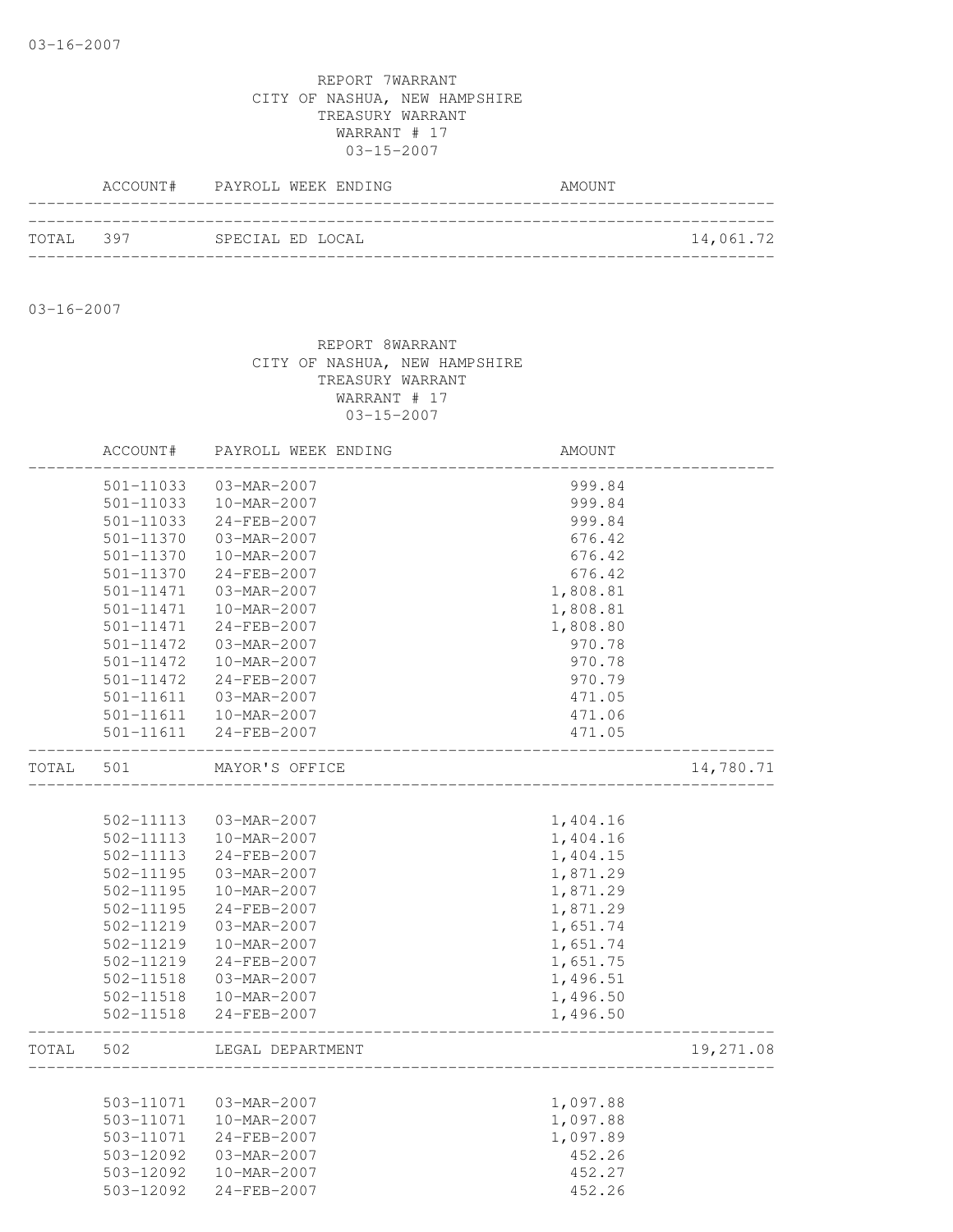|       |     | 503-18005  10-MAR-2007    | 17,250.00 |           |
|-------|-----|---------------------------|-----------|-----------|
| TOTAL | 503 | BOARD OF ALDERMEN         |           | 21,900.44 |
|       |     | $511 - 11103$ 03-MAR-2007 | 844.01    |           |

511-11103 10-MAR-2007 844.02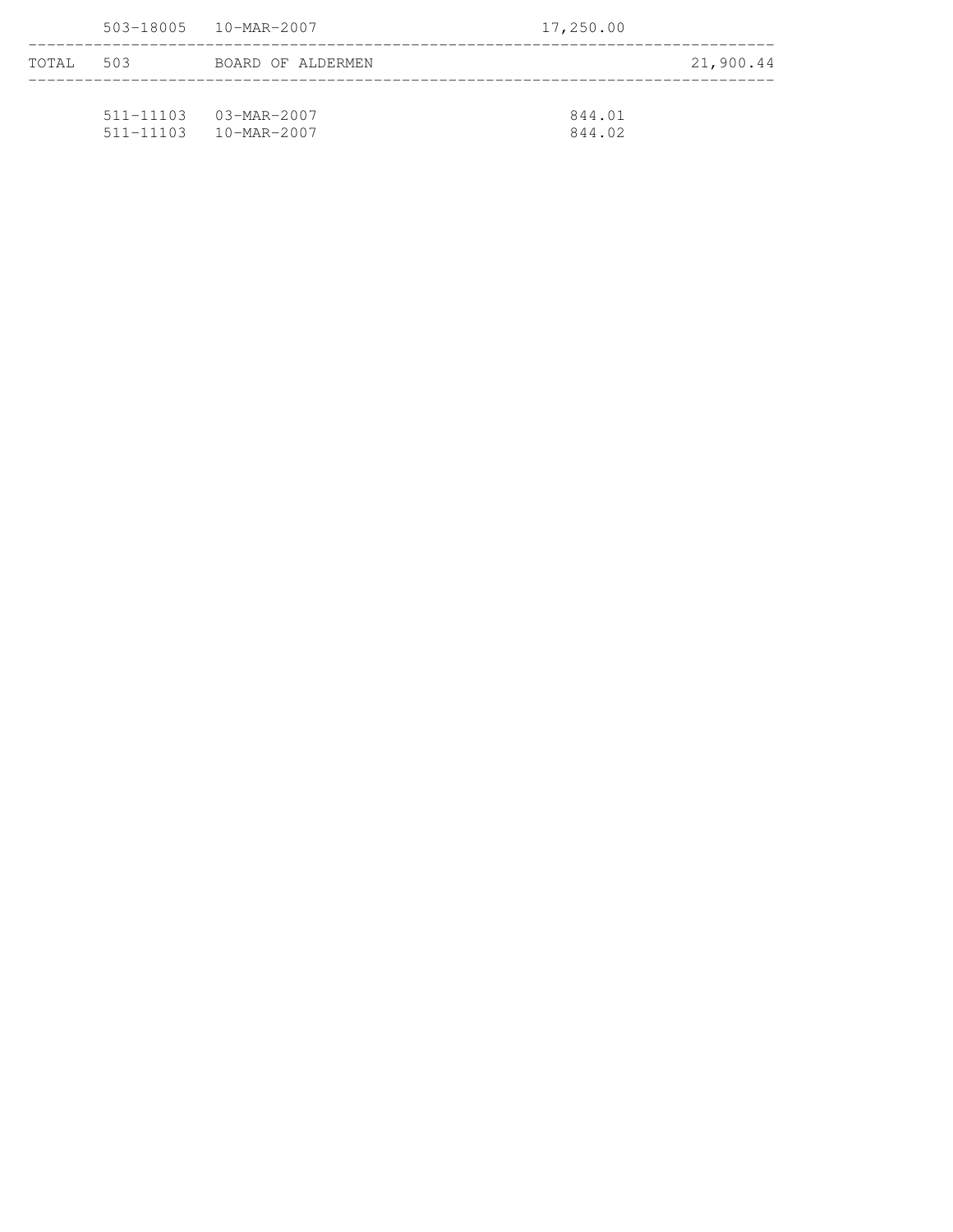|           | ACCOUNT# PAYROLL WEEK ENDING      | AMOUNT               |                               |
|-----------|-----------------------------------|----------------------|-------------------------------|
|           | 511-11103 24-FEB-2007             | 844.01               |                               |
|           | 511-11234 03-MAR-2007             | 1,637.38             |                               |
|           | 511-11234  10-MAR-2007            | 1,613.99             |                               |
|           | 511-11234 24-FEB-2007             | 1,613.99             | -------------<br>------------ |
|           | TOTAL 511 ADMINISTRATIVE SERVICES |                      | 7,397.40                      |
|           |                                   |                      |                               |
|           | 512-11005 03-MAR-2007             | 772.08               |                               |
|           | 512-11005  10-MAR-2007            | 772.08               |                               |
| 512-11005 | 24-FEB-2007                       | 772.08               |                               |
| 512-11008 | $03 - MAR - 2007$                 | 255.38               |                               |
|           | 512-11008  10-MAR-2007            | 255.38               |                               |
|           | 512-11008 24-FEB-2007             | 255.38               |                               |
| 512-11050 | 03-MAR-2007                       | 631.46               |                               |
| 512-11050 | $10 - \text{MAR} - 2007$          | 631.46               |                               |
| 512-11050 | 24-FEB-2007                       | $631.46$<br>$917.30$ |                               |
| 512-11064 | 03-MAR-2007                       | 917.30               |                               |
| 512-11064 | 10-MAR-2007                       | 917.31               |                               |
| 512-11064 | 24-FEB-2007                       | 917.31               |                               |
| 512-11073 | $03 - \text{MAR} - 2007$          | 2,009.55             |                               |
| 512-11073 | 10-MAR-2007                       | 2,009.55             |                               |
| 512-11073 | 24-FEB-2007                       | 2,009.55             |                               |
| 512-11165 | $03 - \text{MAR} - 2007$          | 909.57               |                               |
| 512-11165 | 10-MAR-2007                       | 909.57               |                               |
| 512-11165 | 24-FEB-2007                       | 909.56               |                               |
| 512-11173 | 03-MAR-2007                       | 1,272.29             |                               |
| 512-11173 | 10-MAR-2007                       | 1,272.29             |                               |
| 512-11173 | 24-FEB-2007                       | 1,272.29             |                               |
|           | 512-11177  03-MAR-2007            | 1,816.79             |                               |
| 512-11177 | $10 - \text{MAR} - 2007$          | 1,816.79             |                               |
| 512-11177 | 24-FEB-2007                       | 1,816.79             |                               |
| 512-11222 | 03-MAR-2007                       | 892.85               |                               |
| 512-11222 | $10 - \text{MAR} - 2007$          | 892.85               |                               |
| 512-11222 | $24 - FEB - 2007$                 | 892.85               |                               |
| 512-11224 | 03-MAR-2007                       | 850.76               |                               |
| 512-11224 | $10 - MAR - 2007$                 | 850.75               |                               |
| 512-11224 | 24-FEB-2007                       | 850.75               |                               |
| 512-11232 | 03-MAR-2007                       | 899.90               |                               |
| 512-11232 | 10-MAR-2007                       | 899.90               |                               |
| 512-11232 | 24-FEB-2007                       | 899.90               |                               |
| 512-11265 | 03-MAR-2007                       | 772.39               |                               |
| 512-11265 | 10-MAR-2007                       | 772.39               |                               |
| 512-11265 | 24-FEB-2007                       | 772.39               |                               |
| 512-11531 | 03-MAR-2007                       | 1,434.83             |                               |
| 512-11531 | 10-MAR-2007                       | 1,434.83             |                               |
| 512-11531 | 24-FEB-2007                       | 1,434.82             |                               |
| 512-11581 | 03-MAR-2007                       | 647.25               |                               |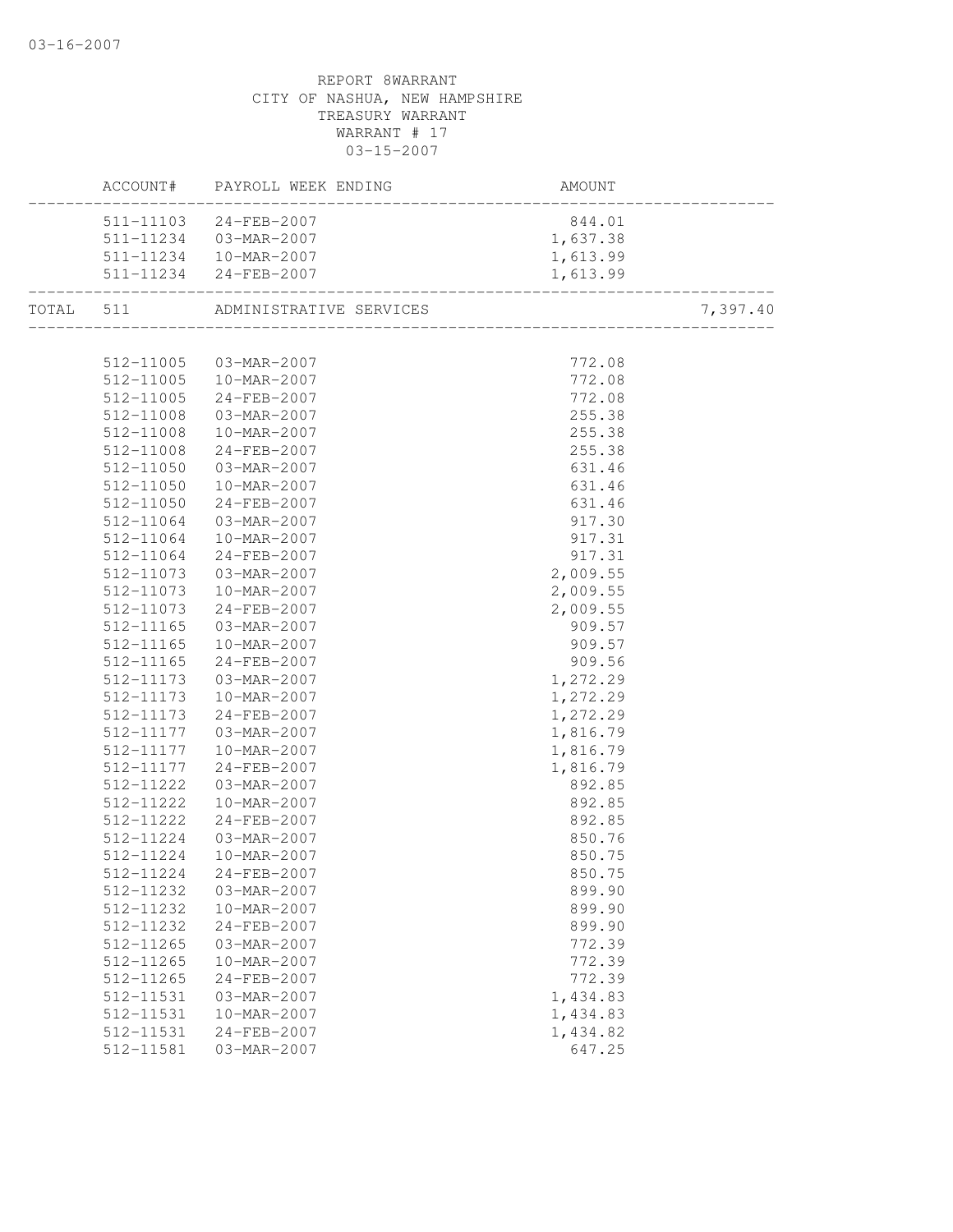| 57,791.01 |
|-----------|
|           |
|           |
|           |
|           |
|           |
|           |
|           |
|           |
|           |
|           |
|           |
|           |
|           |
|           |
|           |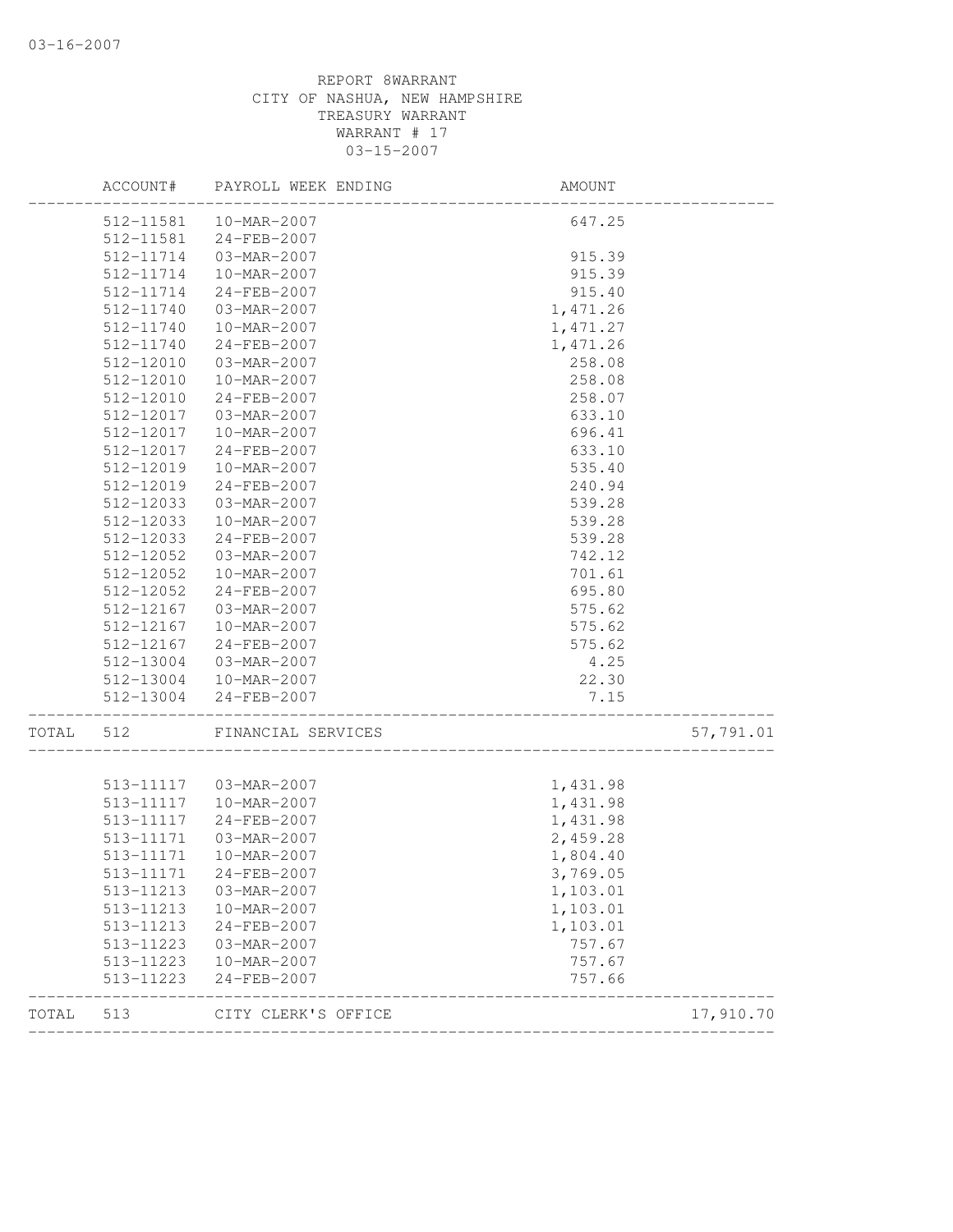|       | ACCOUNT#  | PAYROLL WEEK ENDING     | AMOUNT   |           |
|-------|-----------|-------------------------|----------|-----------|
|       | 515-11031 | 03-MAR-2007             | 970.72   |           |
|       | 515-11031 | 10-MAR-2007             | 970.72   |           |
|       | 515-11031 | 24-FEB-2007             | 970.71   |           |
|       | 515-11350 | 03-MAR-2007             | 837.71   |           |
|       | 515-11350 | 10-MAR-2007             | 837.71   |           |
|       | 515-11350 | 24-FEB-2007             | 837.71   |           |
|       | 515-11447 | 03-MAR-2007             | 1,560.86 |           |
|       | 515-11447 | 10-MAR-2007             | 1,560.86 |           |
|       | 515-11447 | $24 - FEB - 2007$       | 1,560.86 |           |
|       | 515-12001 | 03-MAR-2007             | 614.96   |           |
|       | 515-12001 | 10-MAR-2007             | 614.96   |           |
|       | 515-12001 | 24-FEB-2007             | 614.96   |           |
| TOTAL | 515       | HUMAN RESOURCES         |          | 11,952.74 |
|       |           |                         |          |           |
|       | 516-11147 | 03-MAR-2007             | 612.62   |           |
|       | 516-11147 | 10-MAR-2007             | 612.62   |           |
|       | 516-11147 | 24-FEB-2007             | 612.61   |           |
|       | 516-11148 | 03-MAR-2007             | 805.64   |           |
|       | 516-11148 | 10-MAR-2007             | 805.64   |           |
|       | 516-11148 | 24-FEB-2007             | 805.64   |           |
|       | 516-11459 | 03-MAR-2007             | 1,431.98 |           |
|       | 516-11459 | 10-MAR-2007             | 1,431.98 |           |
|       | 516-11459 | 24-FEB-2007             | 1,431.99 |           |
|       | 516-11573 | 03-MAR-2007             | 799.04   |           |
|       | 516-11573 | 10-MAR-2007             | 799.04   |           |
|       | 516-11573 | 24-FEB-2007             | 799.04   |           |
|       | 516-13004 | 10-MAR-2007             | 34.46    |           |
| TOTAL | 516       | PURCHASING DEPARTMENT   |          | 10,982.30 |
|       | 517-11198 | 03-MAR-2007             | 555.62   |           |
|       | 517-11198 | 10-MAR-2007             | 555.62   |           |
|       | 517-11198 | 24-FEB-2007             | 555.61   |           |
|       | 517-11201 | 03-MAR-2007             | 568.44   |           |
|       |           |                         |          |           |
|       |           | 517-11201   10-MAR-2007 | 568.44   |           |
|       | 517-11201 | $24 - FEB - 2007$       | 568.45   |           |
|       | 517-11203 | 03-MAR-2007             | 535.71   |           |
|       | 517-11203 | 10-MAR-2007             | 535.71   |           |
|       | 517-11203 | 24-FEB-2007             | 321.43   |           |
|       | 517-11420 | 03-MAR-2007             | 751.62   |           |
|       | 517-11420 | 10-MAR-2007             | 751.62   |           |
|       | 517-11420 | $24 - FEB - 2007$       | 751.62   |           |
|       | 517-12063 | 03-MAR-2007             | 255.19   |           |
|       | 517-12063 | 10-MAR-2007             | 255.19   |           |
|       | 517-12063 | 24-FEB-2007             | 255.20   |           |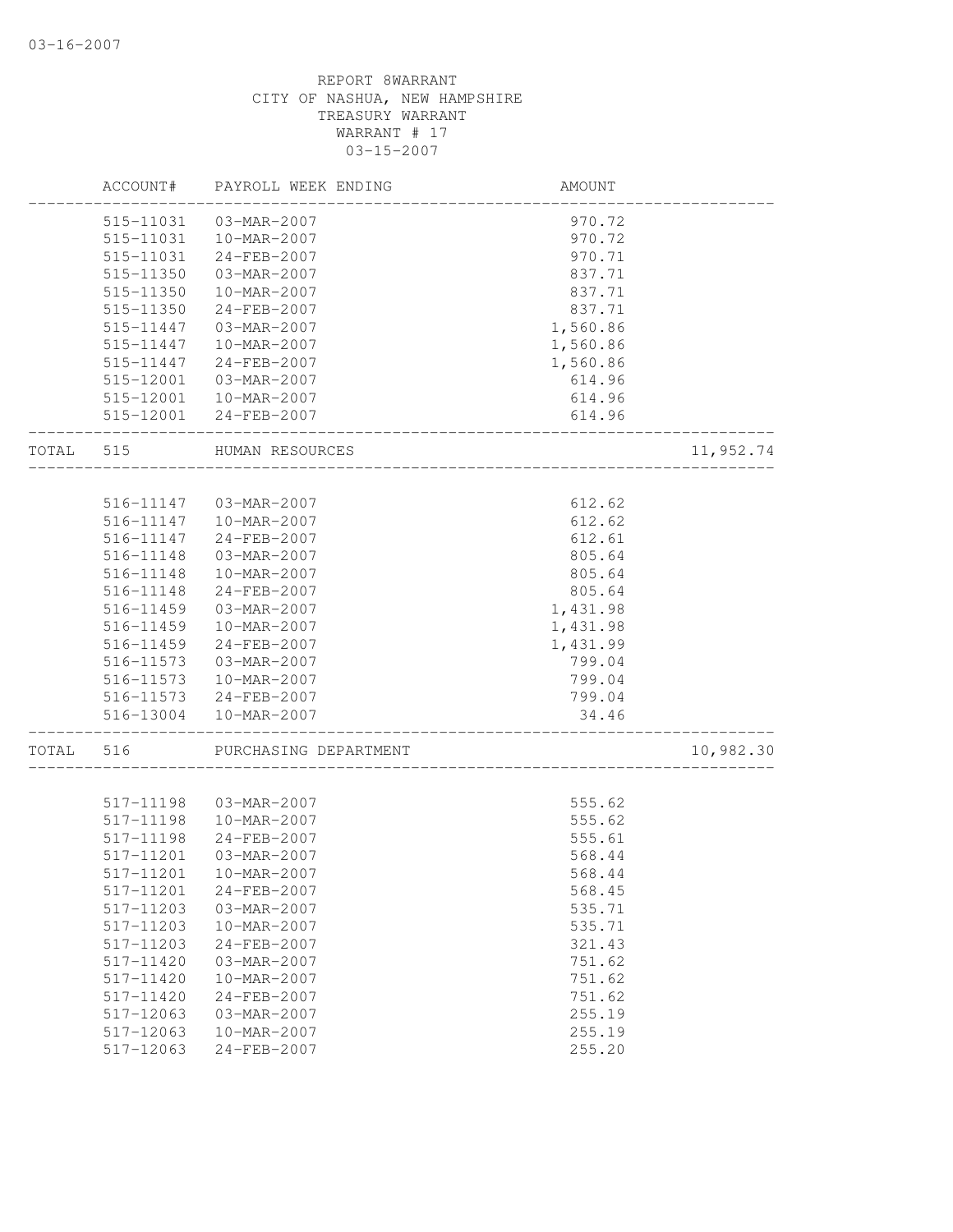|           |           | ACCOUNT# PAYROLL WEEK ENDING          | AMOUNT   |                    |
|-----------|-----------|---------------------------------------|----------|--------------------|
|           |           | 517-13020 24-FEB-2007                 | 20.84    | ------------------ |
|           |           | TOTAL 517 BUILDING MAINT - CITY ADMIN |          | 7,806.31           |
|           |           |                                       |          |                    |
|           |           | 518-11441  10-MAR-2007                | 257.30   |                    |
|           |           | 518-11441 24-FEB-2007                 | 257.30   |                    |
|           | 518-11442 | 03-MAR-2007                           | 1,125.01 |                    |
|           | 518-11442 | 10-MAR-2007                           | 1,125.01 |                    |
|           | 518-11442 | 24-FEB-2007                           | 1,125.01 |                    |
|           | 518-11578 | $03 - \text{MAR} - 2007$              | 844.02   |                    |
|           | 518-11578 | 10-MAR-2007                           | 844.02   |                    |
|           | 518-11578 | 24-FEB-2007                           | 844.01   |                    |
|           | 518-11590 | 03-MAR-2007                           | 749.90   |                    |
|           | 518-11590 | $10 - \text{MAR} - 2007$              | 749.90   |                    |
|           | 518-11590 | $24 - FEB - 2007$                     | 749.90   |                    |
|           | 518-11608 | 03-MAR-2007                           | 1,316.63 |                    |
|           | 518-11608 | $10 - \text{MAR} - 2007$              | 2,649.71 |                    |
|           |           | 518-11608 24-FEB-2007                 | 708.96   |                    |
| TOTAL 518 |           | INSURANCE - ADMINISTRATION            |          | 13,346.68          |
|           |           |                                       |          |                    |
|           |           | 519-11014  03-MAR-2007                | 954.40   |                    |
|           |           | 519-11014  10-MAR-2007                | 954.40   |                    |
|           | 519-11014 | 24-FEB-2007                           | 954.40   |                    |
|           | 519-11016 | 03-MAR-2007                           | 830.36   |                    |
|           | 519-11016 | 10-MAR-2007                           | 830.36   |                    |
|           | 519-11016 | 24-FEB-2007                           | 830.36   |                    |
|           | 519-11017 | 03-MAR-2007                           | 698.14   |                    |
|           | 519-11017 | 10-MAR-2007                           | 698.14   |                    |
|           | 519-11017 | 24-FEB-2007                           | 698.14   |                    |
|           | 519-11115 | 03-MAR-2007                           | 1,701.30 |                    |
|           | 519-11115 | 10-MAR-2007                           | 1,701.30 |                    |
|           | 519-11115 | 24-FEB-2007                           | 1,701.29 |                    |
|           | 519-11146 | 03-MAR-2007                           | 742.35   |                    |
|           | 519-11146 | 10-MAR-2007                           | 742.35   |                    |
|           | 519-11146 | $24 - FEB - 2007$                     | 742.35   |                    |
|           | 519-11153 | 03-MAR-2007                           | 534.90   |                    |
|           | 519-11153 | 10-MAR-2007                           | 534.90   |                    |
|           | 519-11153 | 24-FEB-2007                           | 534.90   |                    |
|           | 519-11154 | $03 - MAR - 2007$                     | 545.73   |                    |
|           | 519-11154 | 10-MAR-2007                           | 545.73   |                    |
|           | 519-11154 | 24-FEB-2007                           | 545.73   |                    |
|           | 519-11205 | 03-MAR-2007                           | 680.08   |                    |
|           | 519-11205 | 10-MAR-2007                           | 680.07   |                    |
|           | 519-11205 | 24-FEB-2007                           | 680.07   |                    |
|           | 519-11241 | 03-MAR-2007                           | 1,238.34 |                    |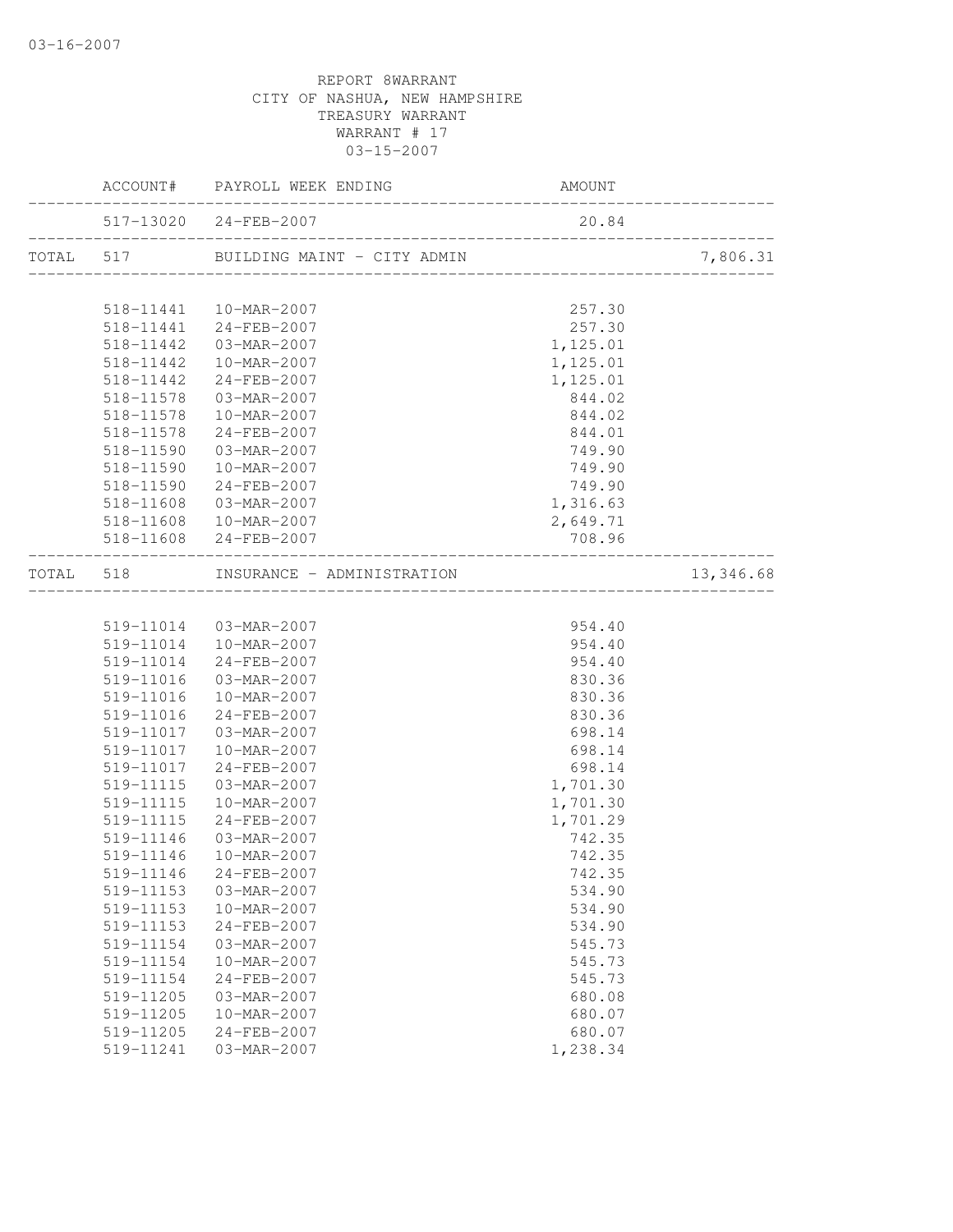|           | ACCOUNT#      | PAYROLL WEEK ENDING    | AMOUNT                  |            |
|-----------|---------------|------------------------|-------------------------|------------|
|           |               | 519-11241  10-MAR-2007 | 1,238.35                |            |
|           |               | 519-11241 24-FEB-2007  | 1,238.34                |            |
| TOTAL 519 |               | ASSESSORS              |                         | 23,776.78  |
|           |               |                        |                         |            |
|           | 522-11142     | 03-MAR-2007            | 1,104.29                |            |
|           | 522-11142     | 10-MAR-2007            | 1,104.29                |            |
|           | 522-11142     | 24-FEB-2007            | 1,104.29                |            |
|           | 522-11429     | 03-MAR-2007            | 1,651.74                |            |
|           | 522-11429     | 10-MAR-2007            | 1,651.74                |            |
|           | 522-11429     | 24-FEB-2007            | 1,651.75                |            |
|           | 522-11488     | 03-MAR-2007            | 1,438.68                |            |
|           | 522-11488     | 10-MAR-2007            | 1,438.68                |            |
|           | 522-11488     | 24-FEB-2007            | 1,438.68                |            |
|           | 522-11641     | 03-MAR-2007            |                         |            |
|           | 522-11641     | 10-MAR-2007            | 1,245.58                |            |
|           | 522-11641     | 24-FEB-2007            | 1,245.58                |            |
|           | 522-11652     | 03-MAR-2007            | 1,349.78                |            |
|           | $522 - 11652$ | 10-MAR-2007            | 1,349.78                |            |
|           | 522-11652     | 24-FEB-2007            | 1,349.78                |            |
|           | 522-11721     | 03-MAR-2007            | 1,322.71                |            |
|           | 522-11721     | 10-MAR-2007            | 1,322.70                |            |
|           | 522-11721     | $24 - FEB - 2007$      | 1,322.71                |            |
|           | 522-11724     | 03-MAR-2007            | 1,205.29                |            |
|           | 522-11724     | 10-MAR-2007            | 1,205.29                |            |
|           | 522-11724     | 24-FEB-2007            | 1,205.29                |            |
|           | 522-11729     | 03-MAR-2007            | 2,801.27                |            |
|           | 522-11729     | 10-MAR-2007            | 2,801.27                |            |
|           | 522-11729     | 24-FEB-2007            | 2,801.28                |            |
|           | 522-13004     | 03-MAR-2007            | 47.96                   |            |
|           | 522-13004     | 10-MAR-2007            | 15.99                   |            |
|           | 522-13004     | 24-FEB-2007            | 141.67                  |            |
| TOTAL     | 522           | INFORMATION TECHNOLOGY | _______________________ | 35, 318.07 |
|           |               |                        |                         |            |
|           | 523-11332     | 03-MAR-2007            | 852.60                  |            |
|           | 523-11332     | 10-MAR-2007            | 852.60                  |            |
|           | 523-11332     | 24-FEB-2007            | 852.60                  |            |
| TOTAL     | 523           | GIS                    |                         | 2,557.80   |
|           |               |                        |                         |            |
|           | 531-11065     | 03-MAR-2007            | 1,003.00                |            |
|           | 531-11065     | 10-MAR-2007            | 1,003.00                |            |
|           | 531-11065     | 24-FEB-2007            | 1,003.00                |            |
|           | 531-11085     | 03-MAR-2007            | 783.88                  |            |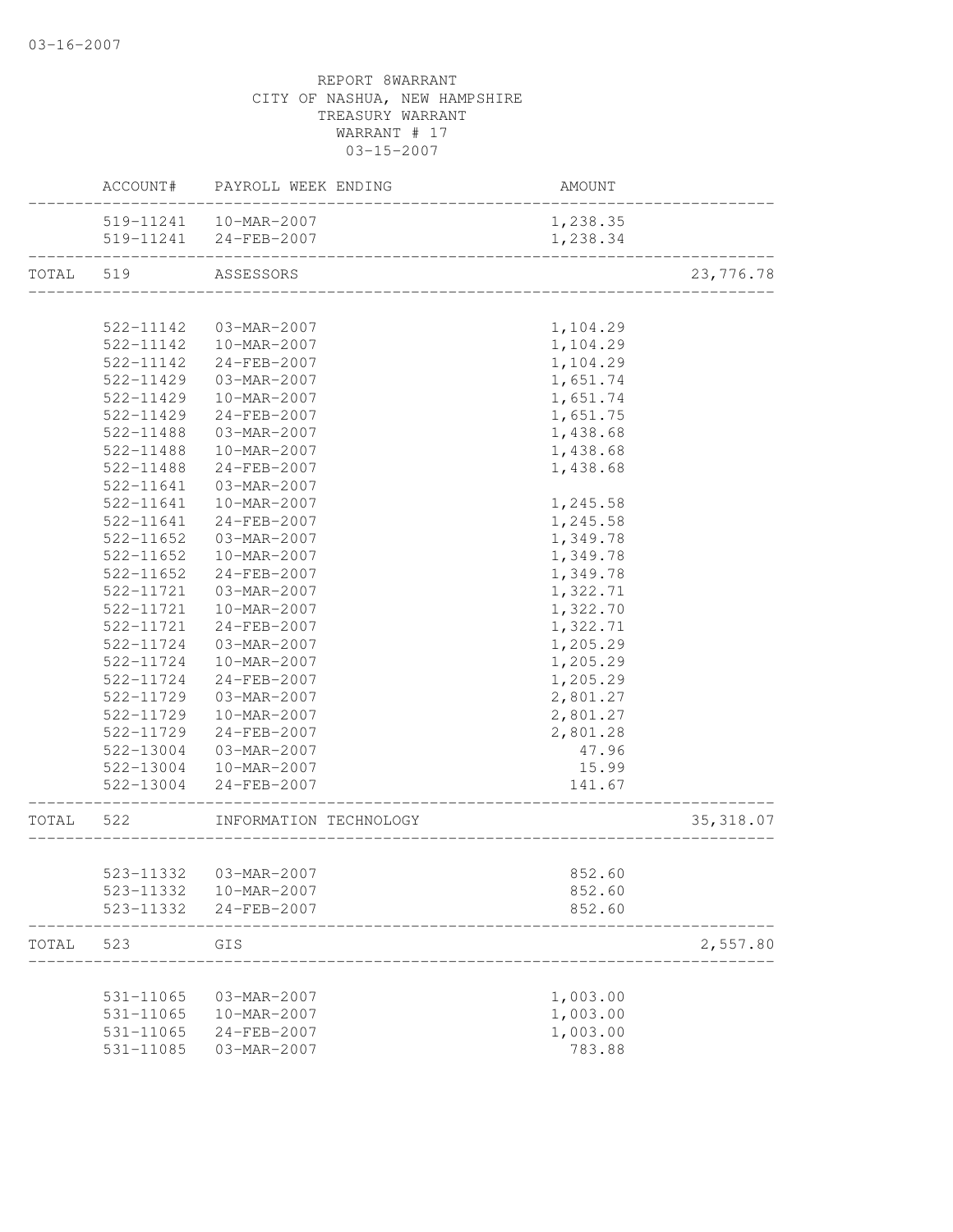| ACCOUNT#      | PAYROLL WEEK ENDING | AMOUNT    |
|---------------|---------------------|-----------|
| 531-11085     | 10-MAR-2007         | 783.88    |
| 531-11085     | 24-FEB-2007         | 783.88    |
| 531-11114     | 03-MAR-2007         | 2,062.65  |
| 531-11114     | 10-MAR-2007         | 2,062.65  |
| 531-11114     | 24-FEB-2007         | 2,062.65  |
| 531-11118     | 03-MAR-2007         | 870.05    |
| 531-11118     | 10-MAR-2007         | 870.05    |
| 531-11118     | 24-FEB-2007         | 870.05    |
| 531-11129     | 03-MAR-2007         | 1,252.15  |
| 531-11129     | 10-MAR-2007         | 1,252.15  |
| 531-11129     | 24-FEB-2007         | 1,252.14  |
| 531-11201     | 03-MAR-2007         | 1,231.73  |
| 531-11201     | 10-MAR-2007         | 1,231.72  |
| 531-11201     | 24-FEB-2007         | 1,231.74  |
| 531-11203     | 03-MAR-2007         | 551.70    |
| 531-11203     | 10-MAR-2007         | 551.70    |
| 531-11203     | 24-FEB-2007         | 551.70    |
| 531-11206     | 03-MAR-2007         | 1,914.13  |
| 531-11206     | 10-MAR-2007         | 1,914.13  |
| 531-11206     | 24-FEB-2007         | 1,914.14  |
| 531-11226     | 03-MAR-2007         | 740.51    |
| 531-11226     | 10-MAR-2007         | 740.51    |
| 531-11226     | 24-FEB-2007         | 740.51    |
| 531-11398     | 03-MAR-2007         | 574.42    |
| 531-11398     | 10-MAR-2007         | 574.42    |
| 531-11398     | 24-FEB-2007         | 574.42    |
| 531-11477     | 03-MAR-2007         | 1,230.65  |
| 531-11477     | 10-MAR-2007         | 1,230.65  |
| 531-11477     | 24-FEB-2007         | 1,230.65  |
| 531-11489     | 03-MAR-2007         | 1,045.05  |
| 531-11489     | 10-MAR-2007         | 1,045.05  |
| 531-11489     | 24-FEB-2007         | 1,045.06  |
| 531-11490     | 03-MAR-2007         | 844.15    |
| 531-11490     | 10-MAR-2007         | 844.15    |
| 531-11490     | $24 - FEB - 2007$   | 844.15    |
| 531-11498     | 03-MAR-2007         | 769.07    |
| 531-11498     | 10-MAR-2007         | 769.06    |
| 531-11498     | 24-FEB-2007         | 769.07    |
| 531-11516     | 03-MAR-2007         | 786.25    |
| 531-11516     | 10-MAR-2007         | 786.25    |
| 531-11516     | 24-FEB-2007         | 786.25    |
| 531-11534     | 03-MAR-2007         | 1,238.34  |
| 531-11534     | 10-MAR-2007         | 1,238.34  |
| 531-11534     | 24-FEB-2007         | 1,238.34  |
| 531-11535     | 03-MAR-2007         | 11,718.39 |
| $531 - 11535$ | 10-MAR-2007         | 11,718.42 |
| 531-11535     | 24-FEB-2007         | 11,718.42 |
| 531-11537     | 03-MAR-2007         | 12,316.02 |
|               |                     |           |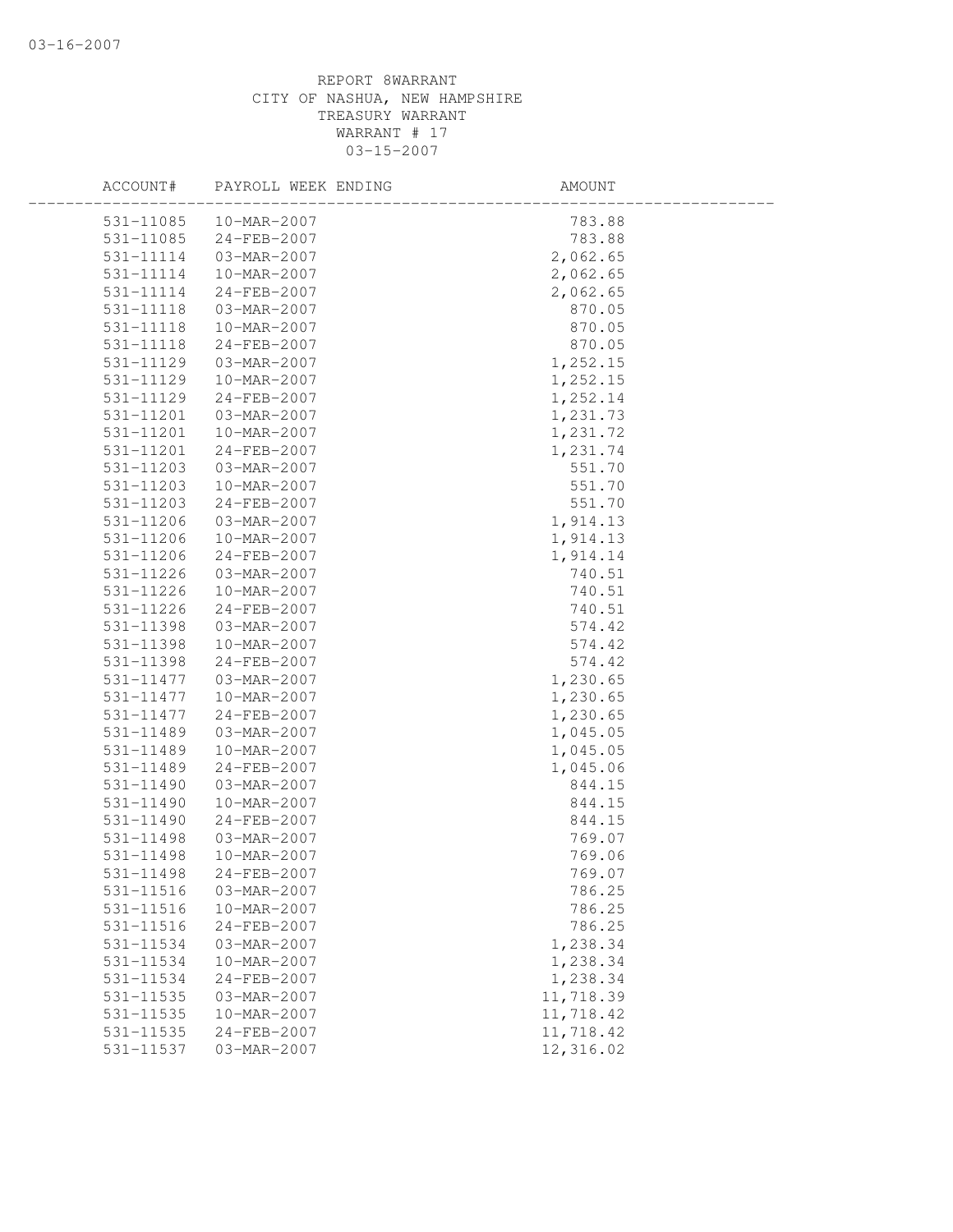| ACCOUNT#      | PAYROLL WEEK ENDING | AMOUNT     |  |
|---------------|---------------------|------------|--|
| 531-11537     | 10-MAR-2007         | 12,316.02  |  |
| 531-11537     | 24-FEB-2007         | 12,316.01  |  |
| 531-11538     | 03-MAR-2007         | 837.71     |  |
| 531-11538     | 10-MAR-2007         | 837.71     |  |
| 531-11538     | 24-FEB-2007         | 837.71     |  |
| 531-11539     | 03-MAR-2007         | 1,390.27   |  |
| 531-11539     | 10-MAR-2007         | 1,390.26   |  |
| 531-11539     | 24-FEB-2007         | 1,390.26   |  |
| 531-11544     | 03-MAR-2007         | 1,869.10   |  |
| 531-11544     | 10-MAR-2007         | 1,869.10   |  |
| 531-11544     | 24-FEB-2007         | 1,869.10   |  |
| 531-11549     | 03-MAR-2007         | 5,575.20   |  |
| 531-11549     | 10-MAR-2007         | 5,575.20   |  |
| 531-11549     | 24-FEB-2007         | 5,575.30   |  |
| 531-11550     | 03-MAR-2007         | 769.30     |  |
| 531-11550     | 10-MAR-2007         | 769.30     |  |
| 531-11550     | 24-FEB-2007         | 769.30     |  |
| 531-11552     | 03-MAR-2007         | 6, 167.35  |  |
| 531-11552     | 10-MAR-2007         | 6, 167.35  |  |
| 531-11552     | $24 - FEB - 2007$   | 6, 167.35  |  |
| 531-11555     | 03-MAR-2007         | 25,753.00  |  |
| 531-11555     | 10-MAR-2007         | 25,753.00  |  |
| $531 - 11555$ | 24-FEB-2007         | 25,753.00  |  |
| 531-11558     | 03-MAR-2007         | 63,764.18  |  |
| 531-11558     | 10-MAR-2007         | 64, 571.21 |  |
| 531-11558     | 24-FEB-2007         | 94, 137.89 |  |
| 531-11561     | 03-MAR-2007         | 12,298.59  |  |
| 531-11561     | 10-MAR-2007         | 12,298.59  |  |
| 531-11561     | 24-FEB-2007         | 12,298.59  |  |
| 531-11567     | 03-MAR-2007         | 27,803.54  |  |
| 531-11567     | 10-MAR-2007         | 27,803.54  |  |
| 531-11567     | 24-FEB-2007         | 27,803.54  |  |
| 531-11569     | 03-MAR-2007         | 1,032.13   |  |
| 531-11569     | 10-MAR-2007         | 1,032.13   |  |
| 531-11569     | 24-FEB-2007         | 1,032.13   |  |
| 531-11585     | 03-MAR-2007         | 1,056.88   |  |
| 531-11585     | 10-MAR-2007         | 1,056.88   |  |
| 531-11585     | 24-FEB-2007         | 1,056.87   |  |
| 531-11587     | 03-MAR-2007         | 1,717.59   |  |
| 531-11587     | 10-MAR-2007         | 1,717.59   |  |
| 531-11587     | 24-FEB-2007         | 1,717.60   |  |
| 531-11618     | 03-MAR-2007         | 1,641.64   |  |
| 531-11618     | 10-MAR-2007         | 1,641.65   |  |
| 531-11618     | 24-FEB-2007         | 1,641.65   |  |
| 531-11622     | 03-MAR-2007         | 2,738.70   |  |
| 531-11622     | 10-MAR-2007         | 2,738.69   |  |
| 531-11622     | 24-FEB-2007         | 2,738.70   |  |
| 531-11632     | 03-MAR-2007         | 610.55     |  |
|               |                     |            |  |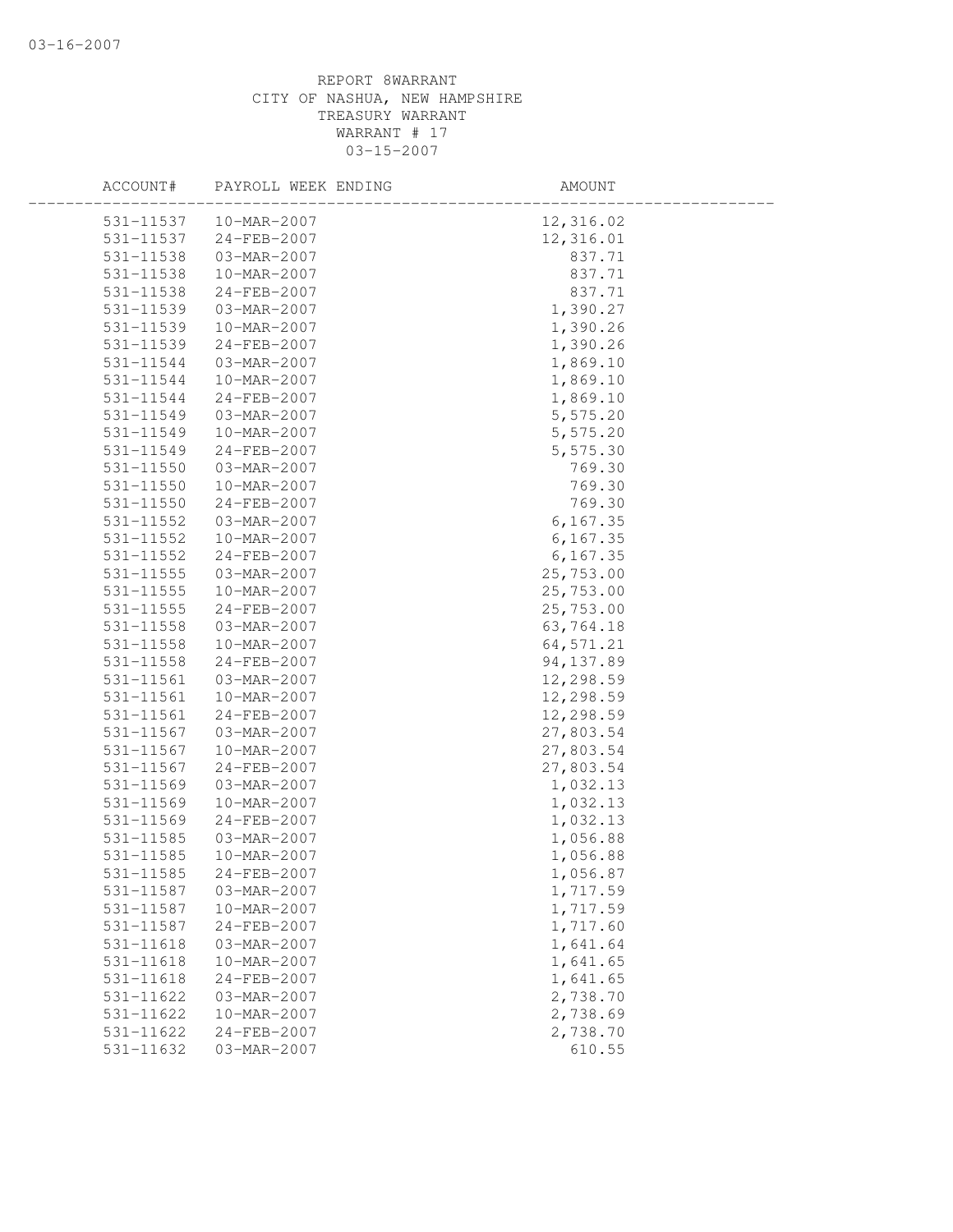| ACCOUNT#  | PAYROLL WEEK ENDING | AMOUNT   |  |
|-----------|---------------------|----------|--|
| 531-11632 | 10-MAR-2007         | 610.56   |  |
| 531-11632 | 24-FEB-2007         | 610.55   |  |
| 531-11633 | 03-MAR-2007         | 2,804.10 |  |
| 531-11633 | 10-MAR-2007         | 2,624.02 |  |
| 531-11633 | 24-FEB-2007         | 2,804.10 |  |
| 531-11635 | 03-MAR-2007         | 803.90   |  |
| 531-11635 | 10-MAR-2007         | 803.90   |  |
| 531-11635 | 24-FEB-2007         | 803.90   |  |
| 531-11664 | 03-MAR-2007         | 1,003.00 |  |
| 531-11664 | 10-MAR-2007         | 1,003.00 |  |
| 531-11664 | 24-FEB-2007         | 1,003.00 |  |
| 531-11665 | 03-MAR-2007         | 719.44   |  |
| 531-11665 | 10-MAR-2007         | 719.43   |  |
| 531-11665 | 24-FEB-2007         | 719.43   |  |
| 531-11699 | 03-MAR-2007         | 837.71   |  |
| 531-11699 | 10-MAR-2007         | 837.71   |  |
| 531-11699 | 24-FEB-2007         | 837.71   |  |
| 531-11719 | 03-MAR-2007         | 795.34   |  |
| 531-11719 | 10-MAR-2007         | 795.35   |  |
| 531-11719 | 24-FEB-2007         | 795.34   |  |
| 531-11722 | 03-MAR-2007         | 546.35   |  |
| 531-11722 | 10-MAR-2007         | 546.35   |  |
| 531-11722 | 24-FEB-2007         | 546.35   |  |
| 531-11732 | 03-MAR-2007         | 572.05   |  |
| 531-11732 | 10-MAR-2007         | 572.05   |  |
| 531-11732 | 24-FEB-2007         | 572.05   |  |
| 531-11733 | 03-MAR-2007         | 2,088.55 |  |
| 531-11733 | 10-MAR-2007         | 2,088.55 |  |
| 531-11733 | 24-FEB-2007         | 2,088.55 |  |
| 531-12020 | 03-MAR-2007         | 875.50   |  |
| 531-12020 | 10-MAR-2007         | 875.50   |  |
| 531-12020 | 24-FEB-2007         | 875.52   |  |
| 531-12042 | 03-MAR-2007         | 958.66   |  |
| 531-12042 | 10-MAR-2007         | 986.10   |  |
| 531-12042 | 24-FEB-2007         | 873.61   |  |
| 531-12066 | 03-MAR-2007         | 629.36   |  |
| 531-12066 | 10-MAR-2007         | 629.36   |  |
| 531-12066 | 24-FEB-2007         | 629.36   |  |
| 531-12067 | 03-MAR-2007         | 659.14   |  |
| 531-12067 | 10-MAR-2007         | 659.15   |  |
| 531-12067 | 24-FEB-2007         | 659.15   |  |
| 531-12068 | 03-MAR-2007         | 1,311.74 |  |
| 531-12068 | 10-MAR-2007         | 1,311.74 |  |
| 531-12068 | 24-FEB-2007         | 1,311.74 |  |
| 531-12071 | 03-MAR-2007         | 229.50   |  |
| 531-12071 | 10-MAR-2007         | 229.50   |  |
| 531-12071 | 24-FEB-2007         | 229.50   |  |
| 531-12119 | 10-MAR-2007         | 1,051.00 |  |
|           |                     |          |  |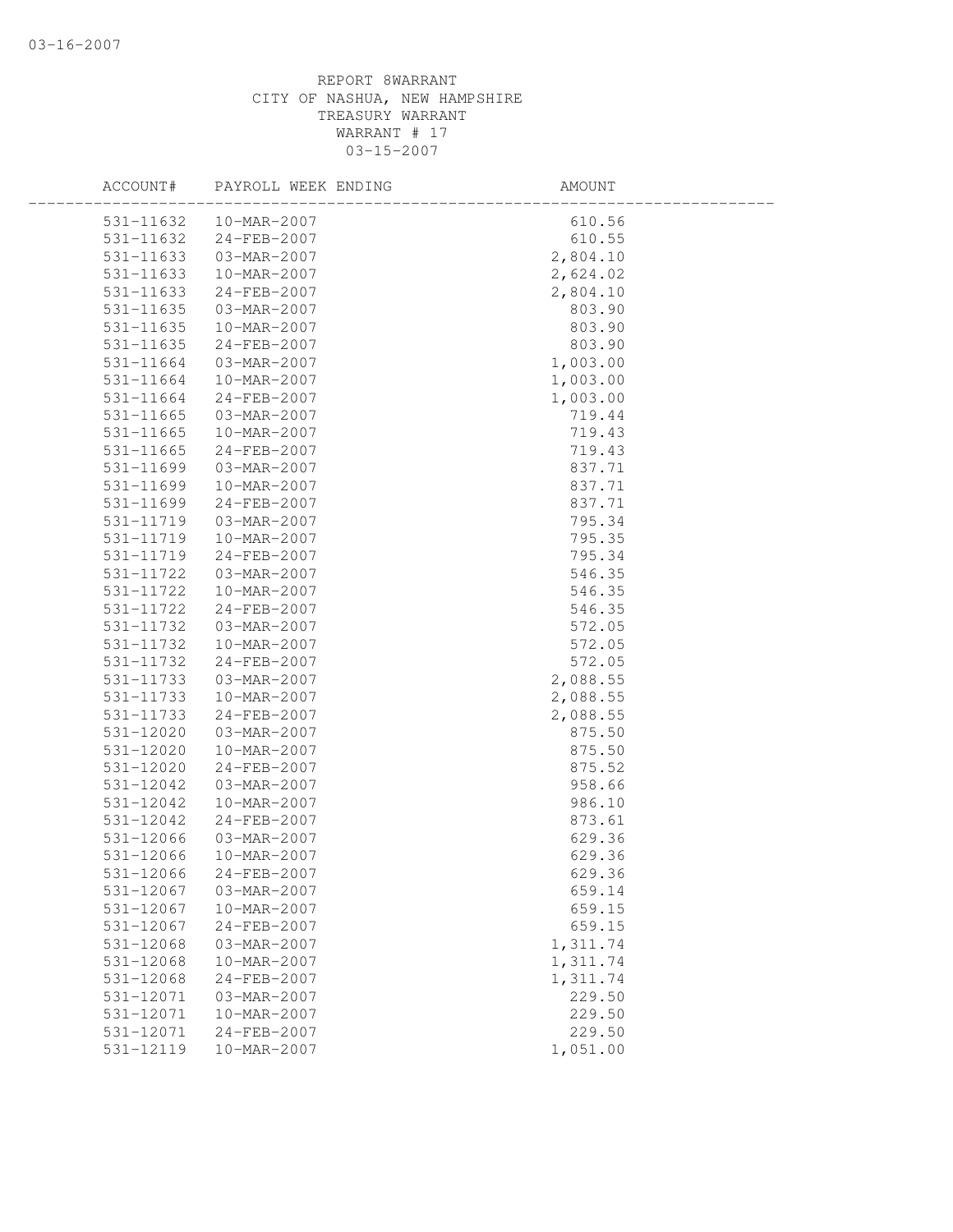|       | ACCOUNT#  | PAYROLL WEEK ENDING | AMOUNT     |            |
|-------|-----------|---------------------|------------|------------|
|       | 531-13004 | 03-MAR-2007         | 4,434.37   |            |
|       | 531-13004 | 10-MAR-2007         | 4,453.85   |            |
|       | 531-13004 | 24-FEB-2007         | 4,913.18   |            |
|       | 531-13038 | 03-MAR-2007         | 2,889.22   |            |
|       | 531-13038 | 10-MAR-2007         | 683.57     |            |
|       | 531-13038 | 24-FEB-2007         | 2,176.32   |            |
|       | 531-13040 | 03-MAR-2007         | 1,698.23   |            |
|       | 531-13040 | 10-MAR-2007         | 6,793.56   |            |
|       | 531-13040 | 24-FEB-2007         | 3,608.95   |            |
|       | 531-13044 | 03-MAR-2007         | 2,346.02   |            |
|       | 531-13044 | 10-MAR-2007         | 4,702.40   |            |
|       | 531-13044 | 24-FEB-2007         | 1,824.08   |            |
|       | 531-13047 | 03-MAR-2007         | 13, 913.30 |            |
|       | 531-13047 | 10-MAR-2007         | 15,633.82  |            |
|       | 531-13047 | 24-FEB-2007         | 13, 254.98 |            |
|       | 531-13048 | 03-MAR-2007         | 4,283.56   |            |
|       | 531-13048 | 10-MAR-2007         | 2,961.77   |            |
|       | 531-13048 | 24-FEB-2007         | 7,410.40   |            |
|       | 531-15002 | 24-FEB-2007         | 31, 235.24 |            |
|       | 531-17006 | 03-MAR-2007         | 2,050.00   |            |
|       | 531-17006 | 24-FEB-2007         | 1,050.00   |            |
| TOTAL | 531       | POLICE DEPARTMENT   |            | 796,687.68 |
|       |           |                     |            |            |
|       | 532-11024 | 03-MAR-2007         | 1,911.10   |            |
|       | 532-11024 | 10-MAR-2007         | 1,911.10   |            |
|       | 532-11024 | 24-FEB-2007         | 2,067.33   |            |
|       | 532-11036 | 10-MAR-2007         | 1,750.74   |            |
|       | 532-11063 | 03-MAR-2007         | 1,242.12   |            |
|       | 532-11063 | 10-MAR-2007         | 1,242.12   |            |
|       | 532-11063 | 24-FEB-2007         | 1,242.12   |            |
|       | 532-11066 | 03-MAR-2007         | 1,205.58   |            |
|       | 532-11066 | 10-MAR-2007         | 1,279.38   |            |
|       | 532-11066 | 24-FEB-2007         | 1,205.58   |            |
|       | 532-11069 | 03-MAR-2007         | 2,435.38   |            |
|       | 532-11069 | 10-MAR-2007         | 2,435.39   |            |
|       | 532-11069 | $24 - FEB - 2007$   | 2,435.39   |            |
|       | 532-11111 | 03-MAR-2007         | 75,083.74  |            |
|       | 532-11111 | 10-MAR-2007         | 2,239.04   |            |
|       | 532-11111 | 24-FEB-2007         | 1,999.17   |            |
|       | 532-11207 | 03-MAR-2007         | 4,479.36   |            |
|       | 532-11207 | 10-MAR-2007         | 5,976.98   |            |
|       | 532-11207 | 24-FEB-2007         | 4,479.36   |            |
|       | 532-11281 | 03-MAR-2007         | 854.92     |            |
|       | 532-11281 | 10-MAR-2007         | 854.92     |            |
|       | 532-11281 | $24 - FEB - 2007$   | 854.92     |            |
|       | 532-11284 | 24-FEB-2007         | 1,703.56   |            |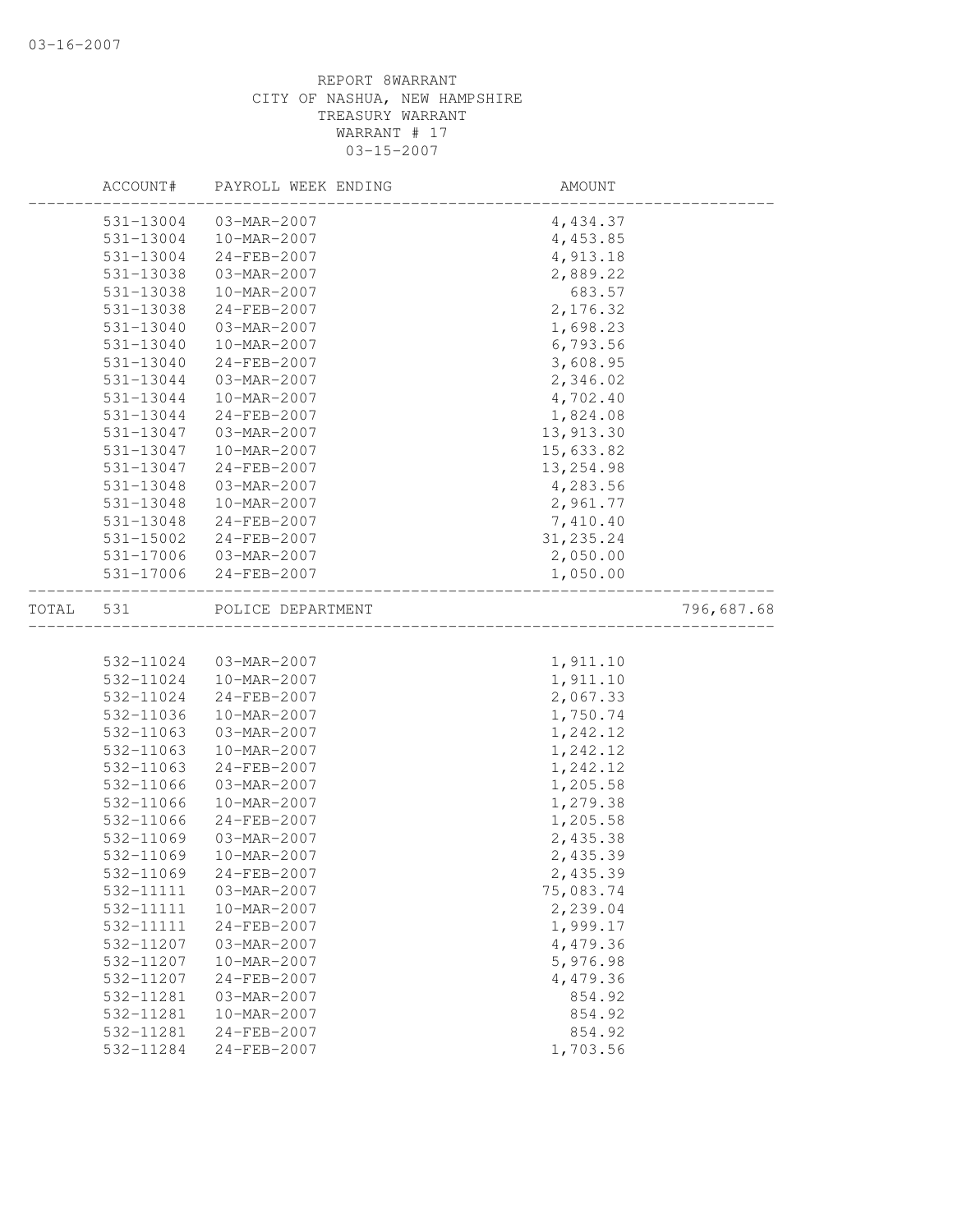| ACCOUNT#  | PAYROLL WEEK ENDING | AMOUNT      |  |
|-----------|---------------------|-------------|--|
| 532-11285 | 03-MAR-2007         | 7,440.49    |  |
| 532-11285 | 10-MAR-2007         | 7,157.37    |  |
| 532-11285 | 24-FEB-2007         | 7,440.49    |  |
| 532-11291 | 03-MAR-2007         | 6,379.81    |  |
| 532-11291 | 10-MAR-2007         | 6, 231.67   |  |
| 532-11291 | 24-FEB-2007         | 6,516.74    |  |
| 532-11298 | 03-MAR-2007         | 986.51      |  |
| 532-11298 | 10-MAR-2007         | 1,246.12    |  |
| 532-11298 | 24-FEB-2007         | 882.67      |  |
| 532-11300 | 03-MAR-2007         | 33, 283. 74 |  |
| 532-11300 | 10-MAR-2007         | 32,876.46   |  |
| 532-11300 | 24-FEB-2007         | 33, 226.46  |  |
| 532-11303 | 03-MAR-2007         | 1,090.35    |  |
| 532-11303 | 10-MAR-2007         | 1,090.35    |  |
| 532-11303 | 24-FEB-2007         | 1,090.35    |  |
| 532-11305 | 03-MAR-2007         | 4,394.44    |  |
| 532-11305 | 10-MAR-2007         | 4,394.44    |  |
| 532-11305 | 24-FEB-2007         | 4,394.44    |  |
| 532-11309 | 03-MAR-2007         | 118,007.75  |  |
| 532-11309 | 10-MAR-2007         | 96,229.62   |  |
| 532-11309 | 24-FEB-2007         | 99, 772.73  |  |
| 532-11660 | 03-MAR-2007         | 1,385.40    |  |
| 532-11660 | 10-MAR-2007         | 1,385.40    |  |
| 532-11660 | 24-FEB-2007         | 1,385.40    |  |
| 532-11663 | 03-MAR-2007         | 1,344.65    |  |
| 532-11663 | 10-MAR-2007         | 1,344.64    |  |
| 532-11663 | 24-FEB-2007         | 1,344.65    |  |
| 532-11666 | 03-MAR-2007         | 1,331.35    |  |
| 532-11666 | 10-MAR-2007         | 1,331.35    |  |
| 532-11666 | 24-FEB-2007         | 1,331.35    |  |
| 532-11669 | 03-MAR-2007         | 931.77      |  |
| 532-11669 | 24-FEB-2007         | 931.77      |  |
| 532-12070 | 03-MAR-2007         | 27,888.51   |  |
| 532-12070 | 10-MAR-2007         | 15,986.40   |  |
| 532-12070 | $24 - FEB - 2007$   | 16,493.78   |  |
| 532-13003 | 10-MAR-2007         | $-21.45$    |  |
| 532-13003 | 24-FEB-2007         | 263.79      |  |
| 532-13004 | 03-MAR-2007         | 109.74      |  |
| 532-13004 | 10-MAR-2007         | 411.65      |  |
| 532-13004 | 24-FEB-2007         | 272.02      |  |
| 532-13018 | 03-MAR-2007         | 1,079.24    |  |
| 532-13018 | 10-MAR-2007         | 793.48      |  |
| 532-13018 | 24-FEB-2007         | 854.92      |  |
| 532-13024 | 03-MAR-2007         | 868.50      |  |
| 532-13024 | 10-MAR-2007         | 110.80      |  |
| 532-13024 | $24 - FEB - 2007$   | 332.40      |  |
| 532-13050 | 03-MAR-2007         | 6,450.18    |  |
| 532-13050 | 10-MAR-2007         | 10,122.57   |  |
|           |                     |             |  |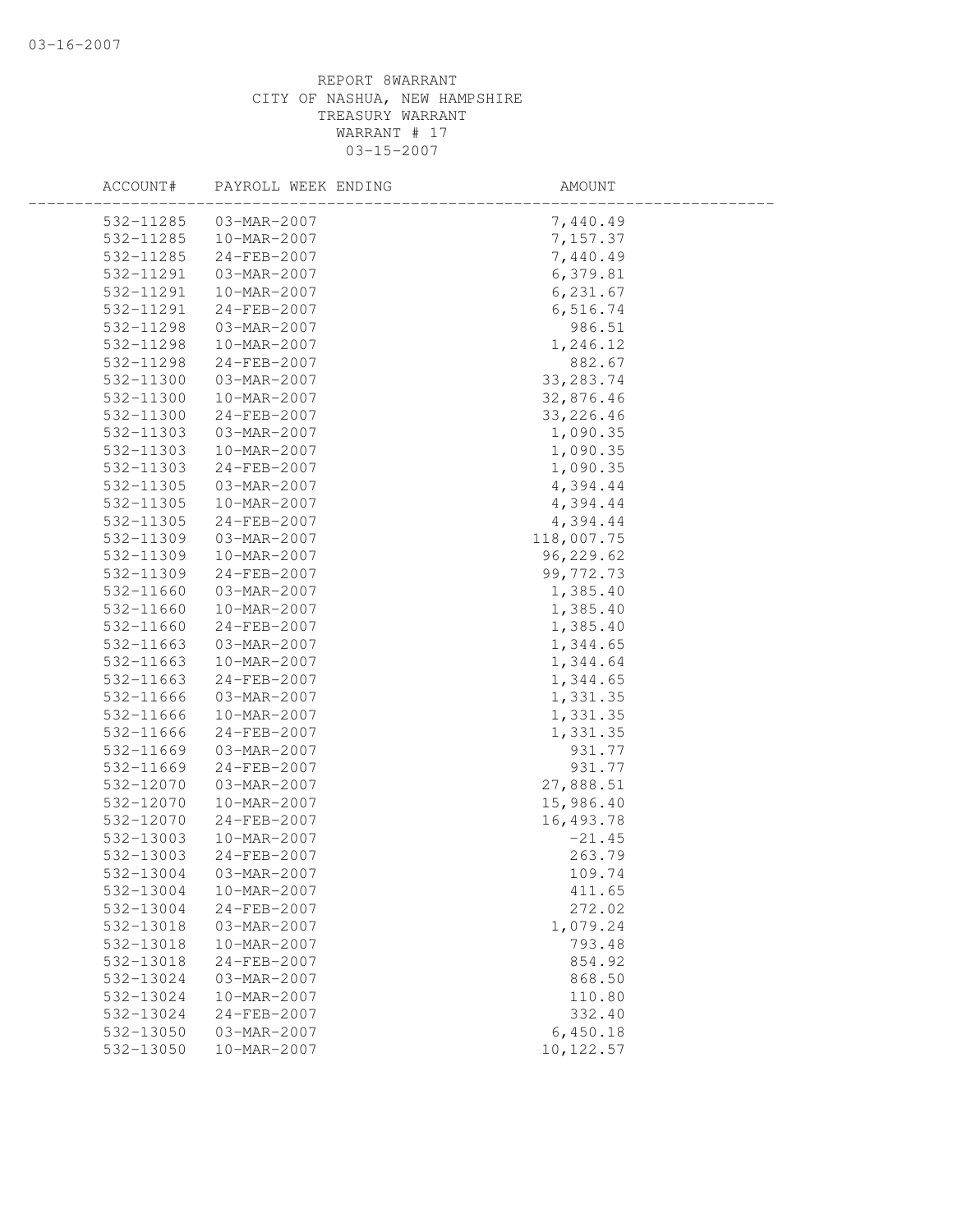| 532-15002<br>24-FEB-2007<br>42,633.59<br>532-19231<br>03-MAR-2007<br>1,154.43<br>532-19231<br>10-MAR-2007<br>1,139.49<br>532-19231<br>24-FEB-2007<br>1,154.43<br>532-19232<br>1,643.93<br>03-MAR-2007<br>1,602.66<br>532-19232<br>10-MAR-2007<br>1,655.02<br>532-19232<br>24-FEB-2007<br>532-19233<br>03-MAR-2007<br>2,637.31<br>2,596.04<br>532-19233<br>10-MAR-2007<br>532-19233<br>24-FEB-2007<br>2,648.40<br>532-19234<br>03-MAR-2007<br>1,669.52<br>532-19234 10-MAR-2007<br>1,643.04<br>532-19234 24-FEB-2007<br>1,680.61<br>TOTAL<br>532<br>FIRE DEPARTMENT<br>535-81023  03-MAR-2007<br>123.07<br>535-81023  10-MAR-2007<br>163.46<br>535-81023 24-FEB-2007<br>96.15<br>382.68<br>535<br>EMERGENCY MANAGEMENT<br>1,272.29<br>536-11178  03-MAR-2007<br>536-11178  10-MAR-2007<br>1,272.29<br>536-11178 24-FEB-2007<br>1,272.29<br>TOTAL<br>536<br>CITYWIDE COMMUNICATIONS<br>541-11008<br>03-MAR-2007<br>629.81<br>541-11008<br>10-MAR-2007<br>629.82<br>629.81<br>541-11008<br>24-FEB-2007<br>541-11048<br>03-MAR-2007<br>888.34<br>541-11048<br>10-MAR-2007<br>888.34<br>541-11048<br>$24 - FEB - 2007$<br>888.34<br>541-11104<br>03-MAR-2007<br>914.99<br>541-11104<br>10-MAR-2007<br>914.99<br>914.99<br>541-11104<br>24-FEB-2007<br>03-MAR-2007<br>541-11240<br>1,763.87<br>541-11240<br>10-MAR-2007<br>1,411.10<br>24-FEB-2007<br>1,763.87<br>541-11240<br>541-11346<br>03-MAR-2007<br>412.41<br>412.41<br>541-11346<br>10-MAR-2007<br>24-FEB-2007<br>618.62<br>541-11346 |       | ACCOUNT# | PAYROLL WEEK ENDING | AMOUNT |            |
|-----------------------------------------------------------------------------------------------------------------------------------------------------------------------------------------------------------------------------------------------------------------------------------------------------------------------------------------------------------------------------------------------------------------------------------------------------------------------------------------------------------------------------------------------------------------------------------------------------------------------------------------------------------------------------------------------------------------------------------------------------------------------------------------------------------------------------------------------------------------------------------------------------------------------------------------------------------------------------------------------------------------------------------------------------------------------------------------------------------------------------------------------------------------------------------------------------------------------------------------------------------------------------------------------------------------------------------------------------------------------------------------------------------------------------------------------------------------------------------------|-------|----------|---------------------|--------|------------|
|                                                                                                                                                                                                                                                                                                                                                                                                                                                                                                                                                                                                                                                                                                                                                                                                                                                                                                                                                                                                                                                                                                                                                                                                                                                                                                                                                                                                                                                                                         |       |          |                     |        |            |
|                                                                                                                                                                                                                                                                                                                                                                                                                                                                                                                                                                                                                                                                                                                                                                                                                                                                                                                                                                                                                                                                                                                                                                                                                                                                                                                                                                                                                                                                                         |       |          |                     |        |            |
|                                                                                                                                                                                                                                                                                                                                                                                                                                                                                                                                                                                                                                                                                                                                                                                                                                                                                                                                                                                                                                                                                                                                                                                                                                                                                                                                                                                                                                                                                         |       |          |                     |        |            |
|                                                                                                                                                                                                                                                                                                                                                                                                                                                                                                                                                                                                                                                                                                                                                                                                                                                                                                                                                                                                                                                                                                                                                                                                                                                                                                                                                                                                                                                                                         |       |          |                     |        |            |
|                                                                                                                                                                                                                                                                                                                                                                                                                                                                                                                                                                                                                                                                                                                                                                                                                                                                                                                                                                                                                                                                                                                                                                                                                                                                                                                                                                                                                                                                                         |       |          |                     |        |            |
|                                                                                                                                                                                                                                                                                                                                                                                                                                                                                                                                                                                                                                                                                                                                                                                                                                                                                                                                                                                                                                                                                                                                                                                                                                                                                                                                                                                                                                                                                         |       |          |                     |        |            |
|                                                                                                                                                                                                                                                                                                                                                                                                                                                                                                                                                                                                                                                                                                                                                                                                                                                                                                                                                                                                                                                                                                                                                                                                                                                                                                                                                                                                                                                                                         |       |          |                     |        |            |
|                                                                                                                                                                                                                                                                                                                                                                                                                                                                                                                                                                                                                                                                                                                                                                                                                                                                                                                                                                                                                                                                                                                                                                                                                                                                                                                                                                                                                                                                                         |       |          |                     |        |            |
|                                                                                                                                                                                                                                                                                                                                                                                                                                                                                                                                                                                                                                                                                                                                                                                                                                                                                                                                                                                                                                                                                                                                                                                                                                                                                                                                                                                                                                                                                         |       |          |                     |        |            |
|                                                                                                                                                                                                                                                                                                                                                                                                                                                                                                                                                                                                                                                                                                                                                                                                                                                                                                                                                                                                                                                                                                                                                                                                                                                                                                                                                                                                                                                                                         |       |          |                     |        |            |
|                                                                                                                                                                                                                                                                                                                                                                                                                                                                                                                                                                                                                                                                                                                                                                                                                                                                                                                                                                                                                                                                                                                                                                                                                                                                                                                                                                                                                                                                                         |       |          |                     |        |            |
|                                                                                                                                                                                                                                                                                                                                                                                                                                                                                                                                                                                                                                                                                                                                                                                                                                                                                                                                                                                                                                                                                                                                                                                                                                                                                                                                                                                                                                                                                         |       |          |                     |        |            |
|                                                                                                                                                                                                                                                                                                                                                                                                                                                                                                                                                                                                                                                                                                                                                                                                                                                                                                                                                                                                                                                                                                                                                                                                                                                                                                                                                                                                                                                                                         |       |          |                     |        |            |
|                                                                                                                                                                                                                                                                                                                                                                                                                                                                                                                                                                                                                                                                                                                                                                                                                                                                                                                                                                                                                                                                                                                                                                                                                                                                                                                                                                                                                                                                                         |       |          |                     |        | 754,945.03 |
|                                                                                                                                                                                                                                                                                                                                                                                                                                                                                                                                                                                                                                                                                                                                                                                                                                                                                                                                                                                                                                                                                                                                                                                                                                                                                                                                                                                                                                                                                         |       |          |                     |        |            |
|                                                                                                                                                                                                                                                                                                                                                                                                                                                                                                                                                                                                                                                                                                                                                                                                                                                                                                                                                                                                                                                                                                                                                                                                                                                                                                                                                                                                                                                                                         |       |          |                     |        |            |
|                                                                                                                                                                                                                                                                                                                                                                                                                                                                                                                                                                                                                                                                                                                                                                                                                                                                                                                                                                                                                                                                                                                                                                                                                                                                                                                                                                                                                                                                                         |       |          |                     |        |            |
|                                                                                                                                                                                                                                                                                                                                                                                                                                                                                                                                                                                                                                                                                                                                                                                                                                                                                                                                                                                                                                                                                                                                                                                                                                                                                                                                                                                                                                                                                         |       |          |                     |        |            |
|                                                                                                                                                                                                                                                                                                                                                                                                                                                                                                                                                                                                                                                                                                                                                                                                                                                                                                                                                                                                                                                                                                                                                                                                                                                                                                                                                                                                                                                                                         | TOTAL |          |                     |        |            |
|                                                                                                                                                                                                                                                                                                                                                                                                                                                                                                                                                                                                                                                                                                                                                                                                                                                                                                                                                                                                                                                                                                                                                                                                                                                                                                                                                                                                                                                                                         |       |          |                     |        |            |
|                                                                                                                                                                                                                                                                                                                                                                                                                                                                                                                                                                                                                                                                                                                                                                                                                                                                                                                                                                                                                                                                                                                                                                                                                                                                                                                                                                                                                                                                                         |       |          |                     |        |            |
|                                                                                                                                                                                                                                                                                                                                                                                                                                                                                                                                                                                                                                                                                                                                                                                                                                                                                                                                                                                                                                                                                                                                                                                                                                                                                                                                                                                                                                                                                         |       |          |                     |        |            |
|                                                                                                                                                                                                                                                                                                                                                                                                                                                                                                                                                                                                                                                                                                                                                                                                                                                                                                                                                                                                                                                                                                                                                                                                                                                                                                                                                                                                                                                                                         |       |          |                     |        | 3,816.87   |
|                                                                                                                                                                                                                                                                                                                                                                                                                                                                                                                                                                                                                                                                                                                                                                                                                                                                                                                                                                                                                                                                                                                                                                                                                                                                                                                                                                                                                                                                                         |       |          |                     |        |            |
|                                                                                                                                                                                                                                                                                                                                                                                                                                                                                                                                                                                                                                                                                                                                                                                                                                                                                                                                                                                                                                                                                                                                                                                                                                                                                                                                                                                                                                                                                         |       |          |                     |        |            |
|                                                                                                                                                                                                                                                                                                                                                                                                                                                                                                                                                                                                                                                                                                                                                                                                                                                                                                                                                                                                                                                                                                                                                                                                                                                                                                                                                                                                                                                                                         |       |          |                     |        |            |
|                                                                                                                                                                                                                                                                                                                                                                                                                                                                                                                                                                                                                                                                                                                                                                                                                                                                                                                                                                                                                                                                                                                                                                                                                                                                                                                                                                                                                                                                                         |       |          |                     |        |            |
|                                                                                                                                                                                                                                                                                                                                                                                                                                                                                                                                                                                                                                                                                                                                                                                                                                                                                                                                                                                                                                                                                                                                                                                                                                                                                                                                                                                                                                                                                         |       |          |                     |        |            |
|                                                                                                                                                                                                                                                                                                                                                                                                                                                                                                                                                                                                                                                                                                                                                                                                                                                                                                                                                                                                                                                                                                                                                                                                                                                                                                                                                                                                                                                                                         |       |          |                     |        |            |
|                                                                                                                                                                                                                                                                                                                                                                                                                                                                                                                                                                                                                                                                                                                                                                                                                                                                                                                                                                                                                                                                                                                                                                                                                                                                                                                                                                                                                                                                                         |       |          |                     |        |            |
|                                                                                                                                                                                                                                                                                                                                                                                                                                                                                                                                                                                                                                                                                                                                                                                                                                                                                                                                                                                                                                                                                                                                                                                                                                                                                                                                                                                                                                                                                         |       |          |                     |        |            |
|                                                                                                                                                                                                                                                                                                                                                                                                                                                                                                                                                                                                                                                                                                                                                                                                                                                                                                                                                                                                                                                                                                                                                                                                                                                                                                                                                                                                                                                                                         |       |          |                     |        |            |
|                                                                                                                                                                                                                                                                                                                                                                                                                                                                                                                                                                                                                                                                                                                                                                                                                                                                                                                                                                                                                                                                                                                                                                                                                                                                                                                                                                                                                                                                                         |       |          |                     |        |            |
|                                                                                                                                                                                                                                                                                                                                                                                                                                                                                                                                                                                                                                                                                                                                                                                                                                                                                                                                                                                                                                                                                                                                                                                                                                                                                                                                                                                                                                                                                         |       |          |                     |        |            |
|                                                                                                                                                                                                                                                                                                                                                                                                                                                                                                                                                                                                                                                                                                                                                                                                                                                                                                                                                                                                                                                                                                                                                                                                                                                                                                                                                                                                                                                                                         |       |          |                     |        |            |
|                                                                                                                                                                                                                                                                                                                                                                                                                                                                                                                                                                                                                                                                                                                                                                                                                                                                                                                                                                                                                                                                                                                                                                                                                                                                                                                                                                                                                                                                                         |       |          |                     |        |            |
|                                                                                                                                                                                                                                                                                                                                                                                                                                                                                                                                                                                                                                                                                                                                                                                                                                                                                                                                                                                                                                                                                                                                                                                                                                                                                                                                                                                                                                                                                         |       |          |                     |        |            |
|                                                                                                                                                                                                                                                                                                                                                                                                                                                                                                                                                                                                                                                                                                                                                                                                                                                                                                                                                                                                                                                                                                                                                                                                                                                                                                                                                                                                                                                                                         |       |          |                     |        |            |
|                                                                                                                                                                                                                                                                                                                                                                                                                                                                                                                                                                                                                                                                                                                                                                                                                                                                                                                                                                                                                                                                                                                                                                                                                                                                                                                                                                                                                                                                                         |       |          |                     |        |            |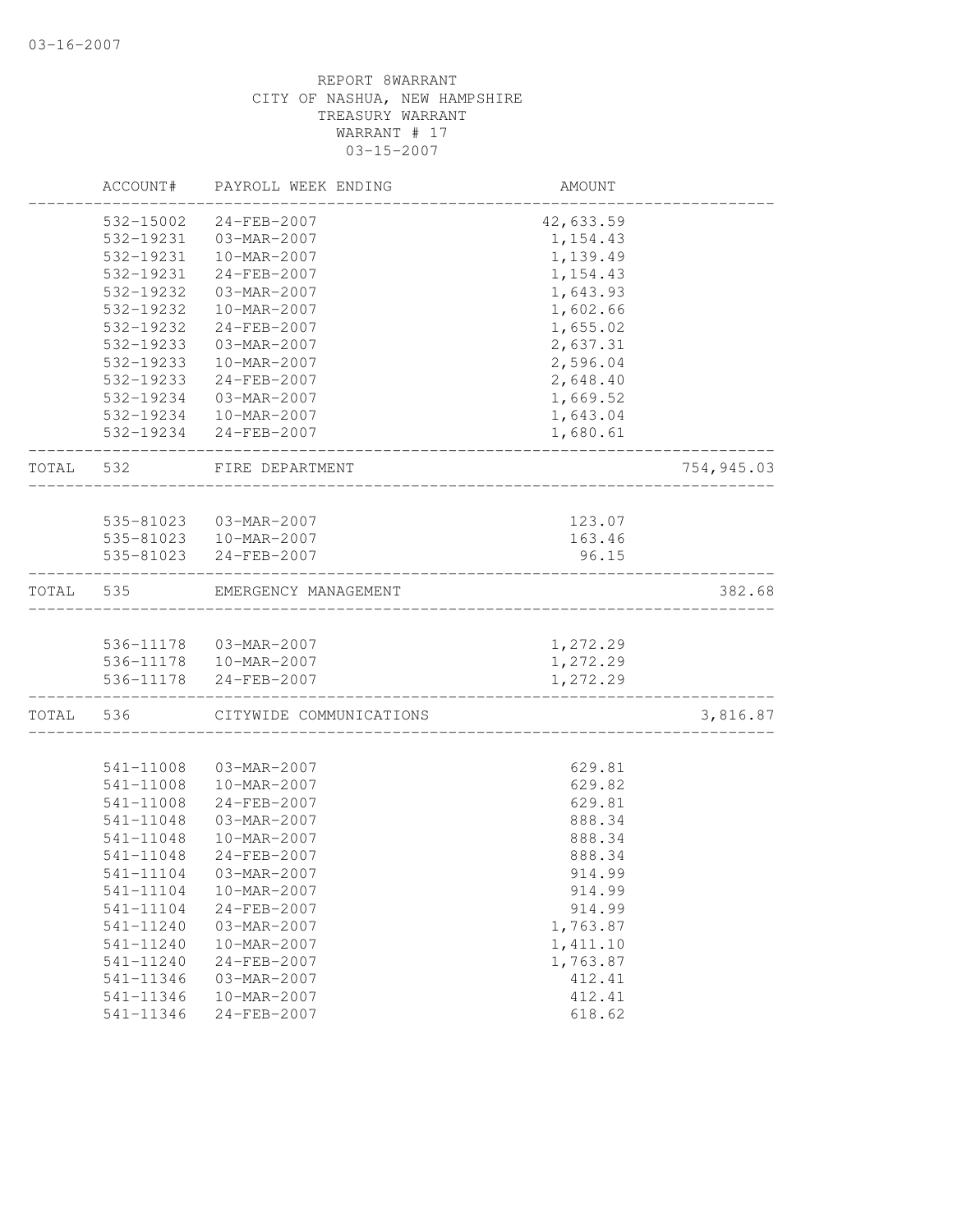|           |           | ACCOUNT# PAYROLL WEEK ENDING                 | AMOUNT                                                       |           |
|-----------|-----------|----------------------------------------------|--------------------------------------------------------------|-----------|
| TOTAL 541 |           | COMMUNITY SERVICES DIVISION                  | ______________________________<br>__________________________ | 13,681.71 |
|           |           |                                              |                                                              |           |
|           | 542-11426 | 03-MAR-2007                                  | 1,103.61                                                     |           |
|           | 542-11426 | 10-MAR-2007                                  | 980.99                                                       |           |
|           | 542-11426 | 24-FEB-2007                                  | 1,226.25                                                     |           |
|           | 542-11584 | 03-MAR-2007                                  | 2,155.77                                                     |           |
|           | 542-11584 | 10-MAR-2007                                  | 2,155.77                                                     |           |
|           | 542-11584 | 24-FEB-2007                                  | 2,578.12                                                     |           |
|           | 542-12109 | 03-MAR-2007                                  | 54.00                                                        |           |
|           | 542-12109 | 10-MAR-2007                                  | 198.00                                                       |           |
|           | 542-12109 | 24-FEB-2007                                  | 90.00                                                        |           |
|           | 542-12582 | 03-MAR-2007                                  | 899.90                                                       |           |
|           |           | 542-12582  10-MAR-2007                       | 899.90                                                       |           |
|           |           | 542-12582 24-FEB-2007                        | 899.90                                                       |           |
| TOTAL 542 |           | COMMUNITY HEALTH<br>________________________ |                                                              | 13,242.21 |
|           |           |                                              |                                                              |           |
|           | 543-11380 | 03-MAR-2007                                  | 840.30                                                       |           |
|           |           | 543-11380  10-MAR-2007                       | 840.29                                                       |           |
|           | 543-11380 | 24-FEB-2007                                  | 840.29                                                       |           |
|           | 543-11438 | 03-MAR-2007                                  | 1,390.27                                                     |           |
|           | 543-11438 | 10-MAR-2007                                  | 1,390.27                                                     |           |
|           | 543-11438 | 24-FEB-2007                                  | 1,390.26                                                     |           |
|           | 543-11601 | 03-MAR-2007                                  | 1,136.10                                                     |           |
|           | 543-11601 | 10-MAR-2007                                  | 1,136.10                                                     |           |
|           | 543-11601 | 24-FEB-2007                                  | 1,136.10                                                     |           |
|           | 543-11602 | 03-MAR-2007                                  | 795.56                                                       |           |
|           | 543-11602 | 10-MAR-2007                                  | 795.56                                                       |           |
|           | 543-11602 | 24-FEB-2007                                  | 795.56                                                       |           |
|           | 543-11604 | 03-MAR-2007                                  | 749.90                                                       |           |
|           | 543-11604 | 10-MAR-2007                                  | 749.90                                                       |           |
|           | 543-11604 | $24 - FEB - 2007$                            | 749.89                                                       |           |
|           | 543-11605 | 03-MAR-2007                                  | 856.19                                                       |           |
|           | 543-11605 | 10-MAR-2007                                  | 856.19                                                       |           |
|           | 543-11605 | 24-FEB-2007                                  | 856.20                                                       |           |
|           |           | TOTAL 543 ENVIRONMENTAL HEALTH DEPT.         |                                                              | 17,304.93 |
|           |           |                                              |                                                              |           |
|           | 544-11008 | 03-MAR-2007                                  | 668.17                                                       |           |
|           | 544-11008 | 10-MAR-2007                                  | 668.17                                                       |           |
|           | 544-11008 | 24-FEB-2007                                  | 668.16                                                       |           |
|           | 544-11099 | 03-MAR-2007                                  | 1,989.89                                                     |           |
|           | 544-11099 | 10-MAR-2007                                  | 1,989.90                                                     |           |
|           | 544-11099 | 24-FEB-2007                                  | 1,989.90                                                     |           |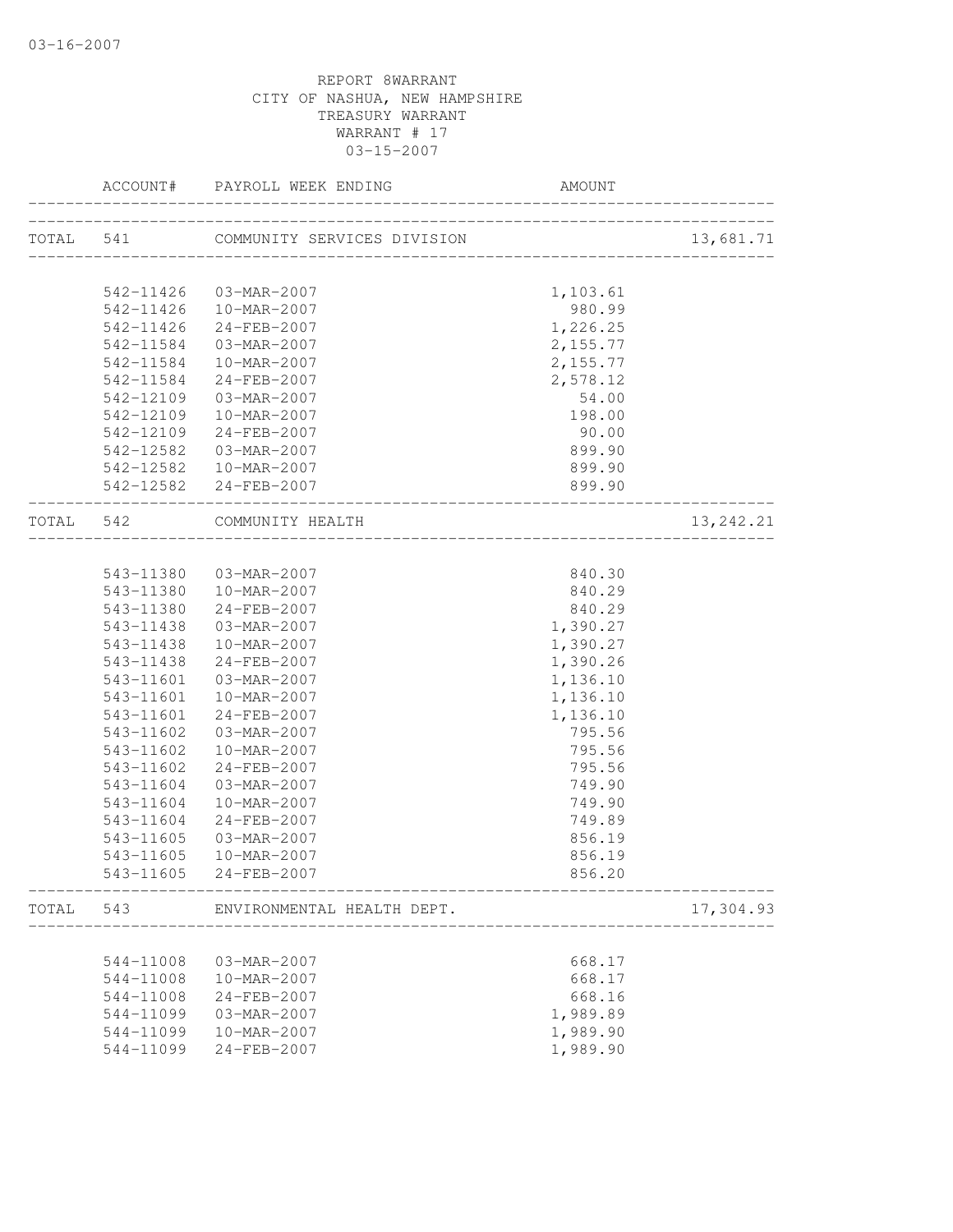|           | ACCOUNT#  | PAYROLL WEEK ENDING                            | AMOUNT   |           |
|-----------|-----------|------------------------------------------------|----------|-----------|
|           | 544-11112 | 03-MAR-2007                                    | 755.51   |           |
|           | 544-11112 | 10-MAR-2007                                    | 755.51   |           |
|           | 544-11112 | 24-FEB-2007                                    | 755.51   |           |
|           | 544-11367 | 03-MAR-2007                                    | 749.90   |           |
|           | 544-11367 | 10-MAR-2007                                    | 749.90   |           |
|           | 544-11367 | 24-FEB-2007                                    | 749.90   |           |
|           | 544-11777 | 03-MAR-2007                                    | 1,167.25 |           |
|           | 544-11777 | 10-MAR-2007                                    | 1,167.25 |           |
|           | 544-11777 | 24-FEB-2007                                    | 1,167.25 |           |
|           | 544-12101 | 03-MAR-2007                                    | 242.92   |           |
|           |           | 544-12101  10-MAR-2007                         | 242.92   |           |
|           |           | 544-12101 24-FEB-2007                          | 242.92   |           |
| TOTAL 544 |           | WELFARE ADMINISTRATION<br>____________________ |          | 16,720.93 |
|           |           |                                                |          |           |
|           | 551-11008 | 03-MAR-2007                                    | 612.62   |           |
|           | 551-11008 | 10-MAR-2007                                    | 612.62   |           |
|           | 551-11008 | 24-FEB-2007                                    | 612.61   |           |
|           | 551-11028 | 03-MAR-2007                                    | 526.86   |           |
|           | 551-11028 | 10-MAR-2007                                    | 526.86   |           |
|           | 551-11028 | 24-FEB-2007                                    | 526.86   |           |
|           | 551-11057 | 03-MAR-2007                                    | 783.39   |           |
|           | 551-11057 | 10-MAR-2007                                    | 783.37   |           |
|           | 551-11057 | 24-FEB-2007                                    | 783.38   |           |
|           | 551-11094 | 03-MAR-2007                                    | 266.72   |           |
|           | 551-11094 | 10-MAR-2007                                    | 266.72   |           |
|           | 551-11094 | 24-FEB-2007                                    | 266.72   |           |
|           | 551-11208 | 03-MAR-2007                                    | 728.76   |           |
|           | 551-11208 | 10-MAR-2007                                    | 728.76   |           |
|           | 551-11208 | 24-FEB-2007                                    | 728.77   |           |
|           | 551-11212 | 03-MAR-2007                                    | 1,313.75 |           |
|           | 551-11212 | 10-MAR-2007                                    | 1,313.75 |           |
|           | 551-11212 | $24 - FEB - 2007$                              | 1,313.75 |           |
|           | 551-11249 | 03-MAR-2007                                    | 1,544.27 |           |
|           | 551-11249 | 10-MAR-2007                                    | 1,544.27 |           |
|           | 551-11249 | 24-FEB-2007                                    | 1,544.27 |           |
|           | 551-11273 | 03-MAR-2007                                    | 2,382.03 |           |
|           | 551-11273 | 10-MAR-2007                                    | 2,382.00 |           |
|           | 551-11273 | 24-FEB-2007                                    | 2,382.01 |           |
|           | 551-11435 | 03-MAR-2007                                    | 825.87   |           |
|           | 551-11435 | 10-MAR-2007                                    | 825.87   |           |
|           | 551-11435 | 24-FEB-2007                                    | 825.87   |           |
|           | 551-11462 | 03-MAR-2007                                    | 919.25   |           |
|           | 551-11462 | 10-MAR-2007                                    | 919.25   |           |
|           | 551-11462 | 24-FEB-2007                                    | 919.25   |           |
|           | 551-11638 | 03-MAR-2007                                    | 1,064.08 |           |
|           | 551-11638 | 10-MAR-2007                                    | 1,064.08 |           |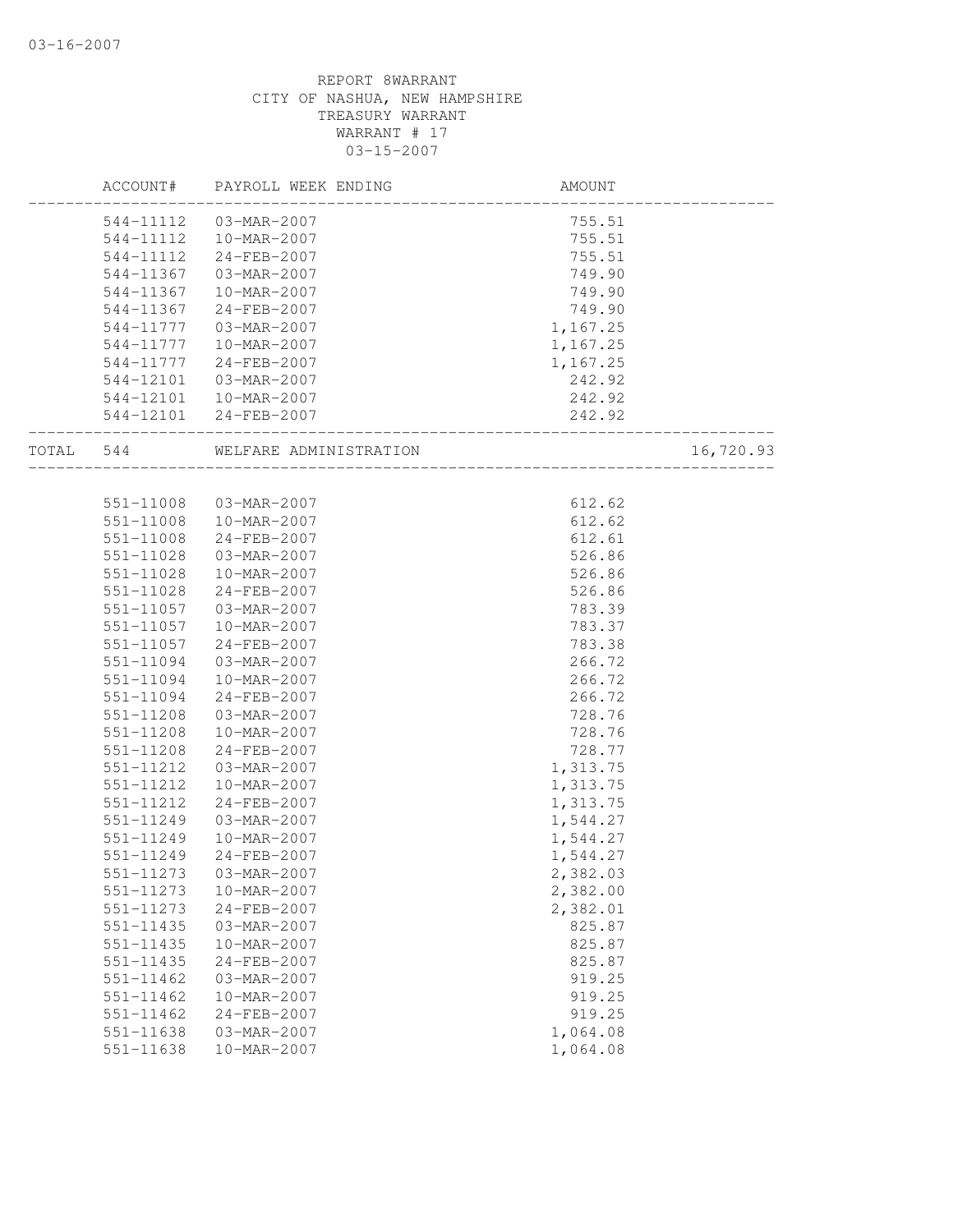| 551-11638 24-FEB-2007<br>1,064.09<br>551-13004 03-MAR-2007<br>102.82<br>551-13004  10-MAR-2007<br>114.39<br>551-13004 24-FEB-2007<br>119.40<br>TOTAL 551 PUBLIC WORKS DIV & ENGINEERING<br>33, 239.34<br>552-11077  03-MAR-2007<br>1,170.18<br>1,170.18<br>552-11077 10-MAR-2007<br>552-11077 24-FEB-2007<br>1,170.19<br>552-11077<br>24-FEB-2007<br>$03 - MAR - 2007$<br>746.80<br>552-11087<br>$10 - MAR - 2007$<br>552-11087<br>8,577.93<br>552-11087 24-FEB-2007<br>746.80<br>552-11143  03-MAR-2007<br>784.00<br>552-11143<br>10-MAR-2007<br>784.00<br>784.00<br>552-11143<br>24-FEB-2007<br>3,604.93<br>552-11324<br>03-MAR-2007<br>3,604.95<br>552-11324<br>10-MAR-2007<br>3,604.95<br>552-11324<br>24-FEB-2007<br>552-11339<br>$03 - \text{MAR} - 2007$<br>1,479.28<br>2,689.60<br>552-11339<br>10-MAR-2007<br>2,689.60<br>552-11339 24-FEB-2007<br>552-11342<br>03-MAR-2007<br>706.00<br>552-11342<br>10-MAR-2007<br>706.00<br>552-11342<br>24-FEB-2007<br>706.00<br>2,352.00<br>552-11343<br>03-MAR-2007<br>2,352.00<br>552-11343<br>10-MAR-2007<br>2,352.00<br>552-11343<br>24-FEB-2007<br>03-MAR-2007<br>4,897.20<br>552-11407<br>10-MAR-2007<br>4,884.00<br>552-11407<br>552-11407<br>24-FEB-2007<br>4,897.20<br>552-11492<br>746.80<br>03-MAR-2007<br>552-11492<br>10-MAR-2007<br>746.80<br>552-11492<br>24-FEB-2007<br>746.80<br>552-11548<br>916.14<br>03-MAR-2007 |
|------------------------------------------------------------------------------------------------------------------------------------------------------------------------------------------------------------------------------------------------------------------------------------------------------------------------------------------------------------------------------------------------------------------------------------------------------------------------------------------------------------------------------------------------------------------------------------------------------------------------------------------------------------------------------------------------------------------------------------------------------------------------------------------------------------------------------------------------------------------------------------------------------------------------------------------------------------------------------------------------------------------------------------------------------------------------------------------------------------------------------------------------------------------------------------------------------------------------------------------------------------------------------------------------------------------------------------------------------------------------------------|
|                                                                                                                                                                                                                                                                                                                                                                                                                                                                                                                                                                                                                                                                                                                                                                                                                                                                                                                                                                                                                                                                                                                                                                                                                                                                                                                                                                                    |
|                                                                                                                                                                                                                                                                                                                                                                                                                                                                                                                                                                                                                                                                                                                                                                                                                                                                                                                                                                                                                                                                                                                                                                                                                                                                                                                                                                                    |
|                                                                                                                                                                                                                                                                                                                                                                                                                                                                                                                                                                                                                                                                                                                                                                                                                                                                                                                                                                                                                                                                                                                                                                                                                                                                                                                                                                                    |
|                                                                                                                                                                                                                                                                                                                                                                                                                                                                                                                                                                                                                                                                                                                                                                                                                                                                                                                                                                                                                                                                                                                                                                                                                                                                                                                                                                                    |
|                                                                                                                                                                                                                                                                                                                                                                                                                                                                                                                                                                                                                                                                                                                                                                                                                                                                                                                                                                                                                                                                                                                                                                                                                                                                                                                                                                                    |
|                                                                                                                                                                                                                                                                                                                                                                                                                                                                                                                                                                                                                                                                                                                                                                                                                                                                                                                                                                                                                                                                                                                                                                                                                                                                                                                                                                                    |
|                                                                                                                                                                                                                                                                                                                                                                                                                                                                                                                                                                                                                                                                                                                                                                                                                                                                                                                                                                                                                                                                                                                                                                                                                                                                                                                                                                                    |
|                                                                                                                                                                                                                                                                                                                                                                                                                                                                                                                                                                                                                                                                                                                                                                                                                                                                                                                                                                                                                                                                                                                                                                                                                                                                                                                                                                                    |
|                                                                                                                                                                                                                                                                                                                                                                                                                                                                                                                                                                                                                                                                                                                                                                                                                                                                                                                                                                                                                                                                                                                                                                                                                                                                                                                                                                                    |
|                                                                                                                                                                                                                                                                                                                                                                                                                                                                                                                                                                                                                                                                                                                                                                                                                                                                                                                                                                                                                                                                                                                                                                                                                                                                                                                                                                                    |
|                                                                                                                                                                                                                                                                                                                                                                                                                                                                                                                                                                                                                                                                                                                                                                                                                                                                                                                                                                                                                                                                                                                                                                                                                                                                                                                                                                                    |
|                                                                                                                                                                                                                                                                                                                                                                                                                                                                                                                                                                                                                                                                                                                                                                                                                                                                                                                                                                                                                                                                                                                                                                                                                                                                                                                                                                                    |
|                                                                                                                                                                                                                                                                                                                                                                                                                                                                                                                                                                                                                                                                                                                                                                                                                                                                                                                                                                                                                                                                                                                                                                                                                                                                                                                                                                                    |
|                                                                                                                                                                                                                                                                                                                                                                                                                                                                                                                                                                                                                                                                                                                                                                                                                                                                                                                                                                                                                                                                                                                                                                                                                                                                                                                                                                                    |
|                                                                                                                                                                                                                                                                                                                                                                                                                                                                                                                                                                                                                                                                                                                                                                                                                                                                                                                                                                                                                                                                                                                                                                                                                                                                                                                                                                                    |
|                                                                                                                                                                                                                                                                                                                                                                                                                                                                                                                                                                                                                                                                                                                                                                                                                                                                                                                                                                                                                                                                                                                                                                                                                                                                                                                                                                                    |
|                                                                                                                                                                                                                                                                                                                                                                                                                                                                                                                                                                                                                                                                                                                                                                                                                                                                                                                                                                                                                                                                                                                                                                                                                                                                                                                                                                                    |
|                                                                                                                                                                                                                                                                                                                                                                                                                                                                                                                                                                                                                                                                                                                                                                                                                                                                                                                                                                                                                                                                                                                                                                                                                                                                                                                                                                                    |
|                                                                                                                                                                                                                                                                                                                                                                                                                                                                                                                                                                                                                                                                                                                                                                                                                                                                                                                                                                                                                                                                                                                                                                                                                                                                                                                                                                                    |
|                                                                                                                                                                                                                                                                                                                                                                                                                                                                                                                                                                                                                                                                                                                                                                                                                                                                                                                                                                                                                                                                                                                                                                                                                                                                                                                                                                                    |
|                                                                                                                                                                                                                                                                                                                                                                                                                                                                                                                                                                                                                                                                                                                                                                                                                                                                                                                                                                                                                                                                                                                                                                                                                                                                                                                                                                                    |
|                                                                                                                                                                                                                                                                                                                                                                                                                                                                                                                                                                                                                                                                                                                                                                                                                                                                                                                                                                                                                                                                                                                                                                                                                                                                                                                                                                                    |
|                                                                                                                                                                                                                                                                                                                                                                                                                                                                                                                                                                                                                                                                                                                                                                                                                                                                                                                                                                                                                                                                                                                                                                                                                                                                                                                                                                                    |
|                                                                                                                                                                                                                                                                                                                                                                                                                                                                                                                                                                                                                                                                                                                                                                                                                                                                                                                                                                                                                                                                                                                                                                                                                                                                                                                                                                                    |
|                                                                                                                                                                                                                                                                                                                                                                                                                                                                                                                                                                                                                                                                                                                                                                                                                                                                                                                                                                                                                                                                                                                                                                                                                                                                                                                                                                                    |
|                                                                                                                                                                                                                                                                                                                                                                                                                                                                                                                                                                                                                                                                                                                                                                                                                                                                                                                                                                                                                                                                                                                                                                                                                                                                                                                                                                                    |
|                                                                                                                                                                                                                                                                                                                                                                                                                                                                                                                                                                                                                                                                                                                                                                                                                                                                                                                                                                                                                                                                                                                                                                                                                                                                                                                                                                                    |
|                                                                                                                                                                                                                                                                                                                                                                                                                                                                                                                                                                                                                                                                                                                                                                                                                                                                                                                                                                                                                                                                                                                                                                                                                                                                                                                                                                                    |
|                                                                                                                                                                                                                                                                                                                                                                                                                                                                                                                                                                                                                                                                                                                                                                                                                                                                                                                                                                                                                                                                                                                                                                                                                                                                                                                                                                                    |
|                                                                                                                                                                                                                                                                                                                                                                                                                                                                                                                                                                                                                                                                                                                                                                                                                                                                                                                                                                                                                                                                                                                                                                                                                                                                                                                                                                                    |
|                                                                                                                                                                                                                                                                                                                                                                                                                                                                                                                                                                                                                                                                                                                                                                                                                                                                                                                                                                                                                                                                                                                                                                                                                                                                                                                                                                                    |
|                                                                                                                                                                                                                                                                                                                                                                                                                                                                                                                                                                                                                                                                                                                                                                                                                                                                                                                                                                                                                                                                                                                                                                                                                                                                                                                                                                                    |
|                                                                                                                                                                                                                                                                                                                                                                                                                                                                                                                                                                                                                                                                                                                                                                                                                                                                                                                                                                                                                                                                                                                                                                                                                                                                                                                                                                                    |
|                                                                                                                                                                                                                                                                                                                                                                                                                                                                                                                                                                                                                                                                                                                                                                                                                                                                                                                                                                                                                                                                                                                                                                                                                                                                                                                                                                                    |
| 552-11548<br>10-MAR-2007<br>916.14                                                                                                                                                                                                                                                                                                                                                                                                                                                                                                                                                                                                                                                                                                                                                                                                                                                                                                                                                                                                                                                                                                                                                                                                                                                                                                                                                 |
| 24-FEB-2007<br>552-11548<br>916.14                                                                                                                                                                                                                                                                                                                                                                                                                                                                                                                                                                                                                                                                                                                                                                                                                                                                                                                                                                                                                                                                                                                                                                                                                                                                                                                                                 |
| 552-11580<br>03-MAR-2007<br>915.39                                                                                                                                                                                                                                                                                                                                                                                                                                                                                                                                                                                                                                                                                                                                                                                                                                                                                                                                                                                                                                                                                                                                                                                                                                                                                                                                                 |
| 552-11580<br>10-MAR-2007<br>915.39                                                                                                                                                                                                                                                                                                                                                                                                                                                                                                                                                                                                                                                                                                                                                                                                                                                                                                                                                                                                                                                                                                                                                                                                                                                                                                                                                 |
| 24-FEB-2007<br>1,029.79<br>552-11580                                                                                                                                                                                                                                                                                                                                                                                                                                                                                                                                                                                                                                                                                                                                                                                                                                                                                                                                                                                                                                                                                                                                                                                                                                                                                                                                               |
| 552-11618<br>03-MAR-2007<br>568.25                                                                                                                                                                                                                                                                                                                                                                                                                                                                                                                                                                                                                                                                                                                                                                                                                                                                                                                                                                                                                                                                                                                                                                                                                                                                                                                                                 |
| 552-11618<br>10-MAR-2007<br>568.25                                                                                                                                                                                                                                                                                                                                                                                                                                                                                                                                                                                                                                                                                                                                                                                                                                                                                                                                                                                                                                                                                                                                                                                                                                                                                                                                                 |
| 552-11618<br>24-FEB-2007<br>568.25                                                                                                                                                                                                                                                                                                                                                                                                                                                                                                                                                                                                                                                                                                                                                                                                                                                                                                                                                                                                                                                                                                                                                                                                                                                                                                                                                 |
| 552-11672<br>03-MAR-2007<br>1,349.79                                                                                                                                                                                                                                                                                                                                                                                                                                                                                                                                                                                                                                                                                                                                                                                                                                                                                                                                                                                                                                                                                                                                                                                                                                                                                                                                               |
| 552-11672<br>10-MAR-2007<br>1,349.78                                                                                                                                                                                                                                                                                                                                                                                                                                                                                                                                                                                                                                                                                                                                                                                                                                                                                                                                                                                                                                                                                                                                                                                                                                                                                                                                               |
| 552-11672<br>24-FEB-2007<br>1,409.21                                                                                                                                                                                                                                                                                                                                                                                                                                                                                                                                                                                                                                                                                                                                                                                                                                                                                                                                                                                                                                                                                                                                                                                                                                                                                                                                               |
| 717.60<br>552-11750<br>03-MAR-2007                                                                                                                                                                                                                                                                                                                                                                                                                                                                                                                                                                                                                                                                                                                                                                                                                                                                                                                                                                                                                                                                                                                                                                                                                                                                                                                                                 |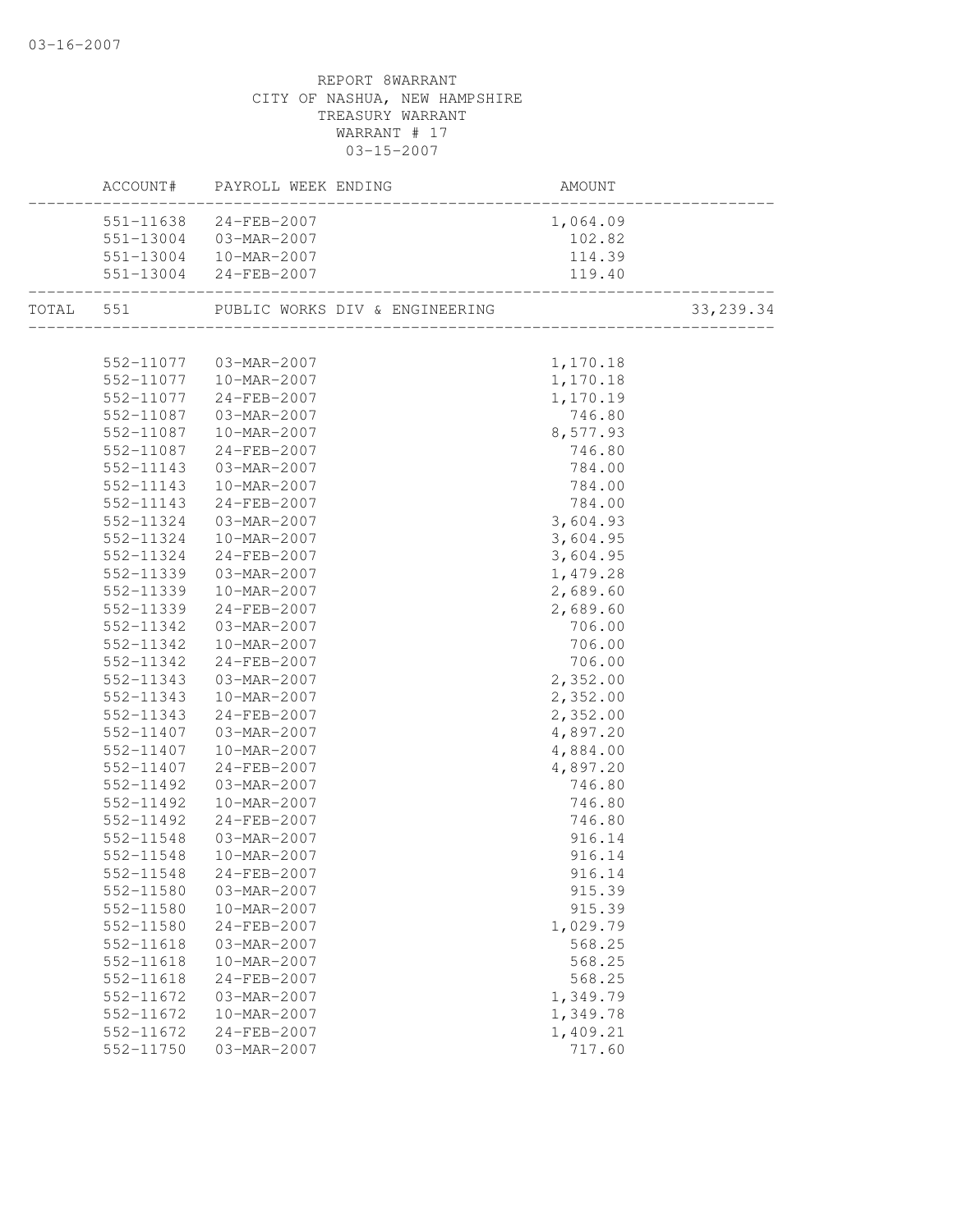|       | ACCOUNT#  | PAYROLL WEEK ENDING    | AMOUNT   |           |
|-------|-----------|------------------------|----------|-----------|
|       | 552-11750 | 10-MAR-2007            | 717.60   |           |
|       | 552-11750 | 24-FEB-2007            | 717.61   |           |
|       | 552-13004 | 03-MAR-2007            | 1,102.86 |           |
|       | 552-13004 | 10-MAR-2007            | 236.60   |           |
|       | 552-13004 | 24-FEB-2007            | 236.60   |           |
|       | 552-13009 | 03-MAR-2007            | 1,058.54 |           |
|       | 552-13009 | 24-FEB-2007            | 633.95   |           |
|       | 552-13067 | 03-MAR-2007            | 112.92   |           |
|       | 552-13067 | 10-MAR-2007            | 1,789.82 |           |
|       |           | 552-13067 24-FEB-2007  | 1,641.28 |           |
|       |           | 552-59050  10-MAR-2007 | 815.00   |           |
| TOTAL | 552       | PARKS AND RECREATION   |          | 80,903.09 |
|       |           |                        |          |           |
|       | 553-11041 | 03-MAR-2007            | 897.56   |           |
|       | 553-11041 | 10-MAR-2007            | 897.56   |           |
|       | 553-11041 | 24-FEB-2007            | 897.55   |           |
|       | 553-11078 | 03-MAR-2007            | 1,353.16 |           |
|       | 553-11078 | 10-MAR-2007            | 1,353.16 |           |
|       | 553-11078 | 24-FEB-2007            | 1,353.16 |           |
|       | 553-11098 | 03-MAR-2007            | 937.65   |           |
|       | 553-11098 | 10-MAR-2007            | 955.09   |           |
|       | 553-11098 | 24-FEB-2007            | 937.65   |           |
|       | 553-11192 | 03-MAR-2007            | 833.00   |           |
|       | 553-11192 | 10-MAR-2007            | 833.01   |           |
|       | 553-11192 | 24-FEB-2007            | 833.01   |           |
|       | 553-11279 | 03-MAR-2007            | 5,488.00 |           |
|       | 553-11279 | 10-MAR-2007            | 5,488.00 |           |
|       | 553-11279 | 24-FEB-2007            | 5,468.40 |           |
|       | 553-11327 | 03-MAR-2007            | 3,604.95 |           |
|       | 553-11327 | 10-MAR-2007            | 3,633.34 |           |
|       | 553-11327 | $24 - FEB - 2007$      | 3,604.97 |           |
|       | 553-11336 | 03-MAR-2007            | 967.45   |           |
|       | 553-11336 | 10-MAR-2007            | 967.44   |           |
|       | 553-11336 | 24-FEB-2007            | 967.45   |           |
|       | 553-11375 | 03-MAR-2007            | 2,017.20 |           |
|       | 553-11375 | 10-MAR-2007            | 2,689.60 |           |
|       | 553-11375 | 24-FEB-2007            | 1,748.24 |           |
|       | 553-11465 | 03-MAR-2007            | 3,002.08 |           |
|       | 553-11465 | 10-MAR-2007            | 2,982.53 |           |
|       | 553-11465 | 24-FEB-2007            | 2,987.20 |           |
|       | 553-11474 | 03-MAR-2007            | 4,208.00 |           |
|       | 553-11474 | 10-MAR-2007            | 4,231.57 |           |
|       | 553-11474 | 24-FEB-2007            | 4,231.57 |           |
|       | 553-11475 | 03-MAR-2007            | 1,728.37 |           |
|       | 553-11475 | 10-MAR-2007            | 1,704.80 |           |
|       | 553-11475 | 24-FEB-2007            | 1,700.00 |           |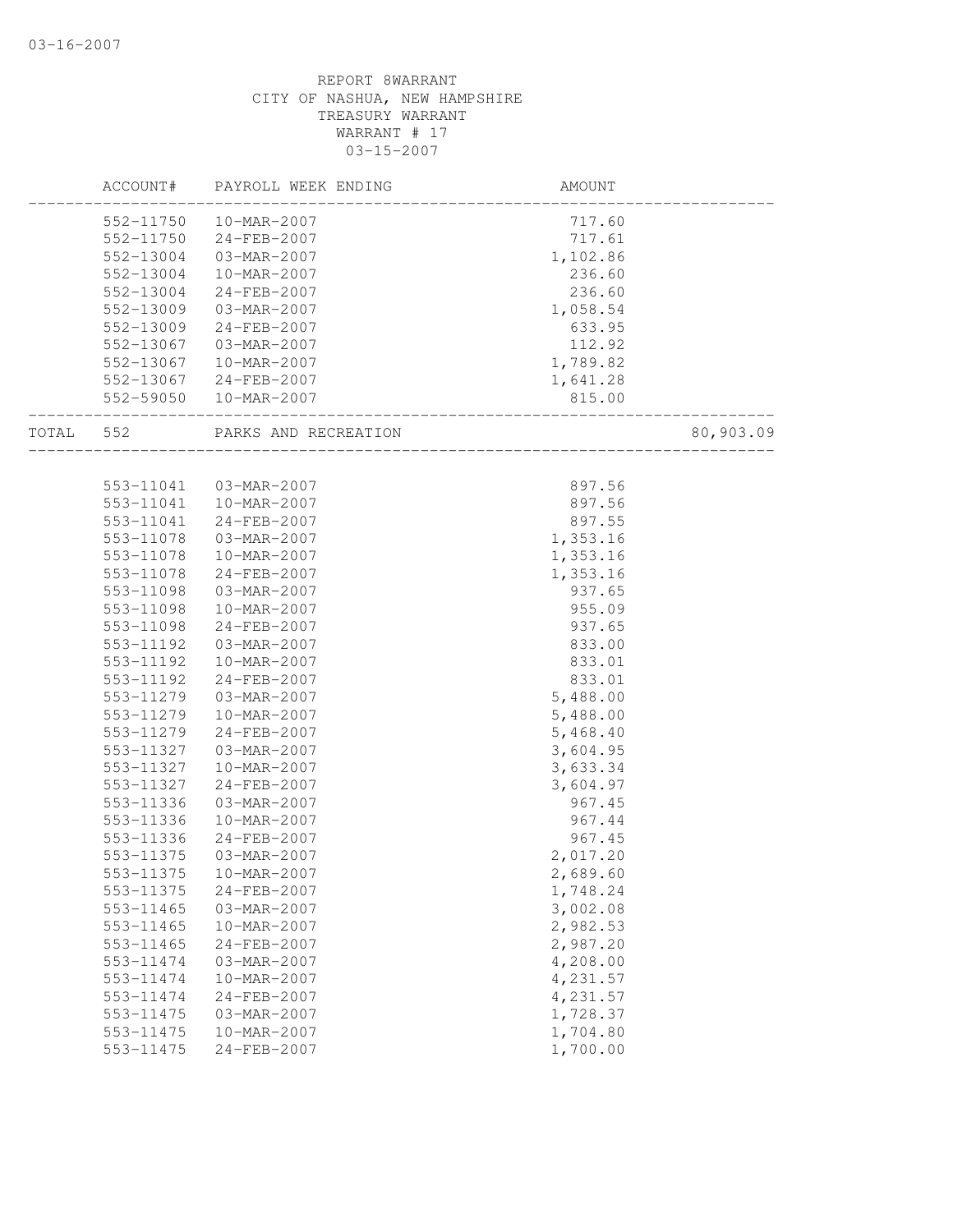|       | ACCOUNT#  | PAYROLL WEEK ENDING | AMOUNT     |            |
|-------|-----------|---------------------|------------|------------|
|       | 553-11630 | 03-MAR-2007         | 1,435.20   |            |
|       | 553-11630 | 10-MAR-2007         | 1,436.53   |            |
|       | 553-11630 | 24-FEB-2007         | 1,435.20   |            |
|       | 553-11631 | 03-MAR-2007         | 709.60     |            |
|       | 553-11631 | 10-MAR-2007         | 709.60     |            |
|       | 553-11648 | 03-MAR-2007         | 732.24     |            |
|       | 553-11648 | 10-MAR-2007         | 732.24     |            |
|       | 553-11648 | $24 - FEB - 2007$   | 732.24     |            |
|       | 553-11678 | 03-MAR-2007         | 1,515.40   |            |
|       | 553-11678 | 10-MAR-2007         | 1,515.40   |            |
|       | 553-11678 | 24-FEB-2007         | 1,515.40   |            |
|       | 553-11759 | 03-MAR-2007         | 11,535.52  |            |
|       | 553-11759 | 10-MAR-2007         | 11,525.88  |            |
|       | 553-11759 | 24-FEB-2007         | 11,769.93  |            |
|       | 553-11768 | 03-MAR-2007         | 713.60     |            |
|       | 553-11768 | 10-MAR-2007         | 713.60     |            |
|       | 553-11768 | 24-FEB-2007         | 713.60     |            |
|       | 553-11771 | 03-MAR-2007         | 1,683.20   |            |
|       | 553-11771 | 10-MAR-2007         | 1,683.20   |            |
|       | 553-11771 | 24-FEB-2007         | 1,683.20   |            |
|       | 553-12128 | 03-MAR-2007         | 295.50     |            |
|       | 553-12128 | 10-MAR-2007         | 246.23     |            |
|       | 553-12128 | 24-FEB-2007         | 310.88     |            |
|       | 553-13004 | 03-MAR-2007         | 1,358.04   |            |
|       | 553-13004 | 10-MAR-2007         | 1,509.29   |            |
|       | 553-13004 | 24-FEB-2007         | 1,656.36   |            |
|       | 553-13009 | 03-MAR-2007         | 20,952.65  |            |
|       | 553-13009 | 10-MAR-2007         | 4,429.88   |            |
|       | 553-13009 | 24-FEB-2007         | 29, 187.41 |            |
|       | 553-13901 | 03-MAR-2007         | 9,127.82   |            |
|       | 553-13901 | 10-MAR-2007         | 9,910.94   |            |
|       | 553-13901 | 24-FEB-2007         | 9,491.77   |            |
|       | 553-17004 | 03-MAR-2007         | 700.00     |            |
|       | 553-17004 | 10-MAR-2007         | 700.00     |            |
|       | 553-17008 | 24-FEB-2007         | 900.00     |            |
|       | 553-17010 | 24-FEB-2007         | 1,100.00   |            |
| TOTAL | 553       | STREET DEPARTMENT   |            | 221,870.27 |
|       |           |                     |            |            |
|       | 555-11024 | 03-MAR-2007         | 663.48     |            |
|       | 555-11024 | 10-MAR-2007         | 663.48     |            |
|       | 555-11024 | 24-FEB-2007         | 663.48     |            |
|       | 555-11058 | 03-MAR-2007         | 888.73     |            |
|       | 555-11058 | 10-MAR-2007         | 888.73     |            |
|       | 555-11058 | 24-FEB-2007         | 888.73     |            |
|       | 555-11461 | 03-MAR-2007         | 1,349.78   |            |
|       | 555-11461 | 10-MAR-2007         | 1,349.79   |            |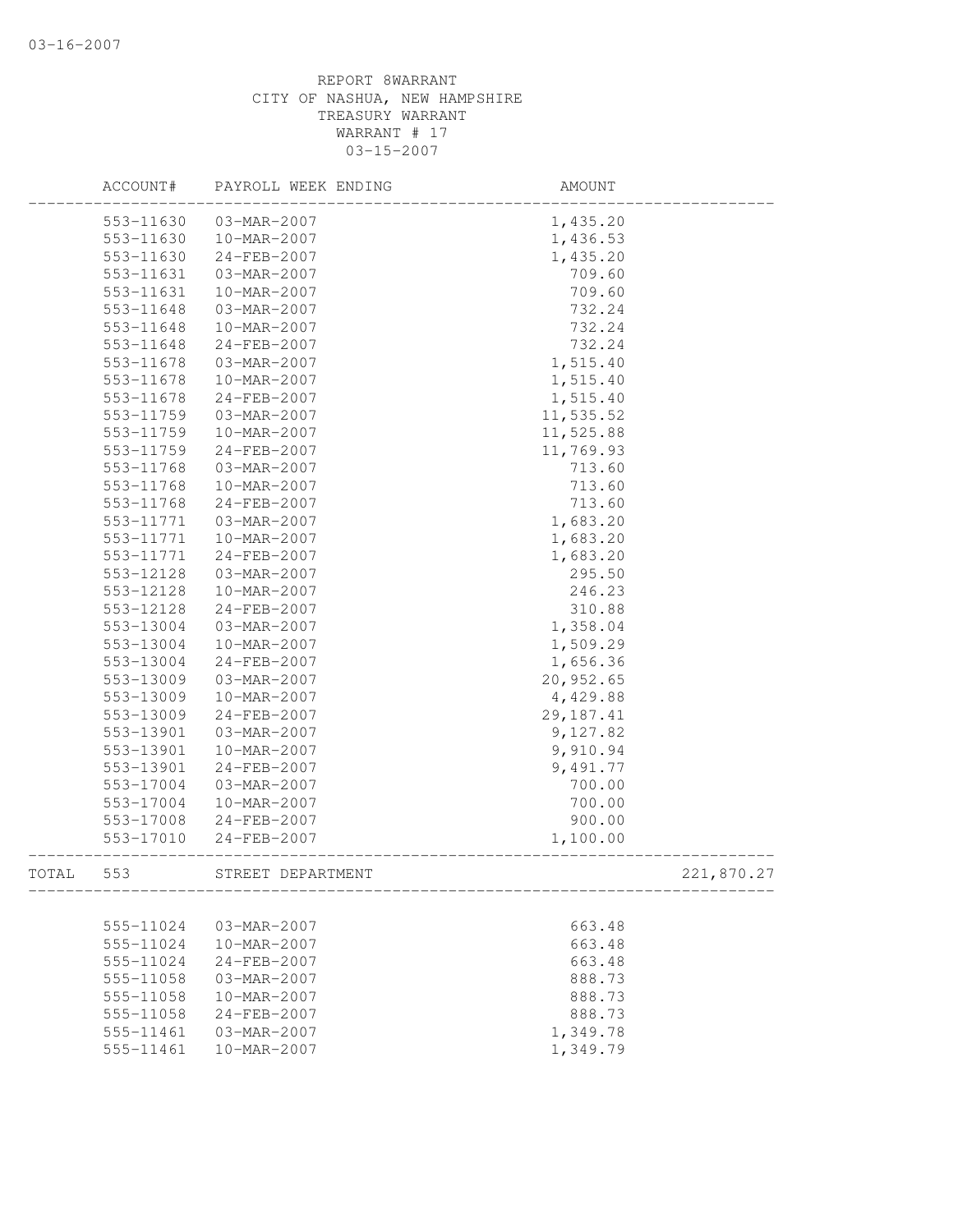|       | ACCOUNT#      | PAYROLL WEEK ENDING                   | AMOUNT           |            |
|-------|---------------|---------------------------------------|------------------|------------|
|       | 555-11461     | 24-FEB-2007                           | 1,349.78         |            |
|       | 555-11505     | 03-MAR-2007                           | 1,170.19         |            |
|       | 555-11505     | 10-MAR-2007                           | 1,170.18         |            |
|       | 555-11505     | 24-FEB-2007                           | 1,170.19         |            |
|       | 555-11639     | 03-MAR-2007                           | 746.80           |            |
|       | 555-11639     | 10-MAR-2007                           | 746.80           |            |
|       | 555-11639     | 24-FEB-2007                           | 746.80           |            |
|       | 555-11640     | 03-MAR-2007                           | 559.57           |            |
|       | 555-11640     | 10-MAR-2007                           | 695.60           |            |
|       | 555-11640     | 24-FEB-2007                           | 695.60           |            |
|       | 555-11738     | 03-MAR-2007                           | 880.00           |            |
|       | 555-11738     | 10-MAR-2007                           | 880.00           |            |
|       | 555-11738     | 24-FEB-2007                           | 880.00           |            |
|       | 555-11745     | 03-MAR-2007                           | 738.80           |            |
|       | 555-11745     | 10-MAR-2007                           | 738.80           |            |
|       | 555-11745     | 24-FEB-2007                           | 738.80           |            |
|       | 555-11746     | 03-MAR-2007                           | 999.84           |            |
|       | 555-11746     | 10-MAR-2007                           | 999.84           |            |
|       | 555-11746     | $24 - FEB - 2007$                     | 999.84           |            |
|       | 555-13004     | 03-MAR-2007                           | 197.30           |            |
|       | 555-13004     | 10-MAR-2007                           | 500.36           |            |
|       | 555-13004     | 24-FEB-2007                           | 380.12           |            |
| TOTAL | 555           | TRAFFIC DEPARTMENT                    |                  | 25, 341.41 |
|       |               |                                       |                  |            |
|       | 557-11161     | 03-MAR-2007                           | 746.80           |            |
|       | 557-11161     | 10-MAR-2007                           | 746.80           |            |
|       | 557-11161     | 24-FEB-2007                           | 746.80           |            |
|       |               | 557-13009 03-MAR-2007                 | 63.01            |            |
|       | 557-13009     | 24-FEB-2007                           | 259.04           |            |
| TOTAL | 557           | PARKING LOTS                          |                  | 2,562.45   |
|       |               |                                       |                  |            |
|       |               | 561-11345  03-MAR-2007<br>10-MAR-2007 | 1,199.60         |            |
|       | 561-11345     |                                       | 1,199.60         |            |
|       | 561-11345     | 24-FEB-2007                           | 1,199.60         |            |
|       | 561-11651     | 03-MAR-2007                           | 751.62<br>751.62 |            |
|       | $561 - 11651$ | 10-MAR-2007                           |                  |            |
|       | 561-11651     | 24-FEB-2007                           | 751.62           |            |
|       | 561-11658     | 03-MAR-2007                           | 915.39           |            |
|       | 561-11658     | 10-MAR-2007                           | 915.39           |            |
|       | 561-11658     | 24-FEB-2007                           | 915.39           |            |
| TOTAL | 561           | EDGEWOOD CEMETERY                     |                  | 8,599.83   |
|       |               |                                       |                  |            |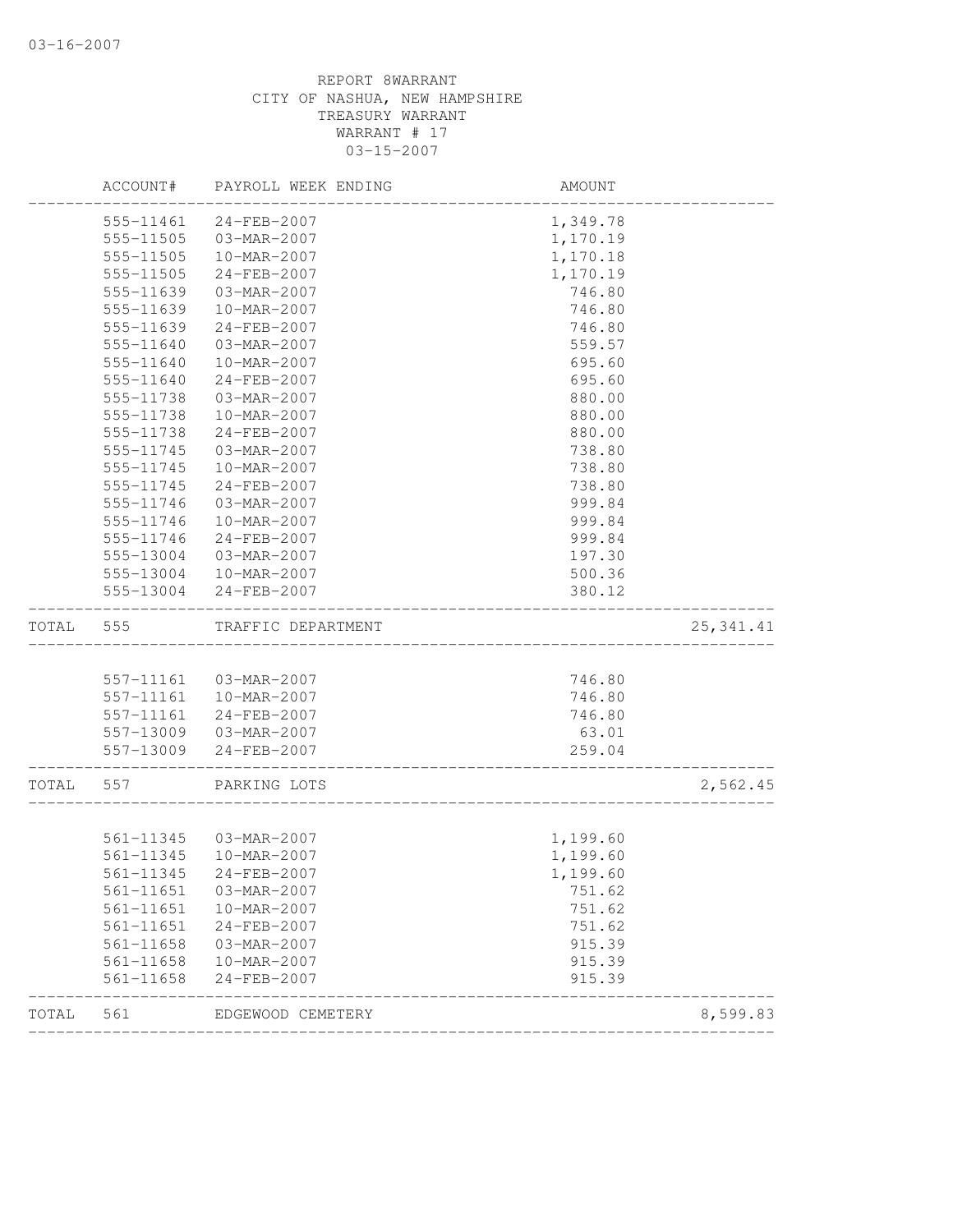|       | ACCOUNT#               | PAYROLL WEEK ENDING      | AMOUNT           |          |
|-------|------------------------|--------------------------|------------------|----------|
|       | 563-11345              | 03-MAR-2007              | 1,033.45         |          |
|       | 563-11345              | 10-MAR-2007              | 1,033.45         |          |
|       | 563-11345              | 24-FEB-2007              | 1,033.44         |          |
|       | 563-11651              | 03-MAR-2007              | 687.84           |          |
|       | 563-11651              | $10 - \text{MAR} - 2007$ | 687.84           |          |
|       | 563-11651              | 24-FEB-2007              | 687.84           |          |
|       | 563-11657              | 03-MAR-2007              | 862.84           |          |
|       | 563-11657              | 10-MAR-2007              | 862.84           |          |
|       |                        | 563-11657 24-FEB-2007    | 862.85           |          |
|       |                        | 563-13004  10-MAR-2007   | 90.28            |          |
| TOTAL | 563                    | WOODLAWN CEMETERY        |                  | 7,842.67 |
|       |                        |                          |                  |          |
|       | 571-11174<br>571-11174 | 03-MAR-2007              | 773.33           |          |
|       |                        | 10-MAR-2007              | 773.33<br>773.33 |          |
|       | 571-11174              | 24-FEB-2007              |                  |          |
|       | 571-11237              | 03-MAR-2007              | 1,816.79         |          |
|       |                        | 571-11237  10-MAR-2007   | 1,816.79         |          |
|       | 571-11237              | 24-FEB-2007              | 1,816.79         |          |
| TOTAL | 571                    | COMMUNITY DEVELOPMENT    |                  | 7,770.36 |
|       |                        |                          |                  |          |
|       | 572-11024              | 03-MAR-2007              | 457.57           |          |
|       | 572-11024              | 10-MAR-2007              | 457.57           |          |
|       | 572-11024              | 24-FEB-2007              | 457.56           |          |
|       | 572-11215              | 03-MAR-2007              | 3,359.48         |          |
|       | 572-11215              | 10-MAR-2007              | 3,359.49         |          |
|       | 572-11215              | 24-FEB-2007              | 3,359.48         |          |
|       | 572-11238              | 03-MAR-2007              | 750.83           |          |
|       | 572-11238              | 10-MAR-2007              | 750.83           |          |
|       | 572-11238              | 24-FEB-2007              | 750.83           |          |
|       | 572-11450              | 03-MAR-2007              | 1,560.86         |          |
|       | 572-11450              | 10-MAR-2007              | 1,560.87         |          |
|       | 572-11450              | $24 - FEB - 2007$        | 1,560.87         |          |
|       | 572-11522              | 03-MAR-2007              | 742.35           |          |
|       | 572-11522              | 10-MAR-2007              | 742.35           |          |
|       | 572-11522              | 24-FEB-2007              | 742.35           |          |
|       | 572-11525              | 03-MAR-2007              | 916.14           |          |
|       | 572-11525              | 10-MAR-2007              | 916.14           |          |
|       | 572-11525              | 24-FEB-2007              | 916.14           |          |
|       | 572-58005              | 03-MAR-2007              | 100.00           |          |
|       | 572-58005              | 10-MAR-2007              | 100.00           |          |
|       | 572-58005              | 24-FEB-2007              | 200.00           |          |
|       | 572-98045              | 03-MAR-2007              | 138.67           |          |
|       | 572-98045              | 10-MAR-2007              | 38.67            |          |
|       | 572-98045              | 24-FEB-2007              | 77.32            |          |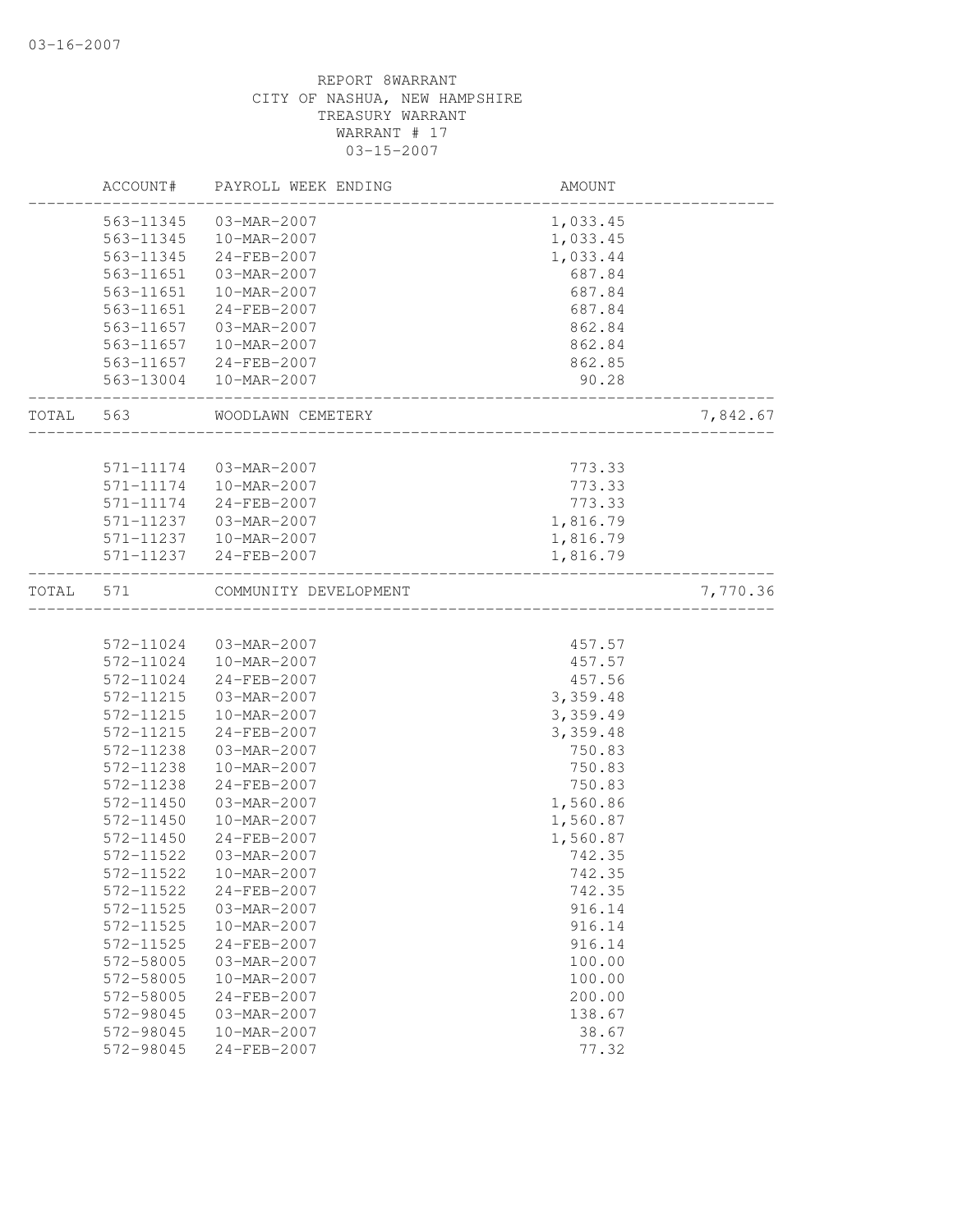|           |                           | ACCOUNT# PAYROLL WEEK ENDING                    | AMOUNT                   |            |
|-----------|---------------------------|-------------------------------------------------|--------------------------|------------|
|           |                           | 572-98046  10-MAR-2007<br>572-98046 24-FEB-2007 | 125.00<br>100.00         |            |
| TOTAL 572 |                           | PLANNING DEPARTMENT                             | ________________________ | 24, 241.37 |
|           |                           |                                                 |                          |            |
|           |                           | 573-11444  03-MAR-2007                          | 1,373.56                 |            |
|           |                           | 573-11444  10-MAR-2007                          | 1,373.56                 |            |
|           |                           | 573-11444 24-FEB-2007                           | 1,373.56                 |            |
|           |                           | 573-12029 03-MAR-2007                           | 300.65                   |            |
|           |                           | 573-12029  10-MAR-2007                          | 300.64                   |            |
|           |                           | 573-12029 24-FEB-2007                           | 300.64                   |            |
|           | _________________________ | TOTAL 573 ECONOMIC DEVELOPMENT                  | ________________________ | 5,022.61   |
|           |                           |                                                 | _____________________    |            |
|           |                           | 575-11032  03-MAR-2007                          | 643.17                   |            |
|           |                           | 575-11032  10-MAR-2007                          | 643.17                   |            |
|           |                           | 575-11032 24-FEB-2007                           | 643.16                   |            |
|           | 575-11062                 | 03-MAR-2007                                     | 559.14                   |            |
|           |                           | 575-11062  10-MAR-2007                          | 559.14                   |            |
|           | 575-11062                 | 24-FEB-2007                                     | 559.14                   |            |
|           | 575-11189                 | 03-MAR-2007                                     | 981.93                   |            |
|           | 575-11189                 | 10-MAR-2007                                     | 981.93                   |            |
|           | 575-11189                 | 24-FEB-2007                                     | 981.93                   |            |
|           | 575-11246                 | 03-MAR-2007                                     | 1,816.79                 |            |
|           | 575-11246                 | 10-MAR-2007                                     | 255.26                   |            |
|           | 575-11246                 | 24-FEB-2007                                     | 1,816.79                 |            |
|           | 575-11387                 | 03-MAR-2007                                     | 5,320.89                 |            |
|           | 575-11387                 | 10-MAR-2007                                     | 5,320.90                 |            |
|           | 575-11387                 | 24-FEB-2007                                     | 5,320.92                 |            |
|           | 575-11393                 | 03-MAR-2007                                     | 3,321.62                 |            |
|           | 575-11393                 | 10-MAR-2007                                     | 3,321.62                 |            |
|           | 575-11393                 | 24-FEB-2007                                     | 3,321.62                 |            |
|           | 575-11400                 | 03-MAR-2007                                     | 6,994.85                 |            |
|           | 575-11400                 | 10-MAR-2007                                     | 6,994.86                 |            |
|           | 575-11400                 | 24-FEB-2007                                     | 6,994.85                 |            |
|           | 575-11401                 | 03-MAR-2007                                     | 4,595.33                 |            |
|           | 575-11401                 | 10-MAR-2007                                     | 4,595.33                 |            |
|           | 575-11401                 | 24-FEB-2007                                     | 4,595.33                 |            |
|           | 575-11403                 | 03-MAR-2007                                     | 772.39                   |            |
|           | 575-11403                 | 10-MAR-2007                                     | 772.39                   |            |
|           | 575-11403                 | 24-FEB-2007                                     | 772.39                   |            |
|           | 575-11404                 | 03-MAR-2007                                     | 694.68                   |            |
|           | 575-11404                 | 10-MAR-2007                                     | 694.68                   |            |
|           | 575-11404                 | 24-FEB-2007                                     | 694.68                   |            |
|           | 575-12087                 | 03-MAR-2007                                     | 421.07                   |            |
|           | 575-12087                 | 10-MAR-2007                                     | 421.07                   |            |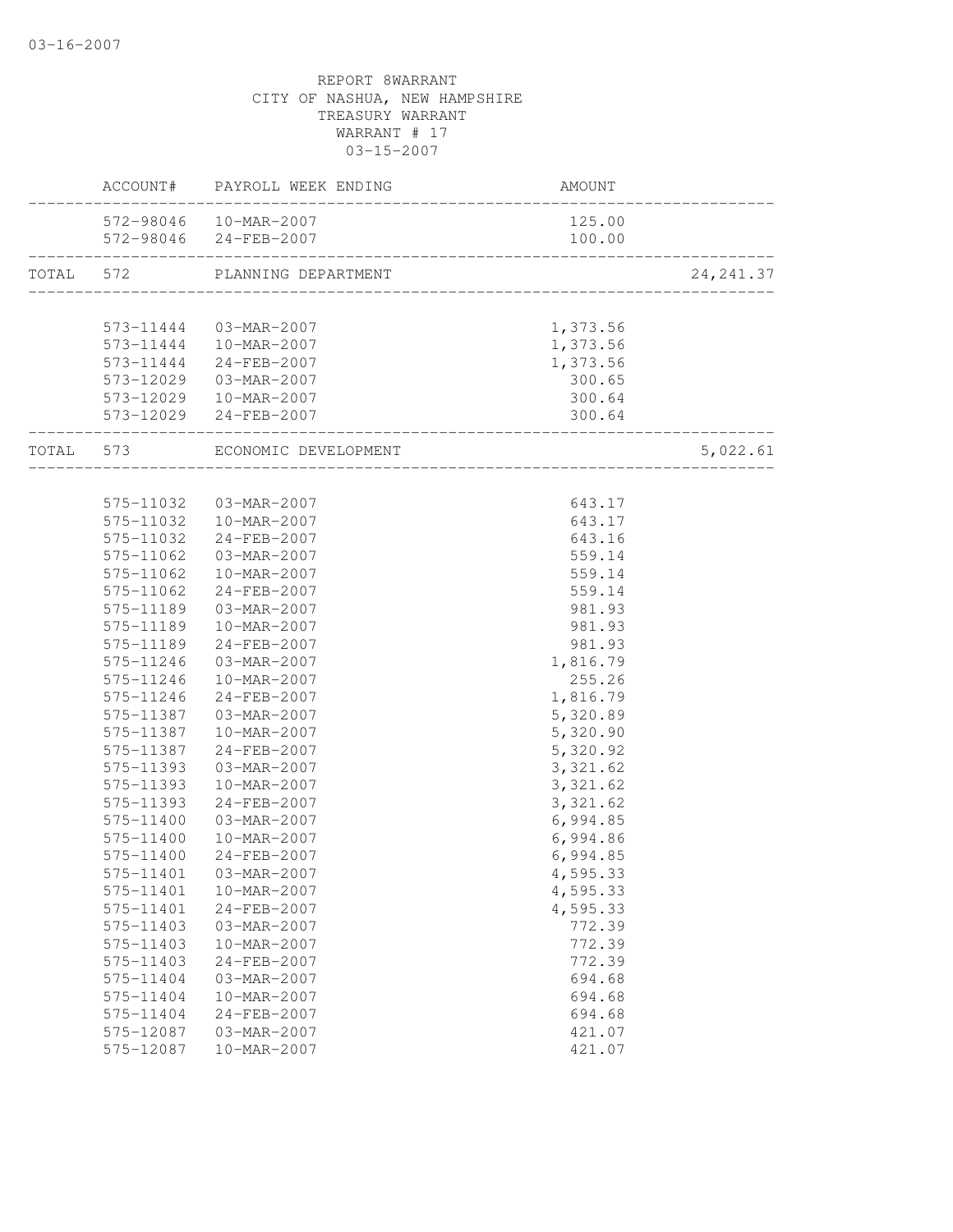|           | ACCOUNT#               | PAYROLL WEEK ENDING                  | AMOUNT           |           |
|-----------|------------------------|--------------------------------------|------------------|-----------|
|           | 575-12087              | 24-FEB-2007                          | 421.06           |           |
|           | 575-12090              | 03-MAR-2007                          | 1,096.82         |           |
|           | 575-12090              | 10-MAR-2007                          | 1,083.29         |           |
|           | 575-12090              | 24-FEB-2007                          | 1,083.28         |           |
|           | 575-12114              | 03-MAR-2007                          | 1,060.26         |           |
|           | 575-12114              | 10-MAR-2007                          | 1,081.81         |           |
|           | 575-12114              | 24-FEB-2007                          | 793.04           |           |
|           |                        | 575-13035  10-MAR-2007               | 156.30           |           |
|           |                        | 575-13035 24-FEB-2007                | 187.93           |           |
| TOTAL     | 575                    | PUBLIC LIBRARIES                     |                  | 83,346.81 |
|           |                        |                                      |                  |           |
|           | 576-11059              | 03-MAR-2007                          | 1,238.34         |           |
|           | 576-11059              | 10-MAR-2007                          | 1,238.34         |           |
|           | 576-11059              | 24-FEB-2007                          | 1,238.34         |           |
|           | 576-11138              | 03-MAR-2007                          | 292.95           |           |
|           | 576-11138              | 10-MAR-2007                          | 340.38           |           |
|           | 576-11138              | 24-FEB-2007                          | 214.83           |           |
|           | 576-11221              | 03-MAR-2007                          | 983.88           |           |
|           | 576-11221              | 10-MAR-2007                          | 983.88           |           |
|           | 576-11221              | 24-FEB-2007                          | 983.89           |           |
|           | 576-11315              | 03-MAR-2007                          | 598.60           |           |
|           | 576-11315              | 10-MAR-2007                          | 598.60           |           |
|           | 576-11315              | 24-FEB-2007                          | 598.60           |           |
|           | 576-11361              | 03-MAR-2007                          | 2,743.08         |           |
|           | 576-11361              | 10-MAR-2007                          | 3,710.52         |           |
|           | 576-11361              | 24-FEB-2007                          | 3,710.53         |           |
|           |                        | 576-11362 03-MAR-2007                | 1,188.15         |           |
|           |                        | 576-11362  10-MAR-2007               | 1,198.36         |           |
|           | 576-11362              | 24-FEB-2007                          | 1,194.96         |           |
| TOTAL 576 |                        | BUILDING DEPARTMENT                  |                  | 23,056.23 |
|           |                        |                                      |                  |           |
|           | 577-11067              | 577-11067 03-MAR-2007<br>10-MAR-2007 | 1,072.97         |           |
|           |                        |                                      | 1,072.97         |           |
|           | 577-11067              | 24-FEB-2007                          | 1,072.96         |           |
|           | 577-11163              | 03-MAR-2007                          | 844.13           |           |
|           | 577-11163              | 10-MAR-2007                          | 844.14           |           |
|           | 577-11163              | 24-FEB-2007                          | 844.14           |           |
|           | 577-11183              | 03-MAR-2007                          | 937.65           |           |
|           | 577-11183<br>577-11183 | 10-MAR-2007<br>$24 - FEB - 2007$     | 937.65<br>937.65 |           |
|           |                        |                                      |                  |           |
| TOTAL     | 577                    | CODE ENFORCEMENT                     |                  | 8,564.26  |
|           |                        |                                      |                  |           |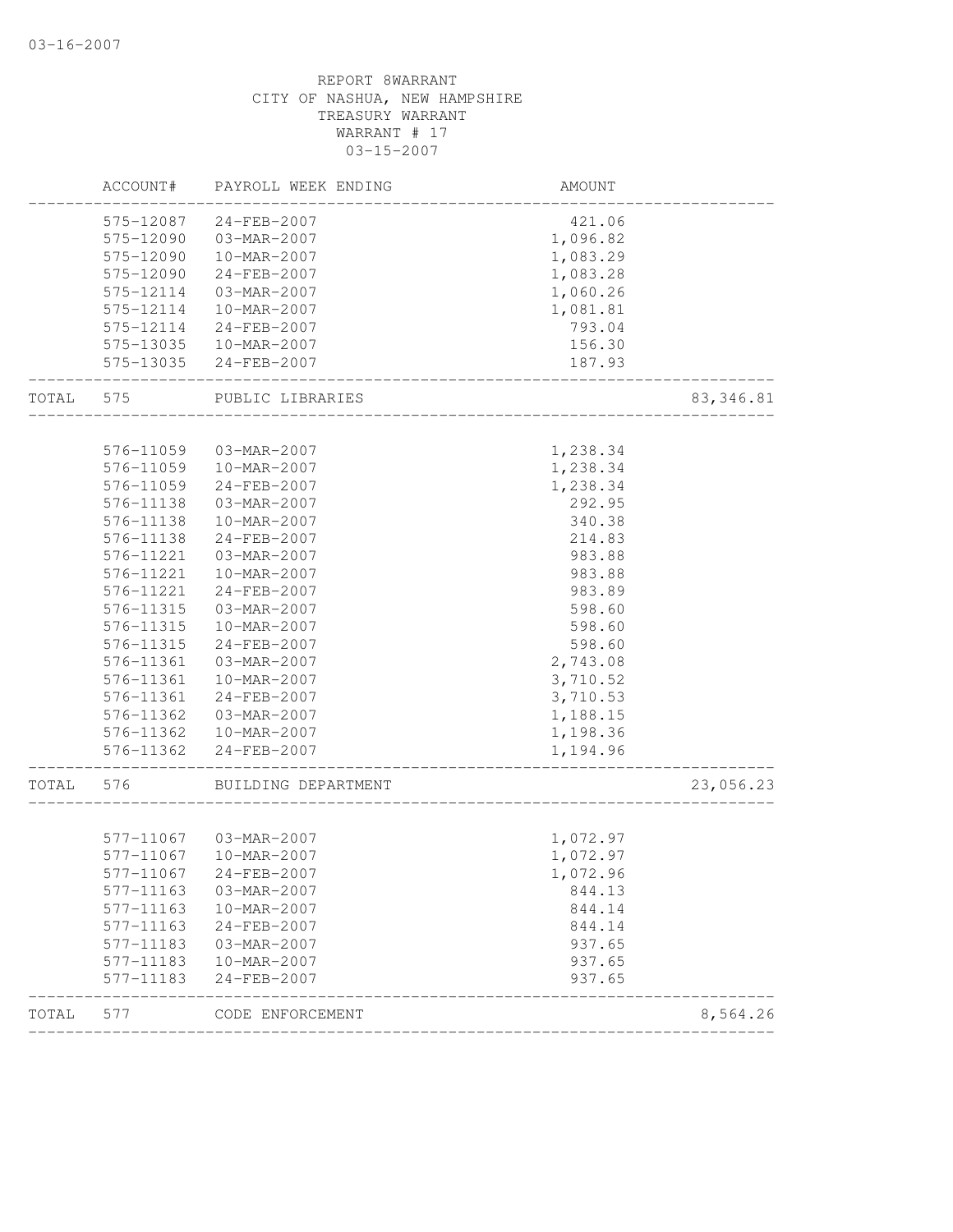| ACCOUNT#      | PAYROLL WEEK ENDING | AMOUNT         |
|---------------|---------------------|----------------|
| 581-11012     | 10-MAR-2007         | 5,170.36       |
| 581-11012     | 24-FEB-2007         | 5,170.35       |
| 581-11075     | 10-MAR-2007         | 3,916.00       |
| 581-11075     | 24-FEB-2007         | 3,916.00       |
| 581-11081     | 10-MAR-2007         | 1,962.35       |
| 581-11081     | 24-FEB-2007         | 1,962.34       |
| 581-11162     | 03-MAR-2007         | 18,558.84      |
| 581-11162     | 10-MAR-2007         | 48,766.04      |
| 581-11162     | 24-FEB-2007         | 42,430.94      |
| 581-11204     | 03-MAR-2007         | 11,629.61      |
| 581-11204     | 10-MAR-2007         | 11,629.60      |
| 581-11204     | 24-FEB-2007         | 11,629.60      |
| 581-11348     | 10-MAR-2007         | 70,795.04      |
| 581-11348     | 24-FEB-2007         | 69,988.62      |
| 581-11366     | 03-MAR-2007         | 46,406.94      |
| 581-11366     | 10-MAR-2007         | 48,289.61      |
| 581-11366     | 24-FEB-2007         | 48, 130.41     |
| 581-11396     | 10-MAR-2007         | 34, 378.22     |
| 581-11396     | 24-FEB-2007         | 34, 378.23     |
| 581-11408     | 03-MAR-2007         | 14,591.18      |
| 581-11408     | 10-MAR-2007         | 15,324.49      |
| 581-11408     | 24-FEB-2007         | 15,058.55      |
| 581-11486     | 10-MAR-2007         | 33,667.64      |
| 581-11486     | $24 - FEB - 2007$   | 33,667.64      |
| 581-11515     | 10-MAR-2007         | 1,231.76       |
| 581-11515     | 24-FEB-2007         | 1,231.75       |
| 581-11570     | 10-MAR-2007         | 54,972.50      |
| 581-11570     | 24-FEB-2007         | 54,972.52      |
| 581-11572     | 10-MAR-2007         | 45,954.09      |
| 581-11572     | 24-FEB-2007         | 45,954.10      |
| 581-11579     | 10-MAR-2007         | 33,837.07      |
| 581-11579     | 24-FEB-2007         | 33,837.07      |
| 581-11628     | 03-MAR-2007         | 607.60         |
| $581 - 11628$ | 10-MAR-2007         | 1,215.20       |
| 581-11628     | 24-FEB-2007         | 1,093.68       |
| 581-11675     | 24-FEB-2007         | $-2,403.84$    |
| 581-11709     | 10-MAR-2007         | 8,831.16       |
| 581-11709     | 24-FEB-2007         | 8,831.16       |
| 581-11711     | 10-MAR-2007         | 2,461.54       |
| 581-11711     | 24-FEB-2007         | 2,461.54       |
| 581-11726     | 10-MAR-2007         | 1, 451, 497.25 |
| 581-11726     | 24-FEB-2007         | 1, 459, 727.19 |
| 581-11800     | 10-MAR-2007         | 26,949.79      |
| 581-11800     | 24-FEB-2007         | 26,949.81      |
| 581-11801     | 10-MAR-2007         | 14,935.92      |
| 581-11801     | 24-FEB-2007         | 14,935.92      |
| 581-11802     | 10-MAR-2007         | 12, 128.58     |
| 581-11802     | 24-FEB-2007         | 13,628.59      |
|               |                     |                |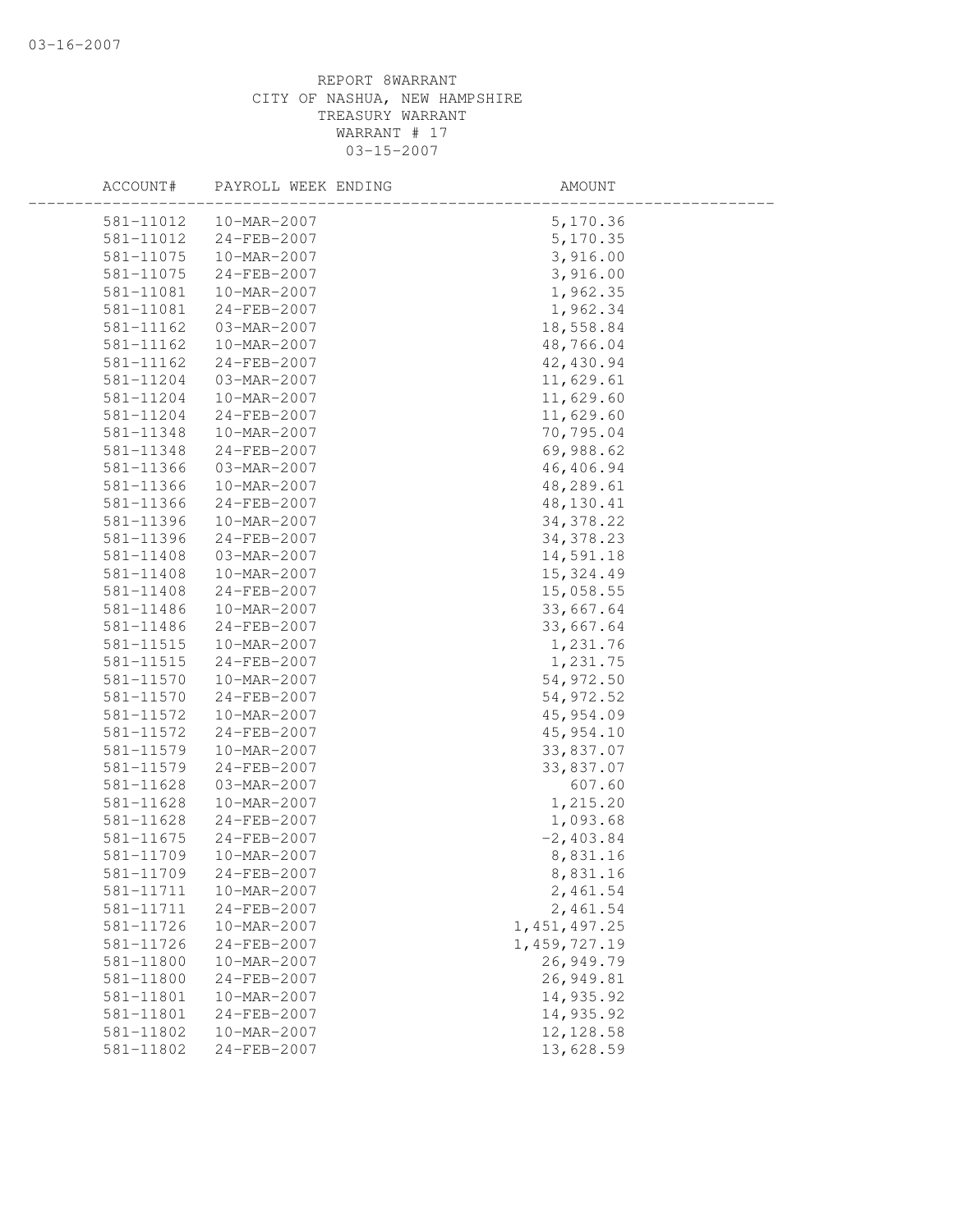| ACCOUNT#      | PAYROLL WEEK ENDING | AMOUNT     |  |
|---------------|---------------------|------------|--|
| 581-11803     | 10-MAR-2007         | 13,416.76  |  |
| 581-11803     | 24-FEB-2007         | 13,288.70  |  |
| 581-11804     | 10-MAR-2007         | 15,463.27  |  |
| 581-11804     | 24-FEB-2007         | 15,463.28  |  |
| 581-11805     | 10-MAR-2007         | 31,727.75  |  |
| 581-11805     | 24-FEB-2007         | 30,262.87  |  |
| 581-11812     | 10-MAR-2007         | 2,086.42   |  |
| 581-11812     | 24-FEB-2007         | 2,086.42   |  |
| 581-11830     | 10-MAR-2007         | 1,560.58   |  |
| 581-11830     | $24 - FEB - 2007$   | 1,560.58   |  |
| $581 - 11850$ | 10-MAR-2007         | 3, 178.36  |  |
| 581-11850     | 24-FEB-2007         | 2,007.38   |  |
| 581-11860     | 10-MAR-2007         | 6,057.00   |  |
| 581-11860     | 24-FEB-2007         | 6,057.00   |  |
| 581-12006     | 24-FEB-2007         | 1,457.00   |  |
| 581-12021     | 10-MAR-2007         | 2,847.95   |  |
| 581-12021     | 24-FEB-2007         | 67,765.25  |  |
| 581-12060     | 03-MAR-2007         |            |  |
| 581-12060     | 10-MAR-2007         | 2,837.23   |  |
| 581-12060     | $24 - FEB - 2007$   | 2,574.66   |  |
| 581-12078     | 03-MAR-2007         | 37.50      |  |
| 581-12078     | 10-MAR-2007         | 1,537.50   |  |
| 581-12078     | 24-FEB-2007         | 2,612.50   |  |
| 581-12081     | 10-MAR-2007         | 662.85     |  |
| 581-12081     | 24-FEB-2007         | 662.85     |  |
| 581-12084     | 10-MAR-2007         | 1,675.00   |  |
| 581-12084     | 24-FEB-2007         | 2,600.00   |  |
| 581-12087     | 03-MAR-2007         | 1,398.60   |  |
| 581-12087     | 10-MAR-2007         | 1,332.00   |  |
| 581-12087     | 24-FEB-2007         | 1,092.24   |  |
| 581-12111     | 03-MAR-2007         |            |  |
| 581-12111     | 10-MAR-2007         | 128,614.71 |  |
| 581-12111     | 24-FEB-2007         | 96,681.85  |  |
| 581-12112     | 10-MAR-2007         | 6,478.73   |  |
| 581-12112     | 24-FEB-2007         | 4,965.87   |  |
| 581-12126     | 03-MAR-2007         | 356.46     |  |
| 581-12126     | 10-MAR-2007         | 4,045.48   |  |
| 581-12126     | 24-FEB-2007         | 3, 212.32  |  |
| 581-12135     | 10-MAR-2007         | 3,366.90   |  |
| 581-12135     | $24 - FEB - 2007$   | 3,048.34   |  |
| 581-12136     | 03-MAR-2007         | 52.50      |  |
| $581 - 12136$ | 10-MAR-2007         | 390.25     |  |
| 581-12136     | 24-FEB-2007         | 504.02     |  |
| 581-12138     | 10-MAR-2007         | 449.25     |  |
| 581-12138     | $24 - FEB - 2007$   | 359.40     |  |
| 581-12141     | 03-MAR-2007         | 100.00     |  |
| 581-12141     | 10-MAR-2007         | 500.00     |  |
| 581-12141     | 24-FEB-2007         | 100.00     |  |
|               |                     |            |  |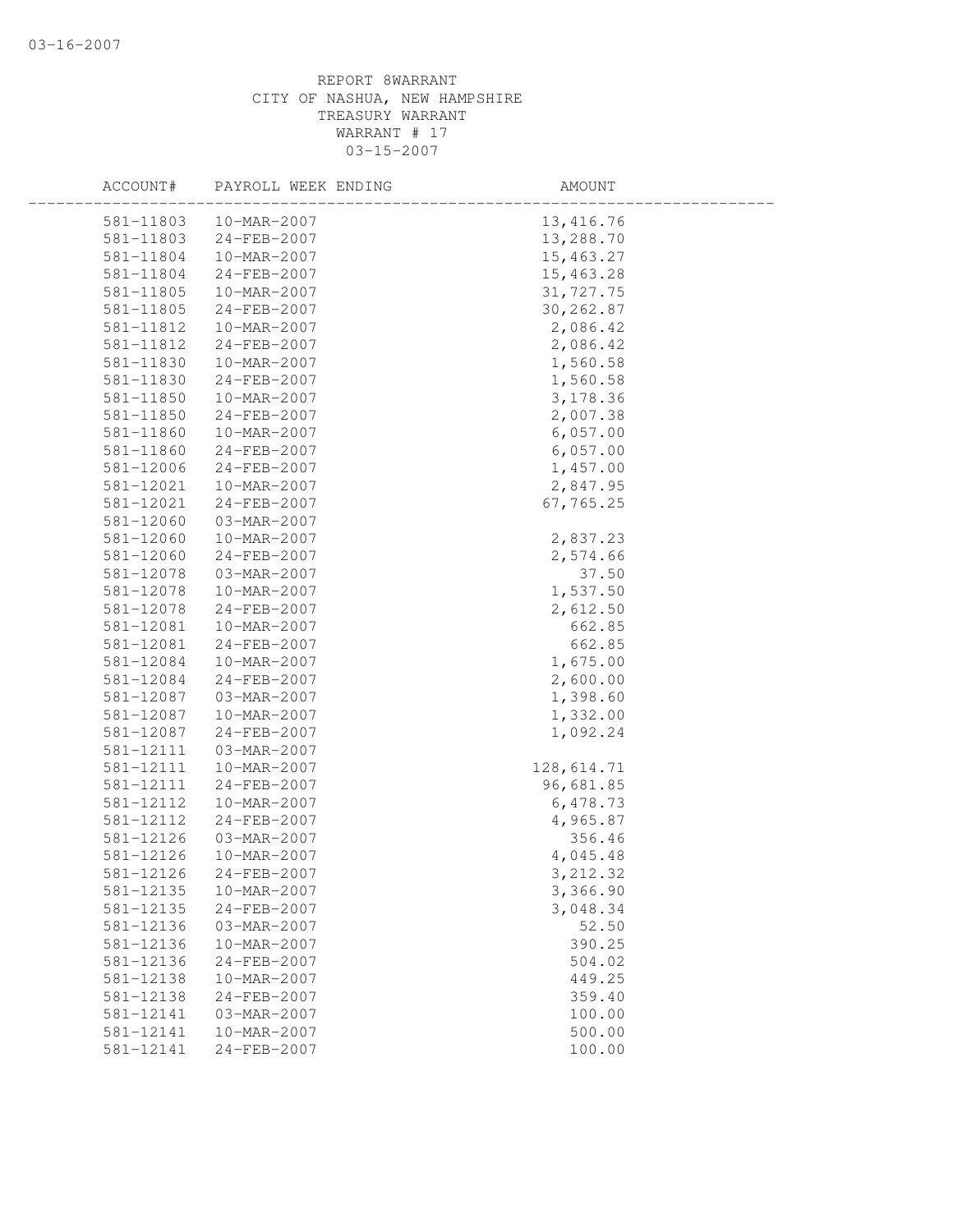|       | ACCOUNT#  | PAYROLL WEEK ENDING | <b>AMOUNT</b>                   |              |
|-------|-----------|---------------------|---------------------------------|--------------|
|       | 581-12153 | 24-FEB-2007         | 199.50                          |              |
|       | 581-12198 | 10-MAR-2007         | 12,518.16                       |              |
|       | 581-12198 | 24-FEB-2007         | 13,824.07                       |              |
|       | 581-12201 | 03-MAR-2007         | 1,247.09                        |              |
|       | 581-12201 | 10-MAR-2007         | 20,387.05                       |              |
|       | 581-12201 | 24-FEB-2007         | 18,025.96                       |              |
|       | 581-13004 | 03-MAR-2007         | 530.00                          |              |
|       | 581-13004 | 10-MAR-2007         | 1,310.00                        |              |
|       | 581-13004 | 24-FEB-2007         | 4,345.07                        |              |
|       | 581-13021 | 03-MAR-2007         | 424.79                          |              |
|       | 581-13021 | 10-MAR-2007         | 679.59                          |              |
|       | 581-13021 | 24-FEB-2007         | 514.87                          |              |
|       | 581-13032 | 03-MAR-2007         | 2,080.77                        |              |
|       | 581-13032 | 10-MAR-2007         | 800.94                          |              |
|       | 581-13032 | 24-FEB-2007         | 497.17                          |              |
|       | 581-13120 | 03-MAR-2007         | 642.98                          |              |
|       | 581-13120 | 10-MAR-2007         | 4,366.75                        |              |
|       | 581-13120 | 24-FEB-2007         | 7,696.53                        |              |
|       | 581-13133 | 10-MAR-2007         | 756.25                          |              |
|       | 581-13133 | 24-FEB-2007         | 906.25                          |              |
|       | 581-13137 | 10-MAR-2007         | 240.00                          |              |
|       | 581-13137 | 24-FEB-2007         | 730.00                          |              |
|       | 581-17004 | 24-FEB-2007         |                                 |              |
|       | 581-19000 | 10-MAR-2007         | 10,680.57                       |              |
|       | 581-19000 | 24-FEB-2007         | 12,264.59                       |              |
|       | 581-19210 | 10-MAR-2007         | 855.00                          |              |
|       | 581-19210 | 24-FEB-2007         | 6,809.95                        |              |
|       | 581-19230 | 03-MAR-2007         | 55,000.00                       |              |
|       | 581-19230 | 10-MAR-2007         | 250.00                          |              |
|       | 581-19230 | 24-FEB-2007         | 3,127.70                        |              |
|       | 581-19240 | 10-MAR-2007         | 938.55                          |              |
|       | 581-19240 | 24-FEB-2007         | 1,065.82                        |              |
|       | 581-91010 | 24-FEB-2007         | 427.00<br>_____________________ |              |
| TOTAL | 581       | SCHOOL DEPARTMENT   |                                 | 4,619,939.10 |
|       | 590-23575 | 03-MAR-2007         | 734.68                          |              |
|       | 590-23575 | 10-MAR-2007         | 740.25                          |              |
|       | 590-23575 | 24-FEB-2007         | 946.86                          |              |
| TOTAL | 590       | P/Y OBLIGATIONS     |                                 | 2,421.79     |
|       |           |                     |                                 |              |

03-16-2007

REPORT 9WARRANT CITY OF NASHUA, NEW HAMPSHIRE TREASURY WARRANT WARRANT # 03-15-2007

#### ACCOUNT# PAYROLL WEEK ENDING COUNT

--------------------------------------------------------------------------------

--------------------------------------------------------------------------------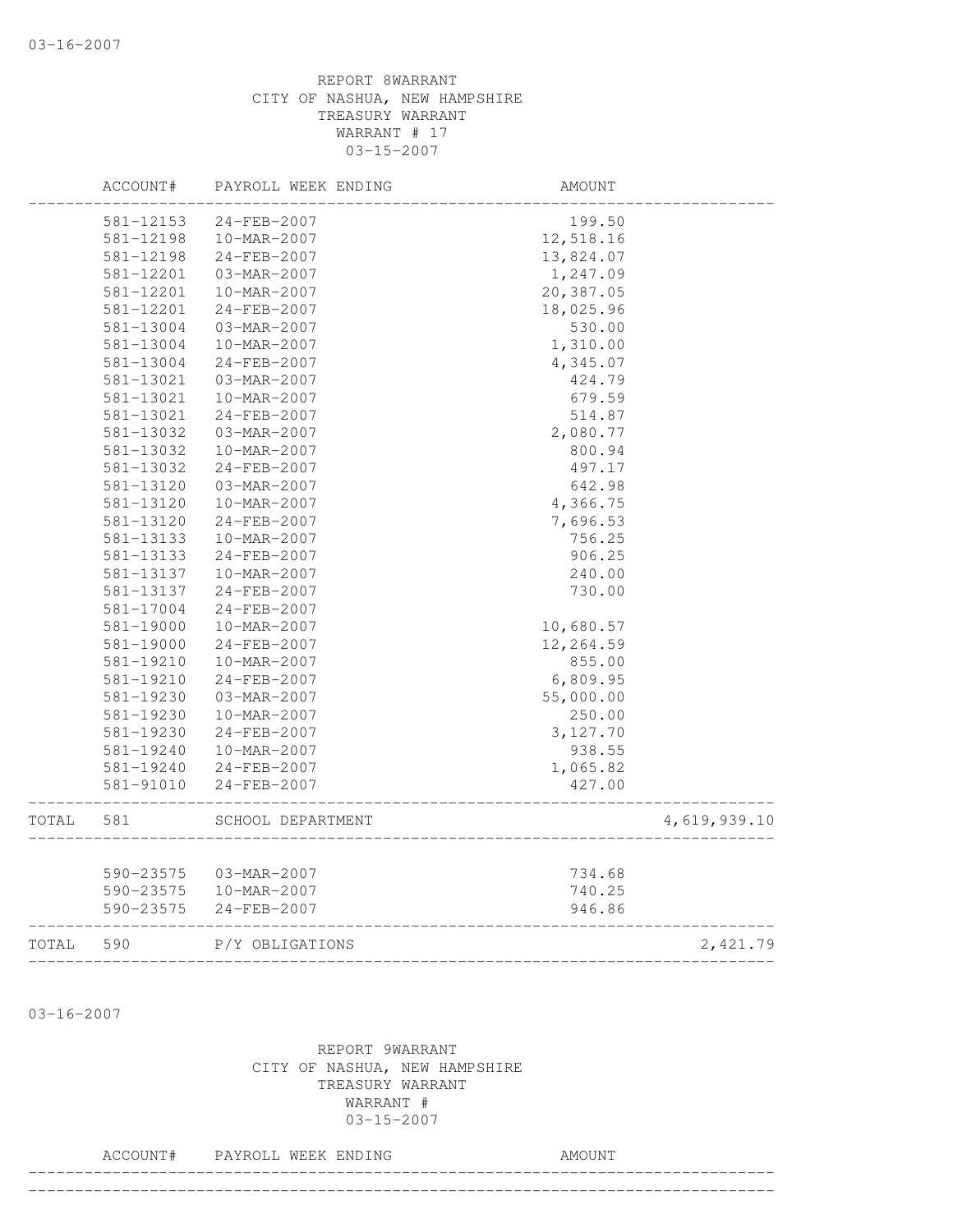03-16-2007

#### REPORT 9AWARRANT CITY OF NASHUA, NEW HAMPSHIRE TREASURY WARRANT WARRANT # 17 03-15-2007

--------------------------------------------------------------------------------

| ACCOUNT#  | PAYROLL WEEK ENDING | AMOUNT    |  |
|-----------|---------------------|-----------|--|
| 801-11008 | 03-MAR-2007         | 509.14    |  |
| 801-11008 | 10-MAR-2007         | 509.14    |  |
| 801-11008 | 24-FEB-2007         | 509.14    |  |
| 801-11094 | 03-MAR-2007         | 88.91     |  |
| 801-11094 | 10-MAR-2007         | 88.91     |  |
| 801-11094 | 24-FEB-2007         | 88.91     |  |
| 801-11101 | 03-MAR-2007         | 1,732.80  |  |
| 801-11101 | 10-MAR-2007         | 1,732.80  |  |
| 801-11101 | 24-FEB-2007         | 1,732.80  |  |
| 801-11193 | 03-MAR-2007         | 871.65    |  |
| 801-11193 | 10-MAR-2007         | 871.65    |  |
| 801-11193 | 24-FEB-2007         | 871.66    |  |
| 801-11208 | 03-MAR-2007         | 88.87     |  |
| 801-11208 | 10-MAR-2007         | 88.87     |  |
| 801-11208 | 24-FEB-2007         | 88.87     |  |
| 801-11222 | 03-MAR-2007         | 191.32    |  |
| 801-11222 | 10-MAR-2007         | 191.32    |  |
| 801-11222 | $24 - FEB - 2007$   | 191.32    |  |
| 801-11249 | 03-MAR-2007         | 127.18    |  |
| 801-11249 | 10-MAR-2007         | 127.18    |  |
| 801-11249 | 24-FEB-2007         | 127.18    |  |
| 801-11271 | 03-MAR-2007         | 942.44    |  |
| 801-11271 | 10-MAR-2007         | 942.44    |  |
| 801-11271 | 24-FEB-2007         | 942.44    |  |
| 801-11276 | 03-MAR-2007         | 2,368.48  |  |
| 801-11276 | 10-MAR-2007         | 2,195.20  |  |
| 801-11276 | 24-FEB-2007         | 2,525.28  |  |
| 801-11321 | 03-MAR-2007         | 1,033.09  |  |
| 801-11321 | 10-MAR-2007         | 1,033.09  |  |
| 801-11321 | 24-FEB-2007         | 1,033.09  |  |
| 801-11334 | 03-MAR-2007         | 901.23    |  |
| 801-11334 | 10-MAR-2007         | 901.23    |  |
| 801-11334 | $24 - FEB - 2007$   | 901.24    |  |
| 801-11435 | 03-MAR-2007         | 247.76    |  |
| 801-11435 | 10-MAR-2007         | 247.76    |  |
| 801-11435 | $24 - FEB - 2007$   | 247.76    |  |
| 801-11595 | 03-MAR-2007         | 5,936.00  |  |
| 801-11595 | 03-MAR-2007         | 2,968.00  |  |
| 801-11595 | 10-MAR-2007         | 5,952.80  |  |
| 801-11595 | 10-MAR-2007         | 2,968.00  |  |
| 801-11595 | 24-FEB-2007         | 5,936.00  |  |
| 801-11595 | 24-FEB-2007         | 2,968.00  |  |
| 801-11596 | 03-MAR-2007         | 3,201.54  |  |
| 801-11596 | 10-MAR-2007         | 3, 245.23 |  |
| 801-11596 | 24-FEB-2007         | 3,223.39  |  |
| 801-11598 | 03-MAR-2007         | 776.80    |  |
| 801-11598 | 10-MAR-2007         | 776.80    |  |
| 801-11598 | 24-FEB-2007         | 776.80    |  |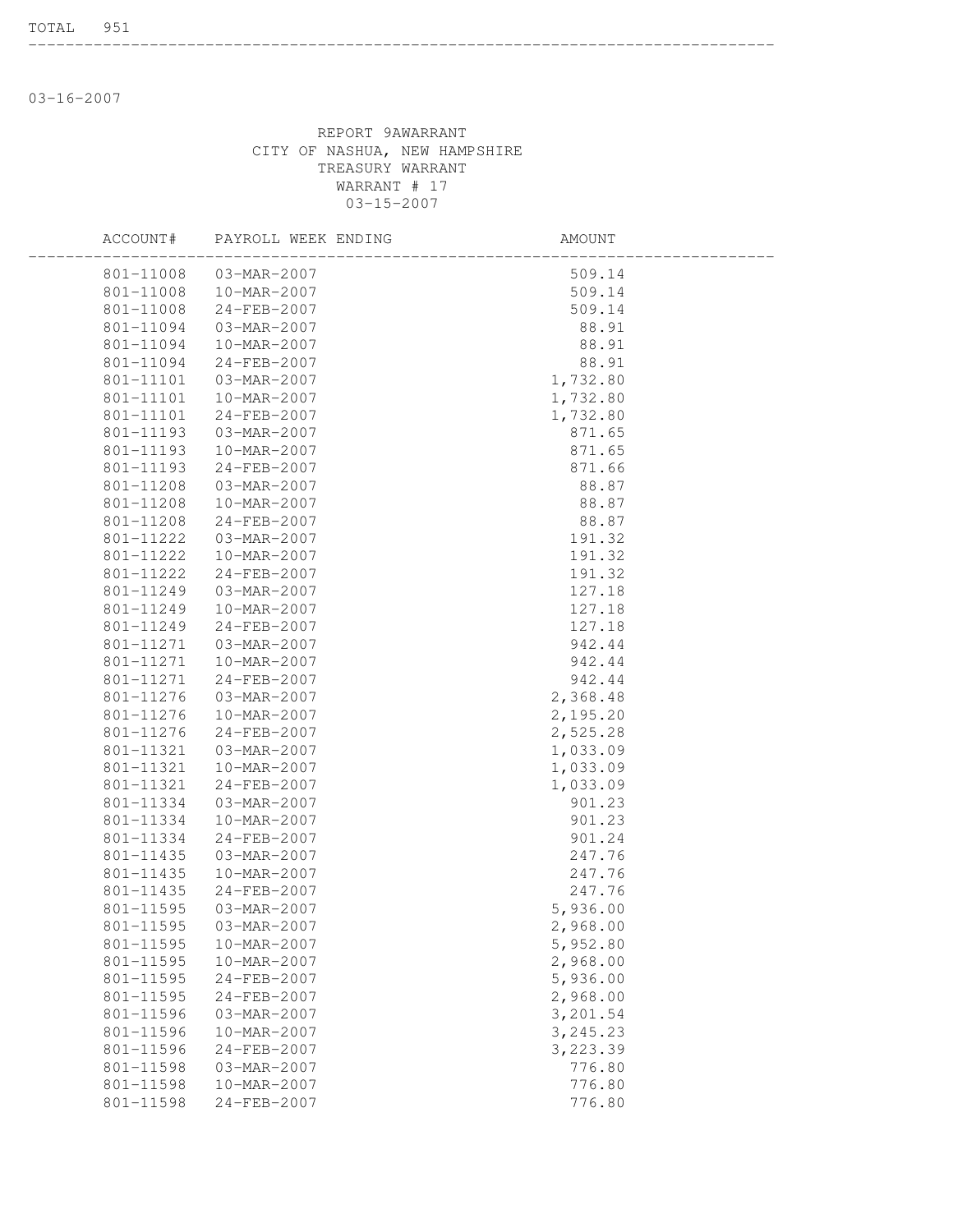|       | ACCOUNT#  | PAYROLL WEEK ENDING  | AMOUNT              |           |
|-------|-----------|----------------------|---------------------|-----------|
|       | 801-11606 | 03-MAR-2007          | 629.46              |           |
|       | 801-11606 | 10-MAR-2007          | 629.46              |           |
|       | 801-11606 | 24-FEB-2007          | 629.46              |           |
|       | 801-11618 | 03-MAR-2007          | 534.44              |           |
|       | 801-11618 | 10-MAR-2007          | 551.85              |           |
|       | 801-11618 | 24-FEB-2007          | 534.44              |           |
|       | 801-11647 | 03-MAR-2007          | 208.54              |           |
|       | 801-11647 | 10-MAR-2007          | 208.54              |           |
|       | 801-11647 | 24-FEB-2007          | 208.54              |           |
|       | 801-11765 | 03-MAR-2007          | 713.60              |           |
|       | 801-11765 | 10-MAR-2007          | 713.60              |           |
|       | 801-11765 | 24-FEB-2007          | 713.60              |           |
|       | 801-13004 | 03-MAR-2007          | 2,469.52            |           |
|       | 801-13004 | 03-MAR-2007          | 652.56              |           |
|       | 801-13004 | 03-MAR-2007          | 10.02               |           |
|       | 801-13004 | 10-MAR-2007          | 2,336.62            |           |
|       | 801-13004 | 10-MAR-2007          | 1,373.85            |           |
|       | 801-13004 | 10-MAR-2007          | 11.65               |           |
|       | 801-13004 | 10-MAR-2007          | 222.60              |           |
|       | 801-13004 | 24-FEB-2007          | 2,834.38            |           |
|       | 801-13004 | 24-FEB-2007          | 3,921.17            |           |
|       | 801-13004 | 24-FEB-2007          | 24.10               |           |
|       | 801-13004 | 24-FEB-2007          | 890.40              |           |
|       | 801-17002 | 10-MAR-2007          | 500.00              |           |
|       | 801-17004 | 03-MAR-2007          | 700.00              |           |
|       | 801-59236 | 03-MAR-2007          | 350.34              |           |
|       | 801-59236 | 10-MAR-2007          | 350.33              |           |
|       | 801-59236 | 24-FEB-2007          | 350.34              |           |
|       | 801-59237 | 03-MAR-2007          | 337.45              |           |
|       | 801-59237 | 10-MAR-2007          | 337.46              |           |
|       | 801-59237 | 24-FEB-2007          | 337.45              |           |
|       | 801-59240 | 03-MAR-2007          | 131.05              |           |
|       | 801-59240 | 10-MAR-2007          | 131.05              |           |
|       | 801-59240 | 24-FEB-2007          |                     |           |
|       |           |                      | 131.05              |           |
| TOTAL | 801       | SOLID WASTE DISPOSAL | ------------------- | 90,700.43 |
|       |           |                      |                     |           |
|       | 802-11028 | 03-MAR-2007          | 358.26              |           |
|       | 802-11028 | 03-MAR-2007          | 168.59              |           |
|       | 802-11028 | 10-MAR-2007          | 358.26              |           |
|       | 802-11028 | 10-MAR-2007          | 168.59              |           |
|       | 802-11028 | 24-FEB-2007          | 358.26              |           |
|       | 802-11028 | 24-FEB-2007          | 168.59              |           |
|       | 802-11064 | 03-MAR-2007          | 131.05              |           |
|       | 802-11064 | 03-MAR-2007          | 131.05              |           |
|       | 802-11064 | 10-MAR-2007          | 131.05              |           |
|       | 802-11064 | 10-MAR-2007          | 131.05              |           |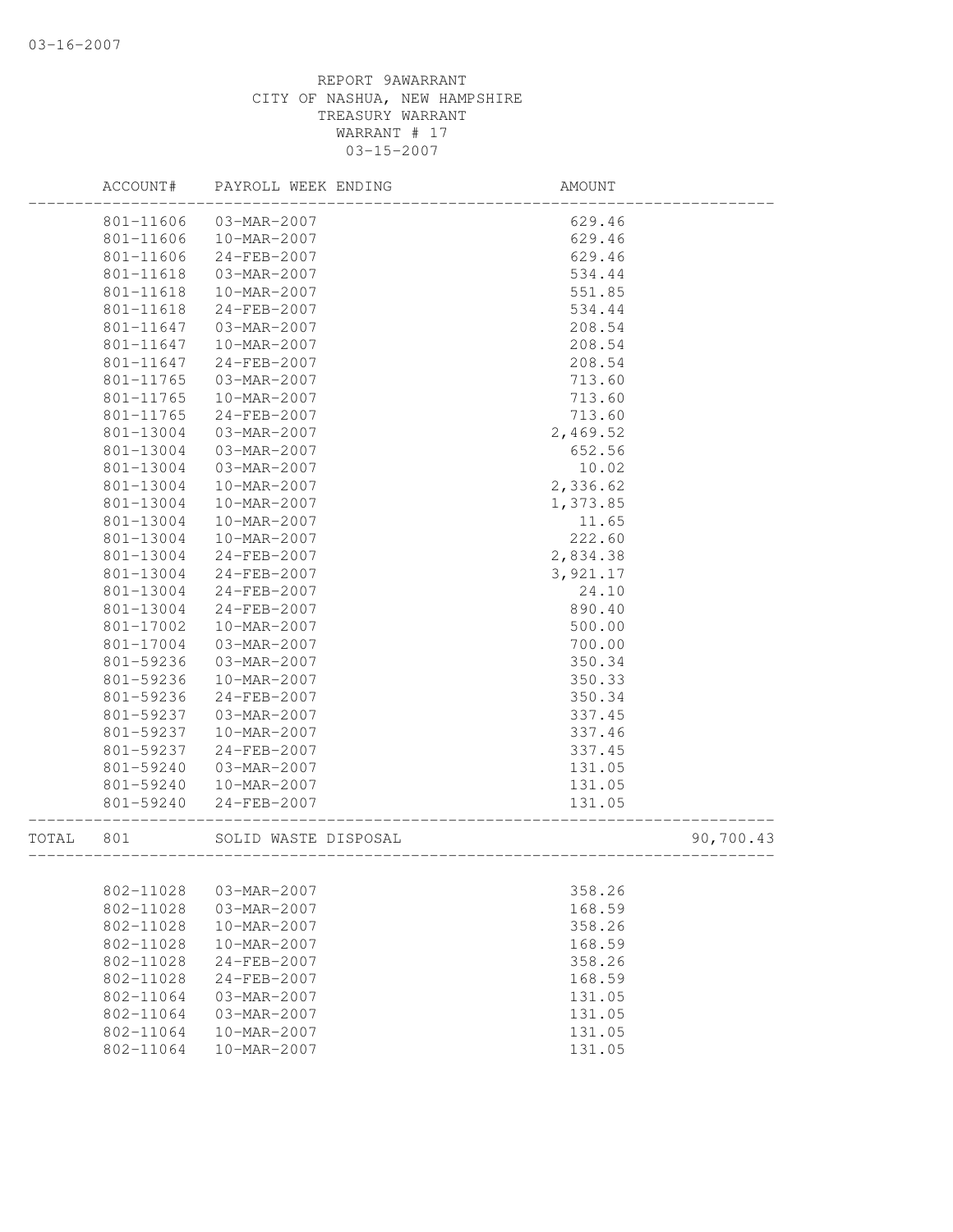| ACCOUNT#  | PAYROLL WEEK ENDING | AMOUNT   |
|-----------|---------------------|----------|
| 802-11064 | 24-FEB-2007         | 131.05   |
| 802-11064 | 24-FEB-2007         | 131.05   |
| 802-11091 | 03-MAR-2007         | 999.84   |
| 802-11091 | 10-MAR-2007         | 999.84   |
| 802-11091 | 24-FEB-2007         | 999.84   |
| 802-11094 | 03-MAR-2007         | 266.71   |
| 802-11094 | 03-MAR-2007         | 266.72   |
| 802-11094 | 10-MAR-2007         | 266.71   |
| 802-11094 | 10-MAR-2007         | 266.72   |
| 802-11094 | 24-FEB-2007         | 266.70   |
| 802-11094 | 24-FEB-2007         | 266.72   |
| 802-11096 | 03-MAR-2007         | 816.65   |
| 802-11096 | 10-MAR-2007         | 816.65   |
| 802-11096 | 24-FEB-2007         | 816.65   |
| 802-11102 | 03-MAR-2007         | 938.62   |
| 802-11102 | 10-MAR-2007         | 789.31   |
| 802-11102 | 24-FEB-2007         | 789.31   |
| 802-11105 | 10-MAR-2007         | 911.12   |
| 802-11155 | 03-MAR-2007         | 892.02   |
| 802-11155 | 10-MAR-2007         | 892.02   |
| 802-11155 | 24-FEB-2007         | 905.50   |
| 802-11157 | 03-MAR-2007         | 2,352.00 |
| 802-11157 | 10-MAR-2007         | 2,352.00 |
| 802-11157 | $24 - FEB - 2007$   | 2,352.00 |
| 802-11158 | 03-MAR-2007         | 1,683.20 |
| 802-11158 | 10-MAR-2007         | 1,683.20 |
| 802-11158 | 24-FEB-2007         | 1,683.20 |
| 802-11208 | 03-MAR-2007         | 35.55    |
| 802-11208 | 03-MAR-2007         | 35.55    |
| 802-11208 | 10-MAR-2007         | 35.55    |
| 802-11208 | 10-MAR-2007         | 35.55    |
| 802-11208 | 24-FEB-2007         | 35.55    |
| 802-11208 | 24-FEB-2007         | 35.55    |
| 802-11222 | 03-MAR-2007         | 191.32   |
| 802-11222 | 10-MAR-2007         | 191.32   |
| 802-11222 | 24-FEB-2007         | 191.32   |
| 802-11249 | 03-MAR-2007         | 72.67    |
| 802-11249 | 03-MAR-2007         | 72.67    |
| 802-11249 | 10-MAR-2007         | 72.67    |
| 802-11249 | 10-MAR-2007         | 72.67    |
| 802-11249 | 24-FEB-2007         | 72.67    |
| 802-11249 | 24-FEB-2007         | 72.67    |
| 802-11260 | 03-MAR-2007         | 880.00   |
| 802-11260 | 10-MAR-2007         | 1,752.00 |
| 802-11260 | 24-FEB-2007         | 880.00   |
| 802-11270 | 03-MAR-2007         | 944.44   |
| 802-11270 | 10-MAR-2007         | 944.44   |
| 802-11270 | 24-FEB-2007         | 944.45   |
|           |                     |          |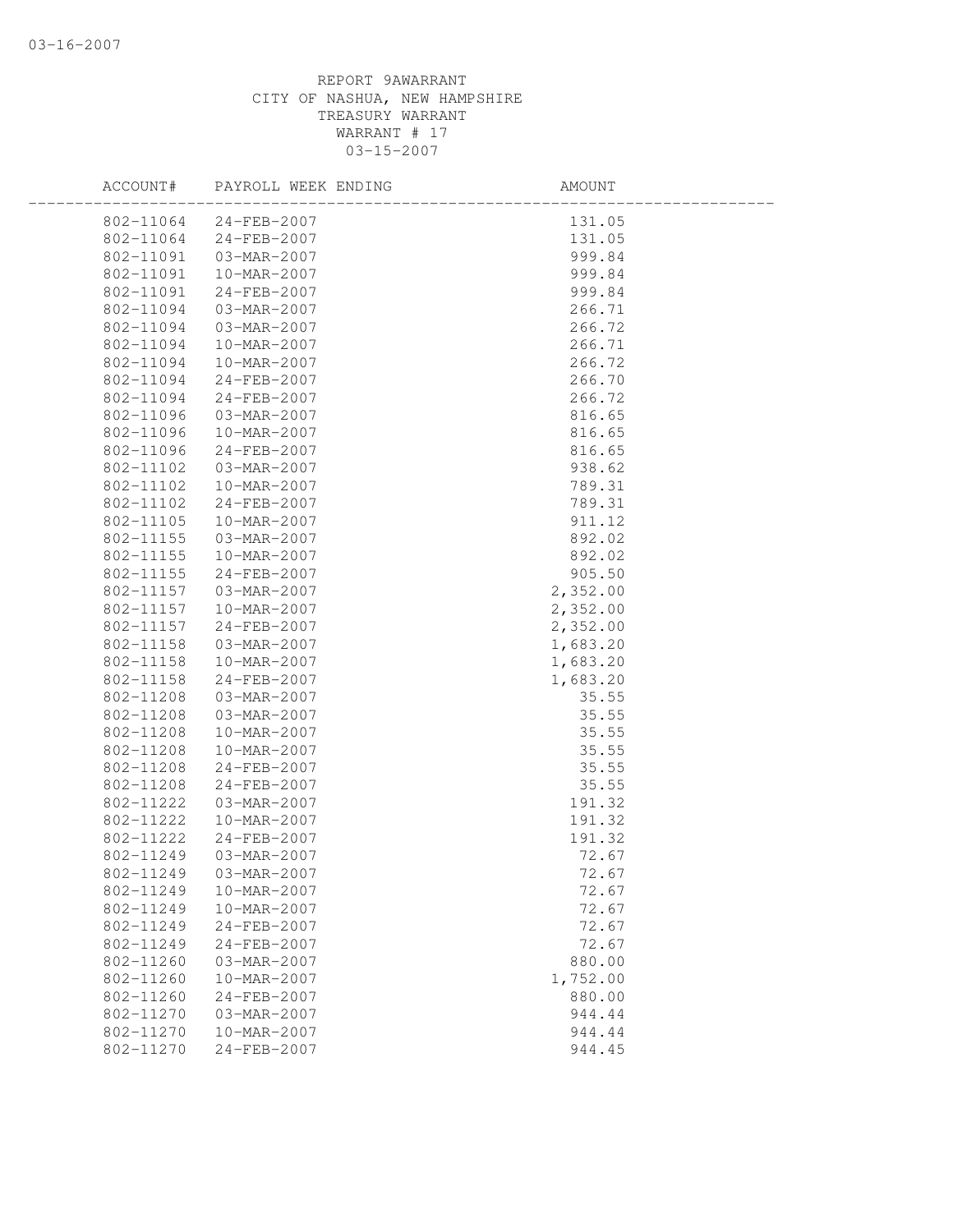| ACCOUNT#  | PAYROLL WEEK ENDING | AMOUNT   |
|-----------|---------------------|----------|
| 802-11330 | 03-MAR-2007         | 967.45   |
| 802-11330 | 10-MAR-2007         | 967.44   |
| 802-11330 | 24-FEB-2007         | 967.45   |
| 802-11333 | 03-MAR-2007         | 948.48   |
| 802-11333 | 10-MAR-2007         | 948.48   |
| 802-11333 | 24-FEB-2007         | 948.48   |
| 802-11435 | 03-MAR-2007         | 412.94   |
| 802-11435 | 03-MAR-2007         | 165.17   |
| 802-11435 | 10-MAR-2007         | 412.94   |
| 802-11435 | 10-MAR-2007         | 165.17   |
| 802-11435 | 24-FEB-2007         | 412.94   |
| 802-11435 | 24-FEB-2007         | 165.18   |
| 802-11480 | 03-MAR-2007         | 3,366.40 |
| 802-11480 | 10-MAR-2007         | 3,345.36 |
| 802-11480 | 24-FEB-2007         | 3,355.88 |
| 802-11507 | 03-MAR-2007         | 746.80   |
| 802-11507 | 10-MAR-2007         | 746.81   |
| 802-11507 | 24-FEB-2007         | 746.80   |
| 802-11513 | 03-MAR-2007         | 5,950.40 |
| 802-11513 | 10-MAR-2007         | 5,947.40 |
| 802-11513 | 24-FEB-2007         | 5,930.40 |
| 802-11514 | 03-MAR-2007         | 1,764.80 |
| 802-11514 | 10-MAR-2007         | 1,764.80 |
| 802-11514 | 24-FEB-2007         | 1,764.80 |
| 802-11681 | 03-MAR-2007         | 285.68   |
| 802-11681 | 03-MAR-2007         | 1,142.73 |
| 802-11681 | 10-MAR-2007         | 285.68   |
| 802-11681 | 10-MAR-2007         | 1,142.73 |
| 802-11681 | 24-FEB-2007         | 285.68   |
| 802-11681 | 24-FEB-2007         | 1,142.73 |
| 802-11693 | 03-MAR-2007         | 1,046.17 |
| 802-11693 | 10-MAR-2007         | 1,046.17 |
| 802-11693 | 24-FEB-2007         | 1,046.17 |
| 802-11763 | 03-MAR-2007         | 159.11   |
| 802-11763 | 03-MAR-2007         | 636.46   |
| 802-11763 | 10-MAR-2007         | 159.11   |
| 802-11763 | 10-MAR-2007         | 636.45   |
| 802-11763 | 24-FEB-2007         | 159.11   |
| 802-11763 | 24-FEB-2007         | 636.45   |
| 802-11764 | 03-MAR-2007         | 803.15   |
| 802-11764 | 10-MAR-2007         | 856.71   |
| 802-11764 | 24-FEB-2007         | 696.08   |
| 802-13004 | 03-MAR-2007         | 602.70   |
| 802-13004 | 03-MAR-2007         | 2,890.78 |
| 802-13004 | 10-MAR-2007         | 637.72   |
| 802-13004 | 10-MAR-2007         | 1,530.13 |
| 802-13004 | $24 - FEB - 2007$   | 380.73   |
| 802-13004 | 24-FEB-2007         | 3,968.71 |
|           |                     |          |